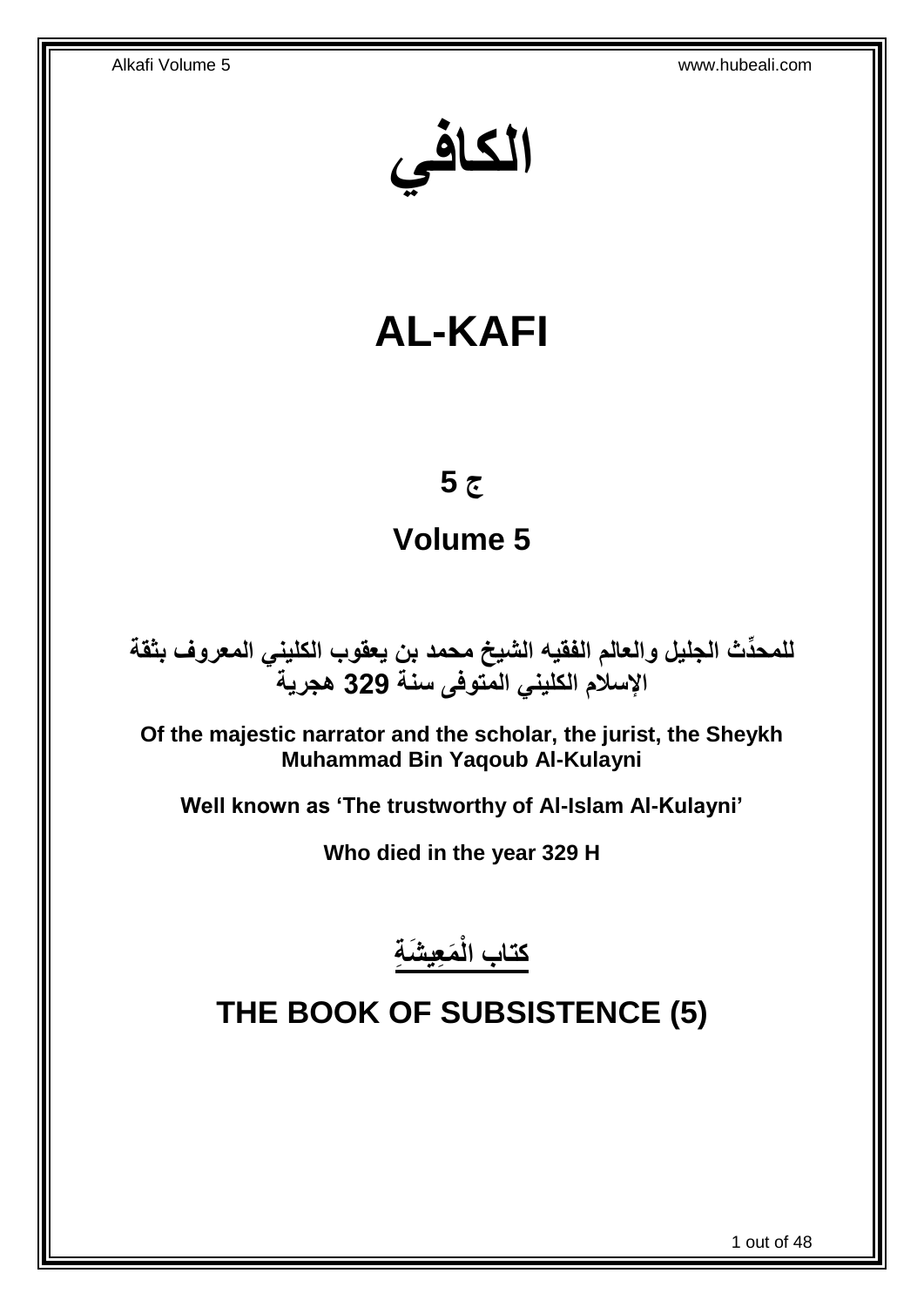## **TABLE OF CONTENTS**

| Chapter 94 - The one who buys the slave so a defact is evident with him, and what is       |
|--------------------------------------------------------------------------------------------|
|                                                                                            |
| Chapter 96 – The separation between the relatives from the owned slaves 29                 |
| Chapter 97 - The slave asks his master that he sells him, and he stipulates to him that he |
| Chapter 98 - The submission of advance payment regarding the slave and others from the     |
|                                                                                            |
| Chapter 100 – The sheep given out (for pasture) with the tribute payment  36               |
| Chapter 101 - Selling the found (child) and the child of adultery (bastard)  37            |
| Chapter $102$ – The summary regarding what is Permissible for the buying and the selling   |
|                                                                                            |
| Chapter 104 – The one who buys the food of a people and they are compelled to it 43        |
| Chapter 105 - The one who buys something so it turns out to be difference from what he     |
|                                                                                            |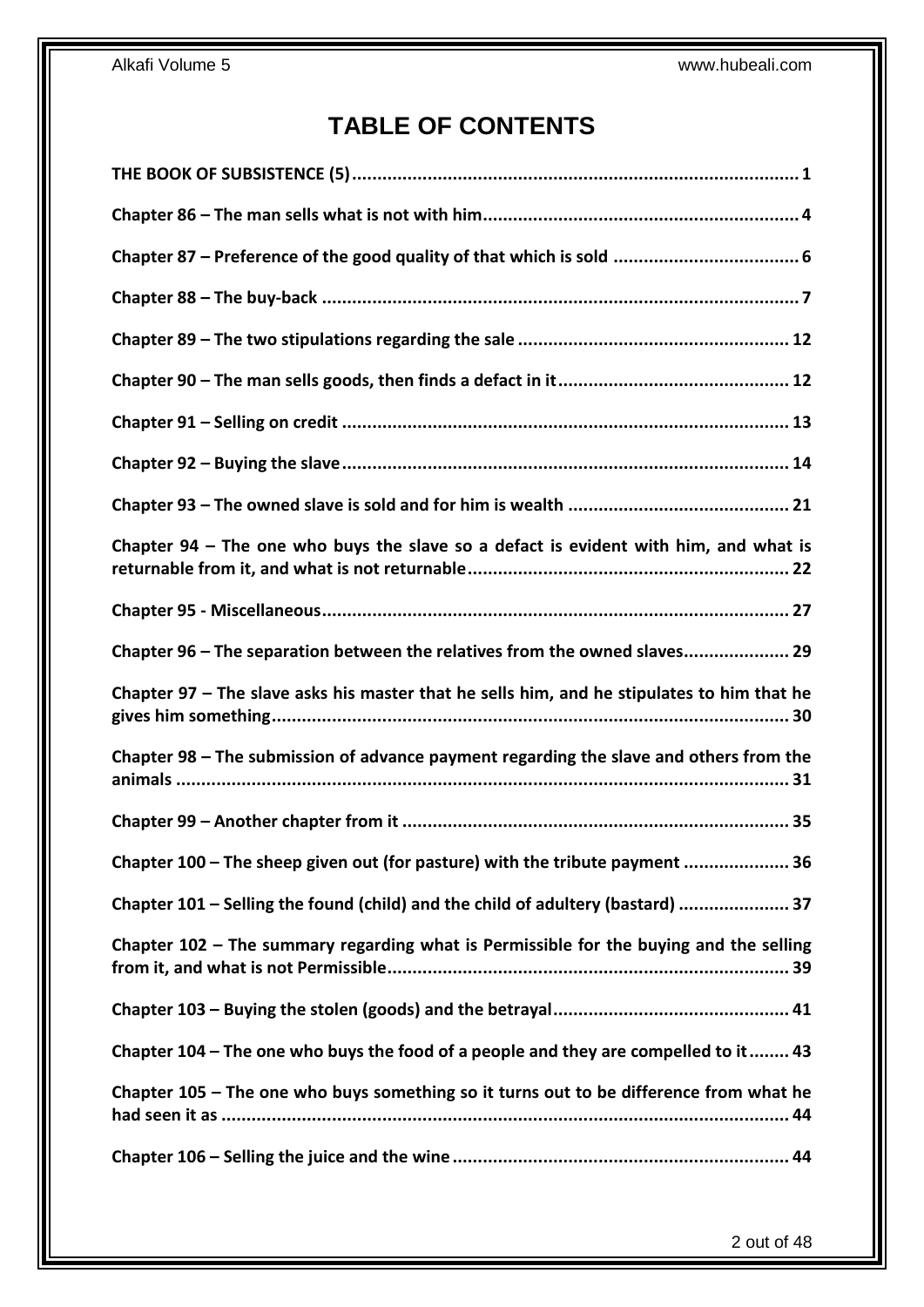3 out of 48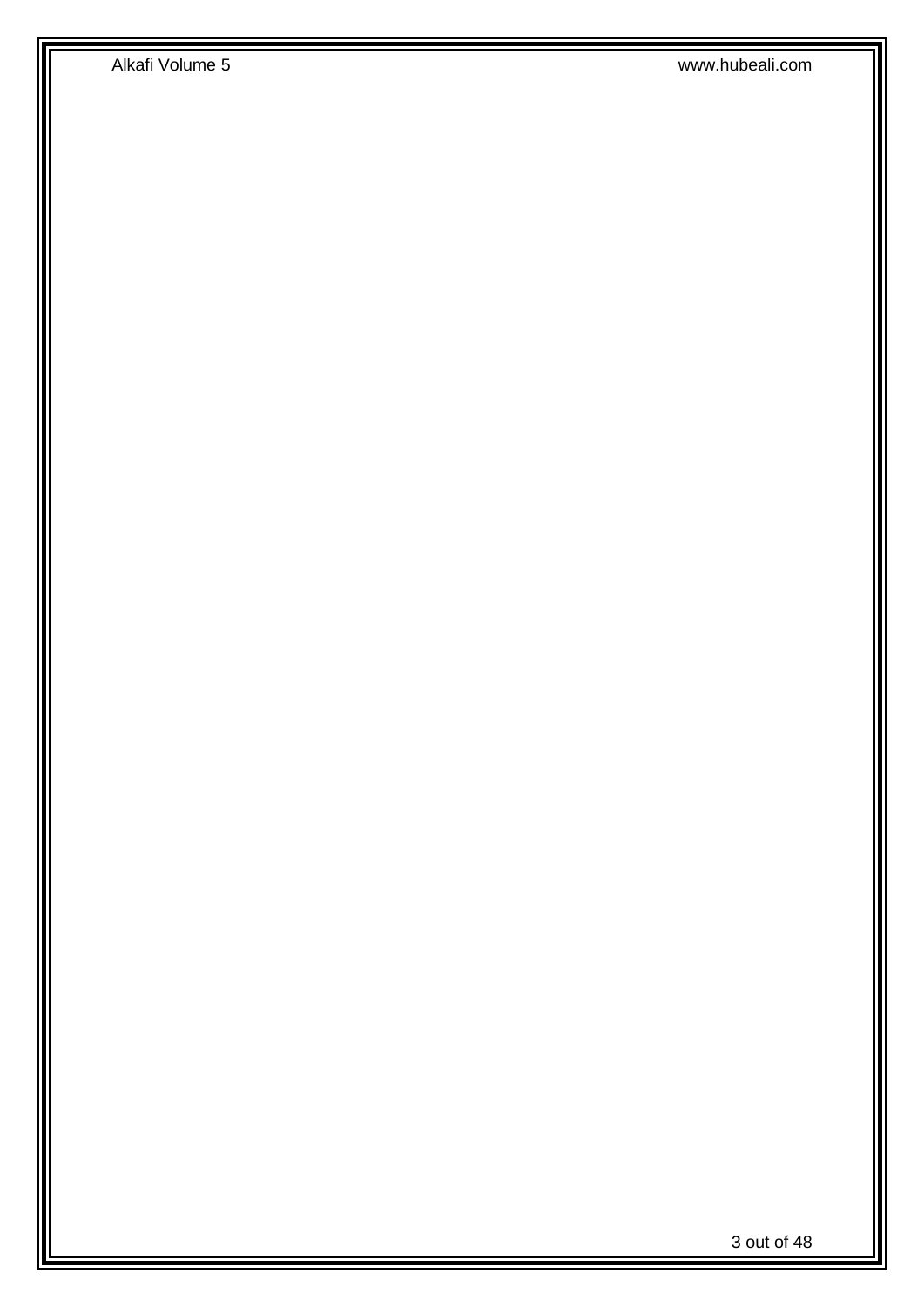**بسم هللا الرحمن الرحيم الحمد هلل رب العالمين، وصلى هللا على سيدنا محمد وآله الطاهرين، وسلم تسليما.**

In the Name of Allah<sup>azwj</sup> the Beneficent, the Merciful. The Praise is for Allah<sup>azwj</sup> Lord<sup>azwj</sup> of the Worlds, and Blessing be upon our Chief Muhammad<sup>saww</sup> and his<sup>saww</sup> Purified Progeny<sup>asws</sup>, and greetings with abundant greetings.

> **ْي َس ِعْنَدُه ي ُع َما لَ باب ال َّر ُج ِل َيب ِ**

### <span id="page-3-0"></span>**Chapter 86 – The man sells what is not with him**

عِدَّةٌ مِنْ أَصْحَابِنَا عَنْ أَحْمَدَ بْنِ مُحَمَّدٍ عَنْ صَفْوَانَ عَنْ مُوِسَى بْنِ بَكْرٍ عَنْ جَدِيدٍ بْنِ حَكِيمٍ الْأَزْدِيِّ قَالَ قُلْتُ لِأَبِي عَنْدٍ الثَّهِ ( َ **!** َ ْ ֧֖֧֖֖֖֖֖֧֖֖֖֖֧֧֧֧֧֧֧֧֧֧֧֧֧֧֧֧֧֚֚֚֚֚֚֚֚֚֚֚֝֝֟֓֝֓֝֓֝֬֟֓֝֬֟֓֝֬֝֓֝֓֝֬֝֓֝֬֝֬֝֓֝֬֝֬֓֝֬֝֬֝֬ عليه السلام ) يَجِيئُنِي الرَّجُلُ يَطْلُبُ مِنِّي الْمَتَاعَ بِعَشْرَةٍ آلَافٍ دِرَّهُمٍ أَوْ أَقَلَّ أَوْ أَكْثَرَ وَ لَئِسَّ عِنْدِي إِلَّا بِأَلْفِ دِرْهِمٍ فَأَسْتَعِيرُ َ َ َ َ َ ֧֖֖֚֚֚֓֝֬֝ **∶** ْ ؘ<br>ا َ ْ اً<br>أ ِ ِ مِنْ جَارِي وَ ٰ أَخُذُ مِنْ ۖ ذَا وَ ذَا فَأَبِيعُهُ مِنْهُ ثُمَّ أَشْتَرِيهِ مِنْهُ أَوْ آمُرُ مَنْ يَشْتَرِيهِ فَأَرُدُّهُ عَلَى أَصْحَابِهِ قَالَ لَاَ بَأْسَ بِهِ . ِ َ أ **ٍ** َ **∶** َ :<br>-**!** َ ِ ْ

A number of our companions, from Ahmad Bin Muhammad, from Safwan, from Musa Bin Baker, from Hadeed Bin Hakeym Al Azdy who said,

'I said to Abu Abdullah<sup>asws</sup>, 'The man comes over to me seeking the goods with ten thousand Dirhams, or less or more, and there is not with me except (for goods worth) a thousand Dirhams. So I borrow from my neighbour and take from that and that, so I sell it to him. Then I buy it from him (neighbour) or instruct someone to buy it, so I return it upon its owner'. He<sup>asws</sup> said: 'There is no problem with it'.<sup>1</sup>

أَحْمَدُ بْنُ مُحَمَّدٍ عَنْ مُحَمَّدٍ بْنِ عِيسَى عَنْ مَنْصُورٍ عَنْ هِشَامِ بْنِ سَالِمٍ عَنْ أَبِي عَبْدِ اللَّهِ ( عليه السلام ) قَالَ سُئِلَ عَنْ رَجُلٍ َ ֧֧֧֖֧֧֧֧֦֧֧֧֚֓֝֬֝֝֓֝֬֟֓֟֓֓֝֓֝֬֝֓֝֓֟֓֟֓֝֬ ِ َ بَاعَ بَيْعاً لَيْسَ عِنْدَهُ إِلَى أَجَلٍ وَ ضَمِنَ لَهُ الْبَيْعَ قَالَ َلَا بَأْسَ بِهِ ۖ . ِ ة<br>أ ْ َ  $\frac{1}{2}$ لَ

Ahmad Bin Muhammad, from Muhammad Bin Isa, from Mansour, from Hisham Bin Salim,

(It has been narrated) from Abu Abdullah<sup>asws</sup>, said, 'He<sup>asws</sup> was asked about a man who sold an item which was not with him, to a (specified) term, and guaranteed the sale to him'. He<sup>asws</sup> said; 'There is no problem with it'.<sup>2</sup>

أَحْمَدُ بْنُ مُحَمَّدٍ عَنْ عَلِيِّ بْنِ الْجَكَمِ عَنْ أَبِي حَمْزَةٍ عَنْ أَبِي جَعْفَرٍ ( عليه السلام ) قَالَ سَأَلْتُهُ عَنْ رَجُلٍ اشْتَرَى مَتَاعاً لَيْسَ ْ َ َ َ ِ ْ لَ فِيهِ كَيْلٌ وَ لَا وَزْنٌ أَ يَبِيغُهُ قَبْلَ أَنْ يَقْبِضَهُ قَالَ لَا بَأْسَ . **ٔ** ِ اُ **!** َ

Ahmad Bin Muhammad, from Ali Bin Al Hakam, from Abu Hamza,

(It has been narrated) from Abu Ja'far<sup>asws</sup>, said, 'I asked him<sup>asws</sup> about a man who buys goods wherein is neither a measurement nor a weighing, can he sell it before he takes possession of it?' He<sup>asws</sup> said: 'There is no problem'.<sup>3</sup>

**∶** عَلِيُّ بْنُ إِبْرَاهِيمَ عَنْ أَبِيهِ عَنِ ابْنِ أَبِي عُمَيْرٍ عَنْ عَبْدِ الرَّحْمَنِ بْنِ الْحَجَّاجِ قَالَ قُلْتُ لِأَبِي عَبْدِ اللَّهِ ( عليه السلام ) الرَّجُلُ ْ ِ ْ َ ار<br>ا َ ِ يَجِيئُنِي يَطَّلُبُ الْمَتَاعَ فَأُقَاوِلُهُ عَلَى الرَّبْحِ ثُمَّ أَشْتَرِيهِ فَأَبِيعُهُ مِنْهُ فَقَالَ أَ لَيْسَ إِنْ شَاءَ أَخَذَ وَ إِنْ شَاءَ تَرَكُ قُلْتُ بَلَى قَالَ لَا بَأْسَ **!** اُ **∶** َ ان بالانتقال المسلمان المسلمان المسلمان المسلمان المسلمان المسلمان المسلمان المسلمان المسلمان المسلمان المسلما<br>مسلمان المسلمان المسلمان المسلمان المسلمان المسلمان المسلمان المسلمان المسلمان المسلمان المسلمان المسلمان الم ِ ا<br>ا ِ ِ<br>ا ْ ُ ْ ْ ِ َ יֲ<br>י لَ َ ِه **∶** ب

Ali Bin Ibrahim, from his father, from Ibn Abu Umeyr, from Abdul Rahman Bin Al Hajjaj who said,

 $1$  Al Kafi – V 5 – The Book of Subsistence Ch 86 H 1

 $2$  Al Kafi – V 5 – The Book of Subsistence Ch 86 H 2

 $3$  Al Kafi – V 5 – The Book of Subsistence Ch 86 H 3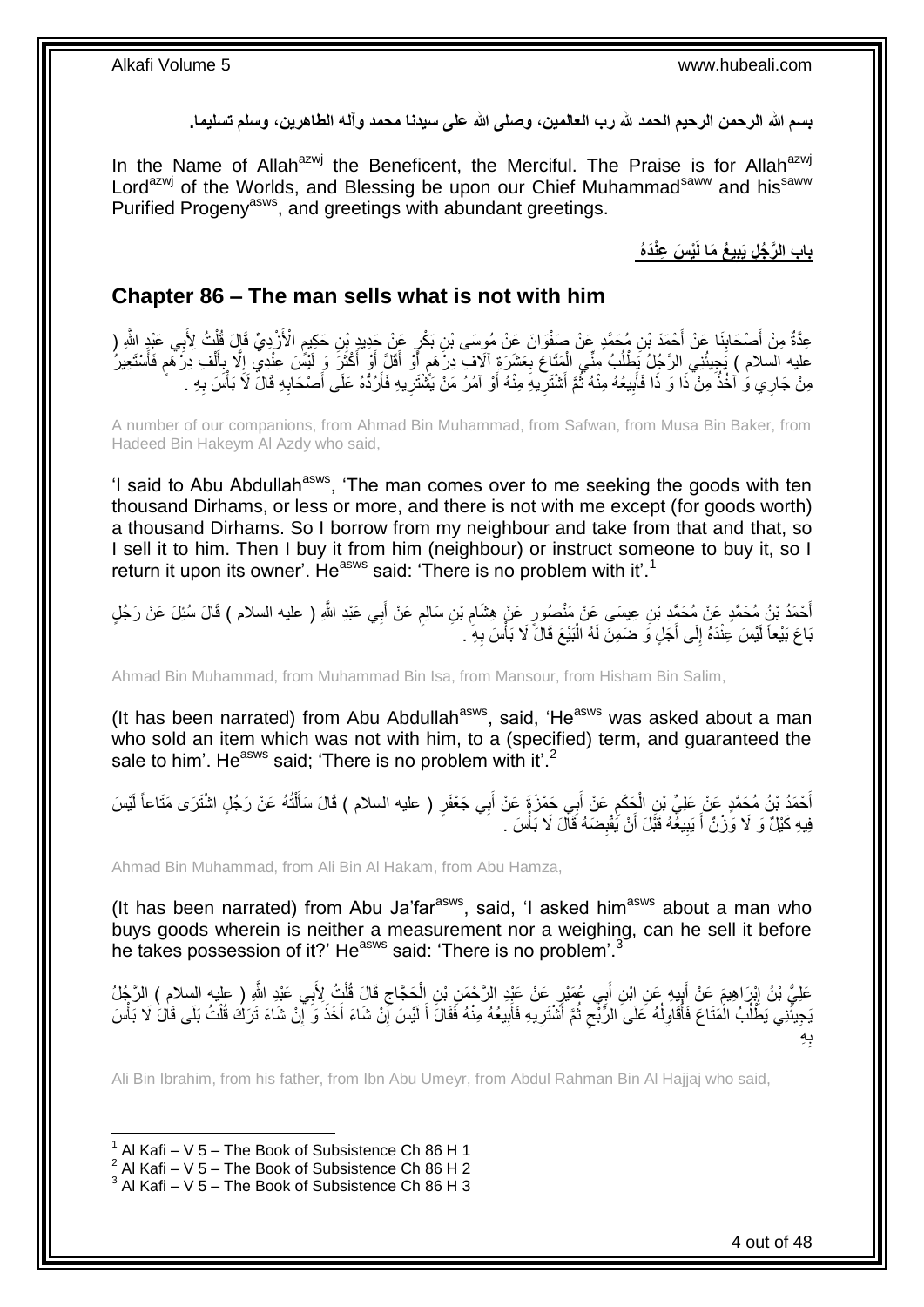'I said to Abu Abdullah<sup>asws</sup>, 'The man comes over to me seeking the goods. So I speak to him (a price) upon the profit. Then I buy it (from someone else) and sell it to him'. So he<sup>asws</sup> said: 'Is it not that if he so desires, so he takes it or if he so desires to, he leaves it?' I said, 'Yes'. He<sup>asws</sup> said: 'There is no problem with it'.

قُلْتُ فَإِنَّ مَنْ عِنْدَنَا يُفْسِدُهُ قَالَ وَ لِمَ قُلْتُ بَاعَ مَا لَيْسَ عِنْدَهُ قَالٍ فَمَا يَقُولُ فِي السَّلَمِ قَدْ بَاعَ صَاحِبُهُ مَا لَيْسَ عِنْدَهُ قُلْتُ بَلَى قَالَ ِ ْ ِ ْ ْ فَإِنَّمَا صَلَحَ مِنْ أَجْلِ أَنَّهُمْ يُسَمُّونَهُ سَلَماً إِنَّ أَبِي كَانَ يَقُولُ لَا بَأْسَ بِبَيْعِ كُلِّ مَثَاعٍ كُنَّتَ تَجِدَّهُ فِي الْوَقْتِ الَّذِي بِعْتَهُ فِيهِ . َ ِ َ ِ ِ َّ ْ ٍ ِ **! ٔ** 

I said, 'Supposing there is one among us who spoils it?' He<sup>asws</sup> said: 'And why (would he)?' I said, 'Selling what is not with him'. He<sup>asws</sup> said: 'So what are you saying regarding the submission (by the buyer) of the advance payment, and his companion has sold what is not with him?' I said, 'Yes'. He<sup>asws</sup> said: 'So, rather it is correct due to the reason that they are naming it as an advance payment. My<sup>asws</sup> father<sup>asws</sup> was saying: 'There is no problem selling every (type of) of goods which you can find during the time in which you sell it'.<sup>4</sup>

**∶** عِدَّةٌ مِنْ أَصْحَابِنَا عَنْ أَحْمَدَ بْنِ مُحَمَّدٍ عَنِ الْحُسَيْنِ بْنِ سَعِيدٍ عَنْ فَضَالَةَ بْنِ أَيُوبَ عَنْ مُعَاوِيَةٍ بْنِ عَمَّارٍ قَالَ قُلْتُ بِلأَبِي عَبْدِ َ ْ َ ِ ِ ْ اللَّهِ ( عَليهِ السلاَمِ ) الْرِّجُلُ يَجِنَّبُنِي يَظُلُبُ الْمَتَاعَ الْجَرِيِّرَ وَ لَيْسَ عِنْدِي مِنْهُ شَيْءٌ فَيُقَاوِلُنِي وَ أَقَاوِلُهُ فِي الرِّبْحِ وَ الْإَجَلِ حَتَّى ِ ْ ْ ُ ِ  $\overline{\phantom{a}}$ ِ ُ ِ يَجْتَمِعَ عَلَيَّ شَيْءٌ ثُمَّ أَذْهَبُ فَأَسْتَرِّي لَهُ الْجَرِيرَ وَ أَذْعُوهُ إِلَيْهِ فَقَالَ أَ رَأَيْتَ إِنْ وَجَدَ بَيْعاً هُوَ أَجَبَّ إِلَيْهِ مِمَّا عِنْدَكَ أَ يَسْتَطِيعُ لَ ِ َ ِ َ لَ ِ َ ِ ْ َ **ٔ** َ َ أَنْ يَنْصَرِفَ إِلَيْهِ وَ يَدَعَكَ أَوْ وَجَدْتَ أَنْتَ ذَلِكَ أَ تَسْتَطِيعُ أَنْ تَنْصَرِفَ عَنْهُ وَ تَدَعَهُ قُلْتُ نَعَمْ قَالَ لَا بَأَسَ . ْ ِ َ َ َ َ لَ ِ ِ اً ا<br>أ

A number of our companions, from Ahmad Bin Muhammad, from Al Husayn Bin Saeed, from Fazalat Bin Ayoub, from Muawiya Bin Ammar who said,

'I said to Abu Abdullah<sup>asws</sup>, 'The man comes over to me seeking the silken goods and there is nothing from it with me. So he speaks to me and I speak to him (oral contract) regarding the profit and the (specified) term, until there is consensus upon something. Then I go, so I buy the silk for him and I invite him to it'. So he<sup>asws</sup> said: 'What is your view, if he were to find a sale which is more beloved to him that what is with you, would he have the leeway that he chages to it and leave you, or if you were to find that, would you have the leeway that you change from it and leave him?' I said, 'Yes'. He<sup>asws</sup> said: 'There is no problem'.<sup>5</sup>

عَلِيُّ بْنُ إِبْرَاهِيمَ عَنْ أَبِيهٍ عَنِ ابْنِ أَبِي عُمَيْرٍ عَنْ يَحْيَى بْنِ الْحَجَّاجِ عَنْ خَالِدِ بْنِ نَجِيحٍ قَالَ قُلْتُ لِأَبِي عَبْدِ اللَّهِ ( عليه إلسلام َ **!** َ <u>֖֓</u> ْ ٍ ِ ْ إِ الْزَجْلُ يَجِيءُ فَيَقُولُ اشْتَرٍ هَذَا الثَّوْبَ وَ أُرْبِحَكَ كَذَا وَ كَذَا فَقَالَ أَنْيْسَ إِنْ شَاءَ أَخَذَ وَّ إِنْ شَاءَ تَرَكَ قُلْتُ بَلَى قَالَ لَا بَأْسَ بِهِ َ ِ لَ َ **∶** ِ:<br>ا َّ ¦ ِ ْ إِنَّمَا يُحَلِّلُ الْكَلَامُ وَ يُحَرِّمُ الْكَلَامُ . ْ ا<br>ا ِّ ِ

Ali Bin Ibrahim, from his father, from Ibn Abu Umeyr, from Yahya Bin Al Hajjaj, from Khalid Bin Najeeh who said,

'I said to Abu Abdullah<sup>asws</sup>, 'The man comes over to me, so he is saying, 'Buy this cloth for me and I shall profit you such and such'. So he<sup>asws</sup> said: 'Is it not that if he so desires to he takes, and if he so desires to he leaves it?' I said, 'Yes'. He<sup>asws</sup> said: 'There is no problem with it. But rather, the speech makes it Permissible and the speech makes it Prohibited (the oral representations)<sup>6</sup>

 $4$  Al Kafi – V 5 – The Book of Subsistence Ch 86 H 4

 $5$  Al Kafi – V 5 – The Book of Subsistence Ch 86 H 5

 $6$  Al Kafi – V 5 – The Book of Subsistence Ch 86 H 6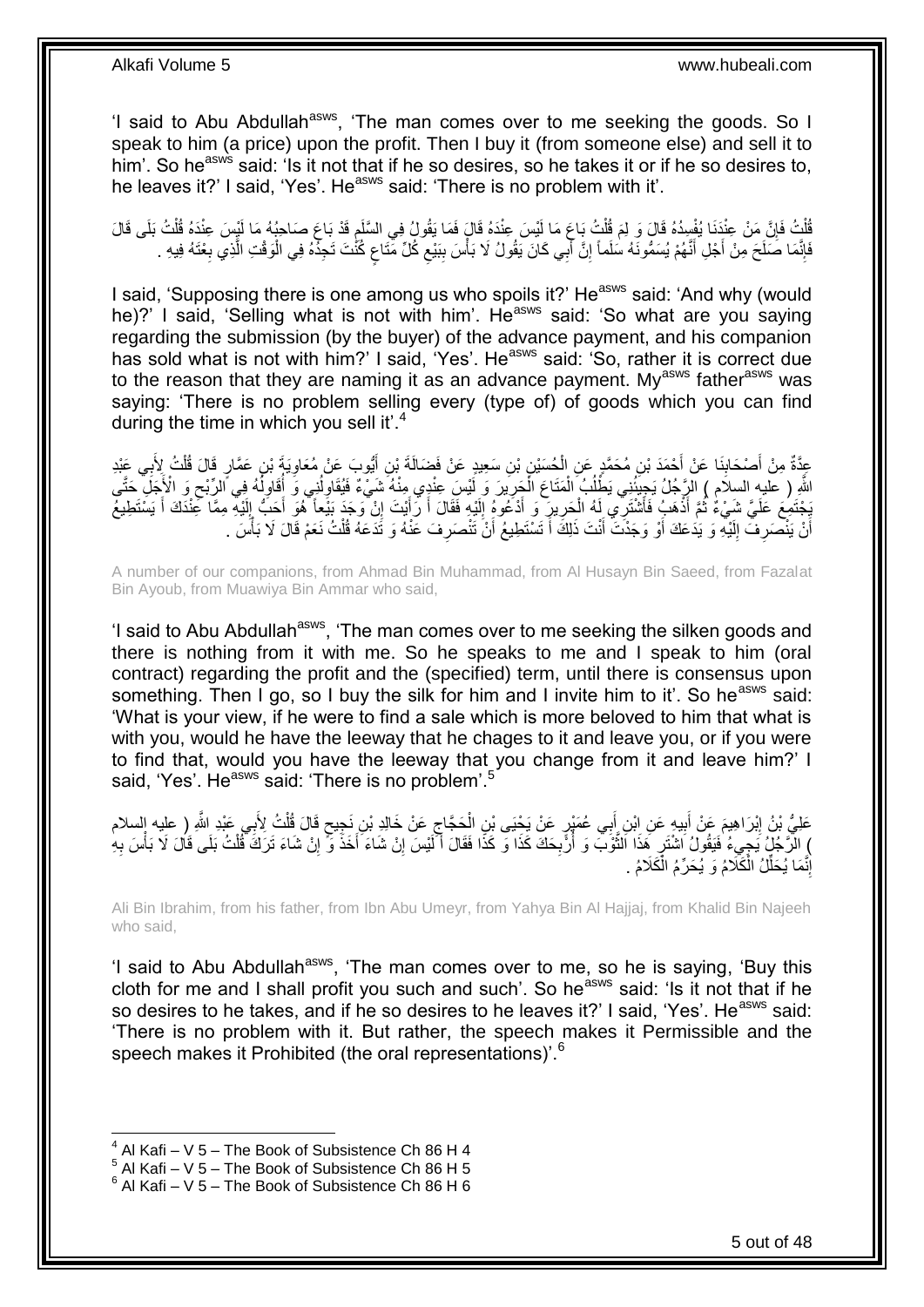مُحَمَّدُ بْنُ يَحْيَى عَنِْ أَجْمَدَ بْنِ مُحَمَّدٍ عَنِ الْجُسَيْنِ بْنِ سَعِيدٍ عَنِ النَّصْرِ بْنِ سُوَيْدٍ عَنْ عَبْدٍ اللَّهِ بِنِ سِنَانٍ عَنْ أَبِي عَبْدٍ اللَّهِ ( ِ ْ َ َ عليه السِّلام ) قَالَ لَا بَأْسَ بِأَنَّ تَبِيعَ الرَّجُلَ الْمَتَاعَ لَيْسَ عِنْدَكَ ثُمَاوِمُهُ ثُمَّ تَشْتَرِي لَهُ نَحْوَ الَّذِي طَلَّبَ ثُمَّ ثُورجِبُهُ عَلَّى نَفْسِكَ ثُمَّ ْ ِ ز<br>ا **∶** ؚ<br>֦֧֦֧֦֧֦֧֦֧֦֧֦֧֦֦֦֧֦֦֧֦֧֦֧֦֧֦֧֦֦֧֦֧֦֧֦֧֦֦֧֦֡֩֟֓֟֓֟֬֟֓֟֘֩֓֬֝֘֝֬֬֬ َّ ُ **∶** تَبِيعُهُ مِنْهُ بَعْدُ . ِ

Muhammad Bin Yahya, from Ahmad Bin Muhammad, from Al Husayn Bin Saeed, from Al Nazar Bin suweyd, from Abdullah Bin Sinan,

(It has been narrated) from Abu Abdullah<sup>asws</sup> having said: 'There is no problem if you were to sell to the man the goods which are not with you, fixing the price of it. Then you buy for him approximately that which he seeks, then make it binding upon yourself, then you sell it to him afterwards'.

عَلِيُّ بْنُ إِبْرَاهِيمَ عَنْ أَبِيهِ عَنِ إبْنِ أَبِي عُمَيْرٍ عَنْ حَمَّادٍ عَنِ الْحَلَبِيِّ قَالَ سَأَلْتُ أَبَا عَبْدِ اللَّهِ ( عليه السلام ) عَنْ رَجُلٍ بَاعَ بَيْعاً َ ْ َ ِ ْ َ **!** ِ يْسَ عِنْدَهُ إِلَى أَجَلٍ وَ ضَمِنَ الْبَيْعَ قَالَ لَا بَأْسَ . ا<br>أا ْ َ ِ لَ

Ali Bin Ibrahim, from his father, from Ibn Abu Umeyr, from Hammad, from Al Halby who said,

'I asked Abu Abdullah<sup>asws</sup> about a man who sold an item which was not with him, to a specified term, and guaranteed the sale'. He<sup>asws</sup> said: 'There is no problem'.<sup>8</sup>

بَعْضُ أَصْحَابِنَا عَنْ عَلِيِّ بْنِ أَسْبَاطٍ عَنْ أَبِي مَخْلَدٍ السَّرَّاجِ قَالَ كُنَّا عِنْدَ أَبِي عَبْدِ اللَّهِ ( عليه السلام ) فَدَخَلَ عَلَيْهِ مُعَتِّبٌ فَقَالَ<br>. َ َ ِ **∣** بِالْبَابِ رَجُلَانَِ فَقَالَ أَدْخِلُّهُمَا فَدَخَلَا فَقَالَ أَحَدُّهُمَا إِنِّي رَجُلٌّ قَصَّابٌ وَ إِنِّي أَبِيعُ الْمُسُوكَ قَبْلَ أَنْ أَدْبَحَ الْغَنَمَ قَالَ لَيْسَ بِهِ بَأْسٌ وَ ِ ֖֖֖֖֖֖ׅ֖֚֚֚֚֚֚֚֚֚֡֡֡֟֟֟֟֟֓֟֡֡֬֟֩֓֞֟֓֡֡֬֓֞֟֓֞֟֓֞֟֓֞֞֞֡֡֬֓֞֞֞ َ ا<br>ا **∶** ْ ِ ْ **ٔ:** َ َ ْ ِ َ ِ كِنِ انْسُبْهَا غَنَّمَ أَرْضِ كَذَا وَ كَذَا . َ لَ

One of our companions, from Ali Bin Asbaat, from Abu Makhlad Al Sarraj who said,

'We were in the presence of Abu Abdullah<sup>asws</sup>, so Mo'tab came over to him<sup>asws</sup> and said, 'There are two men at the door'. So he<sup>asws</sup> said: 'Let both of them enter'. So one of the two said, 'I am a man (who is a) butcher and I sell the milk before I slaughter the sheep'. He<sup>asws</sup> said: 'There is no problem with it, but link (mention its lineage of) the sheep with such and such a land'. $\frac{1}{2}$ 

**ْض ِل ال َّش ْي باب ف ِذي ُيَبا ُع َ َجِّيِد الَّ ِء الْ**

## <span id="page-5-0"></span>**Chapter 87 – Preference of the good quality of that which is sold**

أَبُو عَلِيٍّ الْأَشْعَرِيُّ عَنْ مُحَمَّدِ بْنِ عَبْدِ الْجَبَّارِ عَنْ بَعْضِ أَصْحَابِنَا عَنْ مَرْوَكِ بْنِ عُبْيْدٍ عَمَّنْ ذَكَرَهُ عَنْ أَبِي عَبْدِ اللَّهِ ( عليه ِ َ ِ ْ ِ َ السِّلامِ ﴾ أَنَّهُ قَالََ فِي الْجَيِّدِ دَعْوَتَانٍ وَ فِي الرَّدِيِّ دَعْوَتَانٍ يُقَالُ لِصَاحِبِ الْجَيِّدِ بَارَكَ اللَّهُ فِيكَ وَ فِيمَنْ بَاعَكَ وَ يُقَالُ لِصَاحِب ْ ْ الرَّ دِيِّ لَٰا يَكْ اللَّهُ فَلِكَ وَ لَا فِيمَنْ َبَاعَكَ

Abu Ali Al Ashary, from Muhammad Bin Abdul Jabbar, from one of our companions, from Marwak Bin Ubeyd, from the one who mentioned it,

(It has been narrated) from Abu Abdullah<sup>asws</sup> having said: 'Regarding the good (quality) there are two calls, and regarding the inferior (quality) there are two calls. It is said to the owner of the good quality, 'Allah<sup>azwj</sup> will Bless you and the one who sold

 $^7$  Al Kafi – V 5 – The Book of Subsistence Ch 86 H 7

 $8$  Al Kafi – V 5 – The Book of Subsistence Ch 86 H 8

 $^9$  Al Kafi – V 5 – The Book of Subsistence Ch 86 H 9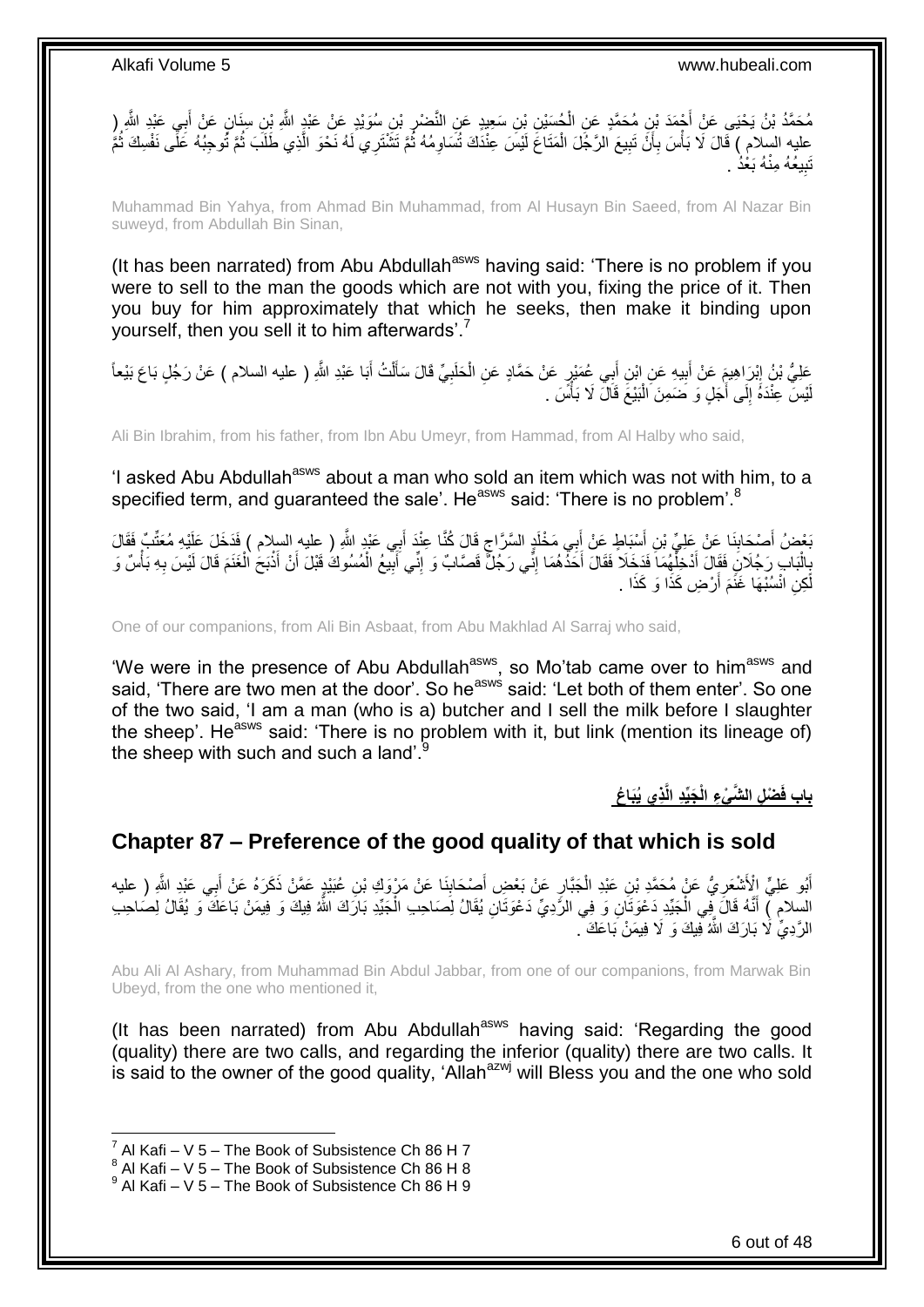it to you'; and it is said to the owner of the inferior (quality), 'Allah<sup>azwj</sup> will neither Bless you nor the one who sold it to you".<sup>10</sup>

مُحَمَّدُ بْنُ يَحْيَى عَنْ مُحَمَّدٍ بْنِ أَحْمَدَ عَنْ يَعْقُوبَ بْنِ يَزِيدَ عَنِ الْوَشَّاءِ عَنْ عَاصِمٍ بْنِ جُمَيْدٍ قَالَ قَالَ لِي أَبُو عَلِدٍ اللَّهِ ( عليه<br>. ِ ْ ِ َ َ السلام ) أَيَّ شَيْءٍ ثُعَالِجُ قُلْتُ أَبِيعُ الطَّعَامَ فَقَالَ لِي اشْثَرِ الْجَيَّدَ وَ بِعِ الْجَيِّدَ فَإِنَّ الْجَيِّدَ إِذَا بِغُثَهُ قِيلَ لَهُ بَآرَكَ اللَّهُ فِيكَ وَ فِيمَنْ ْ ِ **!** َ ْ ِ ْ ِ ْ ِ بَاعَكَ

Muhammad Bin Yahya, from Muhammad Bin Ahmad, from Yaqoub Bin Yazeed, from Al Washa, from Aasim Bin Humeyd who said,

'Abu Abdullah<sup>asws</sup> said to me: 'Which thing do you trade in?' I said, 'I sell the foodstuff'. So he<sup>asws</sup> said: 'Buy the good (quality) and sell the good (quality), for when one sells the good (quality) it is said to him, 'Allah<sup>azwj</sup> will Bless you in it and the one who sold it to you'.<sup>1</sup>

**ب ِعيَن ِة اب الْ**

### <span id="page-6-0"></span>**Chapter 88 – The buy-back**

ْ عِدَّةٌ مِنْ أُصِحَابِذَا عَنْ أَحْمَدَ بْنِ مُحَمَّدِ بْنِ عِيسَى عَنِ ابْنِ أَبِي عُمَيْرٍ عَنْ حَفْصِ بْنِ سُوقَةَ عَنِ الْحُسَبْنِ بْنِ الْمُنْذِرِ قَالَ قُلْتُ<br>مَعْظَمِّ الْمُنْذِرِ قَالَ قُلْتُ َ َ ِ َ ْ ِ ْ ِي عَلِّدِ اللَّهِ ( عليه السلام ) يَجِيئُنِي الرَّجُلُ فَيَطْلُبُ اَلْعِينَةَ فَأَشَّنَزِي ۚ أَهْ الْمَنَاعَ مُرَ ابَحَةً ثُمَّ أَبِيعُهُ إِيَّاهُ ثُمَّ أَشَّنَزِيَهِ مِنْهُ مَكَانِي قَالَ ِ َ ُ ِ ِ َ ُ ْ َ ْ ُ فَقَالَ إِذَا كَانَ بِالْخِيَارِ إِنْ شَاعَ لَمَاعَ الَمَ يَبِعْ وَ كُنْتَ أَنْتَ أَيْضًا بِالْخِيَارِ إِنْ شِئْتَ اشْتَرَيْتَ وَ إِنْ شِئْتَ لَمْ تَشْتَرِ فَلَا بَأْسَ ِ **∶** ْ ِ َ َ ِ ِ ֧<u>׀</u> ِ ْ **∶** ْ ِ ِ

A number of our companions, from Ahmad Bin Muhammad Bin Isa, from Ibn Abu Umeyr, from Hafs Bin Sowqat, from Al Husayn Bin Al Munzar who said,

'I said to Abu Abdullah<sup>asws</sup>, 'The man comes over to me seeking the buy-back (أَلْعِينَةَ). ْ So I buy the goods (from someone else) for him with a profit, then I sell these to him, then I buy these back from him in my place (instantly – takin back the returned goods)'. So he<sup>asws</sup> said: 'When he was with the choice, if he so desires to he sells or if he so desires to he does not sell, and you as well were with the choice, if you so desire to you buy, and if you so desire to you do not buy, so there is no problem'.

قَالَ قُلْتُ فَإِنَّ أَهْلَ الْمَسْجِدِ يَزْعُمُونَ أَنَّ هَذَا فَاسِدٌ وَ يَقُولُونَ إِنْ جَاءَ بِهِ بَعْدَ أَشْهُرٍ صَلَحَ فَقَالَ إِنَّ هَذَا تَقْدِيمٌ وَ تَأْخِيرٌ فَلَا بَأْسَ ْ َ ِ ْ ْ ِ َ ِ ِ ْ ِه ب ِ

He (the narrator) said, 'I said, 'But the people of the Masjid are alleging that this is invalid, and they are saying that if he comes with it after some months, it would be correct'. So he<sup>asws</sup> said: 'This is preceding and delaying, so there is no problem with  $it'$ <sup>12</sup>

ْ أَحْمَدُ بْنُ مُحَمَّدٍ عَنْ عَلِيِّ بْنِ الْحَكِمِ عَنْ إِسْمَاعِيلَ بْنِ عَبْدِ الْخَالِقِ قَالَ سَأَلْتُ إَبَا الْحَسَنِ ( عليه السلام ) عَنِ الْعِينَةِ وَ قُلْتُ إِنَّ اً ا ْ ِ **∶** ْ ِ ْ ْ ْ َ عَامَّةَ تُجَّارِنَا الْيَوْمَ يُعْطُونَ الْعِينَةَ فَأَقْصِّلُّ عَلِيْكَ كَيْفَ تُعْمَلُ قَالَ هَاتِ قُلْتُ يَأْتِينَا الرَّجُلُ الْمُسَاوِمُ يُرِيدُ الْمَالَ فَيُسَاوِمُنَا وَ لَيْسَ ْ ْ َ ْ ا<br>ا ِ ِ ْ ِ ِ ْ عِنْدَنَا مَتَاعٌ فَيَقُولُ أَرْبِحُكَ دَهْ يَازْدَهْ وَ أَقُولُ أَنَا دَهْ دَوَازْدَهْ فَلَا نَزَالُ نَتَرَاوَضُ حَتَّى نَتَرَاوَضَ عَلَى أَمْرٍ َ َ ِ ُ َ

Ahmad Bin Muhammad, from Ali Bin Al Hakam, from Ismail Bin Abdul Khaliq who said,

 $10$  Al Kafi – V 5 – The Book of Subsistence Ch 87 H 1

<sup>&</sup>lt;sup>11</sup> Al Kafi – V  $\frac{1}{2}$  – The Book of Subsistence Ch 87 H 2

 $12$  Al Kafi – V 5 – The Book of Subsistence Ch 88 H 1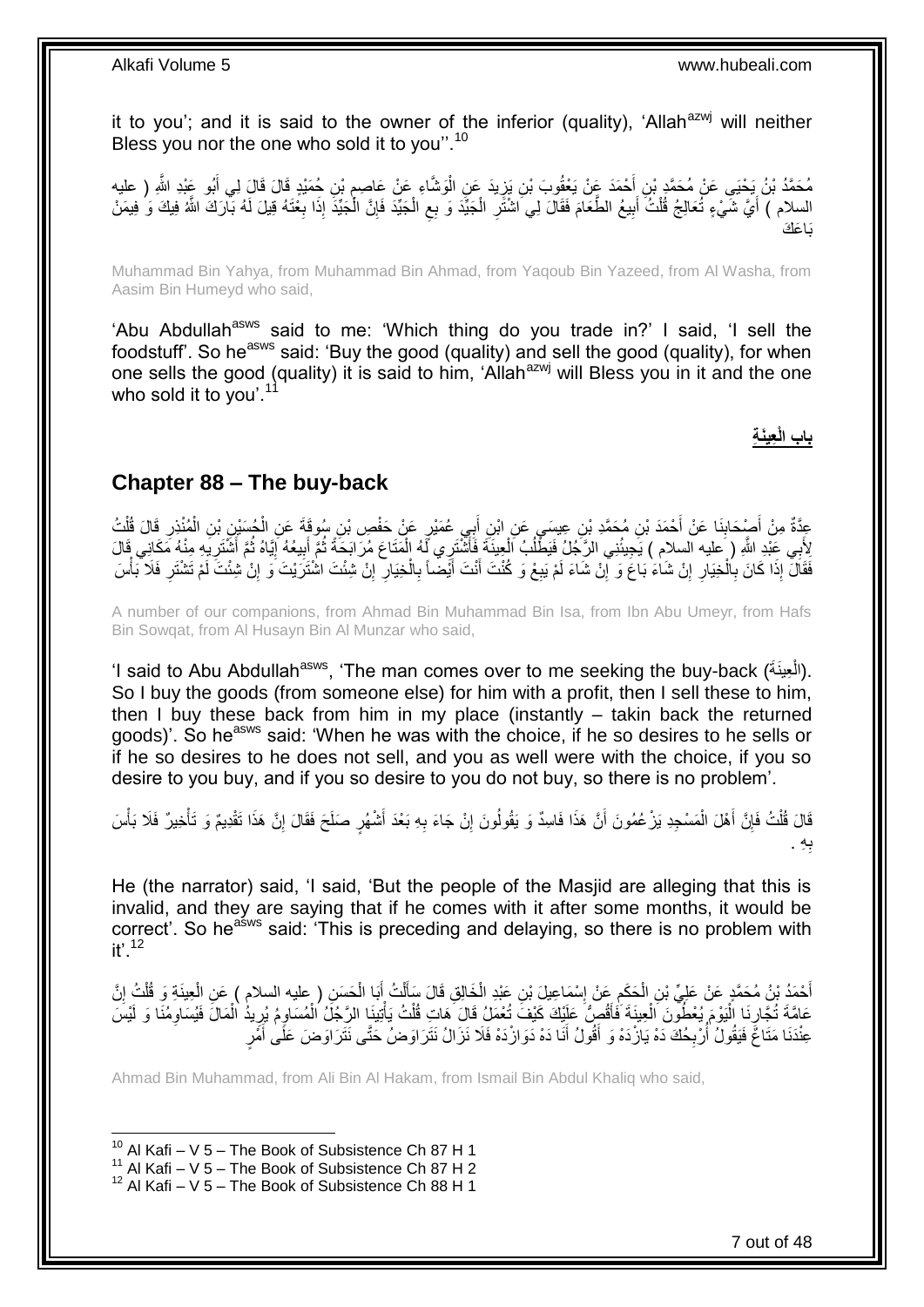'I asked Abu Al-Hassan<sup>asws</sup> about the buy-back (الْعِينَةَ) and I said, 'The merchants ْ these days are giving the buy-back (أَلْعِينَةَ). So I can relate to you how we deal'. ْ He<sup>asws</sup> said: 'Give it (explanation)'. I said, 'The haggling man comes over to us wanting the goods, so we haggle and there are no goods with us. So he is saying, 'I will profit you ten/eleven (Persian)', and I am saying, 'And I, ten/eleven (as well)'. So we do not cease to bargain until we agree upon one bargain.

لَ  $\frac{1}{2}$ فَإِذَا فَرَغْنَا قُلْتُ لَهُ أَيُّ مَتَاعٍ أَحَبُّ إِلَيْكَ أَنْ أَشْتَرِيَ لَكَ فَيَقُولُ إِلْحَرِيرُ لِأَنَّهُ لَإِ نَجِدُ شَيْئاً أَقَلَّ وَضِيعَةً مِنْهُ فَأَذْهَبُ وَ قَدْ قَاوَلْتُهُ َ ٍ َ ْ **ٔ** َ َ ِ ْ **∶** َ ْ مِنْ غَيْرِ مُبَايَعَةٍ فَقَالَ أَ لَيْسَ ۗ إِنْ شِئْتَ لَمْ تُعْطِهِ وَ إِنْ شَاءَ لَمْ يَأْخُذْ مِنَّكَ قُلْتُ بَلَى ِ ْ **ٔ** ْ ِ ِ لَ َ

So when we are free, I say, 'Which goods are beloved to you that I should buy for you?' So he is saying, 'The silk, because we cannot find anything less in wastage than it'. So I go, having given my word without having sold'. So he<sup>asws</sup> said: 'Is it not that if you so desire to, you do not give it, and if he so desires to, he does not take from you?' I said, 'Yes'.

قَالَ فَأَذْهَبُ فَأَشْتَرِي لَهُ ذَلِكَ الْحَرِيرَ وَ أَمَاكِسُ بِقَدْرٍ جُهْدِي ثُمَّ أُجِيءُ بِهِ إِلَى بَيْتِي فَأَبَايِعُهُ فَرُبَّمَا ازْدَدْتُ عَلَيْهِ الْقَلِيلَ عَلَى<br>فَانَ وَيَسْ وَقَدْتُ فَيَرْدُونَ فَيَرْدُونَ َ ُ ِ ِ ُ **∶** ْ :<br>إنا **ٔ** َ ْ ِ ر<br>أل ِ ֢֦֦֦֦֚֚֝֝֝ الْمُقَاوَلَةِ وَ رُبِّمَا أَعْطَنْتُهُ عَلَى مَا قَاوَلْتُهُ وَ رُبَّمَا تَعَاسَرْنَا فَلَمْ يَكُنْ شَيْءٌ فَإِذَا اشْتَرَى مِنِّي لَمْ يَجِدْ أَحَداً أَعْلَي بِهِ مِنَ الَّذِي ֺ֦֦֪֦֧֦֦֖֦֦֪֦֧֦֪֦֧֦֪֪֦֧֦֪֦֪֪֦֧֦֪֦֧֦֧֦֪֦֧֦֧֦֪֪֦֧֪֦֧֪֦֧֦֧֦֧֝֟֟֟֟֟֟֟֟֟֟֟֟֟֟֟֟֟֟֟֟֟֟֓֕֬֟֓֡֟֓֟֓֞֟֟֓֞֟֟֟֟֟֟֟֩֓֞֟֟֟֟֟֟ َ َّ ِ َ َ اشْتَرَيْتُهُ مِنْهُ فَيَبِيعُهُ مِنْهُ فَيَجِيءُ ذَلِكَ فَيَأْخُذُ الذَّرَاهِمَ فَيَدْفَعُهَا إِلَيْهِ وَ رُبِّمَا جَاءَ لِيُحِيلَهُ عَلَيٌّ فَقَالَ لَا تَدْفَعْهَا إِلَّا إِلَى صَاحِب **!** لَ ِ ْ اً<br>ا ِ ِ **∶** الْحَرِيرِ ِ ْ

He (the narrator) said, 'So I go and I buy that silk for him, and I bargain in accordance to my striving. Then I come over with it to my house, and I sell it to him. So, sometimes I increase it (the price) a little bit upon him over the oral contract, and sometimes I give it to him upon what I had orally contracted, and sometimes we get into difficulties, so nothing happens. So when he buys from me, and he does not find anyone more expensive with it than that the one whom I had bought it from, so he sells it to him. So he comes and takes the Dirhams, and he hands it over to him; and sometimes he comes in order to assign it upon me'. So he<sup>asws</sup> said: 'You cannot hand it over to anyone except the owner of the silk'.

ُلْتُ وَ رُبَّمَا لَمْ يَتَّفِقْ بَيْنِي وَ بَيْنَهُ الْبَيْعُ بِهِ وَ أَطْلُبُ إِلَيْهِ فَيَقْبَلُهُ مِنِّي فَقَالَ أَ وَ لَيْسَ إِنْ شَاءَ لَمْ يَفْعَلْ وَ إِنْ شِئْتَ أَنْتَ لَمْ تَرُدَّ قُلْتُ َ ُ لَ ِ ُ ِ :<br>ا ْ ْ َ ِ ِ ِ َنَلَى لَوْ أَنَّهُ هَلَكَ فَمِنْ مَالِي قَالَ لَا بَأْسٌ بِهَذَا إِذَا أَنْتَ لَمْ تَعْدُ هَذَا فَلًا بَأْسَ بِهِ . ْ َ ِ ْ َ

I said, 'And sometimes there is no concordance between me and him to sell with, and I seek to him, and he accepts from me'. So he<sup>asws</sup> said: 'Or is it not that if he so desires to he does not do it, and if you so desire to, you do not return it?' I said, 'Yes. If he were to dies, so it would be from my wealth'. He<sup>asws</sup> said: 'There is no problem with this. When you do not exceed this, so there is no problem with it'.<sup>13</sup>

مُحَمَّدُ بْنُ يَحْيَى عَنْ أَحْمَدَ بِنِ مُحَمَّدٍ عَنْ عَلِيٍّ بْنِ الْحَكَمِ عَنْ سَيْفٍ بْنِ عَمِيرَةَ عَنْ مَنْصُورِ بْنِ حَازِمٍ قَالٍَ سَأَلْتُ أَبَا عَبْدِ الثَّهِ (ِ َ ْ َ م<br>م ِ **ٍ** ِ ْ عليه السلام) عَنْ رَجُلٍ طَلَبَ مِنْ رَجُلٍ ثَوْباً بِعِيَنَةٍ فَقَالَ لَيْسَ عِنْدِيَ وَ هَذِهِ دَرَاهِمُ فَخُذْهَا فَاشْتَرِ بِهَمَّا فَأَخَذَهَا وَ اشْتَرَى ثَوْباً **ٔ ∶** روبا<br>سا َ ِ كَمَا يُرِيدُ ثُمَّ جَاءَ بِهِ لِيَشْتَرِيَهُ مِنْهُ فَقَالَ أَ لَيْسَ إِنْ ذَهَبَ الثَّوْبُ فَمِنْ مَالِ الَّذِي أَعْطَاهُ الذَّرَاهِمَ قُلْتُ بَلََى فَقَالَ إِنْ شَاءَ اشْتَرَى وَ َ َّ َّ ِ لَ َ ِ ِ ٔ.<br>ـ ِ ِ ْ إِنْ شَاَءَ لَمْ يَشْتَرِهِ قَالَ فَقَالَ لَا بَأْسَ بِهِ . ِ <u>֖֚֚֚֚֚֚֚֓</u> **∶ ٔ** 

Muhammad Bin Yahya, from Ahmad Bin Muhammad, from Ali Bin Al Hakam, from Sayf Bin Umeyra, from Mansour Bin Hazim who said,

1  $13$  Al Kafi – V 5 – The Book of Subsistence Ch 88 H 2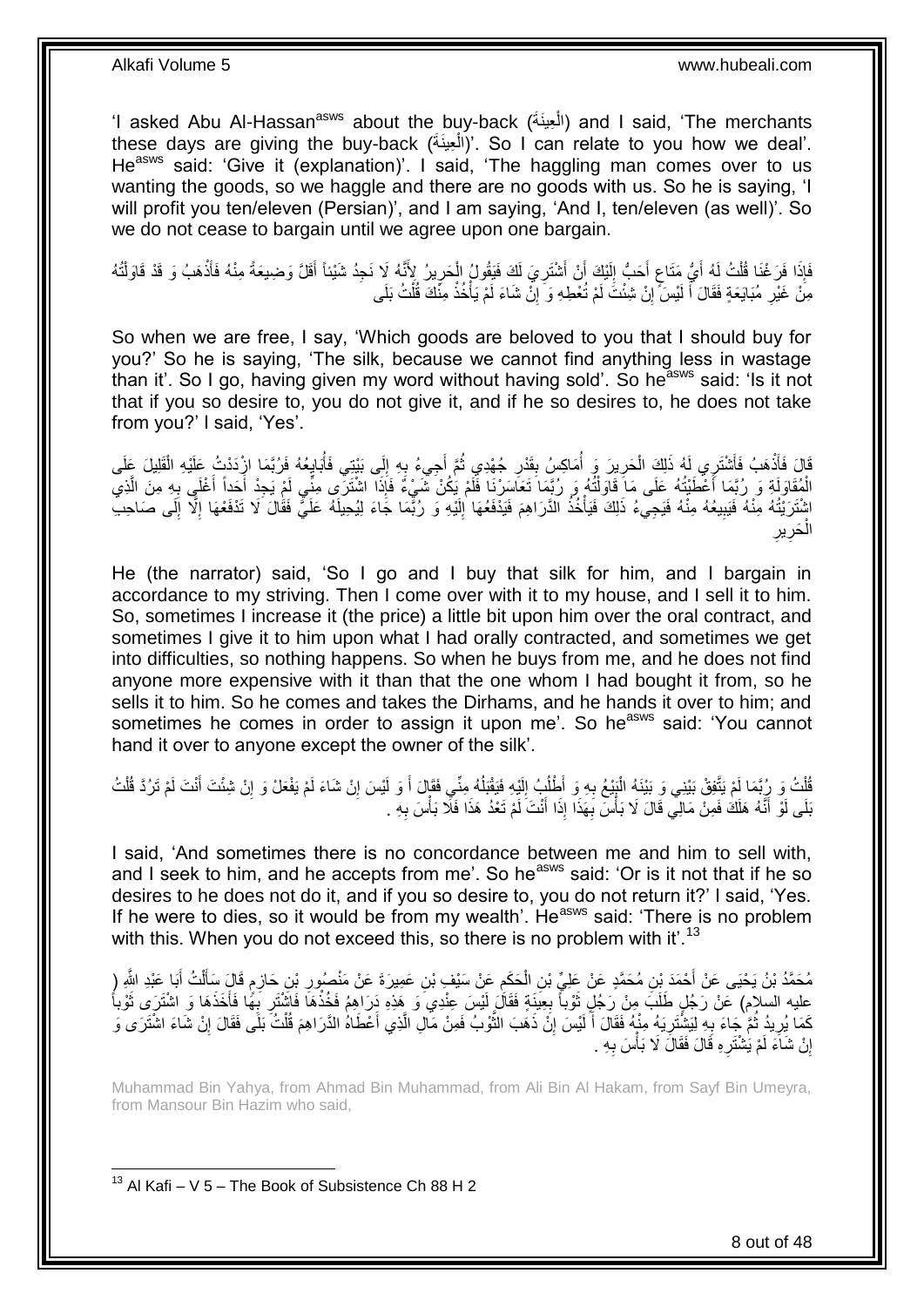'I asked Abu Abdullah<sup>asws</sup> about a man who seeks a cloth from a man, with a buyback (بِعِيْنَةِ). So he says, 'It is not with me, and these are Dirhams, so take these and ِ buy with these'. So he takes them and buys some cloth just as he wanted, then comes over with it in order for him to buy from it'. So he<sup>asws</sup> said: 'Is it not that if the cloth were to go away (deteriorate), so it would be from the wealth of the one who gave him the Dirhams?' I said, 'Yes'. So he<sup>asws</sup> said: 'If he so desires to he buys, and if he so desires to, he does not buy, then there is no problem with it'.<sup>14</sup>

أَحْمَدُ بْنُ مُحَمَّدٍ عَنْ عَلِيِّ بْنِ الْحَكَمِ عَنْ سَنِّفٍ بْنِ عَمِيرَةَ عَنْ إَبِي بَكْرٍ الْحَضْرَمِيِّ قَالَ قُلْتُ لِأَبِي عَبْدِ اللَّهِ ( عليه السلام ) ْ ْ َ ِ ْ َ رَجُلٌ يُعَيَّنُ ثُمَّ حَلَّ دَيْنُهُ فَلَمْ يَجِدْ مَا يَقْضِي أَ يَتَعَيَّنُ مِنْ صَاحِبِهِ الَّذِي عَيَّنَهُ وَ يَقْضِيهِ قَالَ نَعَمْ . ِ َ ا<br>ا اُ

Ahmad Bin Muhammad, from Ali Bin Al Hakam, from Sayf Bin Umeyra, from Abu Bakr Al Hazramy who said,

'I said to Abu Abdullah<sup>asws</sup>, 'A man contracted a buy-back deal (نُعَيَّنُ), then his debt was due, but he could not find what he could fulfil it with, can he do (another) buyback from his companion whom he had contracted the (first) buy-back with, and fulfil it (the first deal)?'  $He^{asws}$  said: 'Yes'.<sup>15</sup>

أَحْمَدُ بْنُ مُحَمَّدٍ عَنِ ابْنِ أَبِي عُمَيْرٍ عَنْ عَلِيِّ بْنِ إِسْمَاعِيلَ عَنْ أَبِي بَكْرٍ الْحَضْرَمِيِّ قَالَ قُلْتُ لِأَبِي عَبْدِ الثَّهِ ( عليه السلام ) َ َ ْ ْ َ ِ يَكُونُ لِي عَلَى الرَّجُلِ الَّذَرَاهِمُ فَيَقُوَّلُ لِي بِعْنِي شَيْئاً أَقْضِيكَ فَأَبِيعُهُ الْمَتَاعَ ثُمَّ أَشْتَرِيهِ مِنْهُ وَ أَقْبِضُ مَالِي قَالَ لَا بَأْسَ . **ٍ** َ ان<br>ا ْ ِ َ َ ِ ِ َ ْ

Ahmad Bin Muhammad, from Ibn Abu Umeyr, from Ali Bin Ismail, from Abu Bakr Al Hazramy who said,

'I said to Abu Abdullah<sup>asws</sup>, 'There happens to be some Dirhams for me upon the man, so he is saying to me, 'Sell me something to pay you back'. So I sell the goods to him, then buy these back from him, and I take possession of my wealth'. He<sup>asws</sup> said: 'There is no problem'.<sup>16</sup>

مُحَمَّدُ بْنُ يَحْيَى عَنْ أَحْمَدَ بْنِ مُحَمَّدٍ عَنْ حَذَانٍ بْنِ سَدِيرٍ قَالَ كُنْتُ عِنْدَ أَبِي عَبْدِ اللَّهِ ( عليه السلام ) فَقَالَ لَهُ جَعْفَرُ بْنُ حَذَانٍ<br>مَكِّدُ بْنُ يَحْيَى عَنْ أَحْمَدَ بْنِ مُحَمَّدٍ عَ َ َ مَا تَقُولُ فِي الْعِينَةِ فِي رَجُلٍ يَبَايِعُ رَجُلًا فَيَقُولُ لَهُ أَبَايِعُكَ بِدَهْ دَوَازْدَهْ وَ بِذَهْ يَازْدَهْ فَقَالُ أَبُو عَبْدِ اللّهِ ( عليه السلام ) هَذَا فَاسِدًّ **! !** ِ ُ ِ ْ َ رَ لَكِنْ يَقُولُ أَرْبَحُ عَلَّيْكَ فِي جَمِيع الذَّرَاهِم كَذَا وَ كَذَا وَ يُسَاوِمُهُ عَلَى هَذَا فَلَيْسَ بِهِ بَأْسٌ **ٔ** ِ ِ ِ ِ

Muhammad Bin Yahya, from Ahmad Bin Muhammad, from Hanan Bin Sadeyr who said,

'I was in the presence of Abu Abdullah<sup>asws</sup>, so Ja'far Bin Hannan said to him<sup>asws</sup>, 'What are you<sup>asws</sup> saying regarding the buy back (الْعِينَةِ) regarding a man who sells to ْ a man so he is saying to him, 'I sell to you with ten, twelve (in Persian), and with ten, eleven (in Persian)'. So Abu Abdullah<sup>asws</sup> said: 'This is invalid, but he should be saying, 'I profit upon you regading the entirety of the Dirham, such and such, and he should fix it upon this, so there would be no problem with it'.

> وَ قَالَ أَسَاوِمُهُ وَ لَيْسَ عِنْدِي مَتَاعٌ قَالَ لَا بَأْسَ . ْ ِ ر<br>د

<sup>&</sup>lt;sup>14</sup> Al Kafi – V 5 – The Book of Subsistence Ch 88 H 3

 $15$  Al Kafi – V 5 – The Book of Subsistence Ch 88 H 4

 $16$  Al Kafi – V 5 – The Book of Subsistence Ch 88 H 5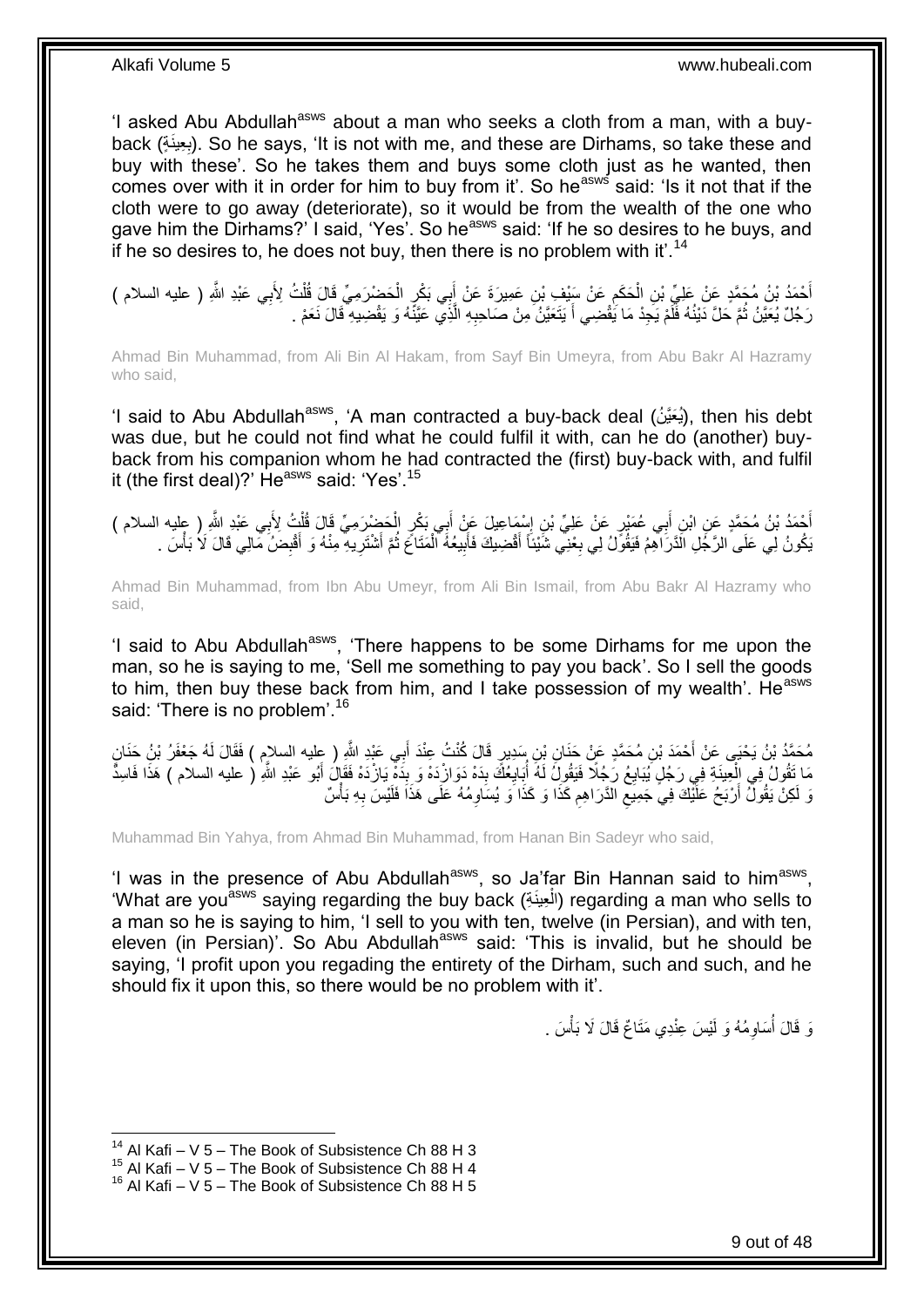And he (the narrator) said: 'I fixt it and there are no goods with me?' He<sup>asws</sup> said: 'There is no problem'.<sup>17</sup>

عَلِيُّ بْنُ إِبْرَاهِيمَ عَنْ أَبِيهِ عَنْ عَيْدٍ اللَّهِ بْنِ الْمُغِيرَةِ عَنْ عَبْدِ اللَّهِ بْنِ سِنَإِنٍ عَنْ أَبِي عَبْدِ اللَّهِ ( عليه السلام ) قَالَ سَأَلْتُهُ عَنْ َ ْ **!** َ ِ ْ َ رَجُلٍ لِي عَلَيْهِ مَالٌ وَ هُوَ مُعْسِرٌ فَأَشْتَرِي بَيْعاً مِنْ رَجُلٍ إِلَى أَجَلٍ عَلَى أَنَّ أَضْمَنَ ذَلِكَ عَنْهُ لِلرُّجُلِ وَ يَقْضِيَنِي الَّذِي عَلَيْهِ قَالَ<br>يَسْمَعُ َ َ َ ∣∣<br>∶ َ َّ لَا بَأَسَ <sub>.</sub> ْ

Ali Bin Ibrahim, from his father, from Abdullah Bin Al Mugheira, from Abdullah Bin Sinan,

(It has been narrated) from Abu Abdullah<sup>asws</sup>, said, 'I asked him<sup>asws</sup> about a man upon whom there is some wealth for me, and he is insolvent. So I buy an item for sale from a man to a specified term upon a stipulation that I guarantee that from him for the man, and he fulfils me that which is upon him?' He<sup>asws</sup> said: 'There is no problem'.<sup>18</sup>

أَبُو عَلِيٍّ الْأَشْعَرِيُّ عَنْ مُحَمَّدٍ بْنِ عَبْدٍ الْجَبَّارِ عَنْ صَفْوَانَ بْنِ يَجْيَى عَلْ هَارُونَ بْنِ خَارِجَةً قَالَ قُلْتُ لِأَبِي عَبْدِ اللَّهِ ( عليه ֦֧֦֧֦֧֦֧֦֧֦֧֦֧֜֜ ِ ْ ِ ْ السلام ) عَيَّنْتُ رَجُلًا عِينَةً فَقُلْتُ لَهُ اقْضِنِي فَقَالَ لَيْسَ عِنْدِي فَعَيِّنِّي حَتَّى أَقْضِيَكَ فَالَ عَيِّنْهُ حَتَّى يَقْضِيَكَ ۚ ا ْ َ

Abu Ali Al Ashary, from Muhammad Bin Abdul Jabbar, from Safwan Bin Yahya, from Haroun Bin Khariat who said.

'I said to Abu Abdullah<sup>asws</sup>, 'I do a buy-back deal (عَيَّنْتُ) with a man, so I say to him, 'Pay me'. So he says, 'There is nothing with me, so keep on doing buy-back deal with me (rolling it over) until I pay you'. He<sup>asws</sup> said: 'Keep buying back (عَيِّنْهُ) with him until he pays you'.<sup>19</sup>

مُحَمَّدُ بْنُ يَحْيَى عَنْ أَحْمَدَ بْنِ مُحَمَّدٍ عَنْ عَلِيِّ بْنِ الْحَدِيدِ عَنْ مُحَمَّدٍ بْنِ إِسْحَاقَ بْنِ عَمَّارٍ قَالَ قُلْتُ لِأَبِي الْحَسَنِ ( عليه السلام ْ ْ ِ ْ إِنَّ سَلْسَنِيلَ طَلَبَتْ مِنِّي مِائَةَ أَلْفِ دِرْ هَمٍ عَلَّى أَنْ تُرْبِحَنِي عَشَرَةَ الْاَفَ فَأَقْرَضنْتُهَا تِسْعِينَ أَلْفاً وَ أَبِيعُهَا ثَوْباً وَشُيّاً تُقَوَّمُ عَلَيَّ َ **∶** َ م ْ َ **!** ْ ِ َ ْ َ بِٱلْْفَ دِرْ هَمَ بِعَشَرَةِ آلَافَ دِرْ هَم قَالَ لَا بَأْسَ ْ ٍ **∶** ٍ ْ َ ِ

Muhammad Bin Yahya, from Ahmad Bin Muhammad, from Ali Bin Al Hadeed, from Muhammad Bin Is'haq Bin Ammar who said,

'I said to Abu Al-Hassan<sup>asws</sup>, 'Salsabeel sought one hundred thousand Dirhams from me upon a stipulation that she would profit me ten thousand Dirham. So I left her ninety thousand, and I sold her a cloth and something the value of which stood upon me with a thousand Dirhams, for ten thousand Dirhams'. He<sup>asws</sup> said: 'There is no problem'.

> َوَ فِي رِوَايَةٍ أُخْرَى لَا بَأْسَ بِهِ أَعْطِهَا مِانَةَ أَلْفٍ وَ بِعْهَا النَّوْبَ بِعَشَرَةِ آلَافٍ وَ اكْتُبْ عَلَيْهَا كِتَابَيْنِ . ِ َّ **∶** ْ َ َ **∶ ٔ** ا<br>ا ِ

And in another report, '(He<sup>asws</sup> said): 'There is no problem with giving her one hundred thousand and sell her the cloth for ten thousand, and write upon her with two written agreements<sup>'.20</sup>

 $17$  Al Kafi – V 5 – The Book of Subsistence Ch 88 H 6

 $18$  Al Kafi – V 5 – The Book of Subsistence Ch 88 H 7

<sup>19</sup> Al Kafi – V  $5 -$ The Book of Subsistence Ch 88 H 8

 $20$  Al Kafi – V 5 – The Book of Subsistence Ch 88 H 9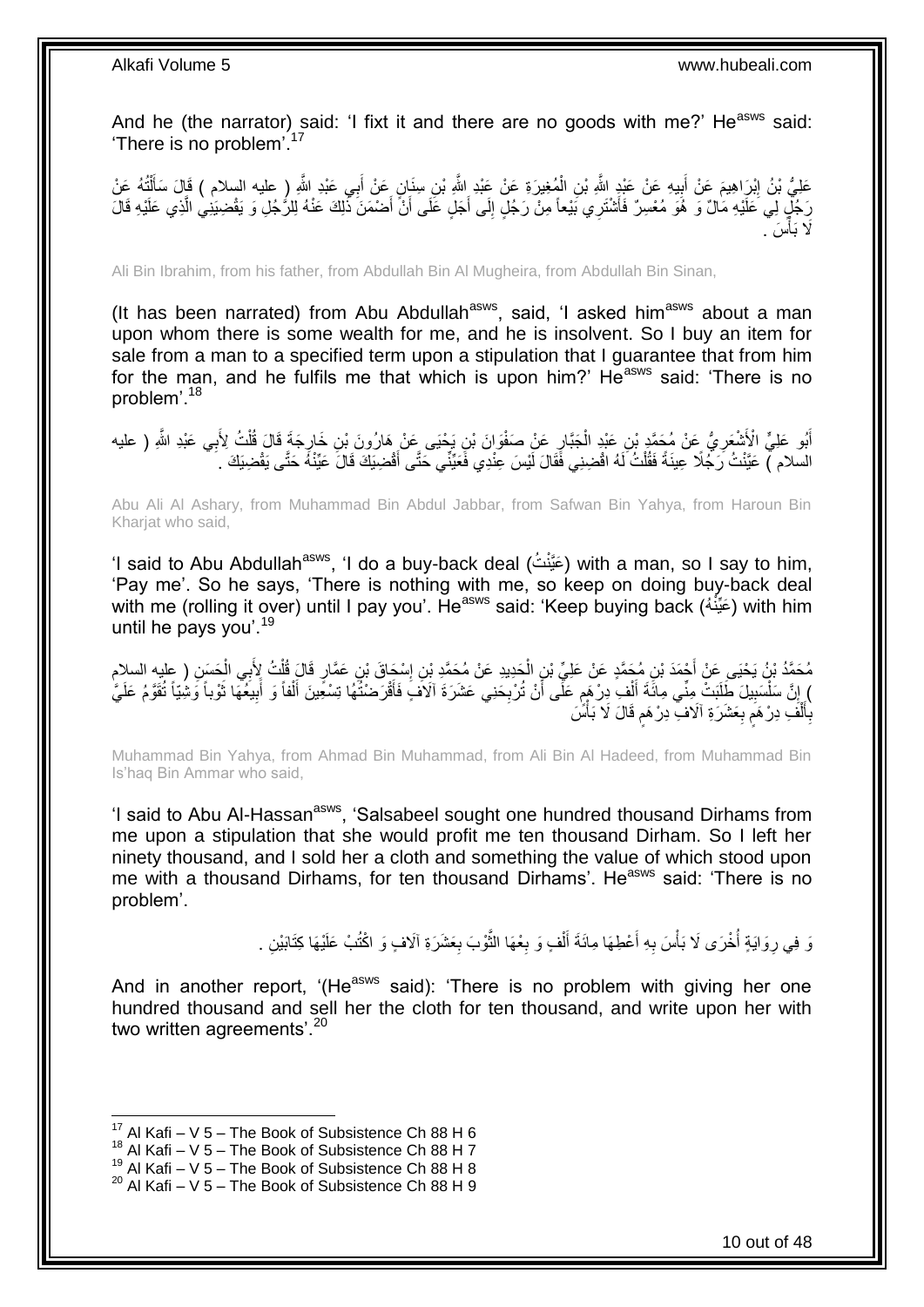أَبُو عَلِيٍّ الْأَشْعَرِ يُّ عَنِ الْحَسَنِ بْنِ عَلِيٍّ بْنِ عَبْدِ اللَّهِ عَنْ عَمِّهِ مُحَمَّدِ بْنِ عَبْدٍ اللَّهِ عَنْ مُحَمَّدِ بْنِ اِسْجَاقَ بْنِ عَمَّارٍ قَالَ قُلْتُ ْ ِ ْ ِ لِلِّ صَا ( عليه السلام ) الرَّجُلُّ يَكُونُ لَهُ الْمَالُ قَدْ حَلَّ عَلَى صَاحِبِهِ يَبِيعُهُ لُؤُلُوَةَ تَسْوَى مِائَةَ دِرْهَمَ بِأَلْفِ دِرْهَمٍ وَ يُؤَخِّرُ عَنْهُ م<br>وا ُ ُ **!** ِ ْ ֧֖֧֦֖֖֖֧֧֧֧֧֧֧֧֧֧֧֧֧֧֚֚֚֝֝֝֓֟֓֝֓֝֓֝֓֟֓֝֬֝֬֝֬֝֓֬֝֬֝֓֟֓֟֓֬֓֝֓֝֬֝֬֝֓֝֬֝֬֓֝֬֝֓֝֬֝֬ ْ َ ِ الْمَالَ إِلَىٰ وَقْتٍ قَالَ لَا بَأْسَ قَدْ أَمَرَنِي أَبِي فَفَعَلْتُ ذَلِكَ ْ َ َ **ٔ**  $\frac{1}{2}$ ْ

Abu Ali Al Ashary, from Al Hassan Bin Ali Bin Abdullah, from his uncle Muhammad Bin Abdullah, from Muhammad Bin Is'haq Bin Ammar who said,

'I said to Al-Reza<sup>asws</sup>, 'The man who happens to have the wealth for him which had become due upon his companions. Can he sell him a pearl at a fixed price of one hundred Dirham for a thousand Dirhams, and he delays the wealth from him to a specified time?' He<sup>asws</sup> said: 'There is no problem. My<sup>asws</sup> father<sup>asws</sup> had instructed measws such, so lasws did that'.

> وَ زَعَمَ أَنَّهُ سَأَلَ أَبَا الْحَسَنِ ( عليه السلام ) عَنْهَا فَقَالَ لَهُ مِثْلَ ذَلِكَ . ْ ْ َ اُ ا<br>ا

And he (the narrator) claimed that he had asked Abu Al-Hassan<sup>asws</sup> about it, so he<sup>asws</sup> said to him similar to that'.<sup>21</sup>

مُحَمَّدُ بْنُ يَحْيَىِ عَنْ أَحْمَدَ بْنِ مُحَمَّدٍ عَنٍ ابْنِ أَبِي عُمَيْرٍ عَنْ مُحَمَّدٍ بْنِ إِسْجَاقَ بْنِ عَمَّارٍ قَالَ قُلْتُ لِأَبِي الْحَسِنِ ( عليه السلام<br>. ْ ْ اِ َ ) يَكُونُ لِي عَلَّى الرَّجُلِ دَرَاهِمُ فَيَقُولُ<sub>،</sub> أَخِّرْنِي بِهَا وَ أَنَا أُرْبِحُكَ فَأَبِيعُهُ جَبَّةً تُقَوَّمُ عَلَيَّ بِأَلْفِ دِرْهَمٍ بِعَشَّرَةِ آلَافَ دِرْهَمٍ أَوْ قَالَ ِ َ ِ َ ِ َ ْ َ ِ َ ہ<br>پا **∶** ֧֖֧֖֚֚֚֓֝֬֝ بِعِشْرِينَ أَلْمَاً وَ أَوَخِّرُهُ بِالْمَالِ قَالَ لَا بَأْسَ. **ٔ** ْ **∶** ِ<br>ا ْ ِ **∶** 

Muhammad Bin Yahya, from Ahmad Bin Muhammad, from Ibn Abu Umeyr, from Muhammad Bin Is'haq Bin Ammar who said,

'I said to Abu Al-Hassan<sup>asws</sup>, 'There happens to be some Dirhams for me upon the man, so he is saying, 'Delay it (payment) with it and I shall profit you. So I sold him a garment which stood upon me with a thousand Dirhms, for ten thousand Dirhams', or said, 'for twenty thousand Dirhams', and I delay the wealth for him'. He<sup>asws</sup> said: 'There is no problem'.<sup>22</sup>

ĺ مُحَمَّدُ بْنُ يَحْيَى عَنْ أَحْمَدَ بْنِ مُحَمَّدٍ عَنٍْ عَلِيِّ بْنِ الْحَكَمِ عَنْ عَبْدِ الْمَلِكِ بْنِ عُثْبَةَ قَالَ سَأَلْتُهُ عَنِ الرَّجُلٍ أُرِيدُ أَنْ أُعَيِّنَهُ الْمَالَ وَ<br>مُحَمَّدُ بْنُ يَحْيَى عَنْ أَحْمَدَ ْ ِ ْ ْ ُ َ ِ ا<br>ا ْ يَكُونُ لِي عَلَيْهِ مَالٌ قَبْلَ ذَلِكَ فَيَطْلُبُ مِنِّي مَالَإٍ أَزِيدُهُ عَلَى مَالِيَ الَّذِي لِيَ عَلَيْهِ أَ يَسْتَقِيمُ أَنْ أَزِيدَهُ مَالًا وَ أَبِيعَهُ لُوُلُوَةً تُسَاوِي ِ ُ **∶** ا<br>ا ُ ِ َ ِ َ َ َ َّ مِائَةَ دِرْهَم بِأَلْفِ دِرْهَم فَأَقُولَ أَبِيعُكَ هَذِهِ اللَّؤُلُؤَةَ بِأَلْفِ دِرْهَم عَلَى أَنْ أَوَّخِّرَكَ بِثَمَنِهَا وَ بِمَالِيَ عَلَيْكَ كَذَا وَ كَذَا شَهْراً قَالَ لَأ َ  $\frac{1}{2}$ ُ اُ ٍ ْ َ **∶** ُ ُّ **!** َ َ ٍ ْ َ ِ ٍ ِ بَأسَ . **ٔ** 

Muhammad Bin Yahya, from Ahmad Bin Muhammad, from Ali Bin Al Hakam, from Abdul Malik Bin Utba who said,

'I asked him<sup>asws</sup> about the man wanting that I do a buy-back deal (أُعَيِّنَهُ) with him for المستقبل المستقبل المستقبل المستقبل المستقبل المستقبل المستقبل المستقبل المستقبل المستقبل المستقبل المستقبل ال<br>المستقبل المستقبل المستقبل المستقبل المستقبل المستقبل المستقبل المستقبل المستقبل المستقبل المستقبل المستقبل ال the wealth, and there happened to be some wealth for me upon him before than. So he sought some (more) wealth from me that I should increase my wealth upon him which was (already) for me upon him. Would it be correct if I were to increase the wealth and I sell him a pearl of one hundred Dirhams for a thousand Dirhams so I am saying, 'I hereby sell you this pearl for a thousand Dirhams upon a stipulation

 $^{21}$  Al Kafi – V 5 – The Book of Subsistence Ch 88 H 10

 $22$  Al Kafi – V 5 – The Book of Subsistence Ch 88 H 11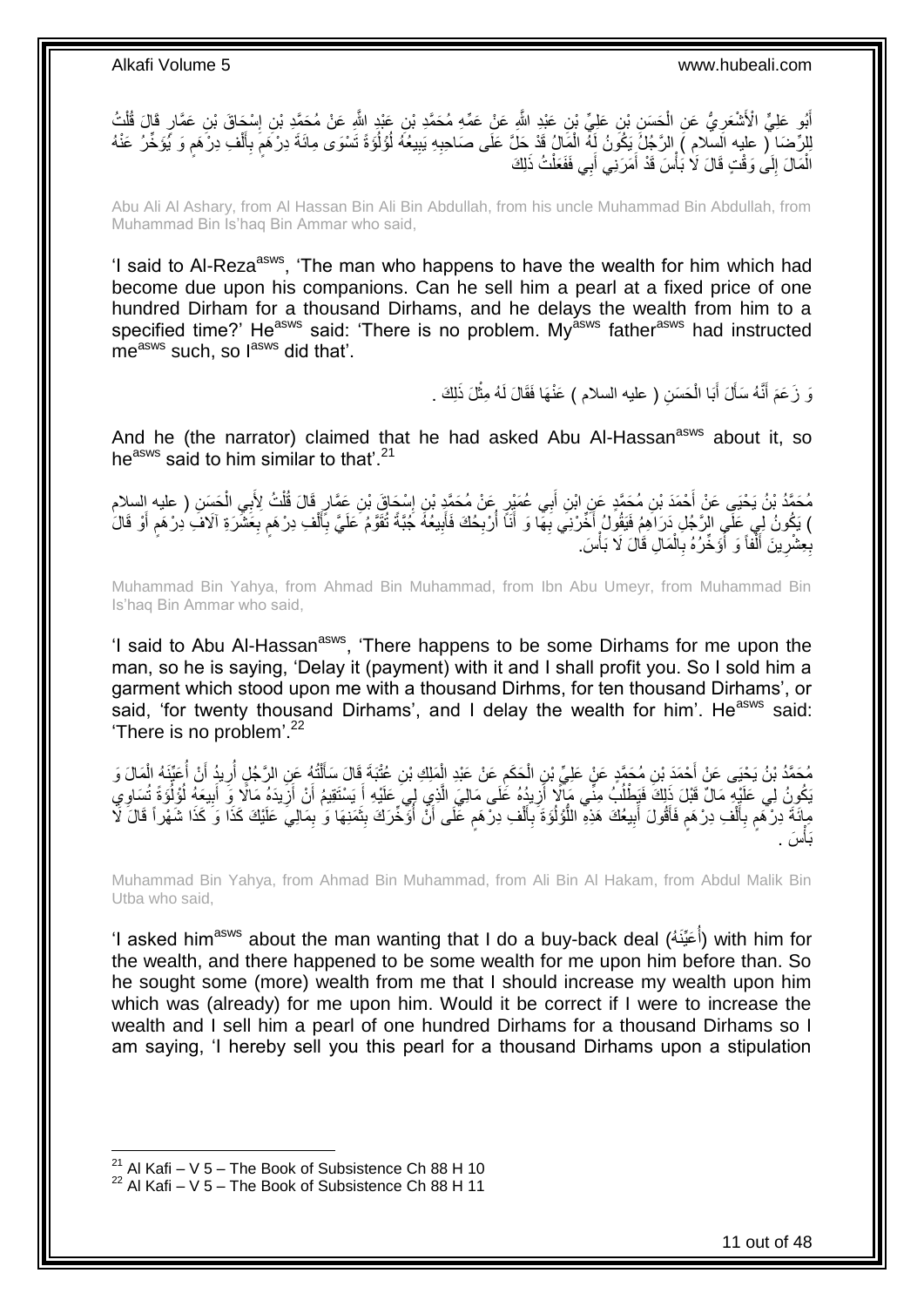that I delay you with its price and with my such and such wealth which is upon you, for a month'. He<sup>asws</sup> said: 'There is no problem'.<sup>23</sup>

> **ِ َبْيع ِن فِي الْ باب ال َّش ْر َطْي**

## <span id="page-11-0"></span>**Chapter 89 – The two stipulations regarding the sale**

عَلِيُّ بْنُ إِبْرَاهِيمَ عَنْ أَبِيهِ [عَنِ ابْنِ أَبِي نَجْرَانَ] عَنْ عَاصِمِ بْنِ حُمَيْدٍ عَنْ مُحَمَّدٍ بْنِ قَيْسٍ عَنْ أَبِي جَعْفَرٍ ( عليه السلام ) قَالَ ِ َ ِ َ قَالَ أَمِيرُ الْمُؤْمِنِينَ ( عَليه السِّلام ) مَنْ بَاعَ سِلْعَةً فَقَالَ إِنَّ ثَمَنَهَا كَذَا وَ كَذَا بَداً بِيَدٍ وَ ثَمَّنَهَا كَذَا وَ كَذَا نَظِرُةً فَخُذْهَا بِأَيُّ ثَمَنٍ َ ِ َ יֲ<br>י ا<br>ا ْ َ َ َ ِ **ٔ:** ُّ نْشِنَّتَ وَ جَعَلَ صَفْقَتَهَا وَاحِدَةً فَلَيْسُ لَهُ إِلَّا أَقَلَّهُمَا وَ إِنْ كَانَتْ نَظِرَةً َ ِ ِ

Ali Bin Ibrahim, from his father, from Ibn Abu Najran, from Aasim Bin Humeyd, from Muhammad Bin Qays,

(It has been narrated) from Abu Ja'far<sup>asws</sup> having said: 'Amir Al-Momineen<sup>asws</sup> said: 'The one who sells a commodity, so he says, 'Its price is such and such hand to hand (for cash), and its price is such and such with a deferment (on credit), so take it with whichever price you so desire to', and he makes both their descriptions as one, so it is not for him except for the lesser of the two, and even if it was with a deferment'.

> قَالَ وَ قَالَ ( عليه السلام ) مَنْ سَاوَمَ بِثَمَنَيْنِ أَحَدُهُمَا عَاجِلًا وَ الْأَخَرُ نَظِرَةً فَلْيُسَمِّ أَحَدَهُمَا قَبْلَ الصَّفْقَةِ . َ ْ َ **∣**

He (the narrator) said, 'And he<sup>asws</sup> said: 'The one who haggles with two prices, one of the two being immediate (cash) and the other one on deferment (credit), so let him name one of the two before the deal'.<sup>24</sup>

> **َّم ُيو َجُد فِي ِه َعْي ب َبْي َع ثُ ي ُع الْ باب ال َّر ُج ِل َيب ِ**

### <span id="page-11-1"></span>**Chapter 90 – The man sells goods, then finds a defact in it**

عِدَّةٌ مِنْ أَصْحَابِذَا عَنْ أَجْمَدَ بْنِ مُحَمَّدٍ عَنِ اِبْنِ أَبِي عُمَيْرٍ عَنِ الْحَسَنِ بْنِ عَطِيَّةَ عَنْ عُمَرَ بْنِ يَزِيدَ قَالَ كُنْتُ أَنَا وَ عُمَرُ َ ِ َ َ **ٍ** ْ َ بِالْمَدِينَةِ فَبَاعَ عُمَرُ جِرَاباً هَرَوِيّاً كُلَّ ثَوْبٍ بِكَذَا ۖوَ كَذٍّ فَأَخَذُوهُ فَأَقْتَسَمُوهُ فَوَجِّدُوا ثَوْباً فِيهِ عَيْبٌ فَرَدُّوهُ فَقَالَ لَهُمْ عُمَرُ أُعْطِيكُمْ َ َ ِ َ ِ ْ **∶** نْمَذَهُ الَّذِي بِغْتُكُمْ ۚ بِهِ قَالَ لَا وَّ لَّكِنْ نَأْخُذُ مِنْكَ قِيمَةَ النُّوْبِ فَذَكَرَ عُمَرُ ذَلِكَ لِأَبِي عَبْدِ اللَّهِ ( عليه السلام ) فَقَالَ يَلْزَمُهُ ذَلِكَ . َّ ة<br>المسابق ِ ِ َّ ْ

A number of our companions, from Ahmad Bin Muhammad, from Ibn Abu Umeyr, from Al Hassan Bin Atiyya, from Umar Bin Yazeed who said,

'I and Umar were in Al-Medina, so Umar sold Harawiyya saddlebags, each bag from it for such and such. So I took it and distributed it, but they found a defact, so they returned it. So Umar said to them, 'I shall give you its price which I sold it with'. They said, 'No, but we shall take from you a price of the cloth'. So Umar mentioned that to Abu Abdullah<sup>asws</sup>, so he<sup>asws</sup> said: 'That is binding for him (the buyer)'.<sup>25</sup>

عَلِيُّ بْنُ إِبْرَاهِيمَ عَنْ أَبِيهِ عَنِ ابْنِ أَبِي عُمَيْرٍ عَنْ جَمِيلٍ عَنْ بَعْضِ أَصْحَابِنَا عَنْ أَحَدِهِمَا ( عليهما السلام ) فِي الرَّجُلِ َ  $\frac{1}{2}$ َ َ ِ َ ון<br>; َنِتْنَثِّرِيِ الثَّوْبَ أَوِ الْمَتَاعَ فَيَجِدُ فِيهِ عَيْبَأَ فَقَالَ إِنْ كَانَ الشَّيُّءُ قَائِماً بِعَيْذِهِ رَدَّهُ عَلَيْهِ وَ أَخَذَ الثُّمَنَ وَ إِنْ كَانَ الثُّوْبُ قَدْ قُطِعَ أَوْ ِ ْ ِ َّ َ َّ ِ َّ َ ِ خِيطَ أَوْ صُبِغَ يَرْجِعُ بِنُفَّصَانِ الْعَيْبِ . ْ **∣** ِ :<br>ا

<sup>1</sup>  $23$  Al Kafi – V 5 – The Book of Subsistence Ch 88 H 12

 $^{24}$  Al Kafi – V 5 – The Book of Subsistence Ch 89 H 1

 $25$  Al Kafi – V 5 – The Book of Subsistence Ch 90 H 1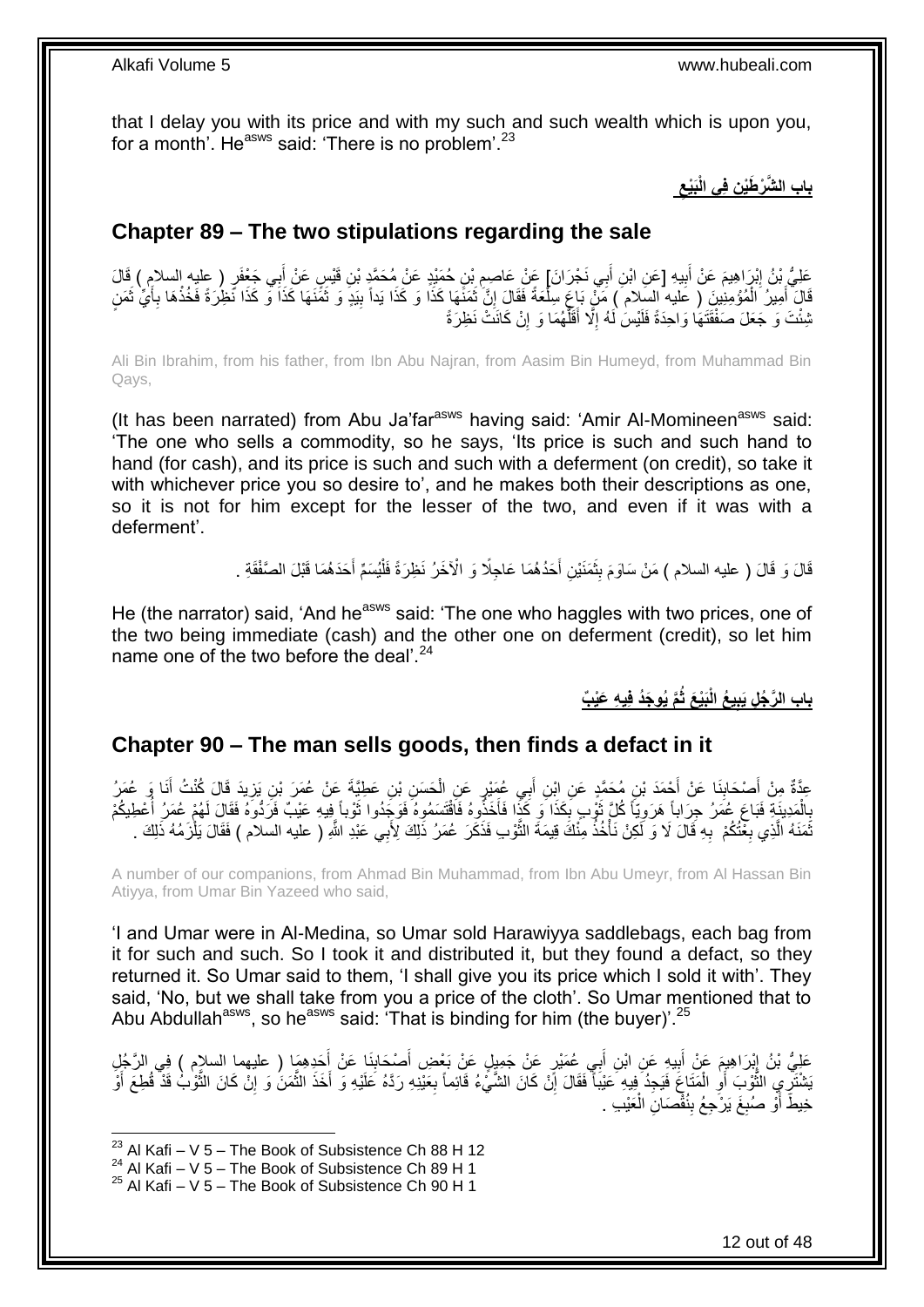Ali Bin Ibrahim, from his father, from Ibn Abu Umeyr, from Jameel, from one of our companions,

(It has been narrated) from one of the two<sup>asws</sup> regarding the man who buys the clothes or the goods, so he finds defact in it. So he<sup>asws</sup> said: 'If the thing was standing with exactness (as it used to be), he can return it to him and take the money, however, if the cloth had been cut, or stitched, or dyed, he would return it with a reduction for the defact'.<sup>26</sup>

عِدَّةٌ مِنْ أَصْحَابِنَا عَنْ أَحْمَدَ بْنِ مُحَمَّدٍ عَنِ الْحُسَيْنِ بْنِ سَعِيدٍ عَنْ فَضِالَةَ عَنْ مُوِسَى بْنِ بَكْرٍ عَنْ زُرَارَةَ عَنْ أَبِي جَعْفَرٍ (ِ ْ **∣** َ َ عليه السلام ) قَالَ أَيُمَا رَجُلٍ اشَّتَرِى شَيْئاً وَ بِهِ عَيْبٌ أَوْ عَوَالٌ وَ لَمْ يَتَبَرَّأُ إِلَيْهِ وَ لَمْ يَتَبَيَّنُ لَهُ فَأَحْدَثَ فِيهِ بَعْدَ مَا قَبَضَهِ شَيْئاً ثُمَّ َ ِ َ لَ  $\frac{1}{2}$ ْ عَلِمَ بِذَلِكَ الْعَوَارِ أَوْ بِذَلِكَ الدَّاءِ إِنَّهُ يُمْضَى عَلَيْهِ الْبَيْعُ وَ يُرَدُّ عَلَيْهِ بِقَدْرِ مَاَ يَنْقُصُ مِنْ ذَلِكَ الدَّاءِ وَ الْعَيْبِ مِنْ ثَمَنِ ذَلِكَ لَوْ لَمْ **ٍ ِ** ْ ِ َ ِ ْ ْ َ يَكُنْ بِهِ . **∶** 

A number of our companions, from Ahmad Bin Muhammad, from Al Husayn Bin Saeed, from Fazalat, from Musa Bin Bakr, from Zurara,

(It has been narrated) from Abu Ja'far<sup>asws</sup> having said: 'Whichever man buys something and there is a defect in it, or a flaw which cannot be rectified, and it was not made apparent to him, so he does something in it after having taken possession of the thing, then he came to know that flaw, or that disorder, the sale would be concluded upon him in accordance with what was deficient from that disorder and the defact, from the price of that, if there did not happen to be with it (a discount for the defact)'.<sup>27</sup>

> **الَّن ِسيَئ ِة باب َبْيع ِ**

### <span id="page-12-0"></span>**Chapter 91 – Selling on credit**

عَدَّةٌ مِنْ أَصْحَابِنَا عَنْ سَهْلِ بْنِ زِيَادٍ عَنْ أَحْمَدَ بْنِ مُحَمَّدٍ قَالَ قُلْتُ لِأَبِي الْحَسَنِ ( عليه السلام ) إِنِّي أُرِيدُ الْخُرُوجَ إِلَى بَعْضِ ْ ْ َ ِ ِ لَ ِ ِ ِ الْجَنَلِ فَقَالَ مَا لَلنَّاسِ بُدٌّ مِنْ أَنَّ يَضْطِّرِبُوا سَنَتَهُمْ هَذِهِ فَقُلْتُ لَهُ جُعِلْتُ فِدَاكَ إِنَّا إِذَا بِعْنَاهُمْ بِنَسِيْئَةٍ كَانَ أَكْثَرَ لِلرِّيْحِ قَالَ فَبِعْهُمْ ْ َ َ **∶** ِ ْ ْ **ٍ** ر<br>ا ِ ِ بِتَأْخِيرِ سَنَةٍ قُلْتُ بِتَأْخِيرِ سَنَتَيْنِ قَالَ نَعَمْ قُلْتُ بِتَأْخِيرِ ثَلَاثٍ قَالَ لَا . **ٍ** ا<br>أ **!** ْ ِ ا<br>:<br>. **ِ** ْ **∶** ا<br>:<br>. ِ

A number of our companions, from Sahl Bin Ziyad, from Ahmad Bin Muhammad who said,

'I said to Abu Al-Hassan<sup>asws</sup>, 'What is inevitable for the people is that they are shaken in this year of theirs (financially turbulent times)'. So I said to him<sup>asws</sup>, 'May I be sacrificed for you<sup>asws</sup>! When we sell to them by credit it is more profitable'. He<sup>asws</sup> said: 'So sell them with a delay for a year'. I said, '(What about) with a delay for two years?' He<sup>asws</sup> said: 'Yes'. I said. 'With a delay for three?' He<sup>asws</sup> said: 'No'.<sup>28</sup>

عَلِيُّ بْنُ إِبْرَاهِيمَ عَنْ أَبِيهِ عَنِ ابْنِ أَبِي نَجْرَانَ عَنْ عَاصِمِ بْنِ حُمَيْدٍ عَنْ مُحَمَّدِ بْنِ قَيْسٍ عَنْ أَبِي جَعْفَرٍ رِ عليه السلام ) قَالَ ِ َ ِ َ َ قَضَى أَمِيَرُ الْمُؤْمِنِينَ عَلِيٌّ ( َعليهِ اِلسَّلام ) فِي رَجُلٍ أَمَرَهُ نَفَرٌ لِيَبْتَاعَ لَهُمْ بَعِيراً بِنَقْدٍ وَّ يَزِيدُونَهُ فَوْقَ ذَلِكَ نَظِرَةً فَابْتَاعُ لَهُمْ َ ْ َ ِ بَعِيراً وَ مَعَهُ بَعْضُهُمْ فَمَنَعَهُ أَنْ يَأْخُذَ مِنْهُمْ فَوْقَ وَرِقِهِ نَظِرَةً . ة<br>أ ِ

Ali Bin Ibrahim, form his father, from Ibn Abu Najran, from Aasim Bin Humeyd, from Muhammad Bin Qays,

 $26$  Al Kafi – V 5 – The Book of Subsistence Ch 90 H 2

 $^{27}$  Al Kafi – V 5 – The Book of Subsistence Ch 90 H 3

 $28$  Al Kafi – V 5 – The Book of Subsistence Ch 91 H 1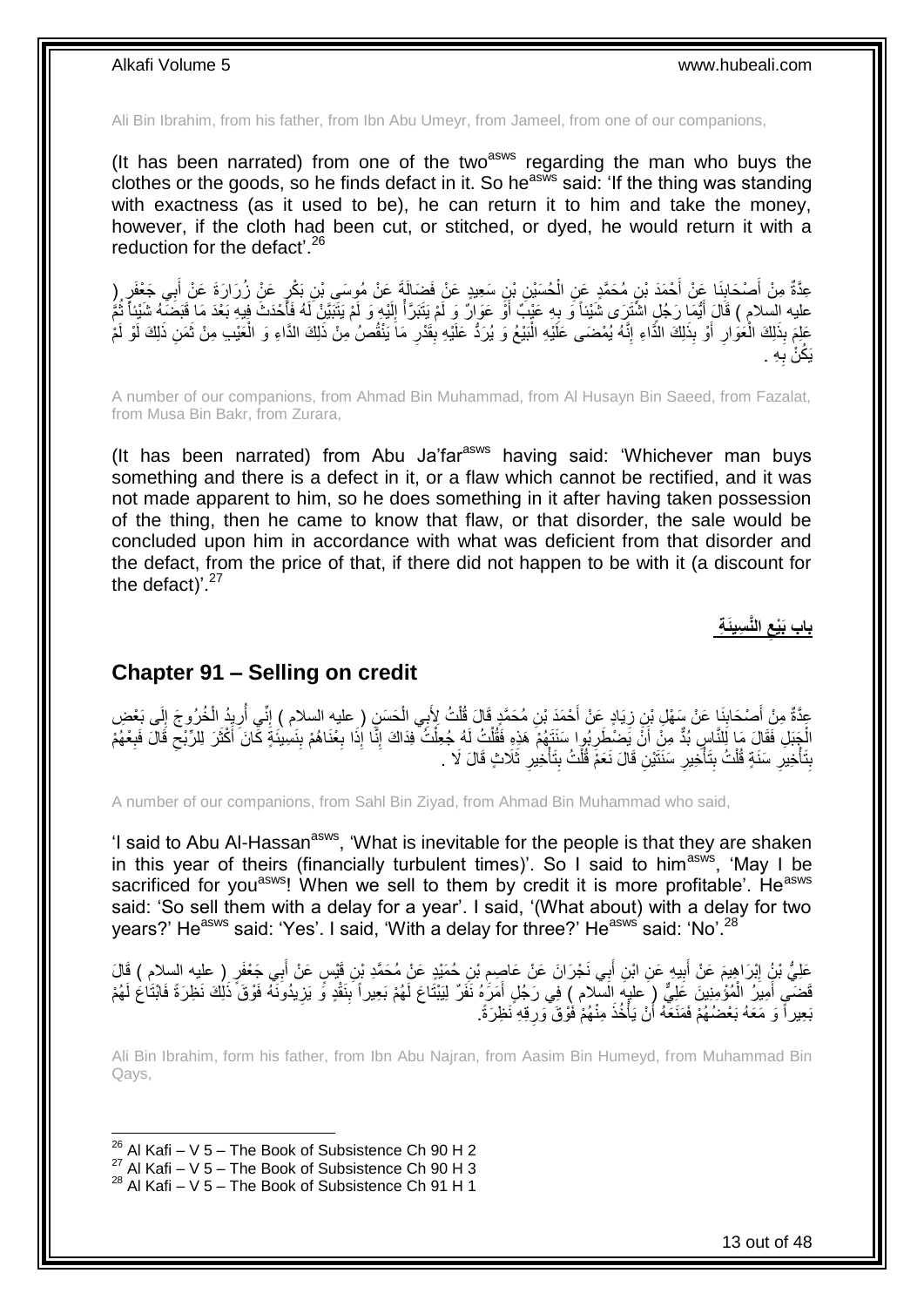(It has been narrated) from Abu Ja'far<sup>asws</sup> having said: 'Amir Al-Momineen Ali<sup>asws</sup> judged regarding a man whom a number of people had instructed him to sell them a camel for them with cash, and they increased him above that for deferment (credit). So he sold a camel to them and with him was one of them. He<sup>asws</sup> forbade him to take from them above his cash price for the deferment'.<sup>29</sup>

عَلِيٌّ عَنْ أَبِيهِ وَ مُحَمَّدُ بْنُ إِسْمَاعِيلٍ عَنِ الْفَضْلِ بْنِ شَاذَانَ جَمِيعاً عَنِ ابْنِ أَبِي عُفَيْرٍ عَنْ هِشَامِ بْنِ الْحَكَمِ عَنْ أَبِي عَبْدِ اللَّهِ ( َ ْ ।।<br>∈ ِ َ َ **ื** ْ ِ عليه السلامُ ) فِي رَجُلٍ يَشْتَرِي الْمَتَاعَ إِلَى أَجَلٍ قَالَ لَيْسَ لَهُ أَنْ يَبِيعَهُ مُّرَابَحَّةً إِلَّا إَلَى الْأَجَلِ الْأَمِي اشْتُرَاهُ إِلَيْهِ وَ إِنْ بَاعَهُ ∣∣<br>๊ ْ ِ لَ ِ َّ ِ ِ ِ مُرَ ابَحَةً فَلَمْ يُخْبِرْهُ كَانَ لِلَّذِي أَشْتُرَاهُ مِنَ الْأُجَلِ مِثَّلُ ذَلِكَ ۚ . ْ َّ ِ

Ali, from his father, and Muhammad Bin Ismail, from Al Fazl Bin Shazaan, altogether from Ibn Abu Umeyr, from Hisham Bin Al Hakam,

(It has been narrated) from Abu Abdullah<sup>asws</sup> regarding a man who bought goods to a specificed term (with deferred payment). He<sup>asws</sup> said: 'He cannot buy it in the manner of 'ًحةَ بَراَ مُ) ' capital plus profit) without deferment for an appointed time which is agreed upon; and if he sells in the manner of 'مُرَابَحَةَ' without informing the 'new buyer' then the one who has bought has the right for a deferment of (payment) of similar duration'.<sup>30</sup>

مُحَمَّدُ بِنُ يَجْيَى عَنْ مُحَمَّدِ بْنِ الْحُسَيْنِ عَنْ مُحَمَّدِ بْنِ إِسْمَاعِيلَ عَنْ مَنْصُورِ بْنِ يُونُسَ عَنْ شُعَيْبِ الْحَدَّادِ عَنْ بَشَّارِ بْنِ يَسَارٍ ْ **∶** ِ ْ ِ قَالَ سَأَلْتُ أَبَا عَبْدِ اللَّهِ ( عليه السلام ) عَنْ رَجُلٍ يَبِيعُ الْمَتَاعَ بِنَسَاءٍ فَيَشْتَرِيَهِ مِنْ صَاحِبِهِ الَّذِي يَبِيعُهُ مِنْهُ قَالَ نَعَمْ لَا بَأْسَ بِهِ ِ ِ ْ ِ َ ْ َ **∶** ْ ِ َّ **∶** فَقُلْتُ لَهُ أَشْتَرِ ي مَتَاعِي فَقَالَ لَيْسَ هُوَ مَتَاعَكَ وَ لَا بَقَرَكَ وَ لَا خَنَمَكَ . َ .<br>ا

Muhammad Bin Yahya, from Muhammad Bin Al Husayn, from Muhammad Bin Ismail, from Mansour Bin Yunus, from Shuayb Al Haddad, from Bashar Bin Yasar who said,

'I asked Abu Abdullah<sup>asws</sup> about a man who sells the goods on credit, then buys them back from its owner (for cash of a lower price) to whom he had sold it to. He<sup>asws</sup> said: 'Yes, there is no problem with it'. So I said to him<sup>asws</sup>, 'Can I buy my own goods?' So he<sup>asws</sup> said: 'It is not your goods, nor your cow, nor your sheep'.

أَبُو عَلِيٍّ إِلْأَشْعَرِ يُّ عَنْ مُحَمَّدِ بْنِ عَبْدِ الْجَبَّارِ عَنْ صَفْوَانَ عَنْ شُعَيْبِ الْحَدَّادِ عَنْ بَشَّارِ بْنِ يَسَارٍ عَنْ أَبِي عَبْدِ اللَّهِ ( عليه ِ ْ ِ ْ ِ َ السلام ) مِثْلُهُ . لَ **ٔ** 

Abu Ali Al Ashary, from Muhammad Bin Abdul Jabbar, from Safwan, from Shuayb Al Haddad, from Bashar Bin Yasar, from Abu Abdullah<sup>asws</sup> - similar to it'.<sup>31</sup>

### **ِق باب ِشَرا ِء ال َّرقِي**

### <span id="page-13-0"></span>**Chapter 92 – Buying the slave**

عِدَّةٌ مِنْ أَصْحَابِنَا عَنْ سَهْلِ بْنِ زِيَادٍ عَنِ ابْنِ مَجْبُوبٍ عَنِ ابْنِ رِنَابٍ قَالَ سَأَلْتُ أَبَا الْحَسَنِ مُوسَىِ ( عليه السلام ) عَنْ رَجُلٍ ْ َ ْ َ ِ ِ ِ َبْيْنِي وَ بَيْنَهُ قَرَابَةٌ مَاتَ وَ تَرَكَ أَوْلَاداً صِغَارِاً وَ تَرَكَ مَمَالِيَكَ غِلْمَاناً وَ جَوَارِيَ وَ لَمْ يُوصِ فَمَا تَرَى فِيمَنْ يُشْتَرِي مِنْهُمُ ِ ْ اُ الْجَالِ يَةَ يَتَّخِذُهَا أُمَّ وَلَدٍ وَ مَا ثَرَى فِي بَيْعِهِمْ قَالَ فَقَالَ إِنْ كَانَ لَهُمْ وَلِيٌّ يَقُومُ بِأَمْرٍ هِمْ بَاعَ عَلَيْهِمْ وَ نَظَرَ لَهُمْ وَ كَانَ مَأْجُوراً ا<br>ا ِ ِ ْ ِ ِ َ ِ ِ فِيهِمْ ِ

 $29$  Al Kafi – V 5 – The Book of Subsistence Ch 91 H 2

 $30$  Al Kafi – V  $5$  – The Book of Subsistence Ch 91 H 3

 $31$  Al Kafi – V 5 – The Book of Subsistence Ch 91 H 4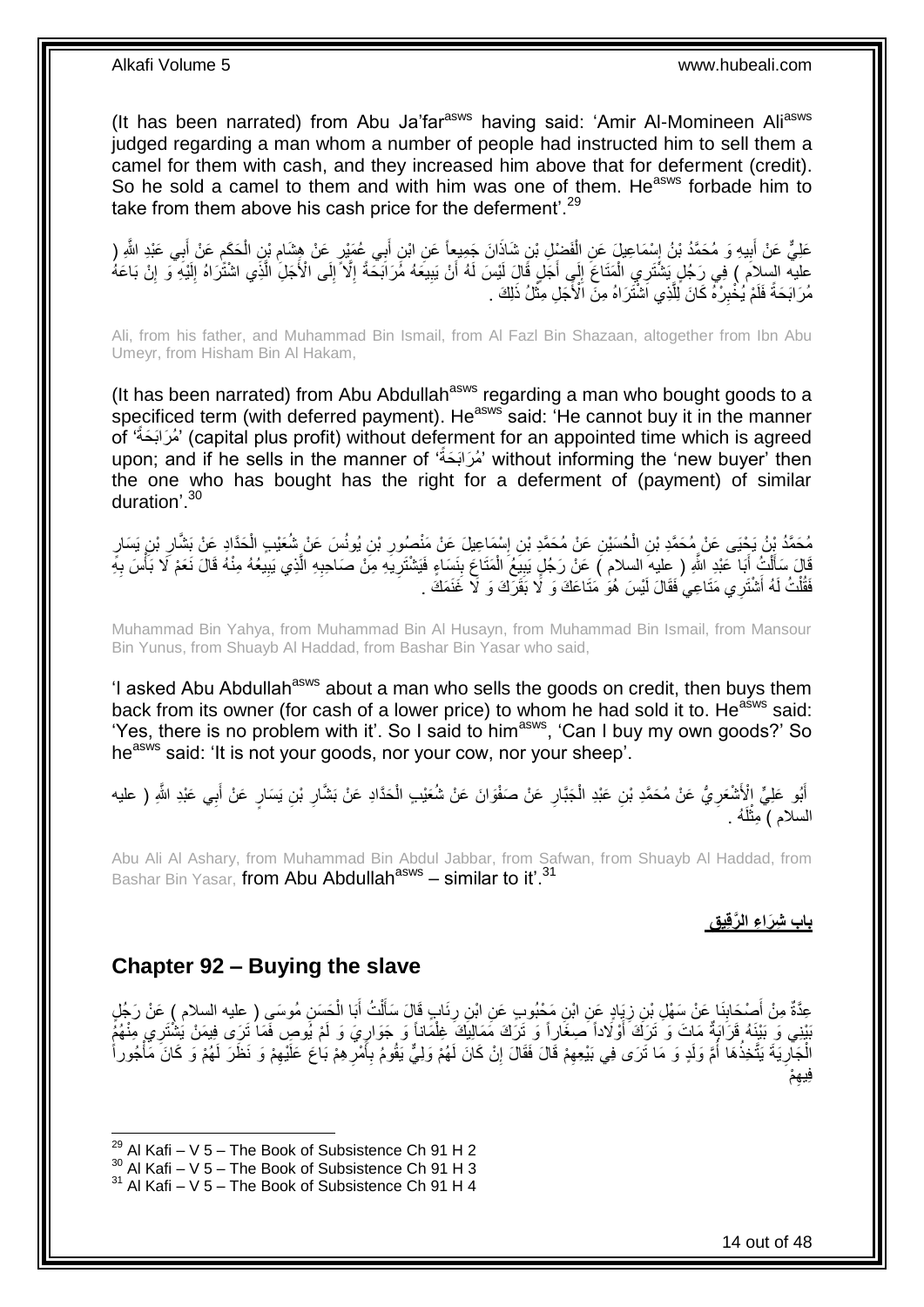A number of our companion, from Sahl Bin Ziyad, from Ibn Mahboub, from Ibn Ra'ib who said,

'I asked Abu Al-Hassan Musa<sup>asws</sup> about a man who was a close relative, died and left young children, and left owned slave boys and girls, and he had not bequeathed. So what is your<sup>asws</sup> view regarding the one who buys the slave girls from them. Can he take her as a mother for (his) children, and what is your<sup>asws</sup> view regarding selling them?' He (the narrator) said, 'So he<sup>asws</sup> said: 'If there was a quardian for them who would stand with their affairs, selling upon them, and looking out for them, and he would be Recompensed with regards to them'.

ظُّلْتُ فَمَا تَرَى فِيمَنْ يَشْتَرِي مِنْهُمُ الْجَارِيَةَ فَيَتَّخِذُهَا أُمَّ وَلَدٍ قَالَ لَا بَأْسَ بِذَلِكَ إِذَا بَاعَ عَلَيْهِمُ الْقَيِّمُ لَهُمُ النَّاظِرُ لَهُمْ فِيمَا يُصْلِحُهُمْ<br>كَثِيبِ عَبْدِ الْمَسْرَةِ ا ا<br>ا ِ ْ ْ ْ فَلَيْسَ لَهُمْ أَنْ يَرْجِعُوا فِيمَا صَنَعَ الْقَيِّمُ لََهُمُ النَّاظِرُ [لَهُمْ] فِيمَا يُصْلِحُهُمْ ـ ْ ۔<br>ا

I said, 'So what is your view regarding the one who buys the slave girl from them, so he takes her as a mother of a child (of his)'. He<sup>asws</sup> said: 'There is no problem with that. When the custodian sells upon them being considerate for them regarding what is correct for them, so it is not for them that they should retract regarding what the custodian has done for them, having been considerate for them regarding what is correct for them<sup>'32</sup>

مُحَمَّدُ بْنُ يَحْيَى عَنْ أَحْمَدَ بْنِ مُحَمَّدٍ عَنْ مُحَمَّدٍ بْنِ إِسْمَاعِيلَ قَالَ مَاتَ رَجُلٌ مِنْ أَصْحَابِنَا وَ لَمْ يُوصِ فَرُفِعَ أَمْرُهُ إِلَى قَاضِي<br>\*\* ِ َ ∣l<br>∶ لَ ِ َ الْمُوفَةِ فَصَيَّرَ عَبْدَ الْحَمِيدِ الْقَيَّمَ بِمَالِهِ وَ كَانَ الرَّجُلُ خَلَّفَ وَرَثَةً صِغَارٍاً وَ مَثَاعاً وَ جَوَارِيَ فَبَاعَ عَبْدُ الْحَمِيدِ الْمَثَاعَ فَلَمَّا أَرَادَ َ َّ ِ ْ ْ َ ْ ْ ِ َبْيعَ الْجَوَارِيِ ضَعُفَ قَلْبُهُ فِي بَيْعِهِنَّ إِذْ لَمْ يَكُنِ الْمَيِّتُ صَيَّرَ إِلَيْهِ الْوَصِيَّةَ وَ كَانَ قِيَامُهُ فِيهَا بِأَمْرِ الْقَاضِي لِأَنَّهُنَّ فُرُوجٌ ا<br>ا لَ ِ ْ لَ ة<br>-ِ :<br>ا ْ ِ َ ِ

Muhammad Bin Yahya, from Ahmad Bin Muhammad, from Muhammad Bin Ismail who said,

'A man from our companions died and did not bequeath, and his matter was raised to a judge of Al-Kufa. So Abdul Hameed became the custodian of his wealth, and the man had left behind young inheritors, and goods, and slave girls. Abdul Hameed sold the goods, but when he intended to sell the slave girls, his heart weakened regarding their sale since the deceased had not made the bequest to him, and his custodianship in it was by the order of the judge, (and) because of their chastity'.

لَ ِ َالَ فَذَكِّرْتُ ذَلِكَ لِأَبِي مَعْفَرٍ ( عِليه السلام ) وَ قُلْتُ لَهُ يَمُوتُ الرَّجُلُ مِنْ أَصِدَجَانِذَا وَ لَا يُوصِي إِلَى أَحَدٍ وَ يُخَلِّفُ جَوَارٍ يَ ِ ْ ِ ِّ َ ِ نَّفِيُقِيمُ الْقَاحِبِي رَجُلًا مِّنَّا لِيَبِيعُهُنَّ أَوْ قَإِلَ يَقُومُ بِذَلِكَ رَجُلٌ مِنَّا فَيَصْعُفُ قَلْبُهُ لِأَنَّهُنَّ فُرُوجٌ فَمَا تَرَى فِي ذَلِكَ قَالَ فَقَالَ إِذَا كَانَ ْ ْ الْقَيِّمُ بِهِ مِثْلَكَ وَ مِثْلَ عَبْدِ الْحَمِيدِ فَلَا بَأْسَ . ْ ْ **ٔ** لَ **ٔ** ِ ر<br>ا

He (the narrator) said, 'So I mentioned that to Abu Ja'far<sup>asws</sup> and I said to him<sup>asws</sup>, 'The man from our companions died and did not bequeath to anyone, and he left behind slave girls. So the judge made a man from us to be a custodian in order to sell them', or said, 'A man from us was made a custodian with that, but his heart weakened, because of their chastity. So what is your<sup>asws</sup> view regarding that?' So he<sup>asws</sup> said: 'If it was such that the custodian was like you and like Abdul Hameed, so there is no problem'. $33$ 

مُحَدُّدُ بْنُ يَحْيَى عَنْ أَحْمَدَ بْنِ مُحَمَّدٍ عَنْ عُقْمَانَ بْنِ عِيسَى عَنْ سَمَاعَةَ قَالَ سَأَلْتُهُ عَنِ الرَّجُلِ يَشْتَرِي الْعَبْدَ وَ هُوَ آبِقٌ مِنْ<br>يُنذِ يَرَيْنُ مَنْ أَوْمَدَتْ بِهِ مَنْ يَوْمَ وَيَرْسَ ْ َ ْ ِ ْ **ٍ** أَهْلِهِ فَقَالَ لَا يَصَلْحُ إِلَّا أَنْ يَشْتَرِيَ مَعَهُ شَيْئاً آخَرَ فَيَقُولَ أَشْتَرِي مِنْكَ هَذَا الشَّيْءَ وَ عَبْدَكَ بِكَذَا وَ كَذَا فَخَلْ لَمْ يَقْدِرْ عَلَى الْعَبْدِ َ **∶** َ ِ ُ ْ ∣ļ ِ كَانَ ثَمَنُهُ الَّذِي نَقَدَ فِي الشَّيْءِ ۚ َّ

 $32$  Al Kafi – V 5 – The Book of Subsistence Ch 92 H 1

 $33$  Al Kafi – V 5 – The Book of Subsistence Ch 92 H 2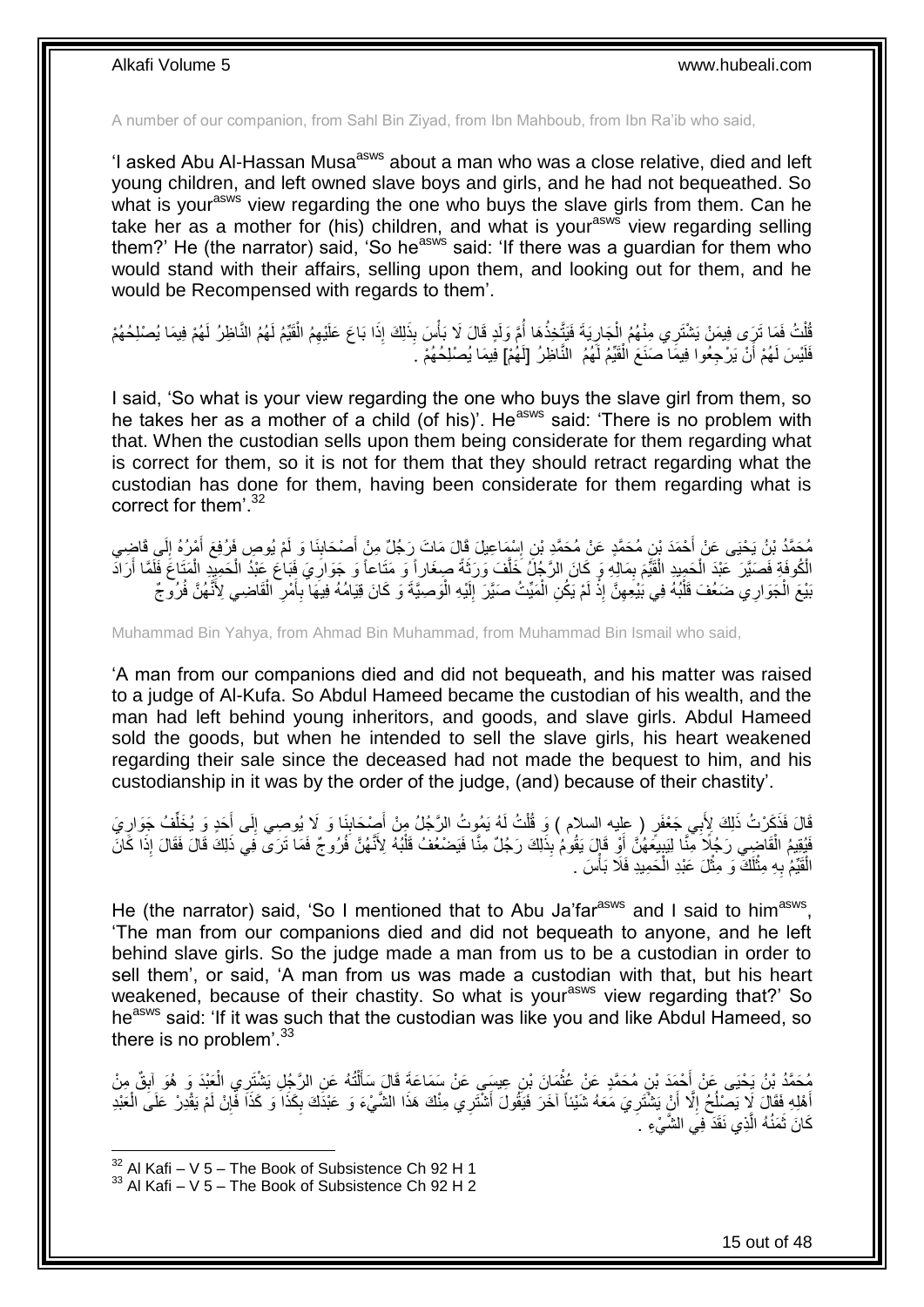Muhammad Bin Yahya, from Ahmad Bin Muhammad, from Usman Bin Isa, from Sama'at who said,

'I asked him<sup>asws</sup> about the man who bought a slave and he was the abdsconder from his family. So he<sup>asws</sup> said: 'It is not correct except if he were to buy another thing along with it, so he would be saying, 'I hereby buy this thing from you, and your slave, with such and such (a price)'. So if he was not able upon the slave (to take him), his price would be the cash regarding the thing'.<sup>34</sup>

عِدَّةٌ مِنْ أَصْحَابِنَا عَنْ سَهْلِ بْنِ زِيَادٍ وَ أَحْمَدَ بْنِ مُحَمَّدٍ جَمِيعاً عَنِ الْحَسَنِ بْنِ مَحْبُوبٍ عَنْ رِفَاعَةَ النَّخَاسِ قَالَ سَأَلْتُ أَبَا عَبْدِ ِ ْ َ ِ **∣** َ َ ْ َ ِ اللَّهِ ( عليهِ السلام ) فَقُلْتُ سَاوَمَتُ رَجُلًا بِجَارِيَةٍ لَهُ فَبَاعَنِيهَا بِجُكْمَى فَقَبَضَتْتُهَا مِنْهُ عَلَى ذَلِكَ َثُمَّ بَعَثْتُ إِلَيْهِ بِأَلْف دِرْهَم وَ قُلْتُ **ٍ ∶** ْ ْ ہ<br>پ ْ َ **∶** لَ ِ ْ ُ هُ هَٰذِهِ الْأَلْفُ حُكْمِي عَلَيْكَ فَأَبَى أَنْ يَقْبَلَهَا مِنِّيِّ وَ قَدْ كُنْتُ مَسِسْتُهَا فَّبْلَ أَنْ أَبْعَثَ إِلَيْهِ بِأَلْفِ دِرْهُم لَ ِ َ َ ر<br>ا ْ لَ ֧֧֚֓֝֝֓֝ ْ َ ِ

A number of our companions, from Sahl Bin Ziyad and Ahmad Bin Muhammad altogether, from Al Hassan Bin Mahboub, from Rafa'at Al Nakhhas who said,

'I asked Abu Abdullah<sup>asws</sup>, so I said, 'A man had a slave girl who he sold to me with my order. So I took possession of her from him, upon that. Then I sent over a thousand Dirhams to him and I said to him, 'This thousand is for my order upon you'. But, he refused to accept it from me, and I had already touched her before I sent the thousand Dirhams to him'.

قَالَ فَقَالَ أَرَى أَنْ تُقَوَّمَ الْجَارِيَةُ بِقِيمَةٍ عَادِلَةٍ فَإِنْ كَانَ ثَمَنُهَا أَكْثَرَ مِمَّا بَعَثْتَ إِلَيْهِ كَانَ عَلَيْكَ أَنْ تَرُدَّ إِلَيْهِ مَا نَقَصَ مِنَ الْقِيمَةِ وَ لَ ِ ْ َ َ َ ِ **∣** ِ ْ َ َ ْ لَ ِ َ إِنْ كَانَتْ قِيمَتُهَا أَقَلَّ مِمَّا بَعَثْتَ بِهِ إِلَيْهِ فَهُوَ لَهُ لَ ِ ِ ْ َ اٍ

He (the narrator) said, 'So he<sup>asws</sup> said: 'I<sup>asws</sup> view that you should evaluate the slave girl with a fair price. So if it was that her value was more than what you had sent to him, it would be upon you to return to him whatever was deficient from the value; and if it was that her value was less than what you had sent to him, so it is for him'.

قَالَ فَقُلْتُ أَ رَأَيْتَ إِنْ أَصَبْتُ بِهَا عَيْباً بَعْدَ مَا مَسِسْتُهَا قَالَ لَيْسَ لَكَ أَنْ تَرُدَّهَا وَ لَكَ أَنْ تَأْخُذَ قِيمَةَ مَا بَيْنَ الصِّحَّةِ وَ الْعَيْبِ . َ َ **∶** َ ِ َ َ ْ ْ ْ

He (the narrator) said, 'What is your view if I were to find a defact with her after having touched her?' He<sup>asws</sup> said: 'It is not for you to return her, and for you would be to take what is between the correct and the defact (a discount)<sup>35</sup>

عَلِيُّ بْنُ إِبْرَاهِيمَ عَنْ أَبِيهٍ عَنِ ابْنِ أَبِي عُمَيْرٍ عَنْ حَمَّادٍ عَنِ الْحَلَبِيِّ عَنْ أَبِي عَبْدِ اللَّهِ ( عِليه السلام ) أَنَّهُ قَالَ فِي الْمَمْلُوكِ<br>-َ ِ ْ َ **!**  ِ ُ ْ َ َكُونُ بَيْنَ شُرَكَاءَ فَيَبِيعُ أَحَدُهُمْ نَصَبِيَةٌ فَيَقُولُ صَاحِبُهُ أَنَا أَحَقُّ بِهِ أَ لَهُ ذَلِكَ قَالَ نَعَمْ إِذَا كَانَ وَاحِداً فَقِيلَ فِي الْحَيَوانِ شُفْعَةٌ َ **!** ْ لَ َ **∶** َ َ فَقَالَ لَا ِ

Ali Bin Ibrahim, from his father, from Ibn Abu Umeyr, from Hammad, from Al Halby,

from Abu Abdullah<sup>asws</sup>, said, 'With regards to the owned slave who happens to be between the partners, so one of them sells him, and his companion says, 'I am more rightful with it'. Would that be for him?' He<sup>asws</sup> said: 'Yes, when there was one (partner)'. So it was said, is there any right of 'شَفْعَةٌ' (preference to the sale to the near ones) regarding animals?' So he<sup>asws</sup> said: 'No'.<sup>36</sup>

 $34$  Al Kafi – V 5 – The Book of Subsistence Ch 92 H 3

 $35$  Al Kafi – V  $5$  – The Book of Subsistence Ch 92 H 4

 $36$  Al Kafi – V 5 – The Book of Subsistence Ch 92 H 5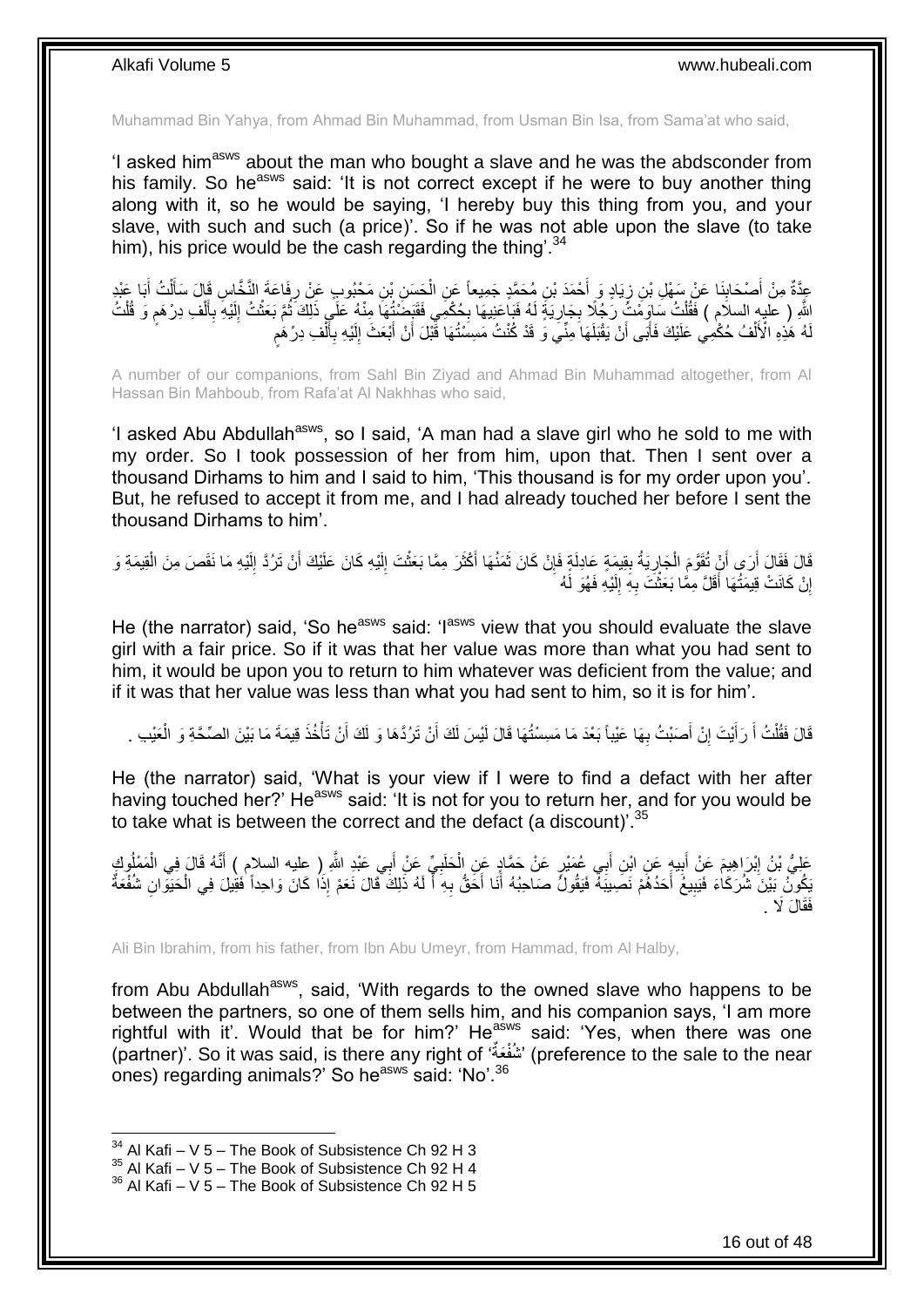مُحَمَّدُ بْنُ إِسْمَاعِيلَ عَنِ الْفَضْلِ بْنِ شَاذَانَ عَنِ ابْنِ أَبِي عُمَيْرٍ عَنْ إِبْرَاهِيمَ بْنِ عَبْدِ الْحَمِيدِ عَنْ أَبِي الْحَسَنِ ( عليه السلام ) ْ ِ َ ْ ِ ْ َ فِي شِرَاءِ اَلرُّومِيَّاتِ قَالَ اشْتَرِهِنَّ وَ بِعْهُنَّ . ِ **∶** 

Muhammad Bin Ismail, from Al Fazl Bin Shazaan, from Ibn Abu Umeyr, from Ibrahim Bin Abdul Hameed,

(It has been narrated) from Abu Al-Hassan<sup>asws</sup> regarding the Roman women (slaves). He<sup>asws</sup> said: 'Buy them and sell them'.<sup>37</sup>

حُمَيْدُ يِنُ زِيَادٍ عَنِ الْحَسَنِ بْنِ مُحَمَّدِ بْنِ سَمَاعَةَ عَنْ غَيْرِ وَاحِدٍ عَنْ أَبَانِ بْنِ عُثْمَانٍ عَنْ إِسْمَاعِيلَ بْنِ الْفَضْلِ قَالَ سَأَلْتُ أَبَا<br>وَمَيْدُ يِنْ زِيَادٍ عَنِ الْحَسَنِ بْنِ مُحَمَّدِ ب  $\frac{1}{2}$ **ٔ** َ ِ ْ ِ َ ْ َ ْ عَبْدِ اللَّهِ ( عَليه السَلام ) عَنْ نَيْرَاءِ مَمْلُوَكِي أَهْلِ الذِّمَّةِ إِذَا أَقَرُّوا لَهُمْ بِذَلِكَ أَقْرُّوا لَهُمْ بِذَلِكَ فَاشْتَرِ وَ انْكِحْ . َ ِ َ َ

Humeyd Bin Ziyad, from Al Hassan Bin Muhammad Bin Sama'at, from someone else, from Aban Bin Usman, from Ismail Bin Al Fazl who said,

'I asked Abu Abdullah<sup>asws</sup> about buying the owned slaves of the people under the responsibility (*Ahl Al-Zimma*), when there is an endorsement for them with that (from the Islamic government). So he<sup>asws</sup> said: 'When there is an endorsement for them with that, so buy and marry<sup>'.38</sup>

عِّدَّةٌ مِنْ أَصْحَابِنَا عَنْ أَحْمَدَ بْنِ مُحَمَّدٍ عَنْ مُحَمَّدٍ بْنِ سَهْلٍ عَنْ زَكَرِ يَّا بْنِ آدَمَ قَالَ سَأَلْتُ الرِّصَا ( عليه السلام ) عَنْ قَوْمٍ مِنَ ْ َ **ٍ** ِ **}** ِ لْعَدُوِّ صَالَحُوا ثُمَّ خَفِّرُوا وَ لَعَلَّهُمْ إِنَّمَا خَفَرُوا لِأَنَّهُ لَمْ يُعْدَلِ عَلَيْهِمْ أَ يَصَلُحُ أَنْ يُشْتَرَى مِنْ سَيْبِهِمْ فَقَالَ إِنْ كَانَ مِنْ عَذَوُّ قَدِّ ِ َّ ان<br>المقام العام العام العام العام العام العام العام العام العام العام العام العام العام العام العام العام العام ا ِ ِ َ ُ ا<br>أ اسْتَبَانَ عَدَاوَتُهُمْ فَاشْتَرِ مِنْهُمْ وَ إِنْ كَانَ قَدْ نَفَرُوا وَ ظَلَمُوا فَلَا تَبْتَغُ مِنْ سَبْيِهِمْ ِ ِ ِ

A number of our companions, from Ahmad Bin Muhammad, from Muhammad Bin Sahl, from Zakariyya Bin Adam who said,

'I asked Al-Reza<sup>asws</sup> about a people from the enemies who reconcile (sign a peace treaty), then they breach it, and perhaps they breach it because justice had not been done upon them. Is it correct to buy from their captives?' So he<sup>asws</sup> said: 'If it was from the enemies who had manifested their enmity, so buy from them (their captives), and if it was a number who were alienated and had been unjust, so do not buy from their captives'.

֧֖֖֖֖֖֖֖֧֧֧֧ׅ֧֧֧֧ׅ֧֧֧֧֛֪֧֛֪֧֚֚֚֚֚֚֚֚֚֚֚֚֚֚֚֚֚֚֚֚֚֚֚֚֚֓֝֝֬֝֝֓֝֓֝֓֜֝֓֜֓֜֓֞֡֝֬֜֜֡֜֡ قَالَ وَ سَأَلْتُهُ عَنْ سَبْيِ الدَّيْلَمِ يَسْرِقُ بَعْضُهُمْ مِنْ بَعْضٍ وَ يُغِيرُ الْمُسْلِمُونَ عَلَيْهِمْ بِلَا إِمَامٍ أَ يَحِلُّ شِرَاؤُهُمْ قَالَ إِذَا أَقَرُّوا ِ ِ ِ ْ ِ ِ **∶** ֺ֦֦֦֦֧֦֧֦֦֧֦֧֦֧֦֧֦֧֦֧֦֧֦֧֦֧֦֧֝֟֟֓֕֓֕֓֕֓֕֓֓֡֓֓֡֟֓֡֟֓֡֟֓֡֟֓֡֟֓֡֟֩֓֓֞֓֞֓֞֓֞֟֓֡֟֩֓֓֟֓֡֟֩֓֟֓֟֩֓<br>֧ׅ֧֧֪ׅ֧֖֧֦֧֦֧֜֘֩֞֟֘֩֞֩֞ َ َ َ بِالْعُبُودِيَّةِ فَلَا بَأْسَ بِشِرَائِهِمْ ِ **∣ ٔ** ْ **∶** 

He (the narrator) said, 'And I asked him<sup>asws</sup> about a captive of Al Daylam who had stolen from each other and the Muslims had attacked them without an Imam<sup>asws</sup>, is buying them Permissible?' He<sup>asws</sup> said: 'When they had been endorsed with the slavery so there is no problem with buying them'.

قَالَ وَ سَأَلْتُهُ عَنْ قَوْمِ مِنْ أَهْلِ الذِّمَّةِ أَصَابَهُمْ جُوعٌ فَأَتَاهُ رَجُلٌ بِوَلَدِهِ فَقَالَ هَذَا لَكَ فَأَطْعِمْهُ وَ هُوَ لَكَ عَبْدٌ فَقَالَ لَا تَبْتَعْ حُرّاً فَإِنَّهُ ِ َ َ َ ٍ ֺ֦֦֪֦֧֦֦֖֦֦֪֦֧֦֪֦֧֦֪֪֦֧֦֪֦֪֪֦֧֦֪֦֧֦֧֦֪֦֧֦֧֦֪֪֦֧֪֦֧֪֦֧֦֧֦֧֝֟֟֟֟֟֟֟֟֟֟֟֟֟֟֟֟֟֟֟֟֟֟֓֕֬֟֓֡֟֓֟֓֞֟֟֓֞֟֟֟֟֟֟֟֩֓֞֟֟֟֟֟֟ اا<br>ئ لَا يَصْلُحُ لَكَ وَ لَا مِنْۢ أَهْلِ الذِّمَّةِ . َ ٔ<br>ا

He (the narrator) said, 'And I asked him<sup>asws</sup> about a people from the ones under the responsibility (*Ahl Al-Zimma*) who have been hit by hunger (famine), so a man comes over with his son, so he says, 'This is for you, so feed him, and he would be a

 $37$  Al Kafi – V 5 – The Book of Subsistence Ch 92 H 6

 $38$  Al Kafi – V 5 – The Book of Subsistence Ch 92 H 7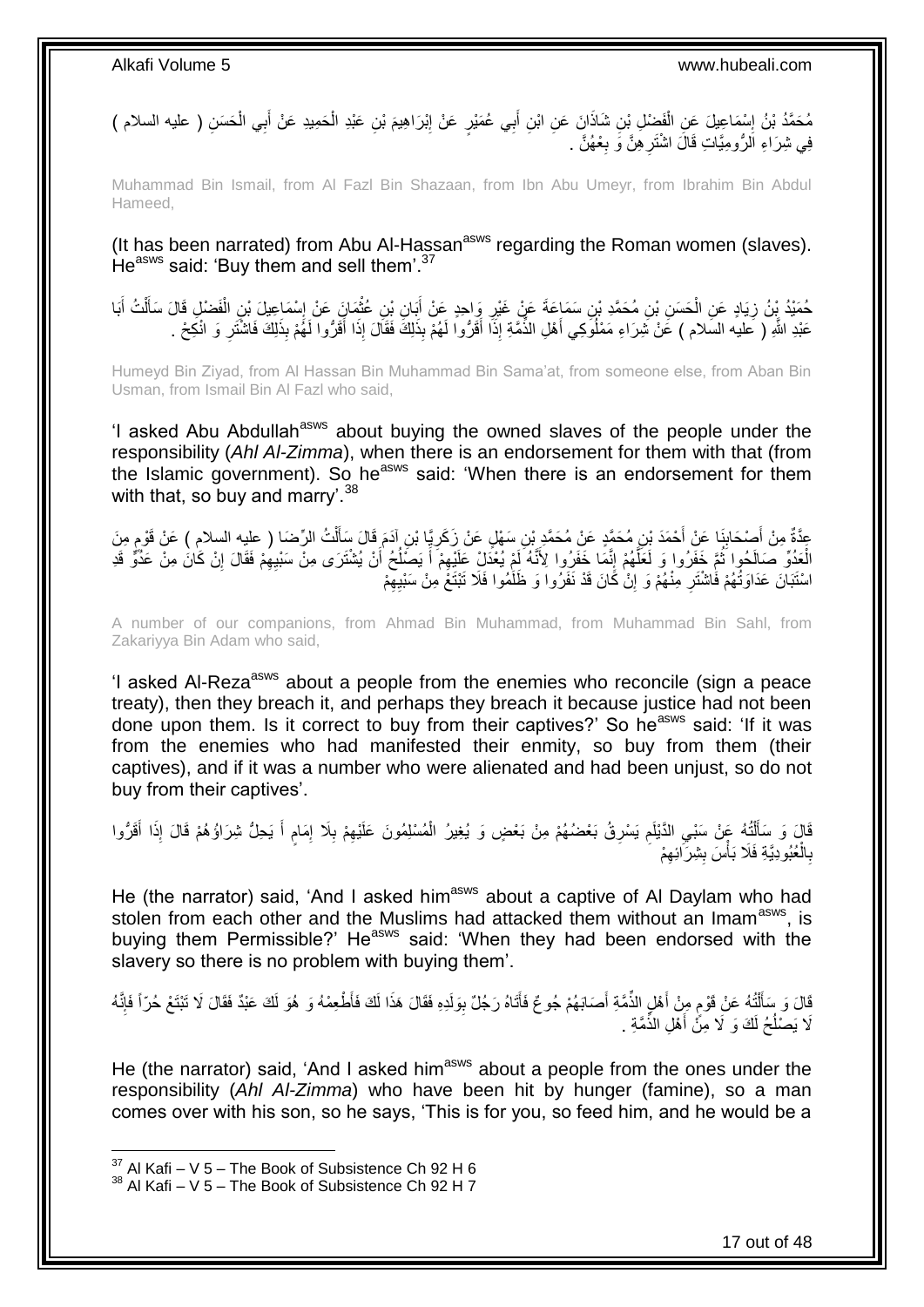slave for you'. So he<sup>asws</sup> said: 'You cannot sell the free, for it is not correct for you, nor from the people under the responsibility (*Ahl Al-Zimma*)'.<sup>39</sup>

عِدَّةٌ مِنْ أَصْحَابِنَا عَنْ سَهْلِ بْنِ زِيَادٍ وَ أَحْمَدَ بْنِ مُحَمَّدٍ جَمِيعاً عَنِ ابْنِ مَحْبُوبِ عَنْ رِفَاعَةَ النَّخَّاسِ قَالَ قُلْتُ لِأَبِي الْحَسَنِ ( ِ َ ِ ِ ْ ْ عليه السلام ) إِنَّ الرُّومَ يُغِيرُونَ عَلَى الصَّقَالِبَةِ فَيَسْرِقُونَ أَوْلَادَهُمْ مِنَ الْجَوَارِي وَ الْغِلْمَانِ فَيَعْمِدُونَ إِلَى الْغِلْمَانِ فَيَخْصُونََهُمْ<br>مُسِندُهُمْ مَسْلِماتِ الرَّومَ يُغِيرُونَ عَلَى **∶** ِ ْ ِ ْ ْ ِ نْمَ يَبْعَثُونَ بِهِمْ إِلَى بَغْدَادَ إِلَى النُّجَّارِ فَمَا تَرَى فِي شِرَائِهِمْ وَ نَحْنُ نَعْلَمُ أَنَّهُمْ قَذْ سُرِقُوا وَ إِنَّمَا أَغَارُوا عَلَيْهِمْ مِنْ غَيْرِ حَرْبِ َ ِ ِ  $\frac{1}{2}$ ِ ِ ُ ُ ِ ِ َ ِ كَانَتْ بَيْنَهُمْ فَقَالَ لَا بَأْسَ بِشَرَائِهِمْ إِنَّمَا أَخْرَجُوهُمْ مِنَ الشَّرَكِ إِلَى دَارِ الْإِسْلَامِ . ِ ِ ِ َ ِ ِ **∣ ٔ** 

A number of our companions, from Sahl Bin Ziyad, and Ahmad Bin Muhammad, altogether from Ibn Mahboub, from Rafa'at Al Nakhhas who said,

'I said to Abu Al-Hassan<sup>asws</sup>, 'The Romans are invading upon Al-Saqaliba (between Turkey and Bulgaria). So they are stealing their children, from the slave-girls and the slave-boys. So they are deliberating to the boys and castrating them, then they are sending them to Baghdad to the merchants. So what is your<sup>asws</sup> view regarding buying them, and we know that they have been stolen, but rather they were invaded upon from other than a war which was between them'. So he<sup>asws</sup> said: 'It not unlawful to buy them as they are taken out of the Polytheism and (brought) into the house of Al-Islam'. $40$ 

حُمِّئِدُ بْنُ زِيَادٍ عَنِ الْحَسَنِ بْنِ مُحَمَّدِ بْنِ سَمَاعَةَ عَنْ غَيْرِ وَاحِدٍ عَنْ أَبَانٍ عَنْ عَبْدِ الرَّحْمَنِ بْنِ أَبِي عَبْدِ الثَّهِ قَالَ سَأَلْتُ أَبَا عَبْدِ َ ِ ْ ِ َ ْ َ َ اللَّهِ ( عليه السَلام ) عَنْ رَقِيقِ أَهْلِ الذِّمَّةِ أَشْتَرِي مِنّْهُمْ شَيْئاً فَقَالَ اشْتَرِ إِّذَا أَقَرُّوا لَهُمْ بِالرِّقُّ . ِ َ **∶** َ

Humeyd Bin Ziyad, from Al Hassan Bin Muhammad Bin Sama'at, from someone else, from Aban, from Abdul Rahman Bin Abu Abdullah, said,

'I asked Abu Abdullah<sup>asws</sup> about a slave of the people under the responsibility (Ahl Al-Zimma), can I buy some of them? He<sup>asws</sup> said: 'Buy, when they have been endorsed with the slavery'.<sup>41</sup>

اَبَانٌ عَنْ زُرَارَةَ عَنْ أَبِي عَبْدِ اللَّهِ ( عليه السلام ) قَالَ سَأَلْتُهُ عَنْ رَجُلٍ اشْتَرَى جَارِيَةً بِثَمَنٍ مُسَمًّى ثُمَّ بَاعَهَا فَرَبِحَ فِيهَا قَبْلَ<br>أَيْنَ مُسَمًّى ثُمَّ بَاعَهَا فَرَبِحَ فِيهَا قَبْل َ ِ ر<br>: َ ِ ِ ْ َ ِ أَنِّ يَنْقُدَ صَاحِبَهَا الَّذِي هِيَ لَهُ فَأَتَاهُ صَاحِبُهَا يَتَقَاضَاهُ وَ لَمْ يَنْقُدْ مَالَهُ فَقَالَ صَاحِبُ الْجَارِيَةِ لِلَّذِينَ بَاعَهُمْ اكْفُونِي غَرِيمِي هَذَا وَ ْ َ َّ اً ِ الَّذِي رَبِحْتُ عَلَيْكُمْ فَهُوَ لَكُمْ قَالَ لَا بَأْسَ **∶** 

Aban, from Zurara,

1

(It has been narrated) from Abu Abdullah $a<sup>asws</sup>$ , said, 'I asked him $a<sup>asws</sup>$  about a man who bought a slave girl with a named price. Then he sells her (on credit), and he profits in her before he settles the cash to her master who she is for. So her master comes for the earnings but he does not settle his wealth. So the master of the slave girl says to those who she had been sold to, 'Fulfil this payment of mine and that which has been profited upon you, so it is for you'. He<sup>asws</sup> said: 'There is no problem'.<sup>42</sup>

عَلِيُّ نُنُ إِبْرَاهِيمَ عَنْ أَبِيهِ عَنِ ابْنِ أَبِي نَجْرَانَ عَنْ عَاصِمِ بْنِ جُمَيْدٍ عَنْ مُحَمِّدٍ بْنِ قَيْسٍ عَنْ أَبِي جَغْفَرٍ ( عِليه السلام ) قَالَ ِ َ **!** َ َ َ فَضَى أُمِيرُ الْمُؤْمِنِينَ ( صلوات الله عليه ) فِي وَلِيدَةٍ بَاعَهَا ابْنُ سَيِّدِهَا وَ أَبُوهُ غَائِبٌ فَاسْتَوْلَدَهَا الَّذِيَ اشْتَرَاهَا فَوَلَدَتْ مِنْهُ ْ َ َّ غُلاماً ثُمَّ جَاءَ سَيِّدُهَا الْأَوَّلُ فَخَاصَمَ سَيِّدَهَا الْاَخَرَ ۖ فَقَالَ وَلِيدَتِي بَاعَهَا الْنِي بِغَيْرِ ۖ إِذْنِي ْ **ٍ** ِ ُ

 $39$  Al Kafi – V 5 – The Book of Subsistence Ch 92 H 8

 $40$  Al Kafi – V 5 – The Book of Subsistence Ch 92 H 9

 $41$  Al Kafi – V 5 – The Book of Subsistence Ch 92 H 10

<sup>42</sup> Al Kafi – V 5 – The Book of Subsistence Ch 92 H 11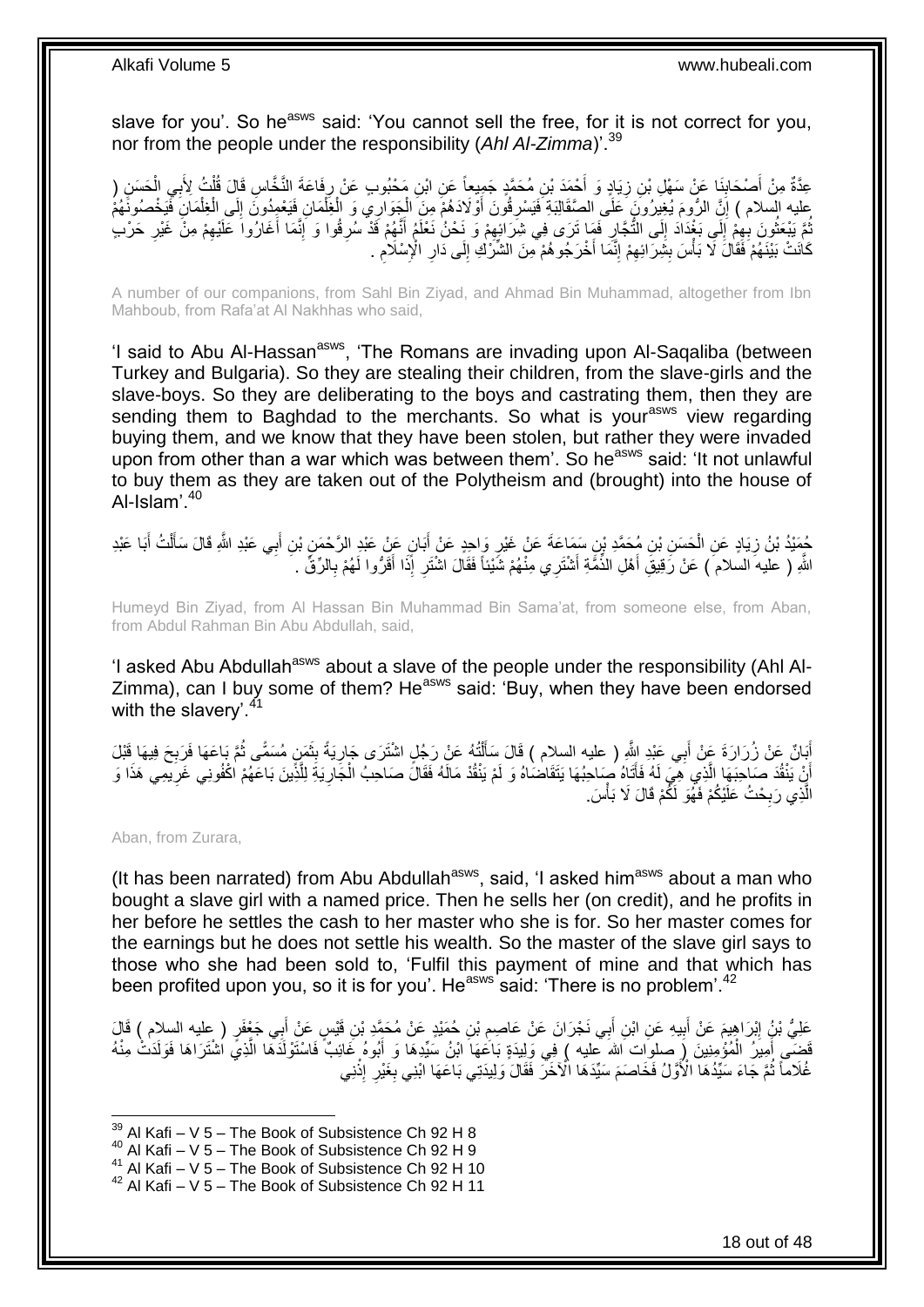Ali Bin Ibrahim, from his father, from Ibn Abu Najran, from Aasim Bin Humeyd, from Muhammad Bin qays,

(It has been narrated) from Abu Ja'far<sup>asws</sup> having said: 'Amir Al-Momineen<sup>asws</sup> judged regarding a mother of a child who was sold by a son of her master, and his father was absent. So she gave birth for the one who had bought her, giving birth to a boy. Then her former master came over, so he disputed with her later master, saying, 'The mother of my son was sold by my son without my permission'.

فَقَالَِ الْحُكْمُ أَنْ يَأْخُذَ وَلِيدَتَهُ وَ إِبْنَهَا فَنَاشَدَهُ الَّذِي اشْتَرَاهَا فَقَالَ لَهُ خُذِ ابْنَهُ الَّذِي بَاعَكَ الْوَلِيدَةَ حَتَّى يَنْقُدَ لَكَ الْبَيْعَ فَلَمَا أَخَذَهُ قَالَ َّ َّ :<br>.<br>. ْ َ ْ ْ لَهُ أَبُوهُ أَرْسِٰلٌ ابْنِي قَالَ لَا وَ اللَّهِ لَا أُرْسِلُ إِلَيْكَ ابْنَكَ حَتَّى تُرْسِلَ ابْنِي فَلَمَّا رَأَى ذَلِكَ سَيِّدُ الْوَلِيدَةِ أَجَازَ بَيْعَ ابْنِهِ ۖ ا<br>ا اً َ َ ْ لَ ِ

So he<sup>asws</sup> said: 'The judgement was that he takes the mother of his child and her son. So the one who had bought her begged and pleaded before him<sup>asws</sup> (for assistance in this matter), so he<sup>asws</sup> said to him: 'Take his son who had sold the mother of his child to you, until he settles the sale in cash to you'. So when he took him, his father said, 'Send my son back to me'. He said, 'No, by Allah<sup>azwj</sup>! I will not send your son back to you until you send my son back to me (from the slave girl)'. So when the master of the mother of his son saw that, he allowed the sale (made) by his son'  $43$ 

عَلِيُّ بْنُ إِبْرَاهِيمَ عَنْ أَبِيهٍ عَنِ ابْنِ أَبِي عُمَيْرٍ عَنْ جَمِيلٍ بْنِ دَرَّاحٍ عَنْ حَمْزَةَ بْنِ حُمْرَانَ قَالَ قُلْتُ لِأَبِي عَبْدِ اللَّهِ ( عليه السلام ٍ َ **!** َ ِ ْ ) أَذَّخُلُ الَسُّوقَ أُرِيدُ أَنَّ أَشْتَرِيَ جَارِيَةٌ فَتَقُولُ لِي إِنِّي خُرَّةٌ فَقَالَ أَشْتَرِ هَا إِلَّا أَنْ تَكُونَ لَهَا بَيِّنَةٌ . ِ ِ ِ َ ِ ُ َ ِ ِ

Ali Bin Ibrahim, from his father, from Ibn Abu Umeyr, from Jameel Bin Darraj, from Hamza Bin Humran who said,

'I said to Abu Abdullah<sup>asws</sup>, 'I entered a market intending to buy a slave girl, so she was saying to me, 'I am free'. So he<sup>asws</sup> said: 'Buy her except if there happens to be a proof for her'.<sup>44</sup>

عَلِيُّ بْنُ إِبْرَاهِيمَ عَنْ أَبِيهِ عَنِ ابْنِ أَبِي عُمَيْرٍ عَنْ زُرَارَةَ قَالَ كُنْتُ جَالِساً عِنْدَ أَبِي عَبْدٍ اللَّهِ ( عليه السلام ) فَدَخَلَ عَلَيْهِ رَجُلٌ َ َ  $\frac{1}{2}$ َ ֖֦֦֦֦֦֧֦֦֦֦֦֦֧ׅ֧֦֧֦֧֚֚֚֚֚֚֚֚֚֝֝֝֝֓֝֝֓֕֝֝֟֓֡֝֬֝֓֟֓֡֟֓֡֟֓֡֟֓֡֟֓֡֜֟֓֡ وَ مَعَهُ ابْنٌ لَهُ فَقَالَ لَهُ أَبُو عَبْدِ اللَّهِ (َ عليه السّلام ) مَا تِجَارَةُ ابْنِكَ فَقَالَ التَّنَخُسُ فَقَالَ أَبُو عَبْدِ اللَّهِ ( عليه السلام ) لَا تَشْتَرِيَنَّ َ َ ِ ِ ثَّبَيْناً وَ لَا عَيْداً وَ إِذَا اشْتَرَيْتَ رَأْساً فَلَا تُرِيَنَّ ثُمَنَهُ فِي كِفَّةِ الْمِيزَانِ فَمَا مِنْ رَأْسٍ رَأَى ثَمَنَهُ فِي كِفَّةِ الْمِيزَانِ فَأَفْلَحَ وَ إِذَا :<br>أ لَ َ ْ َ ْ َ اشْتَرَيْتَ رَأْساً فَغَيِّرٍ ۗ اسْمَهُ وَ ۖ أَطْعِمْهُ شَيْئاً حُلُّواً ۚ إِذَا مَلَكْتَهُ ۖ وَ تَصَدَّقْ عَنْهُ بِأَرْبَعَةِ دَرَاهِمَ َ ِ ِ :<br>ا

Ali Bin Ibrahim, from his father, from Ibn Abu Umeyr, from Zurara who said,

'I was seated in the presence of Abu Abdullah<sup>asws</sup>, so a man came over to him<sup>asws</sup> and with him was a son of his'. So Abu Abdullah<sup>asws</sup> said to him: 'What is the business of your son?' So he said, 'A slave trader'. So Abu Abdullah<sup>asws</sup> said to him: 'Do not buy a disfigured one nor the one with defects (physical/mental); and whenever you buy a head, so do not display his price in the pan of the scale, for there is none from a head whose price was displayed in a pan of the scale has (ever) succeeded; and whenever you buy a head, so change his name and feed him

 $43$  Al Kafi – V 5 – The Book of Subsistence Ch 92 H 12

<sup>44</sup> Al Kafi – V 5 – The Book of Subsistence Ch 92 H 13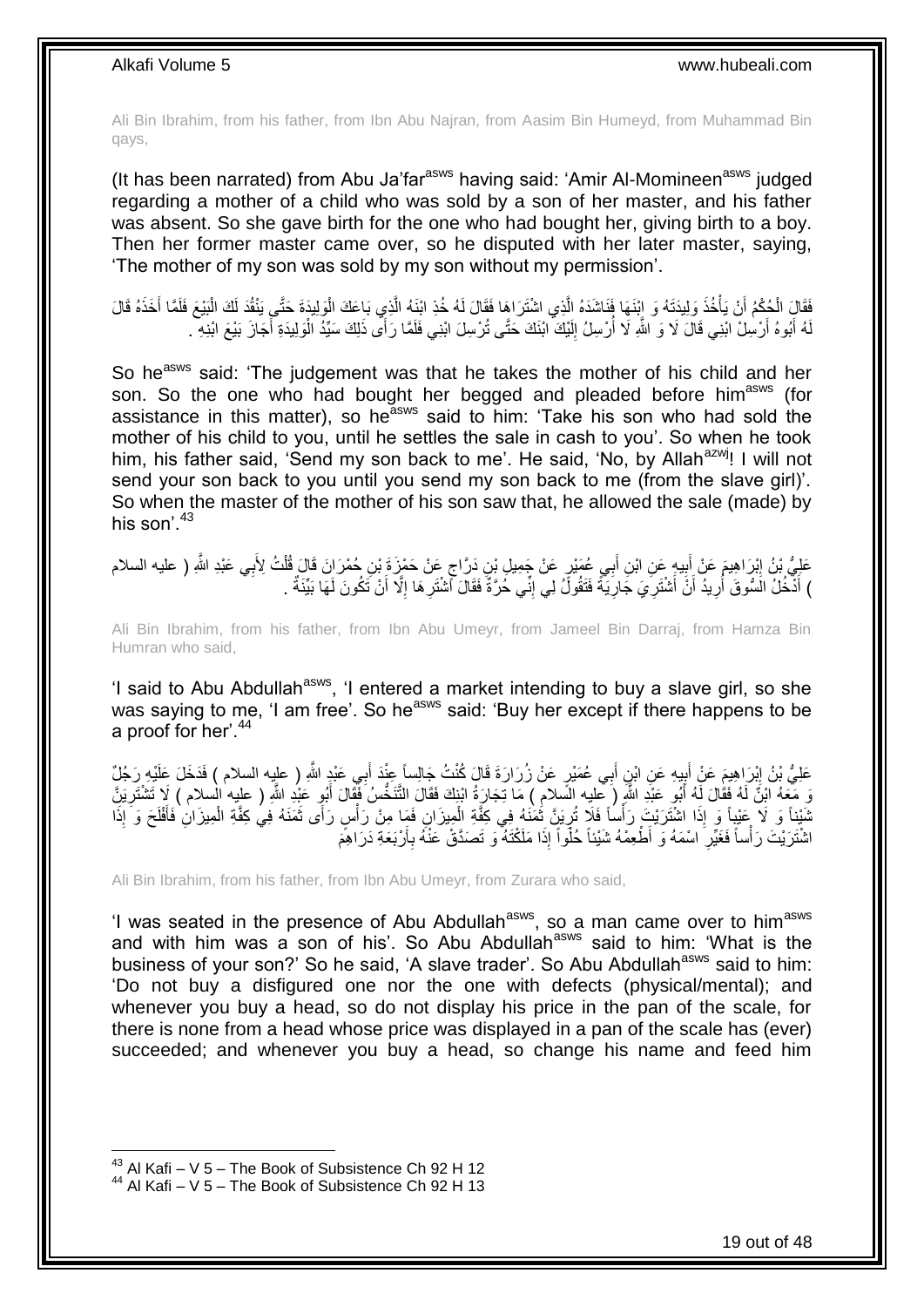something sweet when you own him, and give in charity with four Dirhams about him'.<sup>45</sup>

عِدَّةٌ مِنْ أَصِحْابِنَا عَنْ سَهْلِ بْنِ زِيَادٍ عَنْ إِبْرَاهِيمَ بْنِ عُقْبَةَ عَنْ مُحَمَّدِ بْنِ مُنِسِّرٍ عَنْ أَبِيهِ عَنْ أَبِي عَبْدِ اللَّهِ ( عليه السلام ) ِ **∣** َ َ ِ َ ِ قَالَ مَنْ نَظَرَ إِلَى ثَمَذِهِ وَ هُوَ يُوزَنَٰ لَمْ يُفْلِحْ َ. ٔ،  $\frac{1}{2}$ 

A number of our companions, from Sahl Bin Ziyad, from Ibrahim Bin Uqba, from Muhammad Bin Mysar, from his father,

(It has been narrated) from Abu Abdullah<sup>asws</sup> having said: 'The one who looks at his price and he is being weighed, would not succeed'.

مُحَمَّدُ بْنُ يَجْيَى عَنْ أَحْمَدَ بْنِ مُحَمَّدٍ عَنِ ابْنِ مَحْبُوبِ عَنْ رِفَاعَةَ قَالَ سَأَلْتُ أَبَا الْحَسَنِ مُوسَى ( عليه السلام ) عَنْ رَجُلٍ ِ َ ْ َ ْ Í نْبَارَكَ رَجُلًا فِي جَارِيَةٍ لَهُ وَ قَالَ إِنَّ رَبِحْنَا فَيهَا فَلَكَ نِصْفُ الرِّبْحِ وَ إِنْ كَانَتْ وَضِيعَةٌ فَلَيْسَ عَلَيْكَ شَيْءٌ فَقَالَ لَا أَرَى بِهَذَا ِ ِ **∶** ِ **∶** ِ َ بَأْساً إِذَا طَابَتْ نِّفْسُ صَبَاحِبِ الْجَارِيَةِ . ،<br>ا **ٍ** ْ

Muhammad Bin Yahya, from Ahmad Bin Muhammad, from Ibn Mahboub, from Rafa'at who said,

'I asked Abu Al-Hassan Musa<sup>asws</sup> about a man who participated with a man regarding a slave girl of his and said, 'If we profit in her, so half of the profit would be for you, but if there was a loss, so there would not be anything upon you'. So he<sup>asws</sup> said: 'l<sup>asws</sup> do not view any problem with this, when the master of the slave girl himself was agreeable'.<sup>47</sup>

َ عَلِيُّ بْنُ إِبْرِِاهِيمَ عَنْ أَبِيهِ عَنِ ابْنِ أَبِي عُمَيْرٍ عَنْ حَمَّادٍ عَنِ الْحَلَبِيِّ عَنْ أَبِي عَبْدِ الثَّهِرِ ( عليه السلام ) قَالَ سَأَلْتُهُ عَنِ الشَّرْطِ ِ ْ َ َ ¦ ْ فِي ٱلْإِمَاءِ أَلَّا تُبَاعَ وَ لَاَ تُورَثَ وَ لَا تُوهَبَ فَقَالَ يَجُوزُ ذَلِكَ غَيْرَ الْمِيرَاثِ فَإِنَّهَا تُورَثُ وَ كُلُّ شَرْطٍ خُلْفَ كِتَابَ اللَّهِ فَهُوَ رَدٌّ . ِ ْ

Ali Bin Ibrahim, from his father, from Ibn Abu Umeyr, from Hammad, from Al Halby,

(It has been narrated) from Abu Abdullah<sup>asws</sup>, said, 'I asked him<sup>asws</sup> about the stipulation regarding the slave girl that she can neither be sold, nor inherited, nor gifted. So he<sup>asws</sup> said: 'That is allowed apart from the inheritance, for she can be inherited, and every stipulation which opposes the Book of Allah $^{azwj}$ , so it is rejected'.<sup>48</sup>

مُحَمَّدُ بْنُ يَحْيَى عَنْ مُحَمَّدِ بْنِ أَحْمَدَ عَنْ مُحَمَّدِ بْنِ عَبْدٍ الْحَمِيدِ عَنْ أَبِي جَمِيلَةَ قَالَ دَخَلْتُ عَلَى أَبِي عَبْدِ اللَّهِ ( عليه السلام )<br>ِ َ ْ َ ْ َ فَقَالَ لِي يَا شُابُّ أَيَّ شَيْءٍ ثَّعَالِجُ فَقُلْتُ الرَّقِيقَ فََقَالَ أُوصِيكَ بِوَصِيَّةٍ فَاحْفَظْهَا لَا تَشْتَرِيَنَّ شَيْناً وَ لَا عَيْباً وَ اسْتَوْثِقْ مِنْ **!** ُ ْ ِ الْعُهْدَةِ. ْ

Muhammad Bin Yahya, from Muhammad Bin Ahmad, from Muhammad Bin Abdul Hameed, from Abu Jameela who said,

'I went over to Abu Abdullah<sup>asws</sup>, so he<sup>asws</sup> said to me: 'O youth! Which thing is your profession?' So I said, 'The slaves'. So he<sup>asws</sup> said: 'I<sup>asws</sup> advise you with an adive. so

 $45$  Al Kafi – V 5 – The Book of Subsistence Ch 92 H 14

 $46$  Al Kafi – V 5 – The Book of Subsistence Ch 92 H 15

<sup>&</sup>lt;sup>47</sup> Al Kafi – V 5 – The Book of Subsistence Ch 92 H 16

 $48$  Al Kafi – V 5 – The Book of Subsistence Ch 92 H 17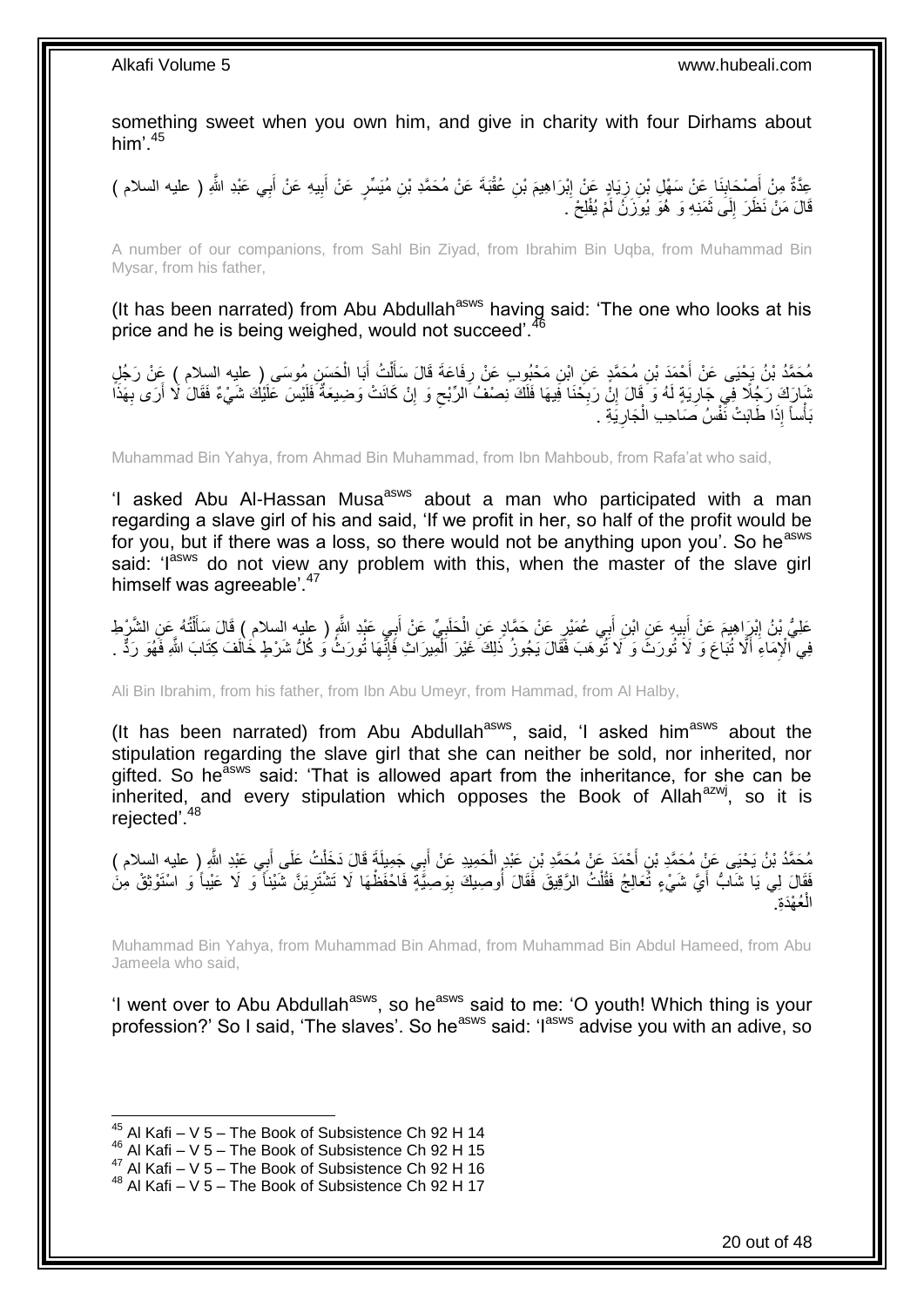memorise it. Neither buy anything with a deformity, nor a defact, and affirm the contracts'.<sup>49</sup>

**ُه َمال َم ْملُو ِك ُيَبا ُع َو لَ باب الْ**

## <span id="page-20-0"></span>**Chapter 93 – The owned slave is sold and for him is wealth**

**∶** عَلِيُّ بْنُ إِبْرَاهِيمَ عَنِْ أَبِيهِ عَنِ ابْنِ أَبِي عُمَيْرٍ عَنْ جَمِيلٍ بْنِ دَرَّاجٍ عَنٍْ زُرَارَةَ قَالَ قُلْتُ لِأَبِي عَبْدِ اللَّهِ ( عِليه السلام ) الرَّجُلُ ْ ٍ َ **!** َ ِ َنِشْتَرِي الْمَمْلُوكَ وَ لَهُ مَالٌ لِمَنْ مَالُهُ فَقَالَ إِنْ كَانَ عَلِمَ الْبَائِعُ أَنَّ لَّهٌ مَالًا فَهُوَ لِلْمُشْتَرِي وَ إِنَّ لَمْ يَكُنْ عَلِمَ فَهُوَ لِلْبَائِعِ لِ ا<br>ا ا<br>ا ِ ْ ِ ْ ْ ِ

Ali Bin Ibrahim, from his father, from Ibn Abu Umeyr, from Jameel Bin Darraj, from Zurara who said,

'I said to Abu Abdullah<sup>asws</sup>, 'The man buys the owned slave and for him is wealth. For whom is his wealth?' So he<sup>asws</sup> said: 'If it was in the knowledge of the seller that there is wealth for him, so it is for the buyer, and if he did not happen to have knowledge of it, so it is for the seller'.<sup>50</sup>

عِدَّةٌ مِنْ أَصْحَابِنَا عَنْ سَهْلِ بْنِ زِيَادٍ وَ أَحْمَدَ بْنِ مُحَمَّدٍ جَمِيعاً عَنِ ابْنِ مَحْبُوبٍ عَنِ الْعَلَاءِ عَنْ مُحَمَّدٍ بْنِ مُسْلِمٍ عَنْ أَحَدٍهِمَا ( ْ ِ **∣** َ َ ี<br>ผ عليهما السلام ) قَالَ سَأَلْتُهُ عَنَّ رَّجُلٍ بَاعَ مَمْلُوكاً فَوَجَدَ لَهُ مَالًا قَالَ فَقَالَ الْمَالُ لِلْبَائِعِ إِنَّمَا بَاعَ نَفْسَهُ إِلَّا أَنْ يَكُونَ شَرَطَ عَلَيْهِ<br>أَوَّ مَا يَرْبُهُمْ وَ اللَّهُ عَنْ رَجُ ْ َ ِ َّ ِ ْ ْ أَنَّ مَا كَانَ لَهُ مِنْ مَالٍ أَوْ مَثَاعِ فَهُوَ لَهُ. ٍ َ اً

A number of our companions, from Sahl Bin Ziyad and Ahmad Bin Muhammad altogether, from Ibn Mahboub, from Al A'ala, from Muhammad Bin Muslim,

(It has been narrated) from one of the two  $(5<sup>th</sup>$  or  $6<sup>th</sup>$  Imam<sup>asws</sup>), said, 'I asked him<sup>asws</sup> about selling an owned slave, so I found wealth for him'. So he<sup>asws</sup> said: 'The wealth is for the seller. Bu rather his self has been sold, except if there happens to be a stipulation upon him that if there was some wealth for him, or some goods, so it would be for him'.<sup>51</sup>

مُحَمَّدُ بْنُ يَحْيَى عَنْ أَحْمَدَ بْنِ مُحَمَّدٍ عَنْ عَلِيِّ بْنٍ حَدِيدٍ عَنْ جَمِيلٍ بْنِ دَرَّاجٍ عَنْ زُرِ َارَةَ عَنْ أَبِي عَبْدِ اللَّهِ ( علىه السلام ) قَالَ<br>لئو مَثَّدَ : يَعْنَ مَّنَّ مَّنَ أَحْمَدَ بْنِ مُح ֚֝֝׆<br>֚ َ قُلْتُ لَهُ الرَّجُلُ يَشْتَرِي الْمَمْلُوكَ وَ مَالَهُ قَالَ لَا بَأْسَ بِهِ قُلْتُ فَيَكُونُ مَالُ الْمَمَّلُوكِ أَكْثَرَ مِمَّا اشْتَرَاهُ بِهِ قَالَ لَا بَأْسَ بِهِ . ْ ِ ا<br>أ ْ ْ ِ ْ ِ َ َ ْ

Muhammad Bin Yahya, from Ahmad Bin Muhammad, from Ali Bin Hadeed, from Jameel Bin Darraj, from Zurara,

(It has been narrated) from Abu Abdullah $^{asws}$ , said, 'I said to him $^{asws}$ , 'The man buys the owned slave and his wealth'. There is no problem with it'. I said, 'Suppposing there happens to be wealth for the owned slave which is more than what he has been bought with?' He<sup>asws</sup> said: 'There is no problem with it'.<sup>52</sup>

<sup>1</sup>  $49$  Al Kafi – V 5 – The Book of Subsistence Ch 92 H 18

 $50$  Al Kafi – V 5 – The Book of Subsistence Ch 93 H 1

 $51$  Al Kafi – V  $5$  – The Book of Subsistence Ch 93 H 2

 $52$  Al Kafi – V 5 – The Book of Subsistence Ch 93 H 3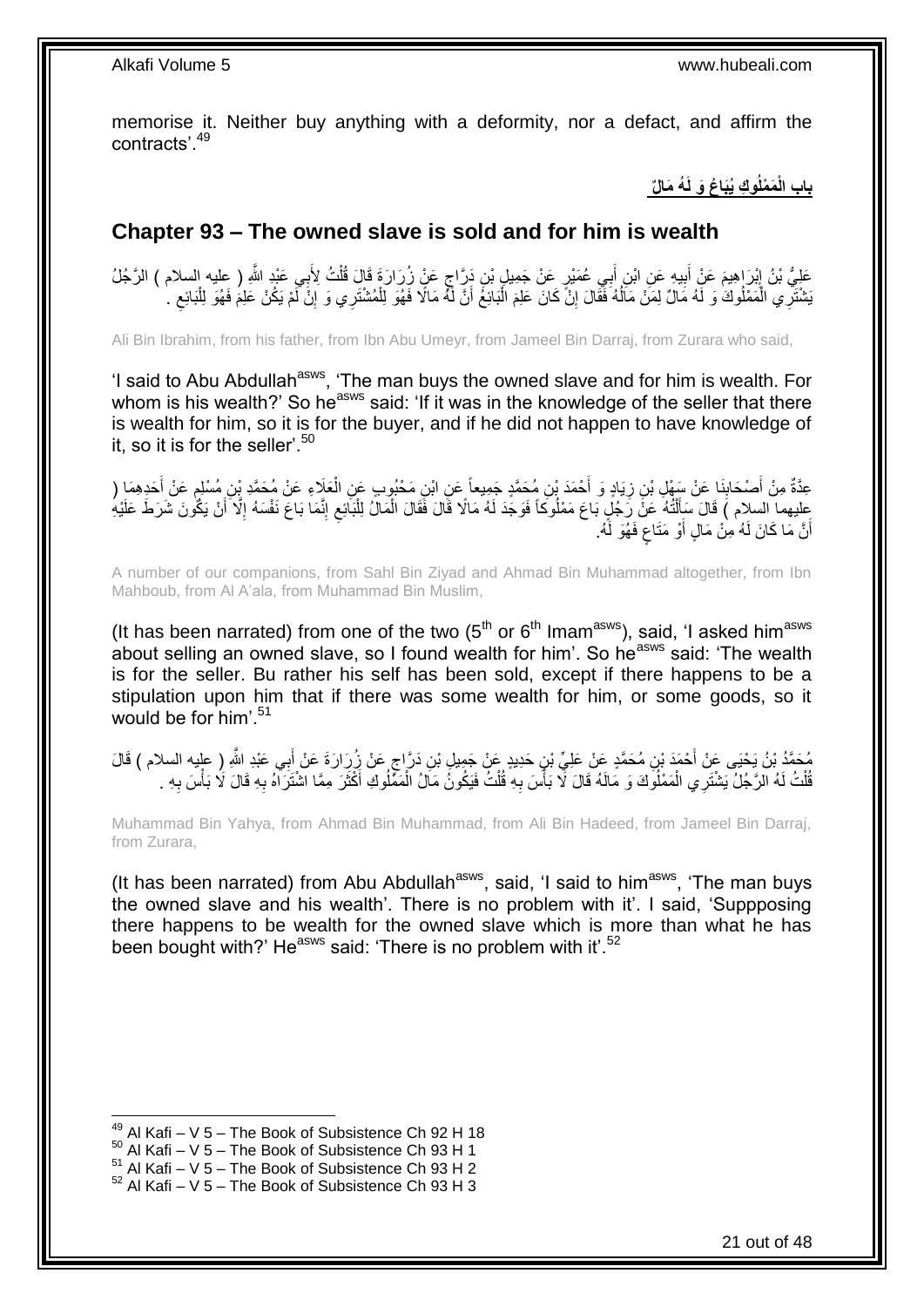### باب مَنْ يَشْتَرِي الرَّقِيقَ فَيَظْهَرُ بِهِ عَيْبٌ وَ مَا يُرَدُّ مِنْهُ وَ مَا لَا يُرَدُّ **ِ**

### <span id="page-21-0"></span>**Chapter 94 – The one who buys the slave so a defact is evident with him, and what is returnable from it, and what is not returnable**

عِدَّةٌ مِنْ أَصْحَابِنَا عَنْ سَهْلِ بْنِ زِيَادٍ وَ أَحْمَدَ بْنِ مُحَمَّدٍ جَمِيعاً عَنِ ابْنِ مَحْبُوبٍ عَنْ مَالِكِ بْنِ عَطِيَّةَ عَنْ دَاوُدَ بْنِ فَرْقَدٍ قَالَ **!** َ ِ مَأَلْتُ أَبَا عَبْدِ اللَّهِ ( عِليهِ الْسلاَمِ ) عَنْ رَجُلٍ اشْتَرَى جَارِيَةً مُدْرِكَةً فَلَّمْ تَحِضْ عِنْدَهُ حَتَّى مَضَى لَهَا سِتَّةُ أَشْهُرٍ وَ لَيْسَ بِهَا ِ ِ َ ْ َ ِ َ حَمْلٌ فَقَالَ إِنْ كَانَ مِثْلُهَا تَحِيضُ وَ لَمْ يَكُنْ ذَلِكَ مِنْ كِبَرٍ فَهَذَا عَيْبٌ تُرَدُّ مِنْهُ . ا<br>ا ْ ِ

A number of our companions, from Sahl Bin Ziyad, and Ahmad Bin Muhammad, altogether from Ibn Mahboub, from Malik Bin Atiyya, from Dawood Bin Farqad who said,

'I asked Abu Abdullah<sup>asws</sup> about a man who bought a slave girl who matured but she did not menstruate with him until six months passed by her, and there was no pregnancy with her. So he<sup>asws</sup> said: 'If the likes of her tend to menstruate, and that does not happen from old age, so this is a defact for which she can be returned'.<sup>53</sup>

ابْنُ مَحْبُوبٍ عَنِ إِبْنِ سِنَانٍ قَالَ سَأَلْتُ أَبَا عَيْدِ اللَّهِ ( عليه السلام ) عَنْ رَجُلٍ اشْتَرَى جَارِيَةً جُبْلَى وَ لَمْ يَعْلَمْ بِحَبَلِهَا فَوَطِئَهَا ِ َ ْ َ **∶** قَالَ يَرُدُّهَا عَلَيَ الَّذِيَ ابْتَاعََهَا مِنْهُ وَ يُرَدُّ عَلَيْهِ نِصْفُ عُشْرٍ قِيمَتِهَا لِنِكَاحِهِ إِيَّاهَا وَ قَدْ قَالَ عَلِيٌّ ( عليه السلام ) لَا تُرَدُّ الَّتِي ِ َّ َّ ֖֧֦֧֦֧֦֧֦֧֦֧֦֧ׅ֧֦֧֦֧֦֧֦֧֦֧֦֧֦֧֦֧֦֧֦֧֦֧֦֧֦֧֦֧֦֧֦֧֧֦֧ׅ֧֦֧֧֦֧֧֧֦֧֧֦֚֜֓֓֓֞֓֜֓֓֓֓֡֓֡֬ يْسَتْ بِحُبْلَى إِذَا وَطِّئُهَا صَاحِبُهَا وَ يُوضَعُ عَنْهُ مِنْ ثَمَنِهَا بِقَدْرِ عَيْبِ إِنْ كَانَ فِيهَا . ِ **∶ ∣** َ ِ لَ

Ibn Mahboub, from Ibn Sinan who said,

'I asked Abu Abdullah<sup>asws</sup> about a man who buys a pregnant slave girl and he did not know of her pregnancy, so he copulated with her. He<sup>asws</sup> said: 'He should return her upon the one whom he had been sold her from, and he should return to him half of a tenth of her value due to his copulation with her, and Ali<sup>asws</sup> had said: 'She would not be returned, the one who is not with a pregnancy, if her master had copulated with her, and there would be discounted from him, from her price in accordance with a defact, if there was in her'.<sup>54</sup>

عَلِيُّ بْنُ إِبْرَاهِيمَ عَنْ أَبِيهِ عَنِ ابْنِ أَبِي عُمَيْرٍ عَنْ جَمِيلٍ بْنِ صَالِحٍ عَنْ عَبْدِ الْمَلِكِ بْنِ عُمَيْرٍ عَنْ أَبِي عَبْدِ اللَّهِ ( عليه السلام )<br>-ْ ٍ َ ِ َ ِ َ اً قَالَ لَا تُرَدُّ الَّتِي لَيْسَتْ بِحُبْلَى إِذَا وَطِّفَها صَاحِبُهَا وَ لَهُ أَرْشُ الْعَيْبِّ وَ تُرَدُّ الْحُبْلَى وَ تُرَدُّ مَعَهَا نِصْفَ عُشُرِ قِيمَتِهَا **∶** َّ ِ ْ ْ

Ali Bin Ibrahim, from his father, from Ibn Abu Umeyr, from Jameel Bin Salih, from Abdul Malik Bin Umeyr,

(It has been narrated) from Abu Abdullah<sup>asws</sup> having said: 'She would not be returned, the one who is not with a pregnancy, if her master has copulated with her, and for him would be a compensation for the defact; and the pregnant (slave girl) would be returned, and along with her there would be returned a half or tenth of her price (as a discount)'.

> َرَ فِي رِوَايَةٍ أُخْرَى إِنْ كَانَتْ بِكْراً فَعُشْرُ ثَمَنِهَا وَ إِنْ لَمْ يَكُنْ بِكْراً فَنِصْفُ عُشُرٍ ثَمَنِهَا . َ ِ ِ ِ َ ِ יֲ<br>י .<br>ا **∶**

 $53$  Al Kafi – V 5 – The Book of Subsistence Ch 94 H 1

 $54$  Al Kafi – V  $5$  – The Book of Subsistence Ch 94 H 2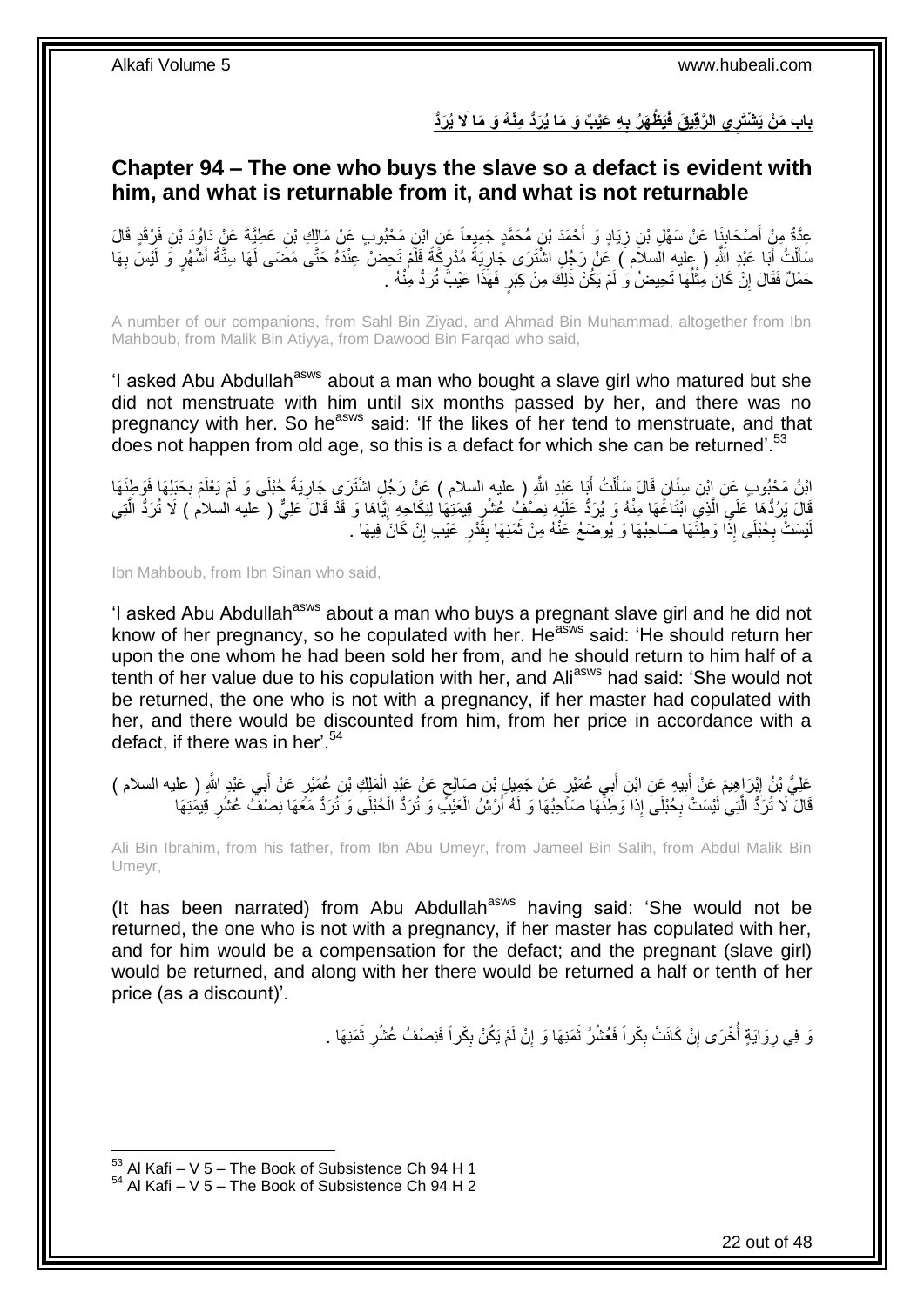And in another report, '(He<sup>asws</sup> having said): 'If she was a virgin, so it would be a tenth of her price, and if she did not happen to be a virgin, so it would be half of a tenth of her price<sup>'.55</sup>

مُحَمَّدُ بْنُ يَحْيَى عَنْ أَحْمَدَ بْنِ مُحَمَّدٍ عَنْ مُحَمَّدِ بْنِ يَحْيَى عَنْ طَلْحَةَ بْنِ زَيْدٍ عَنْ<br>وَمَعَاظِمَةِ السِّلامِ ) قَالَ قَضَمَعِ اللّهِ عَنْ مُحَمَّدِ بْنِ يَحْيَى عَنْ طَلْحَةَ بْنِ زَيْدٍ عَنْ أَب َ ْ أَ الْمُؤْمِنِينَ ( عِليه السلام ) فِيَ رَجُلٍ اشْتَرَى جَارِيَةً فَوَطِئَهَا ثُمَّ وَجَدَ فِيهَا عَيْباً قَالَ تُقَوَّمُ وَ هِيَ صَحِيحَةٌ وَ تُقَوَّمُ وَ بِهَا الدَّاءُ ثُمَّ ِ ان<br>المقامات ِ ا<br>-<br>-يَرُدُّ الْبَائِعُ عَلَى الْمُبْتَاعِ فَضْلٌ مَا بَيْنَ الصِّحَّةِ وَ الدَّاءِ. ِ ْ

Muhammad Bin Yahya, from Ahmad Bin Muhammad, from Muhammad Bin Yahya, from Talha Bin Zayd,

(It has been narrated) from Abu Abdullah<sup>asws</sup> having said: 'Amir Al-Momineen<sup>asws</sup> judged regarding a man who bought a slave girl, so he copulated with her, then he found a defact in her'. He<sup>asws</sup> said: 'She would be evaluated as being healthy, and she would be valued with (that) illness. Then the seller would return to the buyer the remainder of what is between the healthy and the ill'.<sup>56</sup>

مُحَمَّدُ بْنُ يَحْبَى عَنْ مُحَمَّدِ بْنِ الْحُسَيْنِ عَنْ صَفْوَانَ عَنْ مَنْصُورٍ بْنِ جَازِمٍ عَنْ أَبِي عَبْدِ اللَّهِ ( عليه السلام ) فِي رَجُلٍ<br>بِي مَنْ يَحْبَى عَنْ مُحَمَّدِ بْنِ الْحُسَيْنِ عَنْ صَفْوَانَ عَنْ غَ َ ֧֖֖֖֖֖֖֖֧֧֧֧ׅ֧֧֧֧ׅ֧֧֧֧֛֪֧֛֪֧֚֚֚֚֚֚֚֚֚֚֚֚֚֚֚֚֚֚֚֚֚֚֚֚֚֓֝֝֬֝֝֓֝֓֝֓֜֝֓֜֓֜֓֞֡֝֬֜֜֡֜֡ ِ ِ ْ اشْتَرَى جَارِيَةً فَوَقَعَ عَلَيْهَا قَالَ إِنْ وَجَدَ فِيهَا عَيْباً فَلَيْسَ لَهُ أَنْ يَرُدُّهَا وَ لَكِنَّ يَرُدُّ عَلَيْهِ بِقِيمَةِ مَا نَقُصَهَا الْعَيْبُ قَالَ قُلْتُ هَذَا اُ יִי (ֽו **∶** ْ ْ  $\frac{1}{2}$ قَةْ لُ عَلِيٍّ ( َعليه السلام ) قَالَ نَعَمْ

Muhammad Bin Yahya, from Muhammad Bin Al Husayn, from Safwan, from Mansour Bin Hazim,

(It has been narrated) from Abu Abdullah<sup>asws</sup> regarding a man who buys a slave girl, so he falls upon her. He<sup>asws</sup> said: 'If he find a defact in her, so it is not for him that he can return her, but there would be returned back to him with a price of what the deficient defact of hers'. I said, 'This is a word of Ali<sup>asws</sup>?' He<sup>asws</sup> said: 'Yes'.<sup>57</sup>

مُحَمَّدُ بْنُ يَحْيَى عَنْ مُحَمَّدِ بْنِ الْحُسَيْنِ عَنْ عَلِيٍّ بْنِ الْحَكَمِ عَنِ الْعَلَاءِ عَنْ مُحَمَّدِ بْنِ مُسْلِمٍ عَنْ أَحَدِهِمَا ( عليهما السلام ) أَنَّهُ<br>مُحَمَّدُ بْنُ يَحْيَى عَنْ مُحَمَّدِ بْنِ الْحُسَي ْ ِ ْ ْ َ َ ֧֖֧֦֧֦֧֦֧֦֚֝֝֝֝֝ سُئِلَ عَنِ الرَّجُلُ يَبْتَاعُ الْجَارِيَةَ فَيَقَعُ عَلَيْهَا ثُمَّ يَجِدُ بِهَا عَيْبَاً بَعْدَ ذَلِكَ قَالَ لَا يَرُدُّهَا عَلَى صُاحِبِهَا وَ لَكِنْ ثُقَوَّمُ مَا بَيْنَ الْعَيْبِ وَ **∶** ُ ِ ْ ْ **∶** الصِّحَّةِ فَيُرَدُّ عَلَى الْمُبْتَاعِ مَعَاذَ اللَّهِ أَنْ يَجْعَلَٰ لَهَاَ أَجْرِ أَ َ ِ ْ

Muhammad Bin Yahya, from Muhammad Bin Al Husayn, from Ali Bin Al Hakam, from Al A'ala, from Muhammad Bin Muslim,

(It has been narrated) from one of the two  $(5<sup>th</sup>$  or  $6<sup>th</sup>$  Imam<sup>asws</sup>) having been asked about the man who was sold the slave girl, so he fell upon her, then found a defect with her after that. He<sup>asws</sup> said: 'He cannot return her upon her (former) master, but she would be evaluated what is between the defective (one) and the correct (one), so it would be return upon the buyer. Allah<sup>azwj</sup> Forbid if he makes it to be a wage for her'.<sup>58</sup>

حُمَّدٌ عَنِ الْحَسَنِ بْنِ مُحَمَّدٍ عَنْ غَيْرِ وَاحِدٍ عَنْ أَبَانٍ عَنْ عَبْدِ الرَّحْمَنِ بْنِ أَبِي عَبْدِ اللَّهِ عَنْ أَبِي عَبْدِ اللَّهِ ( عليه السلام ) عَنِ<br>حَيَّدٌ عَنِ الْحَسَنِ بْنِ مُحَمَّدٍ عَنْ غَيْرِ وَاح َ َ ِ ْ َ الرَّجُلِ يَشْتَرِي الْجَارِيَةَ فَيَقَعُ عَلَيْهَا فَيَجِدُهَا حُبْلَى قَالَّ يَرُدُّهَا وَ يَرُدُّ مَعَهَا شَيْئاً ۖ ِ ْ

Humeyd, from Al Hassan Bin Muhammad, from someone else, from Aban, from Abdul Rahman Bin Abu Abdullah,

1 Al Kafi – V 5 – The Book of Subsistence Ch 94 H 3 Al Kafi – V 5 – The Book of Subsistence Ch 94 H 4 Al Kafi – V  $5$  – The Book of Subsistence Ch 94 H 5 Al Kafi – V 5 – The Book of Subsistence Ch 94 H 6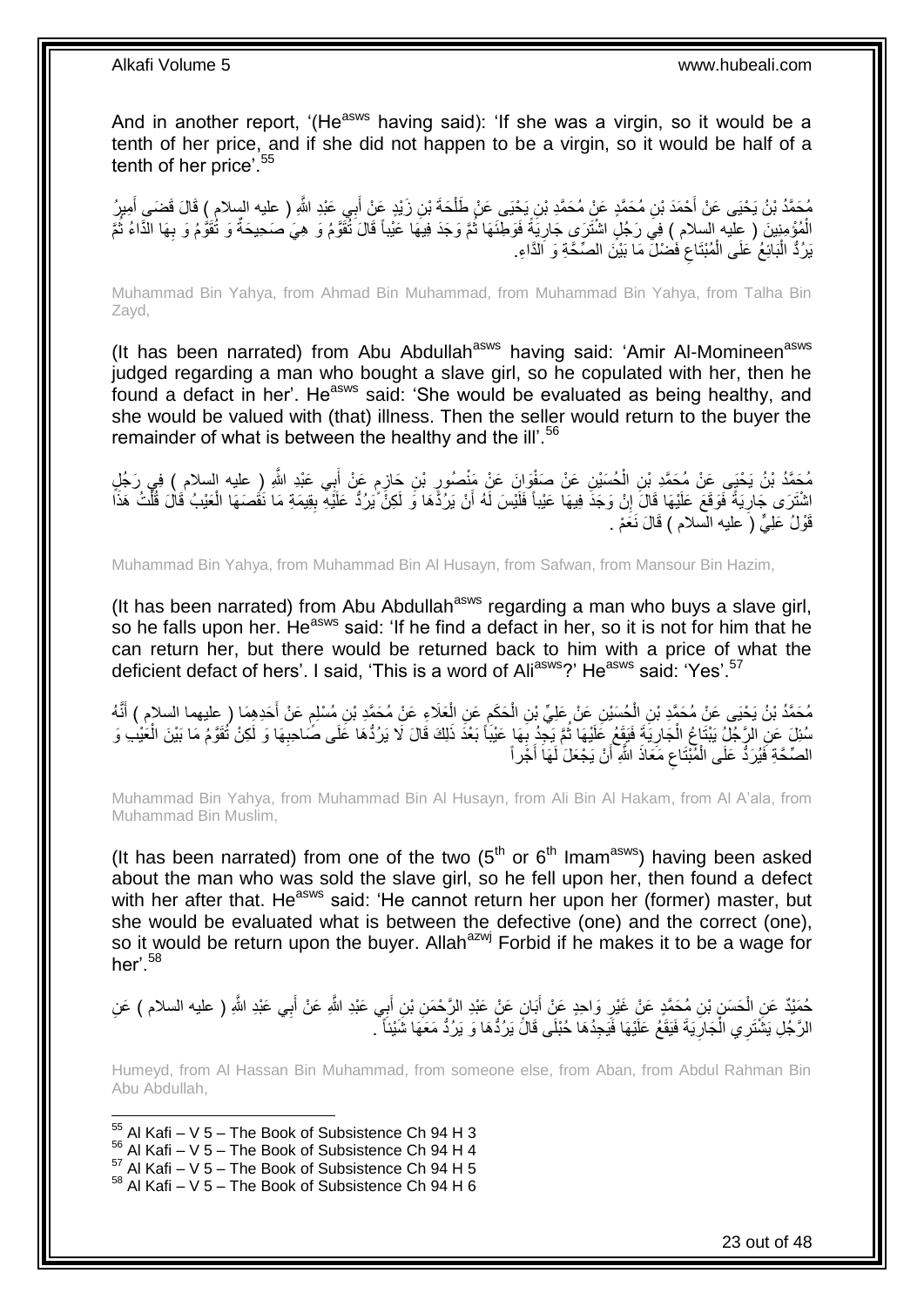(It has been narrated) from Abu Abdullah $a<sup>asws</sup>$ , about the man who buys the slave girl, so he falls upon her, and he finds her as pregnant. He<sup>asws</sup> said: 'He should return her, and return something along with her (for having copulated with her)<sup>'.59</sup>

أَبَانٌ عَنْ مُحَمَّدِ بْنِ مُسْلِمٍ عَنْ أَبِي جَعْفَرٍ ( عليه السلام ) فِي الرَّجُلِ يَشْتَرِي الْجَارِيَةَ الْحُبْلَى فَيَنْكِحُهَا وَ هُوَ لَا يَعْلَمُ قَالَ يَرُدُّهَا ْ ِ ْ ٍ رَ يَكْسُوهَا.

Aban, from Muhammad Bin Muslim,

(It has been narrated) from Abu Ja'far $a<sup>asws</sup>$  regarding the man who buys the pregnant slave girl, so he copulates with her but he did not know'. He<sup>asws</sup> said: 'He should return her and clothe her'.<sup>60</sup>

ِ عَلِيُّ بْنُ إِبْرَاهِيمَ عَنٍْ أَبِيهٍ عَنِ ابْنِ أَبِي عُمَيْرٍ عَنْ جَمِيلٍ بْنِ دَرَّاحٍ عَنْ بَعْضٍ أُصْحَابِنَا عَنْ أَبِي عَبْدِ اللَّهِ ( عليه السلام ) فِي َ **!** َ ٍ َ **⊥** َ ِ رَجُلِّ اشْتَرَى جَارِيَةً فَأَوَّلَدَهَا فَوُجِدَتْ مَسْرُوقَةً قَالَ يَأْخُذُ الْجَارِيَةَ صَاحِبُهَا وَ يَأْخُذُ الرَّجُلُ وَلَدَهُ بِقِيمَتِهِ . َ **∶**  $\frac{1}{2}$ ْ **ٍ** ْ ْ

Ali Bin Ibrahim, from his father, from Ibn Abu Umeyr, from Jameel Bin Darraj, from one of our companions,

(It has been narrated) from Abu Abdullah<sup>asws</sup> regarding a man who buys a slave girl and she gives birth for him, then he finds out she had been stolen'. He<sup>asws</sup> said: 'The slave girl would be taken by her master, and the man would take his child with his price'.<sup>61</sup>

مُحَمَّدُ بْنُ يَحْيَى عَنْ أَحْمَدَ بْنِ مُحَمَّدٍ عَمَّنْ حَدَّثَهُ عَنْ زُرْعَةَ بْنِ مُحَمَّدٍ عَنْ سَمَاعَةَ قَالَ سَأَلْتُ أَبَا عَبْدِ اللَّهِ ( عليه السلام ) عَنْ<br>. َ ْ ĺ َ رَجُلٍ بَاعٍ جَارِيَةً عَلَى أَنَّهَا بِكُرٌ فَلَمْ يَجِدْهَا عَلَى ذَلِكَ قَالَ لَا تُرَدُّ عَلَيْهِ وَ لَا يُوجَبُ عَلَيْهِ شَيْءٌ إِنَّهُ يَكُونُ يَذْهَبُ فِي حَالِ ِ َ **∶** ِ **ٔ** مَرَضٍ أَوْ أَمْرٍ يُصِيبُهَا <sub>.</sub> َ ا<br>ا

Muhammad Bin Yahya, from Ahmad Bin Muhammad, from the one who narrated it, from Zurara Bin Muhammad, from Sama'at who said,

'I asked Abu Abdullah<sup>asws</sup> about a man who sold a slave girl upon a stipulation that she was a virgin, but he (the buyer) did not find her to be upon that. He<sup>asws</sup> said: 'He cannot return her to him, and nothing would be obligated upon it, it (virginity) can happen to go away during a state of illness or a matter which had affected her'.<sup>4</sup>

الْحُسَيْنُ بِّنُ مُحَمَّدٍ عَنِ السَّيَّارِيِّ قَالَ قَالَ رُوِيَ عَنِ ابْنِ أَبِي لَيْلَى أَنَّهُ قَدِمَ إِلَيْهِ رَجُلٌ خَصْماً لَهُ فَقَالَ إِنَّ هَذَا بَاعَنِي هَذِهِ لَ ِ َ َ ِ ِ ِ لَ الْجَارِيَةَ فَلَمْ أَجِدْ عَلَى رَكَبِهَا خِينَ كَشَفْتُهَا شَعْرَاً وَ زَعَمَتُ أَنَّهُ لَمْ يَكُنْ لَهَا قَطْ قَالَ فَقَالَ لَهُ ابْنُ أَبِي لَيْلَى أَنَّ النَّاسَ لَيَحْتَالُونَ َ **∶** َ ِ ا<br>ا ِ َ لِمَذَا بِالْحِيَلِ حَتَّى يَذْهَبُوا بِهِ فَمَا الَّذِي كَرِ هْتَ قَالَ أَيُّهَا الْقَاضِي إِنْ كَانَ عَيْباً فَاقْضِ لِي بِهِ قَالَ حَتَّىَ أَخْرُجَ إِلَيْكَ فَإِنِّي أَجِدُ أَذًى ِ ِ ْ َ ِ َّ **∶** ْ ْ ِ لَ ِ َ ֪֪֪֦֧֪֪֦֪֪֦֖֪֪֦֖֪֪֦֖֞֟֟֟֟֟֟֟֟֟֟֟֟֟֟֟֟֟֟֟֟֟֟֟֟֟֟֝֟֟֝֟֝֟֝֟֝ َ َ ا∣<br>ِ∘ ْطِني ِفي َب

Al Husayn Bin Muhammad, from Al Sayyari who said, 'It has been reported from Ibn Abu Layli that a man came over to him with a disputant of his, so he said,

'This one has sold me this slave girl, but I did not find upon her any (pubic) hair when I uncovered her, and claimed that it never happened to be for her at all'. So Ibn Abu Layli said to him, 'The people tend to play tricks until they remove it, so what is it

 $59$  Al Kafi – V 5 – The Book of Subsistence Ch 94 H 7

 $60$  Al Kafi – V 5 – The Book of Subsistence Ch 94 H 8

 $61$  Al Kafi – V  $5$  – The Book of Subsistence Ch 94 H 9

 $62$  Al Kafi – V 5 – The Book of Subsistence Ch 94 H 10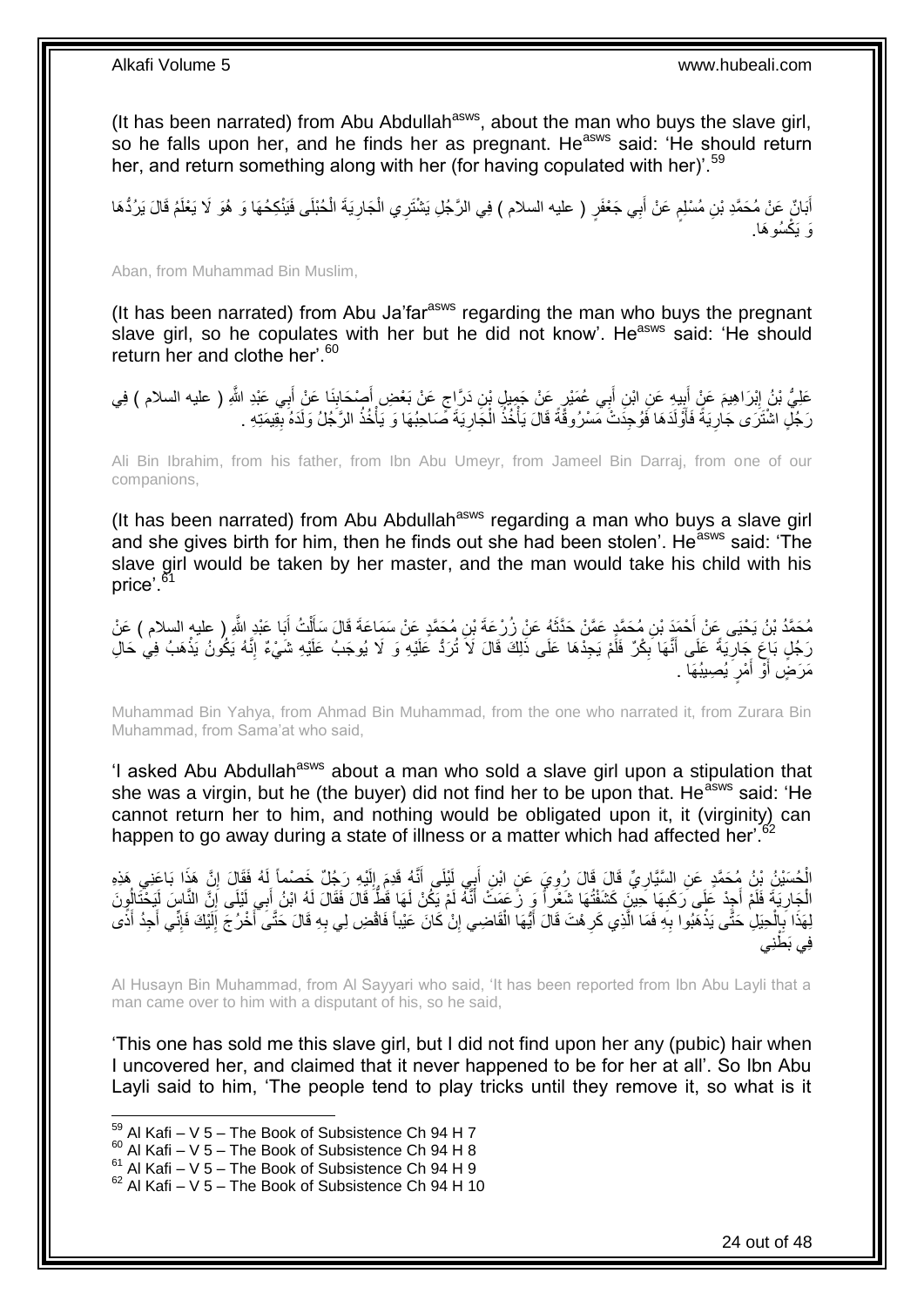which you dislike?' He said, 'O judge! If it was a defact, so judge for me with it'. He said, '(Wait) until I come out to you, for I find some pain in my belly'.

ثُمَّ دَخَلَ وَ خَرَجَ مِنْ بَابٍ آخَرَ فَأَتَى مُحَمَّدَ بْنَ مُسْلِمِ الثَّقَفِيَّ فَقَالَ لَهُ أَيَّ شَيْءٍ تَرِّوُونَ عَنْ أَبِي جَعْفَرٍ ( عليه السلام ) فِي<br>ثلم ذَكِّرَ بِي أَمْرَ بِينَ بِينَ بِينَ بِينَ أَمِي أَيِّ َ َ َّ َ الْمَرْ أَةِ لَا يَكُونُ عَلَى رَكَبِهَا شَعْرٌ أَ يَكُونُ ذَلِكَ عَيْباً فَقَالَ لَهُ مُحَمَّدُ بْنُ مُسْلِمٍ أَمَّا هَذَا نَصَّاً فَلَا أَغْرِفُهُ وَ لَكُنْ حَدَّثَنِي أَبُو جُعْفَرٍ َ **∶** َ ْ َ َ ِ َ َ ∶<br>° عَنْ أَبِيهِ عَنْ آبَائِهِ ( عِليهَم السلام ) عَنِ النَّبِيِّ ( صلى الله عليه وآله ) أَنَّهُ قَالَ كُلُّ مَا كَانَ فِيَ أَصْلِ الْخِلْقَةِ فَزَاّدَ أَوْ نَقَصَّ َ َ ِ **ِ** َ ْ ْ فَهُوَ عََيْبٌ فَقَالَ لَهُ ابْنُ أَبِي لَيْلَى حَسْبُكَ ثُمَّ رَجَعَ إِلَى الْقَوْمِ فَقَضَى لَهُمْ بِالْعَيْبِ . ْ **∶** ِ ْ ِ ُ َ

Then he entered and came out from another door, so he went over to Muhammad Bin Muslim Al-Saqafy, so he said to him, 'Which thing are you (shias) reporting from Abu Ja'far<sup>asws</sup> regarding the woman who does not happen to have any hair upon her pubic area? Does that happen to be a defact (all fauts I have changed to defects)?' So Muhammad Bin Muslim said to him, 'As for this provision, so I do not recognise it, but Abu Ja'far<sup>asws</sup> narrated to me, from his<sup>asws</sup> forefathers<sup>asws</sup>, from the Prophet<sup>saww</sup> having said: 'Everything what was in the original creation, so any increase or deficiency, so it is a defect'. So Ibn Abu Layli said to him, 'You have suffice me'. Then he returned to the people, so he judged for them with the defect'.<sup>63</sup>

عِدَّةٌ مِنْ أَصْحَابِنَا عَنْ أَحْمَدَ بْنِ مُحَمَّدِ بْنِ عِيسَى عَنْ أَبِي عَبْدِ اللَّهِ الْفَرَّاءِ عَنْ حَرِيزٍ عَنْ زُرَارَةَ قَالَ قُلْتُ لِأَبِي جَعْفَرٍ ( عِليه ِ ْ َ َ ِ َ ْ السلام ) الرَّجُلُّ يَشْتَرِي الْجَارِيَةَ مِنَ السُّوقِ فَيُولِدُهَا ثُمَّ يَجِيءُ رَجُلٌ فَيُقِيمُ الْبَيِّنَةَ عَلَى أَنَّهَا جَارِيَتُهُ لَمْ تُبَعْ وَ لَمْ تُوهَبْ قَالَ فَقَالَ ٔ.<br>ـ ِ ْ ِ َ ْ لِي يَرُدُّ إِلَيْهِ جَارِيَتَهُ وَ يُعَوِّضُهُ مِمَّا انْتَفَعَ قَالَ كَأَنَّهُ مَعْنَاهُ قِيمَةُ الْوَلَدِ . َ ِ لَ  $\frac{1}{2}$ ْ

A number of our companions, from Ahmad Bin Muhammad Bin Isa, from Abu Abdullah Al Farra, from Hareyz, from Zurara who said,

'I said to Abu Ja'far<sup>asws</sup>, 'The man buys the slave girl from the market, so she gave birth, then a man comes over so he establishes the proof that she is his slave girl, neither having been sold, nor gifted'. So he<sup>asws</sup> said to me: 'His slave girl would be returned to him, and compensate from what he had benefited'. He (the narrator) said, 'It is as if is meaning is the value of the child'. $64$ 

عَلِيُّ بْنُ إِبْرَاهِيمَ عَنْ أَبِيهِ عَنْ إِسْمَاعِيلَ بْنِ مَرَّارٍ عَنْ يُونُسَ عَنْ رَجُلٍ اشْتَرَى جَارِيَةً عَلَى أَنَّهَا عَذْرَاءُ فَلَمْ يَجِدْهَا عَذْرَاءَ قَالَ َ **∶** ِ **!** َ **ֽוּ ٔ ٔ** يُرَدُّ عَلَيْهِ فَضْلُ الْقِيمَةِ إِذَا عُلِمَ أَنَّهُ صَادِقٌ ۚ. َ ْ

Ali Bin Ibrahim, from his father, from Ismail Bin Marrar,

(It has been narrated) from Yunus, about a man who buys a slave girl upon a stipulation that she is a virgin, but he (the buyer) did not find her as a virgin. He<sup>asws</sup> said: 'He would return to him the excess value when it is known that he is truthful (in his claim)<sup>'.65</sup>

عِدَّةٌ مِنْ أَصْحَابِنَا عَنْ سَهْلِ بْنِ زِيَادٍ عَنِ ابْنِ فَضَّالٍ عَنْ أَبِي الْحَسَنِ الرِّضَا ( عليه السلام ) أَنَّهُ قَالَ تُرَدُّ الْجَارِيَةُ مِنْ أَرْبَعِ ْ َ ِ **∣** َ ِ َ ِ ْ َ خِصَالٍ مِنَ الْجُنُونِ وَ الْجُذَامِ وَ الْبَرَصِ وَ الْقَرَنِ الْحَدَبَةِ إِلَّا أَنَّهَا تَكُونُ فِي الصَّذُرِ تُذْخِلُ الظَّهْرُ وَ تُخْرِجُ الصَّدْرَ ـ ْ ِ ْ َ ِ ْ ْ ِ ِ

A number of our companions, from Sahl Bin Ziyad, from Ibn Fazzal,

 $63$  Al Kafi – V 5 – The Book of Subsistence Ch 94 H 11

 $^{64}$  Al Kafi – V 5 – The Book of Subsistence Ch 94 H 12

 $65$  Al Kafi – V 5 – The Book of Subsistence Ch 94 H 13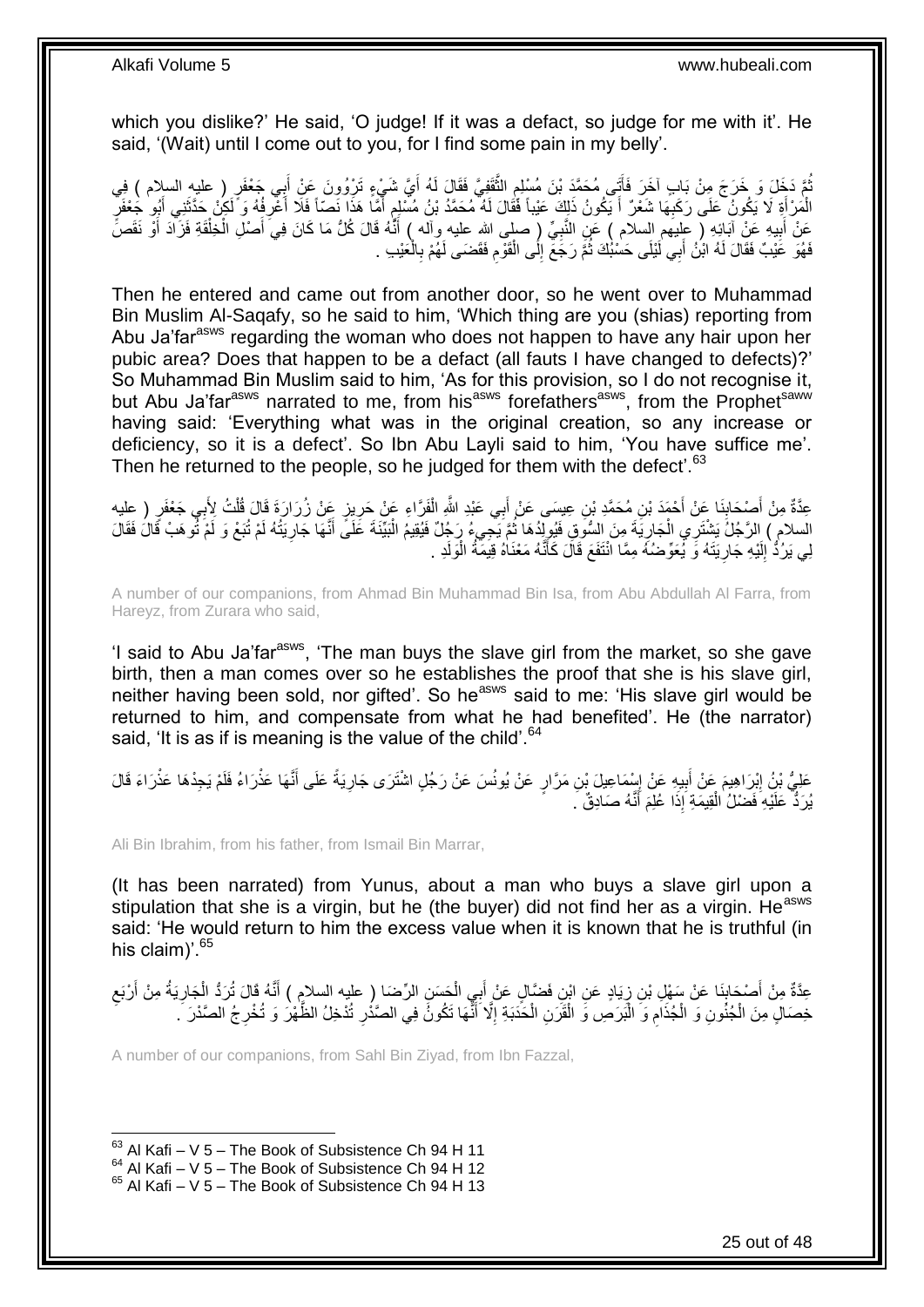(It has been narrated) from Abu Al-Hassan Al-Reza<sup>asws</sup> having said: 'The slave girl would be returned from four characteristics – from the insanity, and the leprosy, and the vitiligo, and the pair of the humps, except if she happens to be convex in the chest curving into the back and the chest coming out<sup>".66</sup>

الْحُسَيْنُ بْنُ مُحَمَّدٍ عَنْ مُعَلَّي بْنِ مُحَمَّدٍ عَنْ عَلِيِّ بْنِ أَسْنِطٍ عَنْ أَبِي الْحَسَنِ الرِّضَا ( عليه السلام ) قَالَ سَمِعْتُهُ يَقُولُ الْخِيَارُ.<br>يَعْمَّدُ بِيَّةٍ مَنْ مُحَمَّدٍ مَنْ أَسْمَعُ عَنْ عَلِ ْ ْ َ َ فِي الْحَيَوَانِ ثَلَاثَةُ أَيَّامٍ لِلْمُشْتَرِيَ وَ فِي غَيْرِ الْحَيَوَانِ أَنْ يَتَفَرَّقَا وَ أَجْدَاثُ السَّنَةِ أَرَبَّ السَّنَةِ قُلْتُ وَ مَا أَحْدَاثُ السَّنَةِ قَالَ َ َ ْ ِ ْ ٍ َ ٔ, ْ َ ْ الْجُنُونُ وَ الَّجُذَامُ وَ الْبُرَصُ وَّ الْقَرَنُ فَمَنِ اَشْتَرَى فَحَدَثَ فِيهِ هَذِهِ الْأَحْدَاثُ فَالْحُكْمُ أَنْ يَرُدَّ عَلَى صَاحِبِهِ إِلَى تَمَامِ السَّنَةِ مِنْ ْ ْ ِ ِ ِ َ ْ يَوْمَ اشْتَرَاهُ <sub>ـ</sub>

Al Husayn Bin Muhammad, from Moalla Bin Muhammad, from Ali Bin Asbaat,

(It has been narrated) from Abu Al-Hassan Al-Reza<sup>asws</sup>, said, 'I heard him<sup>asws</sup> saying: 'The choice (to return) regarding the animals is for four days for the buyer, and regarding other than the animals is the separation of the two (buyer and seller), and for newly occurring event within the year is to return after the year'. I said, 'And what are the new occurrences in the year?' He<sup>asws</sup> said: 'The insanity, and the leprosy, and the vitiligo, and the pair (of humps). So the one who buys and these occurrences take place, so the judgement is that it would be returned upon its owner up to the completion of the year from the day of acquisition'.<sup>67</sup>

مُحَمَّدُ بْنُ يَحْيَى وَ غَيْرُهُ عَنْ أَجْمَدَ بْنِ مُحَمَّدٍ عَنْ أَبِي هَمَّامٍ قَالَ سَمِعْتُ الرِّضَا ( عليه السلام ) يَقُولُ يُرَدُّ الْمَمْلُوكُ مِنْ<br>نَبِيتَ الْمَسْئَمَّةُ بِنُ يَحْيَى وَ مِنْ أَجْمَدَ بْنِ مُحَم ֧֧֧֧֚֓֝֝֓֝֓֝֬֝֓֓ َ ُ ْ أَحْدَاثِ السَّنَةِ مِنَ الْجُنُونِ وَ الْجُذَامِ وَ اَلْبَرَصٍ فَقُلْنَا كَيْفَ بُرَدُّ مِنْ أَحْدَاثِ السَّنَةِ قَالُ هَذَا أَوَّلُ السَّنَةِ فَإِذَا اشْتَرَيْتَ مَمْلُوكاً بِهِ<br>يَجْمَدُ السَّنَةِ مِنَ الْجُنُونِ وَ الْ ْ ْ ِ ْ ْ ِ َ نَبِّءٌ مِنْ هَذِهِ الْخِصَالِ مَا بَيْنَكَ وَ بَيْنَ ذِي الْحِجَّةِ رَدَدْتَهُ عَلَى صَاحِبِهِ ِ ْ ْ

Muhammad Bin Yahya, and someone else, from Ahmad Bin Muhammad, from Abu Hammam who said,

'I heard Al-Reza<sup>asws</sup> saying: 'The owned slave would be returned due to the new occurrences during the year, from the insanity, and the leprosy, and the vitiligo'. So we said. 'How can one return due to the occurrences of the year?' He<sup>asws</sup> said: 'This is the beginning of the year (Muharram). So when you buy the owned slave with whom is something from these characteristics, what is between you and (the month of) Zil Hijja, he would be returned to his owner'.

> فَقَالَ لَهُ مُحَمَّدُ بْنُ عَلِيٍّ فَالْإِبَاقُ مِنْ ذَلِكَ قَالَ لَيْسَ الْإِبَاقُ مِنْ ذَلِكَ إِلَّا أَنْ يُقِيمَ الْبَيِّنَةَ أَنَّهُ كَانَ أَبَقَ عِنْدَهُ . ْ َ ِ َ َ

So Muhammad Bin Ali said to him<sup>asws</sup>, 'So is the absconding one from that?' He<sup>asws</sup> said: 'The absconding one is not from that except if the proof is established that the absconding one was with him'.

> وَ رُوِيَ عَنْ يُونُسَ أَيْضاً أَنَّ الْعُهْدَةَ فِي الْجُنُونِ وَ الْجُذَامِ وَ الْبَرَصِ سَنَةٌ . ْ ِ ْ ْ ْ َ ِ

And it is reported from Yunus as well that the term regarding the insanity, and the leprosy, and the vitiligo is a year.

> نَ رَوَى الْوَشَّاءُ أَنَّ الْعُهْدَةَ فِي الْجُنُونِ وَحْدَهُ إِلَى سَنَةٍ . ∣∣<br>∶ ْ ْ اً ْ

1

26 out of 48

 $66$  Al Kafi – V 5 – The Book of Subsistence Ch 94 H 14

 $67$  Al Kafi – V 5 – The Book of Subsistence Ch 94 H 15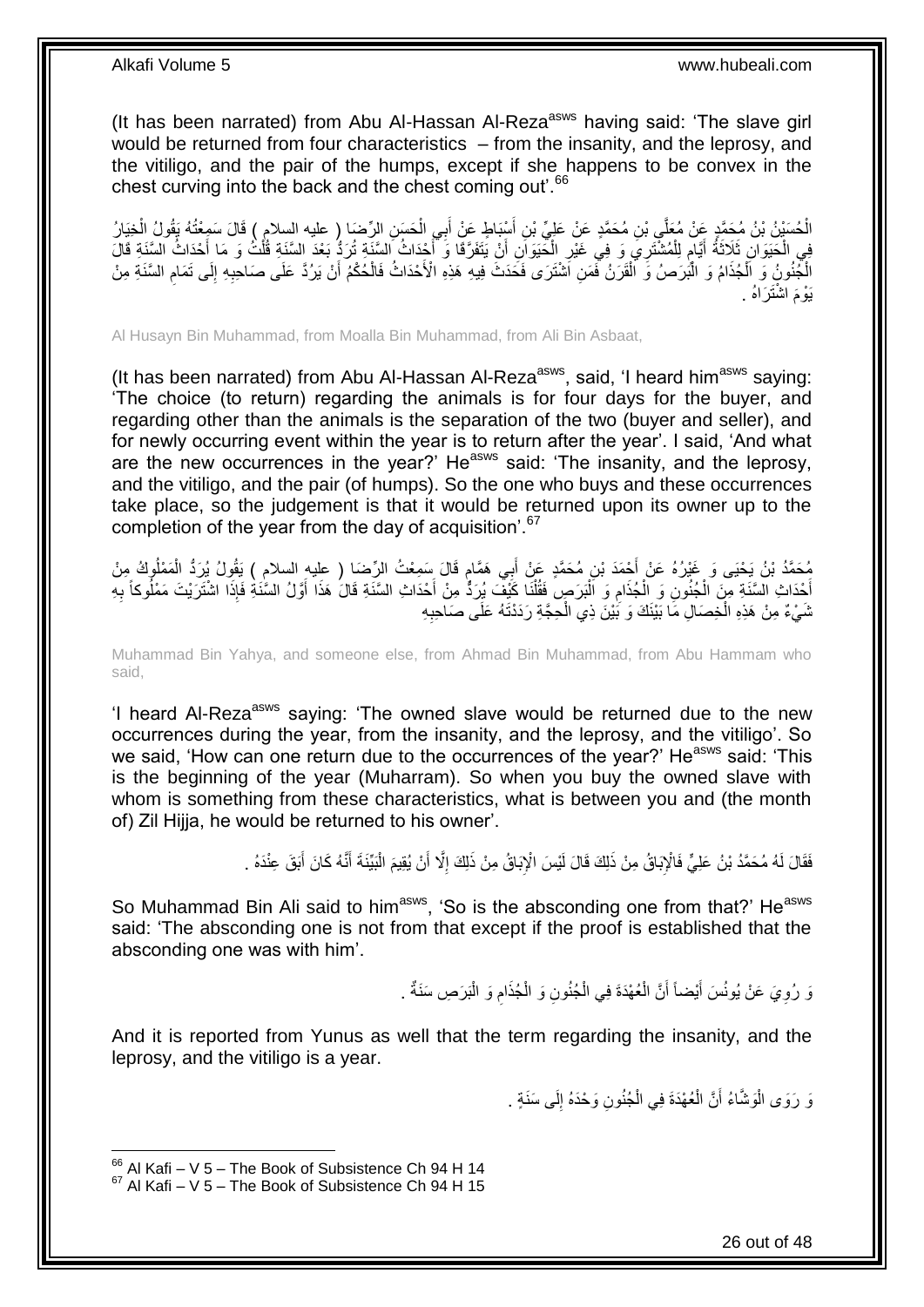And Al-Washa reported that the term regarding the insanity alone is up to a year.<sup>68</sup>

**باب َناِد ر**

### <span id="page-26-0"></span>**Chapter 95 - Miscellaneous**

عَلِيُّ بْنُ إِبْرَاهِيمَ عَنْ أُبِيهِ عَنِ ابْنِ أَبِي حَبِيبٍ عَنْ مُحَمَّدٍ بْنِ مُسْلِمٍ عَنْ أَبِي جَعْفَرٍ ( عليه السلام ) قَالَ سَأَلْتُهُ عَنْ رِجُلٍ َ م ِ َ **!** ْ َ اشْتَرَى مِنَّ رَجُلٍ عَبْداً وَ كَانَ عِنْدَهُ عَبْدَانِ فَقَالَ لِلْمُشْتَرِي اذْهَبْ بِهِمَّا فَاخْتَرْ أَيَّهُمَا شِئْتُ وَ رُدَّ الْأَخَرَ وَ قَدْ قَبَضَ الْمَالَ فَذَهَبَ **ٔ** ْ ْ َ ِ بِهِمَا الْمُشْتَرِي فَأَبَقَ أَحَدُهُمَا مِنْ عِنْدِهِ َ َ ْ ِ

Ali Bin Ibrahim, from his father, from Ibn Abu Habeeb, from Muhammad Bin Muslim,

(It has been narrated) from Abu Ja'far $a<sup>asws</sup>$ , said, 'I asked him $a<sup>asws</sup>$  about a man who bought a slave from a man, and with him were two slaves. So he said to the buyer, 'Go with them both and choose whichever you so desire to, and return the other', and he had taken the money. So the buyer went with both of them, and one of them absconded from his presence.

قَالَ لِيَرُدَّ الَّذِي عِنْدَهُ مِنْهُمَا وَ يَقْبِضُ نِصْفَ النُّصَنِ مِمَّا أَعْطَى مِنَ الْبَيِّعِ وَ يَذْهَبُ فِي طَلَب الْغُلَامِ فَإِنْ وَجَدَ اخْتَارَ أَيَّهُمَا شَاءَ وَ **ٔ** ِ ْ َ َّ ِ ٔ<br>ا َ ∣ļ ِ ْ رَدَّ النِّصْفَ الَّذِي أَخَذَ وَ إِنْ لَمْ يُوجَدْ كَانَ الْعَبْدُ بَيْنَهُمَا نِصْفُهُ لِلْبَائِعِ وَ نِّصفُهُ لِلْمُبْتَاعِ ْ ِ َ َّ ِ ْ ِ ا<br>ا

He<sup>asws</sup> said: 'Let him return the one who is still with him and take back half the money from what he had given from the transaction, and he should go in seeking the slave. So if he were to find him, he can choose whichever of the two he so desires to and return the half money which he had taken; and if he does not find him, the slave would be between the two of them, half for the seller and half for the buyer'.<sup>69</sup>

عَلِيُّ بْنُ إِبْرَاهِيمَ عَنْ أَبِيهٍ عَنْ إِسْمَاعِيلَ بْنِ مَرَّارٍ عَنْ يُونُسَ عَنْ عَبْدِ اللَّهِ بْنِ سِنَانٍ قَالَ سَأَلْتُ أَبَا عَبْدِ اللَّهِ ( عليهِ السلام ) **!** َ **ֽו** َ ْ َ ِ ُ عَنْ ۖ رِجَالٍ الشَّتَرَكُوا فِيَ أَمَةٍ فَائْتُمَنُوا بَعْضَهُمْ عَلِيٍّ أَنْ تَكُونَ الْأَمَةُ عِنْدَهُ فَوَطِئِّهَا فَالٍّ يُدْرَأُ عَنْهُ مِنَ الْحَدِّ بِقَدْرٍ مَا لَهُ فِيهَا مِنْ اُ َ ِ ِ **∶** ْ النَّقْدِ وَ يُضِّرَبِ بِقَدْرٍ مِّاۤ لَيْسَ لَهُ فِيهَا وَ تُقَوَّمُ الْأُمَةُ عَلَيْهِ بِقِيِّمَةٍ وَ يُلْزَمُهَا وَ إِنْ كَانَتِ الْقِيمَةُ أَقَلَّ مِنَ النَّمَلِ النُّنُو يَبِتَّ بِهِ ِ ْ **!** ِ **∣** ِ ِ َّ َّ َ ْ ٔ, الْجَارِيَةُ أُلْزِمَ ثَمَنَهَا الْأَوَّلَ وَ إِنْ كَانَ قِيمَتُهَا فِي ذَلِكَ الْيَوْمِ اَلَّذِي قُوِّمَتْ فِيه<br>وَجَارِبِ تَرَبَّدُ أُلْزِمَ ثَمَنَهَا الْأَوَّلَ وَ إِنْ كَانَ قِيمَتُهَا فِي ذَلِكَ الْيَوْمِ الَّذِي قُوِ ُ ِ ْ ُ َ َ َ َّ ِ ْ יֲ<br>י َّ َر َش َها اسْتَفْر

Ali Bin Ibrahim, from his father, from Ismail Bin Marrar, from Yunus, from Abdullah Bin Sinan who said,

'I asked Abu Abdullah<sup>asws</sup> about a man who associated in a slave girl, so they entrusted one of them upon a stipulation that the slave girl would be with him, so he copulated with her. He<sup>asws</sup> said: '(Part) of the legal punishment (*Hadd*) would be staved off by a measurement of what was for him in her from the cash, and he would be whipped in accordance with what was not for him in her; and the slave girl would be evaluated upon him with a price and it would be binding upon him. If the price is less that the price which the slave girl was bought with, her former price would be obligated, and it was that her price in that day in which she was evaluated in was more than her (former) price, that (later) price would be obligated, and he would be belittled, because he bedded her'.

<sup>1</sup>  $68$  Al Kafi – V 5 – The Book of Subsistence Ch 94 H 16

 $69$  Al Kafi – V 5 – The Book of Subsistence Ch 95 H 1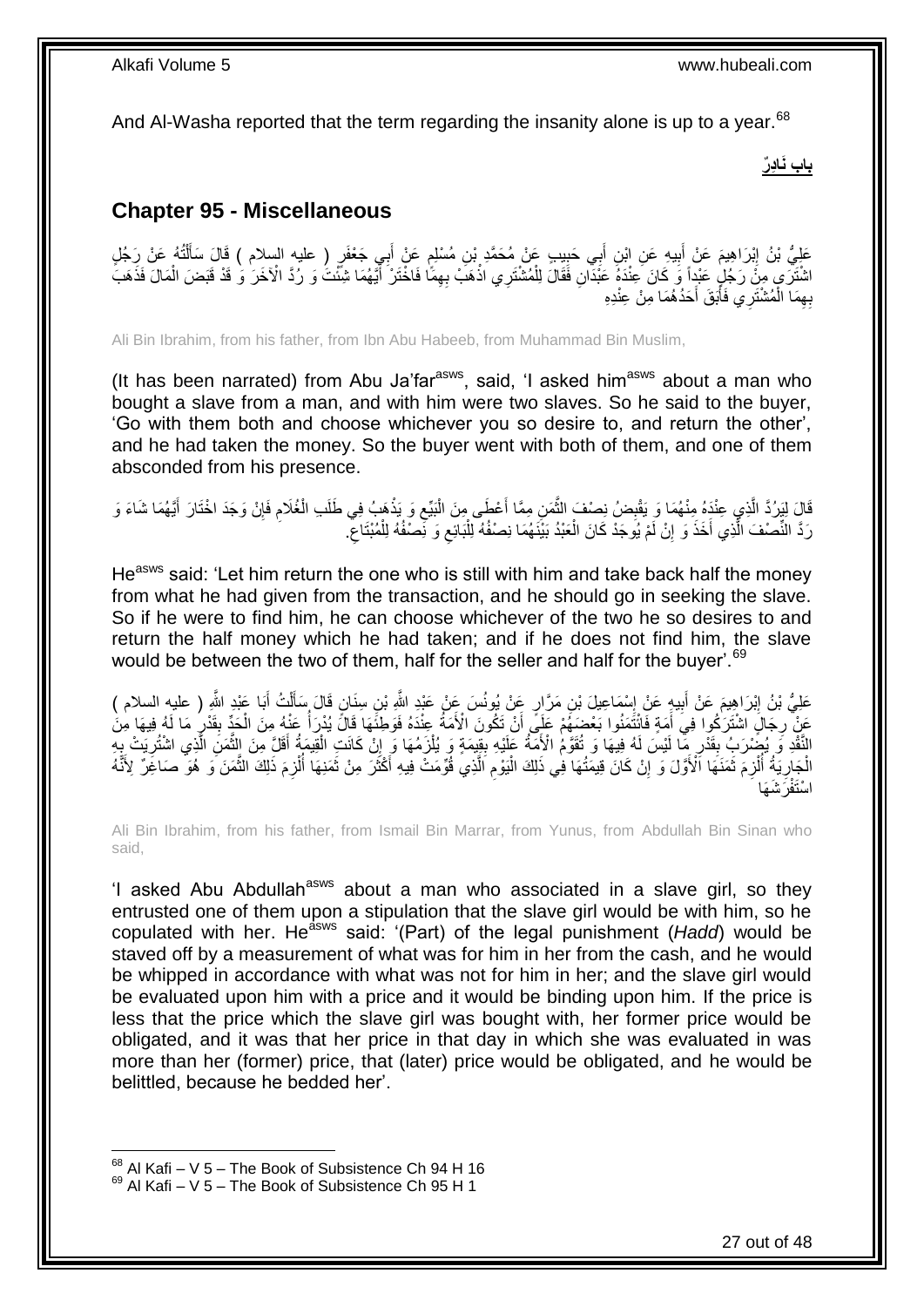ُفَلْتُ فَإِنْ أَرَادَ بَعْضُ الشَّرَكَاءِ شِرَاءَهَا دُونَ ۖ الرَّجُلِ قَالَ ذَلِكَ لَهُ وَ لَيْسَ لَهُ أَنْ يَشْتَرِيَهَا حَتَّى يَسْتَبْرِنَهَا وَ لَيْسَ عَلَى غَيْرِهِ أَنْ ِ اُ َ ِ ْ َ ِ ِ يَشْتَرِيَهَا إِلَّا بِالْقِيمَةِ . ْ ِ ِ **∶** 

I said, 'Supposing one of the partners were to buy her beside the man (who copulated with her)?' He<sup>asws</sup> said: 'That is for him, and it is not for him that he buys her until he exonerates her, and it is not upon someone else that he buys her except with the price'.<sup>70</sup>

الْحُسَيْنُ بْنُ مُحَمَّدٍ عَنْ مُعَلَّى بْنِ مُحَمَّدٍ عَنِ الْحَسَنِ بْنِ عَلِيٍّ عَنْ أَحْمَدَ بْنِ عَائِذٍ عَنْ أَبِي سَلَمَةَ عَنْ أَبِي عَبْدِ اللَّهِ ( عليه السِلام َ َ َ ْ ) قَالَ فِي رَِجُلَيْنِ مَمْلُوكَيْنِ مُفَوَّجِنٍ إِلَيْهِمَا يَشْتَرِيَانِ وَ يَبِيعَانِ بِأَمْوَالِهِمَا فَكَانَ بَيْنَهُمَا كَلَامٌ فَخَرَجَ هَذَا يَعْدُو إِلَى مَوْلَى هَذَا وَ ِ َ **∶** ِ **∶**  $\ddot{\xi}$ لَ ِ ِ هَذَا إِلَى مَوْلَى هَذَا وَ هُمَا فِي الْقُوَّةِ سَوَاءٌ فَاتْنْتَرَى هَذَا مِنْ مَوْلَى هِذَا الْعَبْدِ وَ ذَهَبَ هَذَا فَاتْنْتَرَى مِنْ مَوْلَى هَذَا الْعَبْدِ الْأَخَرَ وَ ْ ْ ׀<br>֧֓ ْ ِ انْصَرَفَا إِلَى مَكَانِهِمَا وَ تَشْبَثَ كُلُّ وَاحِدٍ مِنْهُمَا بِصَاحِبِهِ وَ قَالَ لَهُ أَنْتَ عَبْدِي قَدِ اشْتَرَيْتُكَ مِنْ سَيِّدِكَ ِ َ ِ ِ

Al Husayn Bin Muhammad, from Moalla Bin Muhammad, from Al Hassan Bin Ali, from Ahmad Bin A'iz, from Abu Salama,

(It has been narrated) from Abu Abdullah<sup>asws</sup> having said regarding two men who were owned slaves, the buying and selling having been authorised by their two masters, so there was a (heated) discussion between the two. So this one went out running to the master of that one, and that one ran to the the master of this one, and they were both equal in strength. So this one bought that slave from his master, and that one went and bought this other slave from his master, and they both left to go to their place, and each one of the two clung to his companions and said to him, 'You are my slave, as I have bought you from your master'.

قَالَ يُحْكَمُ بَيْنَهُمَا مِنْ حَيْثُ افْتَرَقَا يُذْرَعُ الطِّرِيقُ فَأَيُّهُمَا كَانَ أَقْرَبَ فَهُوَ الَّذِي سَبَقَ الَّذِي هُوَ أَبْعَدُ وَ إِنْ كَانَا سَوَاءً فَهُوَ رَدٌّ َّ َّ َ َ ِ ْ ِ عَلَى مَوَالِيهِمَا جَاءَا سَوَاءً وَ افْتَرَقَا سَوَاءً إِلَّا أَنْ يَكُونَ أَحَدُهُمَا سَبَقَ صَاحِبَهُ فَالسَّابِقُ هُوَ لَهُ إِنْ شَاءَ بَاعَ وَ إِنْ شَاءَ أَمْسَكَ وَ ِ َ اُ ِ  $\ddot{\cdot}$ َ ِ ِ يْسَ لَهُ أَنْ يُضِرَّ بِهِ . **∶** َ لَ

He<sup>asws</sup> said: 'The judgement between the two is from where they separated, a measurement of the street. So whichever of the two was closer so he is the one who preceded the one who was further; and if both were equidistant, so they would both be returned to their relevant masters, having come equally and being equidistant, except if one of the two happens to have preceded his companions, so the first one, it would be for him, if he so desires to he sells, and if he so desires to he keeps, and it is not for him that he harms him by it'.

> وَ فِي رِوَايَةٍ أُخْرَى إِذَا كَانَتِ الْمَسَافَةُ سَوَاءً يُقْرَعُ بَيْنَهُمَا فَأَيُّهُمَا وَقَعَتِ الْقُرْعَةُ بِهِ كَانَ عَبْدَهُ ـ ِ ْ َ ْ .<br>ا ِ

And in another report, '(He<sup>asws</sup> said): 'When the route was the same (in distance), a lot would be drawn between the two, so whichever of the two the lot falls with, would be his slave'.<sup>71</sup>

 $^{70}$  Al Kafi – V 5 – The Book of Subsistence Ch 95 H 2

 $71$  Al Kafi – V 5 – The Book of Subsistence Ch 95 H 3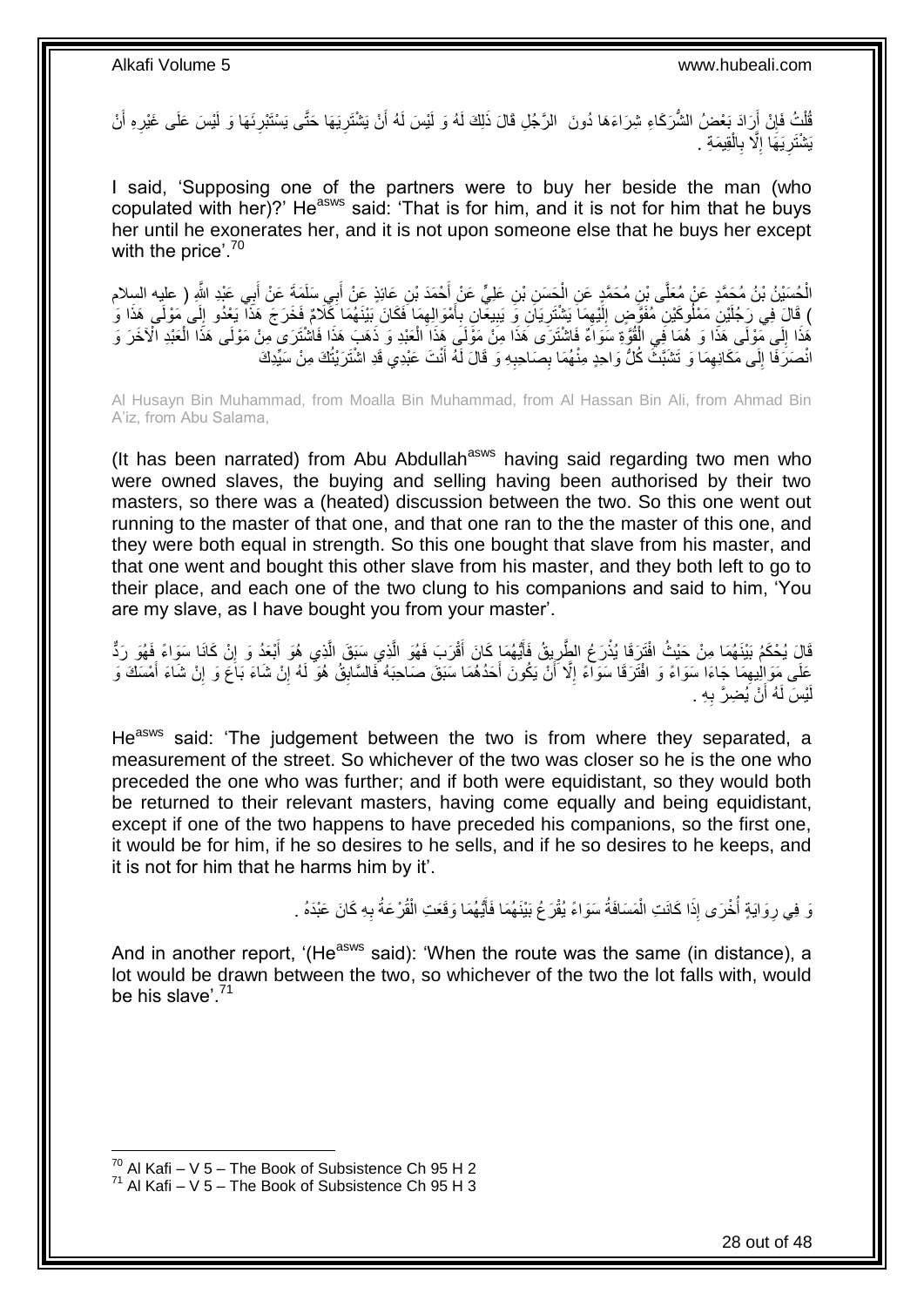**َم َمالِي ِك ِم َن الْ ْر َحام ِوي اْْلَ ِة َبْي َن ذَ قَ باب الَّتفْر ِ ِ**

### <span id="page-28-0"></span>**Chapter 96 – The separation between the relatives from the owned slaves**

عَلِيُّ بْنُ إِبْرَاهِيمَ عَنْ أَبِيهِ وَ مُحَمَّدُ بْنُ إِسْمَاعِيلَ عِنِ الْفَضْلِ بْنِ شَاذَانَ عَنِ ابْنِ أَبِي عُمَيْرٍ عَنْ مُعَاوِيَةَ بْنِ عَمَّارٍ قَالَ سَمِعْتُ **!** َ ِ ِ َ ْ ِ أَبَا عَبْدِ اللَّهِ ( عليه السَلام ) يَقُولُ أَنِيَ رَسُولُ اللَّهِ ( صلى الله عليه وآله ) بِسَنَبِيَ مِنَ الْيَمَّنِ فَلَمَّا بَلَغُوا الْجُحْفَةَ نَفِدَتْ نَفَقَاتُهُمْ<br>يَرْبُدُ عَبْدِ اللَّهِ ( عليه السَلام ) وَ أَنِّ ْ ِ َ ْ فَبَاعُوا جَارِيَةً مِنَ السَّبْيِ كَانَتْ أُمُّهَا مَعَهُمْ فَلَمَّا قَدِمُوا عَلَى النَّبِيِّ ( صلى الله عليه وأله ) سَمِعَ بُكَاءَهَا فَقَالَ مَا هَذِهِ الْبُكَاءُ ِ ان<br>ا ِ ¦ ْ فَقَالُوا يَا رَسُولَ اللَّهِ احْتَجْنَا إِلَى نَفَقَةٍ فَبِعْنَا ابْنَتَهَا فَبَعَثَ بِثَمَنِهَا فَأُتِيَ بِهُا وَ قَالَ بِيعُوهُمَا جَمِيعاً أَوْ أَمْسِكُوهُمَا جَمِيعاً .  $\frac{1}{2}$ َ َ ِ **∶** ا<br>ا َ ِ

Ali Bin Ibrahim, from his father, and Muhammad Bin Ismail, from Al Fazl Bin Shazaan, from Ibn Abu Umeyr, from Muawiya Bin Ammar who said,

'I heard Abu Abdullah<sup>asws</sup> saying: 'They came to Rasool-Allah<sup>saww</sup> with captives from Al-Yemen. So when they reached Al-Juhfa, their expenditure (money) ran out. So they sold a girl from the captives, whose mother was with them. So when they proceded to the Prophet<sup>saww</sup>, he<sup>saww</sup> heard her wailing. So he<sup>saww</sup> said: 'What is this wailing?' They said, 'O Rasool-Allah<sup>saww</sup>! We became needy to the spending money, so we sold her daughter'. So he<sup>saww</sup> sent (someone) with her price who came back with her, and he<sup>saww</sup> said: 'Either sell them both together or keep both of them together'.<sup>72</sup>

مُحَمَّدُ بْنُ يَحْيَىِ عَنْ أَحْمَدَ بْنِ مُحَمَّدٍ عَنْ عُثْمَانَ بْنِ عِيسَى عَنْ سَمَاعَةَ قَالَ سَأَلْتُهُ عَنْ أَخَوَيْنِ مَمْلُوكَيْنِ هَلْ يُفَرَّقُ بَيْنَهُمَا وَ َ ْ َ **ٔ** عَنِ الْمَرْأَةِ وَ وَلَدِهَا قَالَ لَا هُوَ حَرَامٌ إِلَّا أَنْ يُرِيدُوا ذَلِكَ . َ ْ **∶** َ ِ

Muhammad Bin Yahya, from Ahmad Bin Muhammad, from Usman Bin Isa, from Sama'at who said,

'I asked him<sup>asws</sup> about two brothers who are owned slaves, is effecting a separation between the two Permissible, and about the woman and her child?' He<sup>asws</sup> said: 'No, it is Prohibited, except if they want that  $7^{73}$ 

عَلِيُّ بْنُ اِيْرَاهِيمَ عَنْ أَبِيهِ وَ مُحَمَّدُ بْنُ إِسْمَاعِيلَ عَنِ الْفَضْلِ بْنِ شَاذَانَ جَمِيعاً عَنِ ابْنِ أَبِي عُمَيْرٍ عَنْ هِشَامٍ بْنِ الْحَكَمِ عَنْ َ ْ **!** َ ِ ِ ْ ِ أَبِي ۖ عَبْدِ اللَّهِ ( عليه السَلامِ ) أَنَّهُ اشْتُرِيَتُ لَهُ جَارِيَةٌ مِنَ الْكُوفَةِ قَالَ فَذَهَبَ لِتَقُومَ فِي بَعْضَ الْحَاجَةَ فَقَالَتْ يَا أُمَّاهُ فَقَالَ لَهَا أَبُو **∶ ∶** َ َ ا<br>ا ْ عَبْدِ اللَّهِ ( عليه السلام ) أَ لَكِ أُمَّ قَالَتْ نَعَمْ فَأَمَرَ بِهَا فَرُدَّتْ فَقَالَ مَا آمَنْتُ لَوْ حَبَسْتُهَا أَنْ أَرَى فِي وُلْدِي مَا أَكْرَهُ . ا<br>ا لَ َ َ ْ َ َ ِ اُ

Ali Bin Ibrahim, from his father, and Muhammad Bin Ismail, from Al Fazl Bin Shazaan, altogether from Ibn Abu Umeyr, from Hisham Bin Al Hakam,

(It has been narrated) from Abu Abdullah<sup>asws</sup>, a slave girl having been bought for him<sup>asws</sup> from Al-Kufa. So he<sup>asws</sup> went on to stand regarding one of the needs, so she said, 'O mother!' So Abu Abdullah<sup>asws</sup> said: 'Is there a mother for you?' She said, 'Yes'. So he<sup>asws</sup> ordered with her to be returned, and said: 'l<sup>asws</sup> do not feel safe if l<sup>asws</sup> were to keep her, from seeing in my<sup>asws</sup> children what l<sup>asws</sup> dislike'.<sup>74</sup>

مُحَمَّدُ بْنُ يَحْيَى عَنْ أَحْمَدَ بْنِ مُحَمَّدٍ عَنِ الْعَبَّاسِ بْنِ مُوسَى عَنْ يُونُسَ عَنْ عَمْرِو بْنِ أَبِي نَصْرٍ قَالَ قُلْتُ لِأَبِي عَبْدِ اللَّهِ ( ْ ْ َ عليه السلام ) الْجَارِيَةُ الصَّغِيرَةُ يَشْتَرِيهَاَ الرَّجُلُ فَقَالَ إِنْ كَانَتْ قَدِ اسْتَغْنَتْ عَنْ أَبَوَّيْهَا فَلَا بَأْسَ . َ ֧<u>׀</u> ِ **∶** ْ ا<br>ا

 $72$  Al Kafi – V 5 – The Book of Subsistence Ch 96 H 1

 $73$  Al Kafi – V  $5$  – The Book of Subsistence Ch 96 H 2

 $74$  Al Kafi – V 5 – The Book of Subsistence Ch 96 H 3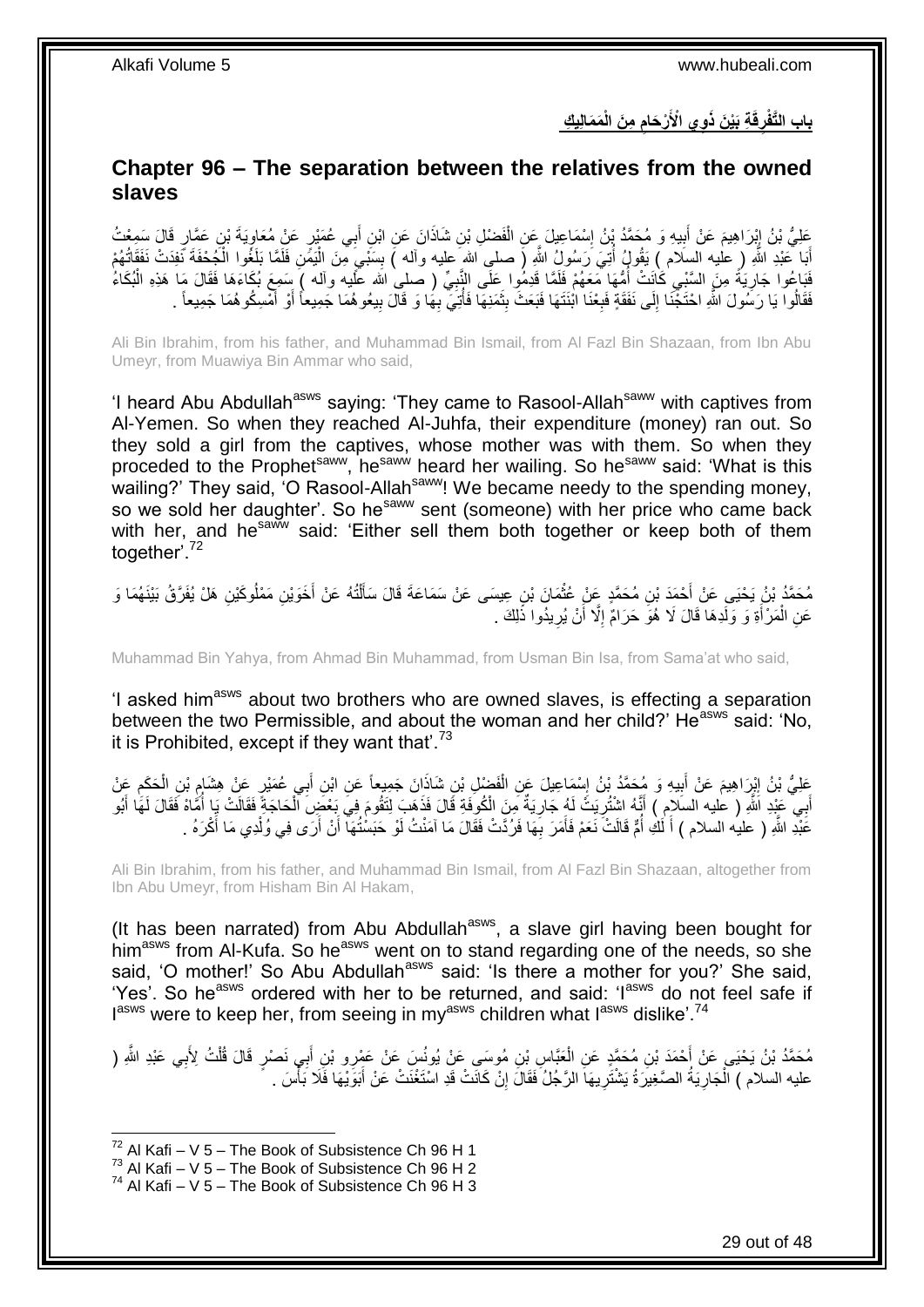Muhammad Bin Yahya, from Ahmad Bin Muhammad, from Al Abbas Bin Musa, from Yunus, from Amro Bin Abu Nasr who said,

'I said to Abu Abdullah<sup>asws</sup>, 'The young slave girl, the man buys her'. So he<sup>asws</sup> said: 'If she has become needless from her parents, so there is no problem'.<sup>75</sup>

مُحَمَّدٌ عَنْ أَحْمَدَ بْنِ مُحَمَّدٍ عَنِ الْجُسَيْنِ بْنِ سَعِيدٍ عَنِ النَّصْبِرِ بْنِ سُوَيْدٍ عَنِ ابْنِ سِنَانٍ عَنْ أَبِي عَبْدِ اللَّهِ ( عليه السلام ) أَنَّهُ<br>يُرْضِعَكُمْ عَنْ أَحْمَدَ بْنِ مُحَمَّدٍ عَنِ الْجُ َ َ َ ¦ ْ َالَ فِي الْزَّجُلِ يَشْتَرِي الْغُلَامَ أَوِ الْجَارِيَةَ وَّ لَهُ أَخٌ أَوْ أُخْتٌ أَوْ أَبٌّ لَوْ أُمٌّ بِمِصْرٍ مِنَ الْأَمْصَارِ قَالَ لَا يُخْرِجُهُ إِلَى مِصْرٍ ٰ آخَرَ ِ ا<br>ا َ َ َ ا<br>أ َ ِ ْ ِ َ ْ ِ ِ ِ إِنْ كَانَ صَغِيراً وَ لَاَ يَشْتَرِهِ فَإِنْ كَانَتْ لَهُ أُمٌّ فَطَابَتْ نَفْسُهَا وَ نَفْسُهُ فَاسْتَرِهِ إِنْ شِّئْتَ . ِ ِ ا<br>ا ِ ِ اٍ

Muhammad, from Ahmad Bin Muhammad, from Al Husayn Bin Saeed, from Al Nazar Bin Suweyd, from Ibn Sinan,

(It has been narrated) from Abu Abdullah<sup>asws</sup> having said regarding the man who buys the slave or the slave girl, and for him is a brother, or a sister, or a father, or a mother in a city from the cities. He<sup>asws</sup> said: 'Do not make him go out to another city if he was young, and do not buy him. So if there was a mother for him, so she agrees herself, and (he agrees) himself, so buy him if you so desire to'.<sup>76</sup>

> باب الْعَبْدُ يَسْأَلُ مَوْلَاهُ أَنْ يَبِيعَهُ وَ يَشْتَرِطُ لَهُ أَنْ يُعْطِيَهُ شَيْئاً **َ ِ ِ َ**

### <span id="page-29-0"></span>**Chapter 97 – The slave asks his master that he sells him, and he stipulates to him that he gives him something**

مُحَمَّدُ بْنُ يَجْيَى عَنْ أَحْمَدَ بْنِ مُحَمَّدٍ عَنْ عَلِيِّ بْنِ الْحَكَمِ عَنْ مُوسَى بْنِ بَكْرٍ عَنِ الْفُضِّيْلِ قَالَ قَالَ غُلَامٍّ لِأَبِي عَبْدِ اللَّهِ ( عليه ْ ِ ْ ِ السلام ) إِنِّي كَنْتُ قُلْتُ إِمَوْلَايَ بِعْنِي بِسَبْعِمِّآئَةٍ دِرْهَمٍ وَ أَنَا أُعْطِيلَةَ ثَلَاثَمِائَةِ دِرْهَمٍ فَقَالَ لَهُ أَبُو عَبْدِ اللَّهِ (َ عليه السلام ) إِنْ ֧֖֖֖֖֖֧֧֚֚֚֚֚֚֓֝֝֬֝֝֟֓֝֓֝֓֟֓֝֬֝֓֝ ة<br>أ ا<br>أ َ ֧֧֖֧֖֧֖֧֧֧֧֧֧֧֧֧֧֧֧֚֚֚֓֝֝֝֝֝֟֓֝֓֬֝֓֝֬֟֓֟֓֝֬֟֓֟֓֝֬֝֬֝֓֟֓֝֬֜֝֬֝֓֝֬֝֓ **∶** ِ ْ יִי י ِ َ لَ كَانَ لَكَ يَوْمَ شَرَطْتَ أَنْ تُعْطِّيَهُ شَيْءٌ فَعََلَيْكَ أَنْ تُعْطِّيَهُ وَ إِنْ لَمْ يَكُنْ لَكَ يَوْمَئِذٍ شَيْءٌ فَلَيْسَ عَلَيْكَ شَيْءٌ . ِ

Muhammad Bin Yahya, from Ahmad Bin Muhammad, from Ali Bin Al Hakam, from Musa Bin Bakr, from Al Fuzayl who said,

'A slave said to Abu Abdullah<sup>asws</sup>, 'I had said to my master, 'Sell me for six hundred Dirhams and I shall give you three hundred Dirhams'. So Abu Abdullah<sup>asws</sup> said to him: 'If there was something for you on the day you stipulated to give him, so it would be upon you that you give it, and if there did not happen to be anything for you on that day, so there is nothing upon you'. $77$ 

عِدَّةٌ مِنْ أَصْحَابِنَا عَنْ سَهْلِ بْنِ زِيَادٍ عَنِ ابْنِ مَجْبُوِبٍ عَنْ فُضَيْلٍ قَالَ قَالَ غُلَامٌ سِنْدِيٍّ لِأَبِي عَبْدِ اللَّهِ ( عليه السلام ) إِنِّي ِ ِ َ ِ **∶** قُلْتُ لِمَوْْلَايَ بِعْنَى بِسَّبْعِمِائَةِ دِرْهُمٍّ وَ أَنَا أُعْطِيَكَ ثَلِاَثُمِائَةِ دِرْهُمٍ فَقَالَ لَهُ أَبُو عَبْدِ اللَّهِ ( عَليه السلام ) إِنْ كَانَ يَوْمَ شَرَطْتُ لَكَ ْ ِ َ ֖֖֦֚֚֚֚֝֝֝֝֝֝֝֟֝֝֬֝֓֟֓֟׆<br>֧֪֘ َ ا<br>ا َ ٍ ِ مَالٌ فَعَلَيْكَ أَنْ تُعْطِّيَهُ وَ إِنْ لَمْ يَكُنُّ لَكَ يَوْمَئِذٍ مَالٌ فَلَيْسَ عَلَيْكَ شَّيْءٌ . ِ

A number of our companions, from Sahl Bin Ziyad, from Ibn Mahboub, from Fuzayl who said,

'A slave on loan said to Abu Abdullah<sup>asws</sup>, 'I said to my master, 'Sell me for six hundred Dirhams and I shall give you three hundred Dirhams'. So Abu Abdullah<sup>asws</sup> said to him: 'If it was that there was wealth for you on the day you stipulated, so it

 $^{75}$  Al Kafi – V 5 – The Book of Subsistence Ch 96 H 4

 $^{76}$  Al Kafi – V 5 – The Book of Subsistence Ch 96 H 5

 $77$  Al Kafi – V 5 – The Book of Subsistence Ch 97 H 1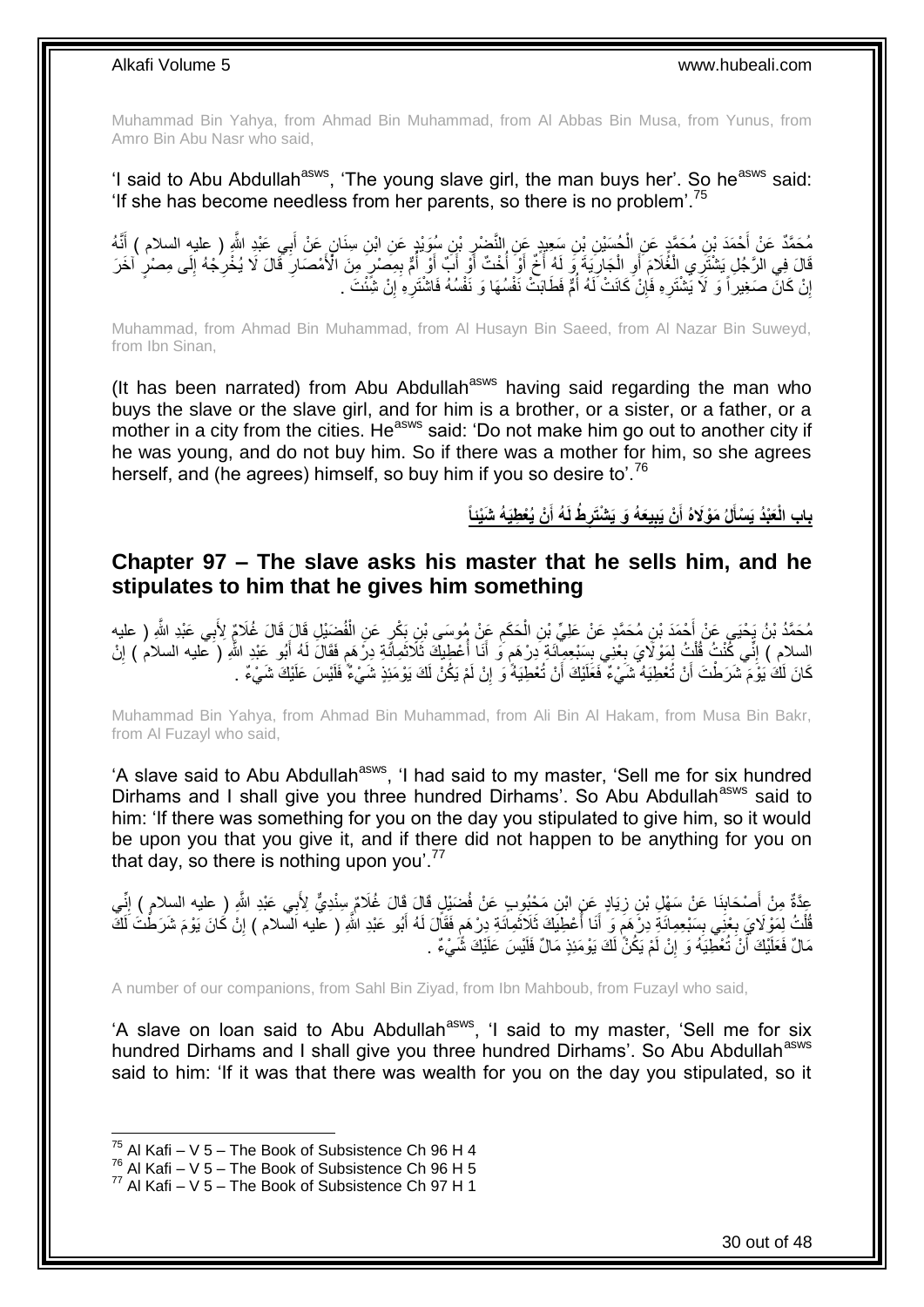would be upon you that you give it, and if there did not happen to be any wealth for you on that day, so there is nothing upon you'.<sup>78</sup>

> **ِق َو َغ فِي ال َّر ِقي ِن باب ال َّسلَم َحَيَوا ِه ِم َن الْ ْير ِ ِ**

### <span id="page-30-0"></span>**Chapter 98 – The submission of advance payment regarding the slave and others from the animals**

مُحَمَّدُ بْنُ يَحْيَى عَنْ أَحْمَدَ بْنِ مُحَمَّدٍ عَنْ عَلِيِّ بْنِ الْحَكَمِ عَنْ عَلِيٍّ بْنِ أَبِي حَمْزَةَ عَنْ أَبِي بَصِيرٍ قَالَ سَأَلْتُ أَبَا عَبْدِ اللَّهِ رِ عِلِيهِ َ ِ ْ َ ْ ĺ السلامِ ) عَنِ السَّلَمِ فِي الْحَبَوَانِ قَالَ لَيْسِ بِهِ بَأْسٍ ۖ قُلْتُ أَ رَأَيْتَ إِنْ أَسَلَمَ فِي أَسْنَانٍ مَعْلُومَةٍ أَوْ شَيْءٍ مَعْلُومٍ مِنَ الرَّقِيقِ فَأَعْطَاهُ َ َ ِ َ َ ْ .<br>ا ِ ْ ِ َ َ **ื** نُونَ شُرُطِهِ َوَ فَوْقَهُ بِطِيبَةِ أَنْفُسٍ مِنْهُمْ فَقَالَ لَا بَأْسَ بِهِ . َ ِ ِ **ٔ** 

Muhammad Bin Yahya, from Ahmad Bin Muhammad, from Ali Bin Al Hakam, from Ali Bin Abu Hamza, from Abu Baseer who said,

'I asked Abu Abdullah<sup>asws</sup> about the submission of the advance payment regarding the animals. He<sup>asws</sup> said: 'There is no problem with it'. I said, 'What is your<sup>asws'</sup> view if I were to submit an advance payment regarding the known years, or something known from the slaves, so I give him less than his stipulation, and above it by the agreement of their own selves?' So he<sup>asws</sup> said: 'There is no problem with it'.<sup>79</sup>

عَلِيُّ بْنُ إِبْرَاهِيمَ عَنْ أَبِيهِ عَنْ عَبْدِ الرَّحْمَنِ بْنِ أَبِي نَجْرَانَ عَنْ عَاصِمٍ بْنِ حُمَيْدٍ عَنْ مُحَمَّدِ بْنِ قَيْسٍ عَنْ أَبِي جَعْفَرٍ ( عليه ِ َ **!** َ ِ َ ْ السلام ) قَالَ قَالَ أَمِيزُ الْمُؤْمِنِينَ ( عليه السلامَ ) فِي رَجُلٍ أَعْطَى رَجُلًا وَرِقاً فِي وَصِيفٍ إِلَيَ أَجَلٍّ مُسَمَّىَ فَقَالَ لَهُ صَاحِبُهُ َ َ ِ ِ َ ِ َلا نَجِدُٰ لَكَ وَصِيفاً خُذٌ مِنًّى قِيمَةَ وَُصِيفِكَ الْيَوْمَ وَرِقاً قَالَ فَقَالَ لَا يَأْخُذُ إِلَّا وَصيبةً ۖ أَوْ وَرِقَهُ الَّذِي أَعْطَاهُ أَوَّلَ مَرَّةٍ لَا يَزْدَادُ َ ِ ْ **ٍ** :<br>ا .<br>.<br>. َ َ عَلَيْهِ شَيْئاً .

Ali Bin Ibrahim, from his father, from Abdul Rahman Bin Abu Najran, from Aasim Bin Humeyd, from Muhammad Bin Qays,

(It has been narrated) from Abu Ja'far<sup>asws</sup> having said: 'Amir Al-Momineen<sup>asws</sup> said regarding a man who gave a (promissory) note to a man as a servant up to a named term. So his companions says to him, 'We could not find a servant for you, so take the price of your servant today as a (promissory) note'. So he<sup>asws</sup> said: 'He can reject to take anything other than his servant or the note that he had given him before without any thing added. $80$ 

عَلِيُّ بْنُ إِبْرَاهِيمَ عَنْ أَبِيهِ عَنِ إِبْنِ أَبِي عُمَيْرٍ عَنْ جَمِيلِ بْنِ دَرَّاحٍ عَنْ زُرَارَةَ عَنْ أَبِي عَبْدِ اللَّهِ ( عليه السلام ) قَالَ لَا بَأْسَ َ ٍ َ ِ َ ِ ْ بِالسَّلَمِ فِيَ الْحَيَوَانِ إِذَا وَصِفَتَّ أَسْنَانُهَا ۚ ـ َ ْ ِ **∶** 

Ali Bin Ibrahim, from his father, from Ibn Abu Umeyr, from Jameel Bin Darraj, from Zurara,

(It has been narrated) from Abu Abdullah<sup>asws</sup> having said: 'There is no problem with the submission of the advance payment regarding the animals, when its age has been described'.<sup>81</sup>

 $^{78}$  Al Kafi – V 5 – The Book of Subsistence Ch 97 H 2

 $79$  Al Kafi – V 5 – The Book of Subsistence Ch 98 H 1

 $80$  Al Kafi – V  $5$  – The Book of Subsistence Ch 98 H 2

 $81$  Al Kafi – V 5 – The Book of Subsistence Ch 98 H 3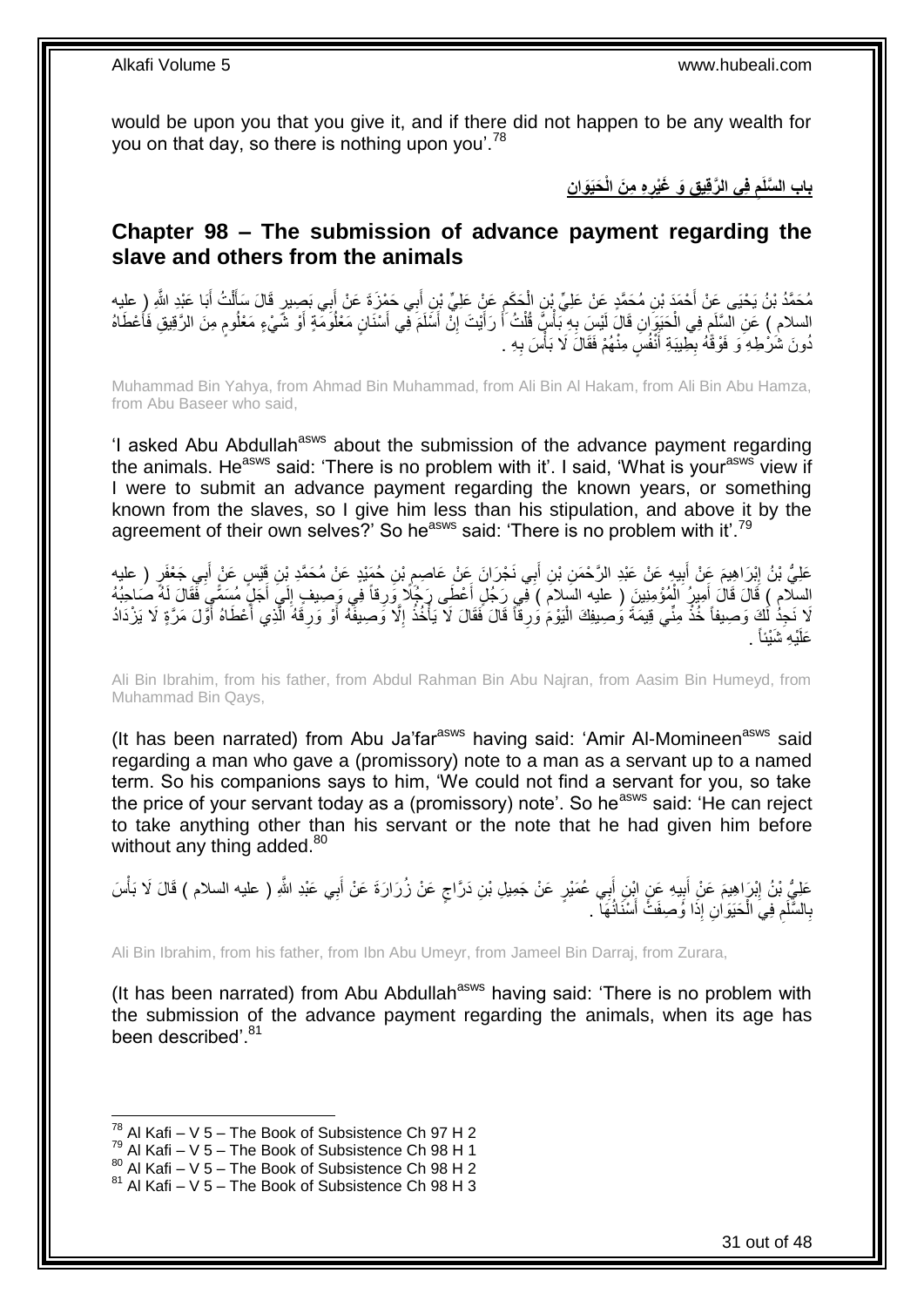مُحَمَّدُ بْنُ يَجْيَى عَنْ أَحْمَدَ بْنِ مُحَمَّدٍ عَنِ ابْنِ فَضَّالٍ عَنِ ابْنِ بُكَيْرٍ عَنْ عُبَيْدِ بْنِ زُرَارَةَ عَنْ أَبِي عَبْدِ اللَّهِ ( عليه السلام ) قَالَ لَا بَأْسَ بِالسَّلَمِ فِي الْحَيَوَانِ إِذًا سَمَّيْتَ شَيِّئاً مَعْلُوماً ۗ. ْ ِ **∶ ٔ** 

Muhammad Bin Yahya, from Ahmad Bin Muhammad, from Ibn Fazzal, from Ibn Bukeyr, from Ubeyd Bin Zurara,

(It has been narrated) from Abu Abdullah<sup>asws</sup> having said: 'There is no problem with the submission of the advance payment regarding the animals, when something known is named<sup>'82</sup>

أَحْمَدُ بْنُ مُحَمَّدٍ عَنْ عَلِيِّ بْنِ الْحَكَمِ عَنْ سَيْفِ بْنِ عَمِيرَةَ عَنْ أَبِي مَرْيَمَ الْأَنْصَارِيِّ عَنْ أَبِي عَبْدِ اللَّهِ ( عليه السلام ) أَنَّ أَبَاهُ<br>أَحْمَدُ بْنُ مُحَمَّدٍ عَنْ عَلِيِّ بْنِ الْحَكَم َ ِ َ ِ ْ َ َ نْم يَكُنْ يَرَى بَأْساً بِالسَّلَمِ فِيَ الْحَيَوَالِ بِشَيْءٍ مَعْلُومٍ إِلَى أَجَلٍ مَعْلُومٍ . **∣** ْ ِ **∶** ْ ֧֖֖֖֖֧֧֧ׅ֧֧ׅ֧֚֚֚֚֚֚֚֚֚֓֝֝֬֝֟֓֝֓֝֓֝֓֜֟֓֟֓֟֓֝֬֜֝ َ ِ ֧֧֧֧֧֧֧֧֓֝֓֝֓֝֓֝֬֟֓֟֓֓֓֟֓֓֟֓֓<del>֛</del>

Ahmad Bin Muhammad, from Ali Bin Al Hakam, from Sayf Bin Ameyra, from Abu Maryam Al Ansary,

(It has been narrated) from Abu Abdullah<sup>asws</sup> that his<sup>asws</sup> father<sup>asws</sup> did not view anything wrong with the submission of the advance payment regarding an animal when its age and (buying) conditions are (fully) defined<sup>'.83</sup>

أَحْمَدُ بْنُ مُحَمَّدٍ عَنْ عَلِيِّ بْنِ الْحَكَمِ عَنْ قُتَنِيَةَ الْإِعْشَى عَنْ أَبِي عَبْدِ اللَّهِ ( عِليه السلام ) فِي الرَّجُلِ يُسْلِمُ فِي أَسْنَانٍ مِنَ الْغَذَمِ ِ ْ َ ِ ْ َ َ مَعْلُومَةٍ إِلَى أَجَلٍ مَعْلُومٍ فَيُعْطِي الرِّبَاعَ مَكَانَ الثَّنِيِّ فَقَالَ أَ لَيْسَ يُسْلِمُ فِي أَسْنَانٍ مَعْلُومَةٍ ٰإِلَى أَجَلٍ مَعْلُومٍ قُلْتُ بَلَى قَالَ لَا بَأْسَ َ لَ َ َّ ٍ ِ ْ ٍ َ ِ ْ

Ahmad Bin Muhammad, from Ali Bin Al Hakam, from Quteyba Al A'asha,

(It has been narrated) from Abu Abdullah<sup>asws</sup> regarding the man who submitted an advance payment regarding the years from the known sheep, to a known term. So he gave him the four year old in place of the five year old. So he<sup>asws</sup> said: 'Is it not that he submitted the advance payment regarding the known years to a known term?' I said, 'Yes'. He<sup>asws</sup> said: 'So there is no problem'.<sup>84</sup>

أَحْمَدُ بْنُ مُحَمَّدٍ وَ عَلِيُّ بْنُ إِبْرَاهِيمَ عَنْ أَبِيهِ جَمِيعاً عَنِ ابْنِ أَبِي عُمَيْرٍ عَنْ أَبِي الْمَغْرَاءِ عَنِ الْحَلَبِيِّ قَالَ سُئِلَ أَبُو عَنْدِ اللَّهِ (<br>- يَمْسَمُ بَنْ مُحَمَّدٍ وَ عَلِيُّ بْنُ إ َ َ ِ ْ ْ َ َ **∣** َ <u>֖֓</u> عليه السلام ) عَنِ الرَّجُلِ نَسْلِمُ فِي وُصَفَاءِ أَسْنَانٍ مَعْلُومَةٍ وَ لَّوْنٍ مَعْلُومٍ ثُمَّ يُعْطِي دُونَ شَرْطِهِ أَوْ فَوْقَهُ فَقَالَ إِذَا كَانَ عَنْ ُ م َ ِ َ طِيبَةِ نَفْسٍ مِنْكَ وَ مِنْهُ فَلَا بَأْسَ ۚ ا<br>ا

Ahmad Bin Muhammad, and Ali Bin Ibrahim, from his father, altogether from Ibn Abu Umeyr, from Abu Al Magra, from Al Halby who said,

'Abu Abdullah<sup>asws</sup> was asked about the man who submitted an advance payment regarding a servant of known years, and of a known colour, then he is given below his stipulation or above it. So he<sup>asws</sup> said: 'If it was from an agreement with yourself and from him, so there is no problem'.<sup>85</sup>

عَلِيُّ بْنُ إِبْرَاهِيمَ عَنْ أَبِيهٍ عَنِ ابْنِ أَبِي عُمَيْرٍ عَنْ حَمَّادٍ عَنِ الْحَلَبِيِّ عَنْ أَبِي عَبْدِ اللَّهِ ( عليه السلام ) قَالَ سُئِلَ عَنِ الرَّجُلِ َ ِ ْ َ **!** َ ∣l<br>∶ ُمِبِيْلِمُ فِي اَلْغَنَمِ ثُنُيَانٍ وَ جُذْعَانٍ وَ غَيْرٍ ذَلِكَ إِلَى أَجَلٍ مُسَمًّى قَالَ لَآ بَأْسَ إِنَّ لَمْ يَقْدِرٍ الَّذِي عَلَيْهِ الْغَنَمُ عَلَى جَمِيعِ مَا عَلَيْهِ أَنْ ∣∣<br>∶ ِ **ٔ** ُ ِ َ ِ ْ َّ ِ ِ ْ يَأْخُذُ صَاحِبُ الْغَنَمِّ نِصْفَهَا أَوْ تُٰلَئِّهَا أَوْ تُٰلَٰئِّيْهَا ۖ وَ يَأْخُذُوا رَأْسَ مَالٍ مَا بَقِيَ مِنَ الْغَنَمِ دَرَاهِمَ وَ يَأْخُذُوا دُونَ شَّرْطِهِمْ وَ لَا ِ ْ ا<br>ا َ ا<br>ا ُ َ ٔ, ُ ُ ِ ْ ة<br>أ ِ ْ **∶** َبَأْخُذُونَ فَوْقَ شَرْطَهِمْ وَ الْأَكْسِيَةُ أَيْضاً مِثْلُ الْحِنْطَةِ وَ الْشَّعِيرِ وَ الزَّعْفَرَانِ وَّ الْغَنَمِ ْ ْ َ ِ ة<br>أ ِ ْ

 $82$  Al Kafi – V 5 – The Book of Subsistence Ch 98 H 4

 $83$  Al Kafi – V 5 – The Book of Subsistence Ch 98 H 5

 $^{84}$  Al Kafi – V 5 – The Book of Subsistence Ch 98 H 6

 $85$  Al Kafi – V 5 – The Book of Subsistence Ch 98 H 7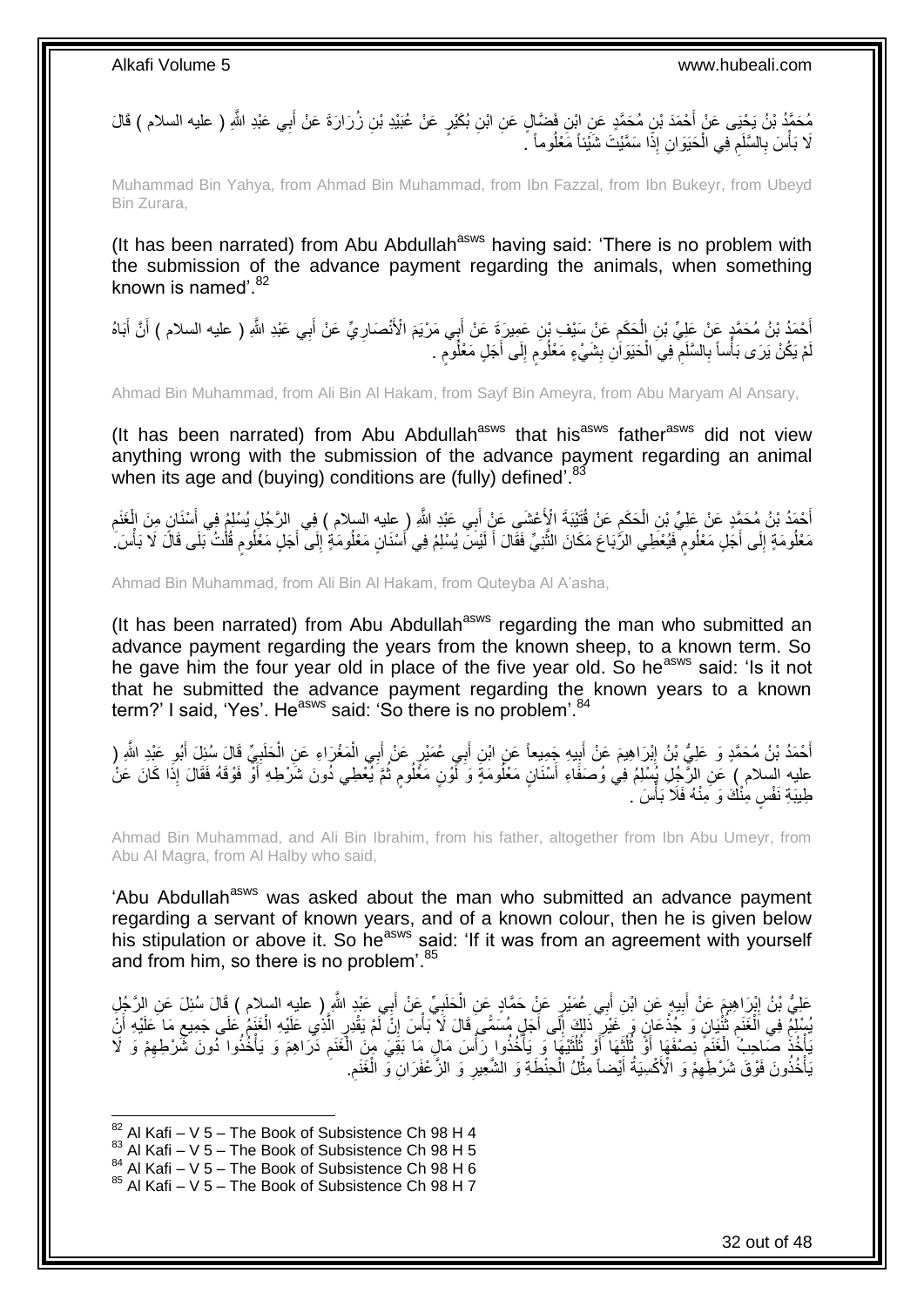Ali Bin Ibrahim, from his father, from Ibn Abu Umeyr, from Hammad, from Al Halby,

(It has been narrated) from Abu Abdullah<sup>asws</sup>, said, 'He<sup>asws</sup> was asked about the man who submitted an advance payment regarding the sheep three year old sheep, and younger, and other than that, up to a named term. He<sup>asws</sup> said: 'There is no problem if he is not able, the one upon whom is the (provision of) the sheep, upon the entirety of what is upon him, if the owner of the sheep were to take half of it, or a third of it, or two-thirds of it, and he (buyer) takes back the capital wealth of whatever remains from the sheep, as Dirhams, and he takes below his stipulation, and the should not be taking above their stipulation; and the garments as well as like the wheat, and the barley, and the saffron, and the sheep'. 86

عَلِيُّ بْنُ إِبْرَاهِيمَ عَنْ أَبِيهِ عَنْ إِسْمَاعِيلَ بْنِ مَرَّارٍ عَنْ يُونُسَ عَنْ مُعَاوِيَةَ عَنْ أَبِي عَبْدِ اللَّهِ قَالَ سَأَلَتُهُ عَنْ رَجُلٍ أَسْلَمَ فِي ֧֦֧֦֧֦֧֦֧֦֧֦֧֦֧֦֧ׅ֦֧֦֧֦֧֦֧֦֧֦֧֦֧֦֧֦֧֦֧֦֧֦֧֦֧֦֧֧֦֧֧֦֚֬֝֜֓֡֜֜ ِ َ َ ْ َ َ **∶** ُوصَفَاءِ أَسَّنَانٍ مَعْلُومَةٍ وَ غَيْرِ مَغَلُومَةٍ ثُمَّ يُعْطِي دُوَّنَ شَرْطِهِ قَالَ إِذَا كَانَ بِطِيبَةِ نَفْسٍ مِنْكَ وَ مِنْهُ فَلَا بَأْسَ ِ ُ **∶** ْ

Ali Bin Ibrahim, from his father, from Ismail Bin Marrar, from Yunus, from Muawiya,

(It has been narrated) from Abu Abdullah<sup>asws</sup>, said, 'I asked him<sup>asws</sup> about a man who submitted an advance payment regarding servants of known years and unknown, then was given below his stipulation. He<sup>asws</sup> said: 'If it was with the agreement from yourself and from him, so there is no problem'.

> قَالَ وَ سَأَلْتُهُ عَنِ الرَّجُلِ يُسْلِفُ فِي الْغَنَمِ الثَّنْيَانَ وَ الْجُذْعَانَ وَ غَيْرَ ذَلِكَ إِلَى أَجَلٍ مُسَمًّى قَالَ لَا بَأْسَ بِهِ َ ِ **ٔ** ْ ُمُّ ا ِ ْ ֦֧֦֧֧֦֧֦֧֦֧֦֧֦֧֦֧֧֦֧֦֪֧֪֦֪֦֧֧֧֧֧֧֧֟֟֟֓֕֟֓֕֝֓֟֓֡֟֓֡֟֓֡֟֓֡֟֓֡֟֟֓֡֟֓֡֟֟֩֓֞֟֓֞֟֓֡֟֓֞֟֓֟֓֝֬֝֓֟֝֓֟֝֬֝֬֝֬֝֬֝֬֝֬֝֬<br>֧֪֪֧֪֧֪֪֪֪֦֧֪֧֪֪֪֪֪֦֧֝֝֝֬֝֝֬֝ َ ِ ْ

He (the narrator) said, 'And I asked him<sup>asws</sup> about the man who left behind an advance payment regarding the three year old sheep and the younger, and other than that, to a named term. Heasws said: 'There is no problem with it.

فَإِنْ لَمْ يَقْدِرِ الَّذِي عَلَيْهِ عَلَى جَمِيعِ مَا عَلَيْهِ فَسُئِلَ أَنْ يَأْخُذَ صَاحِبُ الْحَقِّ نِصْفَ الْغَنَمِ أَوْ ثُلُثَهَا وَ يَأْخُذَ رَأْسَ مَالِ مَا بَقِيَ مِنَ ر<br>إ ِ ِ **ٔ** ْ َ ا<br>ا ُ اُ ِ ْ ْ ْ اُ ِ الْغَفَمِ دَٰرَاهِمَ قَالَ َلَا بَأْسَ وَ لَا يَأْخُذُ دُونَ شَرْطِهِ إِلَّا بِطِيبَةِ نَفْسِ صَاحِبِهِ بِ ِ ِ ِ ْ ا<br>أ ِ ا<br>ا

(He the narrator said), 'Supposing if he is no able, the one upon whom is the provision, upon providing the entirety of what is upon him, so he would ask if the owner of the right (buyer) would take half the sheep, or a third of it, and he takes back the capital wealth for whatever remains from the sheep, as Dirhams?' He<sup>asws</sup> said: 'There is no problem, and he should not take below his stipulation except with the agreement of his companion'.<sup>87</sup>

ِ حُمَيْدُ بْنُ زِيَادٍ عَنِ الْحَسَنِ بْنِ مُحَمَّدِ بْنِ سَمَاعَةَ عَنْ غَيْرِ وَاحِدٍ عَنْ أَبَانٍ عَنْ حَدِيدِ بْنِ حَكِيمٍ قَالَ قُلْتُ لِأَبِي عَبْدِ اللَّهِ ( عليه ْ ِ ْ ֧֖֧֦֧֦֧֦֧֚֚֝֝֝֝֬֝֓֝֓֝֓**֓** َ السلام ) الَرَّجُلُ يَشْتَرِي الْجُلُوَدَ مِنَ الْقَصَّابِ يُعْطِيهِ كُلَّ يَوْمٍ شَيْئاً مَعْلُوماً قَالَ لَا بَأْسَ  $\,$ ْ ٍ ْ ْ

Humeyd Bin Ziyad, from Al Hassan Bin Muhammad Bin Sama'at, from someone else, from Aban, from Hadeed Bin Hakeym who said,

'I said to Abu Abdullah<sup>asws</sup>, 'The man buys the skins from the butcher who gives him something known every day'. He<sup>asws</sup> said: 'There is no problem'.<sup>88</sup>

 $86$  Al Kafi – V 5 – The Book of Subsistence Ch 98 H 8

 $87$  Al Kafi – V 5 – The Book of Subsistence Ch 98 H 9

 $88$  Al Kafi – V 5 – The Book of Subsistence Ch 98 H 10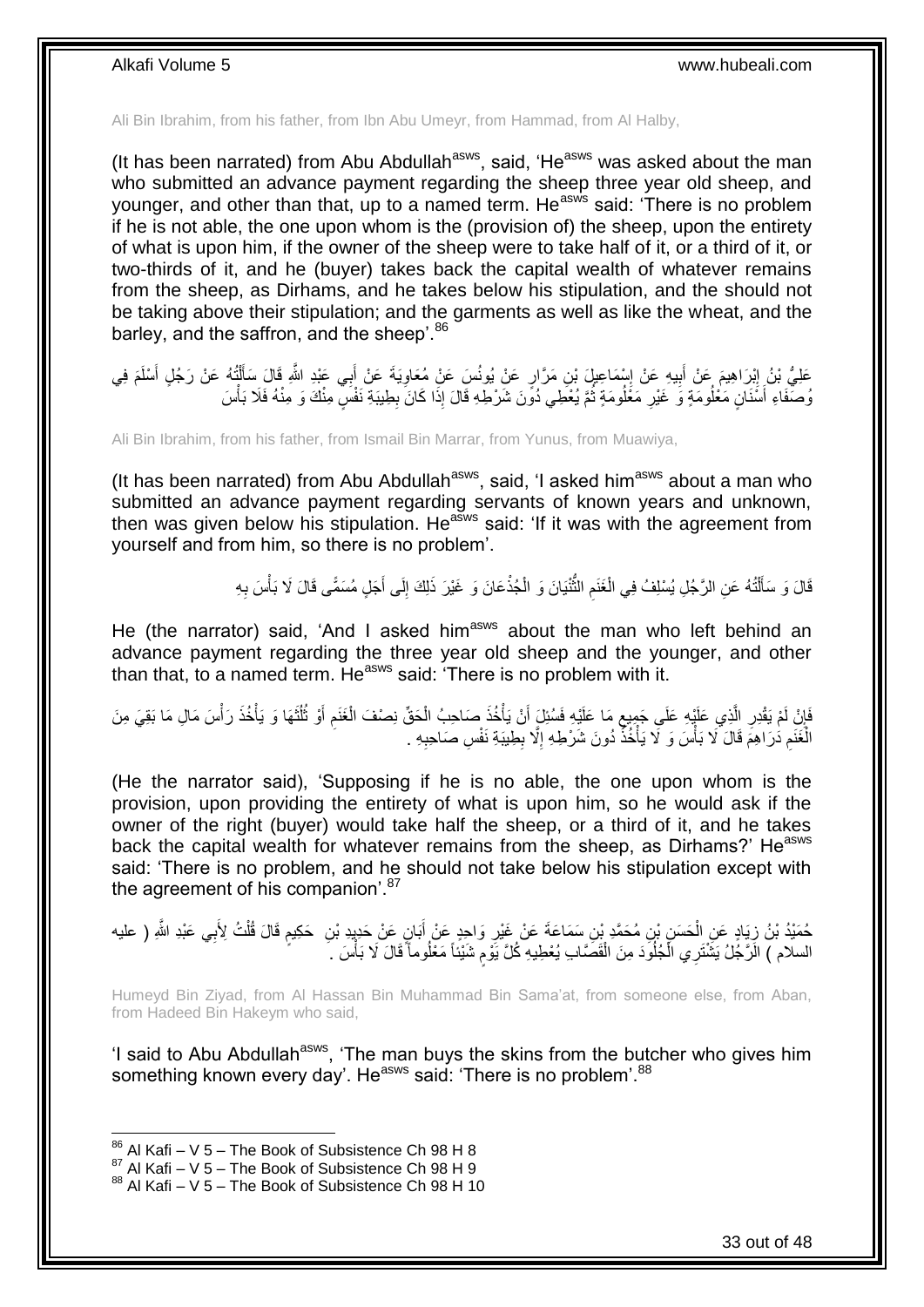مُحَمَّدُ بْنُ يَحْيَى عَنِْ أَحْمَدَ بْنِ مُحَمَّدٍ عَنِ ابْنِ مَحْبُوبٍ عَنْ أَبِي أَيُّوبٍ عَنْ سَمَاعَةَ قَالَ سُئِلَ أَبُو عَبْدِ اللَّهِ ( عليه السلام ) عَنِ<br>محَمَّدُ بْنُ يَحْيَى عَنِْ أَحْمَدَ بْنِ مُحَمَّدٍ عَنِ َ َ َ السَّلَمِ فِي الْحَيَوَانِ فَقَالَ أَسْنَانٌ مَعْلُومَةٌ وَ أَسْنَانٌ مَعْدُودَةٌ إِلَى أَجَلٍ مَعْلُومٍ لَا بَأْسَ بِهِ . ِ ْ ֧֧֖֧֖֧֖֧֧֧֧֧֧֧֧֧֧֧֧֚֚֚֓֝֝֝֝֝֟֓֝֓֬֝֓֝֬֟֓֟֓֝֬֟֓֟֓֝֬֝֬֝֓֟֓֝֬֜֝֬֝֓֝֬֝֓ َ ِ َ َ ْ ِ

Muhammad Bin Yahya, from Ahmad Bin Muhammad, from Ibn Mahboub, from Abu Ayoub, from Sama'at who said,

'Abu Abdullah<sup>asws</sup> was asked about the submission of the advance payment regarding the animals, so he<sup>asws</sup> said: 'The age must be defined along with the numbers which must be specified for the given time, there is no problem with it".<sup>89</sup>

أَبُو عَلِيٍّ الْأَشْعَرِيُّ عَنْ بَعْضٍ أَصْحَابِهِ عَنْ أَحْمَدَ بْنِ النَّصْرِ عَنْ عَمْرِو بْنِ شِهْرٍ عَنْ جَابِرٍ عَنْ أَبِي جَعْفَرٍ ( عليه السلام )<br>أَبُو عَلِيٍّ الْأَشْعَرِيُّ عَنْ بَعْضٍ أَصْحَابِهِ عَنْ أَجْمَدَ ِ **∶** َ ¦ َ َ قَالَ سَأَلْتُهُ عَنِ الَمَّلُفِ فِي اللَّحْمِ قَالَ لَا تَقْرَبَنَّهُ فَإِنَّهُ يُعْطِيكَ مَرَّةً السَّمِينَ وَ مَرَّةً الثَّأَوِيَ وَ مَرَّةً الْمَهْزُولَ اشْتَرِهِ مُعَايَنَةً يَداً بِيَدِ ْ َ ِ ׀ו<br>ِי ِ َّ ِ ِ ْ

Abu Ali Al Ashary, from one of his companions, from Ahmad Bin Al Nazar, from Amro Bin Shimr, from Jabir,

(It has been narrated) from Abu Ja'far $a$ <sup>asws</sup>, said, 'I asked him $a<sup>asws</sup>$  about the payment left behind regarding the meat. He<sup>asws</sup> said: 'Do not near it for sometimes he would give you the fatty, and sometimes the almost spoilt, and sometimes the boney. Buy it after viewing, hand to hand'.

قَالَ وَ سَأَلْتُهُ عَنِ السَّلَفِ فِي رَوَايَا الْمَاءِ قَالَ لَا تَقْرَبْهَا فَإِنَّهُ يُعْطِيكَ مَرَّةً نَاقِصَةً وَ مَرَّةً كَامِلَةً وَ لَكِنْ اشْتَرِهِ مُعَايَنَةً وَ هُوَ أَسْلَم ِ ْ ْ َ َ ِ ُه َك َو لَ لَ

He (the narrator) said, 'And I asked him<sup>asws</sup> about the payment left behind regarding the containers of water. He<sup>asws</sup> said: 'Do not go near it, for sometimes he would give you deficient, and sometimes complete, but buy it after viewing, and it is safter for you and for him'.<sup>90</sup>

مُحَمَّدُ بِنُ يَحْيَى عَنْ أَحْمَدَ بْنِ مُحَمَّدٍ عَنِ الْزِي مَحْبُوبِ عَنْ أَبِي وَلَّادٍ الْحَنَّاطِ قَالَ سَأَلْتُ أَبَا عَبْدٍ اللَّهِ ( عِليه السلام ) عَنِ الرَّجُلِ َ ْ ĺ ْ َبَعُونُ لَهُ غَنَمٌ يَحْلُبُهَا لَمَا أَلْبَاَنٌ كَثِيرَةٌ فِي كُلِّ يَوْمٍ مَا تَقُولُ فِيمَنْ يَشْتَرِي مِنْهُ الْخَمْسَمِائَةِ رِطْلٍ أَوْ أَكْثَرَ مِنْ ذَلِكَ الْمِائَةَ رِطْلٍ ْ َ اً<br>ا ِ ْ َ َ َ ِ ْ ֧֧֧֧֧֧֧֧֧֓֝֓֝֓֝֓֝֬֟֓֓֝֓֓֝֬֓֝֓<del>֛</del> بِكَذَا ۖ وَ كَذَا دِرْهُماً فَيَأْخُذُ مِنْهُ فِي كُلِّ يَوْمٍ ۖ أَرْطَالًا ۖ حَتَّى يَسْتَوْفِيَ مَا يَشْتَرِي مِنْهُ قَالَ لَا بَأْسَ بِهَذَا وَ نَحْوِهِ ۚ . اُ ֧֖֧֚֚֓֝֝֝ ة<br>أ ِ ِ ْ ِ

Muhammad Bin Yahya, from Ahmad Bin Muhammad, from Ibn Mahboub, from Abu Wallad Al Hannat who said,

'I asked Abu Abdullah<sup>asws</sup> about the man who happened to have sheep for him which used to give him a lot of milk during every day. What are you<sup>asws</sup> saying regarding the one who buys five hundred ratls (units of measurement) from him, or more than that one hundred ratls with such and such Dirhams, so he would take from him certains ratls during every day until he fulfils what he bought from him?' He<sup>asws</sup> said: 'There is no problem with this and approximate to it'.<sup>91</sup>

مُحَمَّدُ بْنُ إِسْمَاعِيلَ عَنِ الْفَضْلِ بْنِ شَاذَانَ عَنْ صَفْوَانَ بْنِ يَحْيَى عَنْ قُتَيْبَةَ الْأَعْشَى قَالَ سُئِلَ أَبُو عَبْدِ اللَّهِ ( عليه السلام ) وَ ْ ِ َ اَبَا عِنْدَهُ فَقَالَ لَهُ رَجُلٌ إِنَّ إَخِي يَخْتَلِفُ إِلَى الْجَبَلِ يَجِّلِبُ الْغَنَمِ فَيُسْلِمُ فِي الْغَنَمِ فِي أَسْنَانِ مَعْلُومَةٍ إِلَى أَجَلِ مَعْلُومٍ فَيُعْطِي لَ ِ َ ِ ْ ْ ْ ِ َ ِ **ื** َ الرَّبَاعَ مَكَانَ النَّنِيِّ فَقَالَ لَهُ أَ بِطِّيبَةِ نَفْسٍ مِنْ صَاحِبِهِ فَقَالَ نَعَمْ قَالَ لَا بَأْسَ ِ ِ َ َّ ْ

 $89$  Al Kafi – V 5 – The Book of Subsistence Ch 98 H 11

 $^{90}$  Al Kafi – V 5 – The Book of Subsistence Ch 98 H 12

 $91$  Al Kafi – V 5 – The Book of Subsistence Ch 98 H 13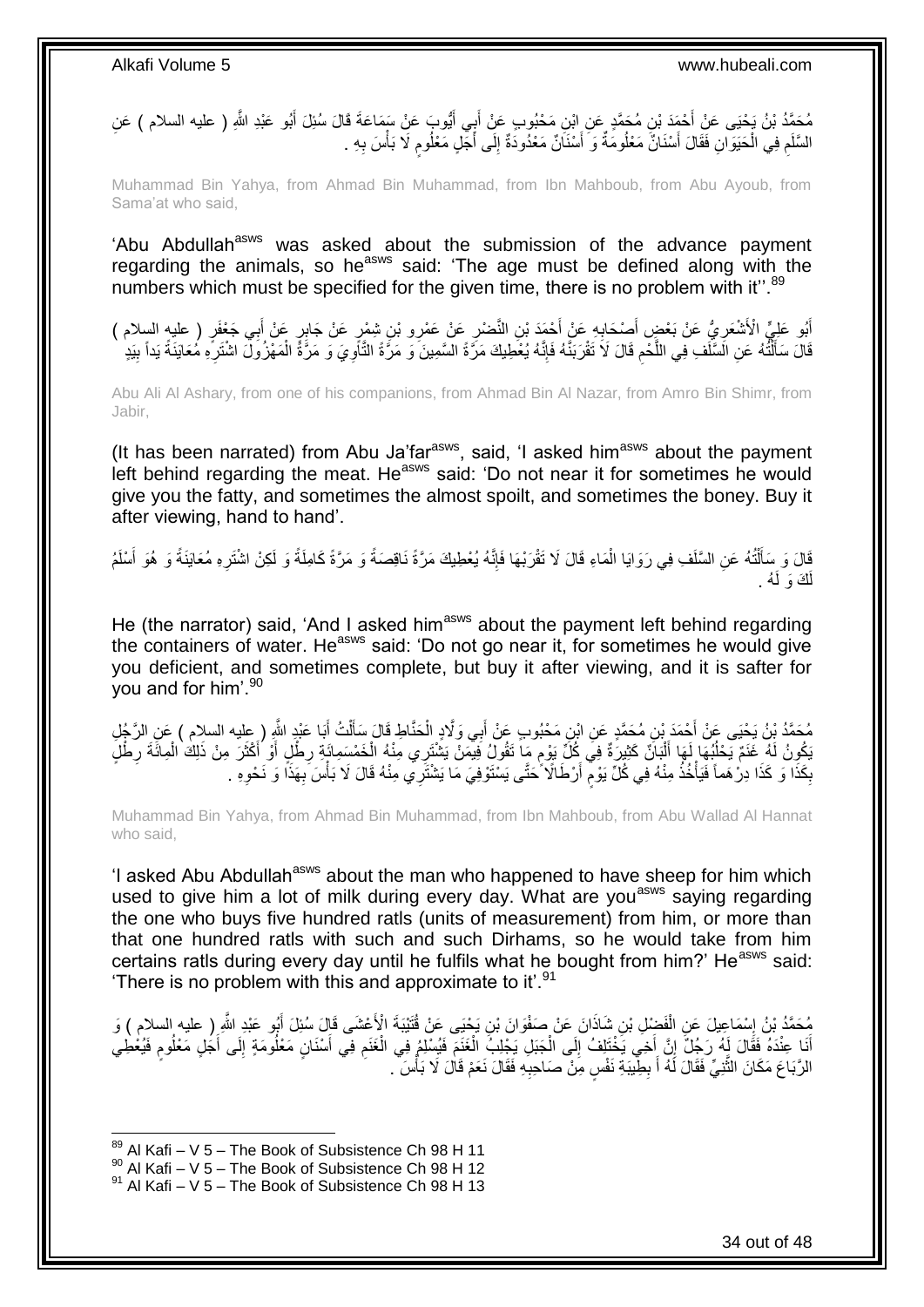Muhammad Bin Ismail, from Al Fazl Bin Shazaan, from Safwan Bin Yahya, from Quteyba Al A'asha who said,

'Abu Abdullah<sup>asws</sup> was asked and I was in his<sup>asws</sup> presence, so a man said to him<sup>asws</sup>, 'My brother stays behind at the mountain milking the sheep, so he submits an advance payment regarding the sheep of known years, to a known term. So he is given the four year old in place of the five year old'. So he<sup>asws</sup> said to him: 'Is it by the agreement of his companion himself?' So he said, 'Yes'. He<sup>asws</sup> said: 'There is no problem'.<sup>92</sup>

**باب آ َخ ُر ِمْن ُه**

### <span id="page-34-0"></span>**Chapter 99 – Another chapter from it**

عِدَّةٌ مِنْ أَصْحَابِنَا عَنْ أَحْمَدَ بْنِ مُحَمَّدِ بْنِ عِيسَى عَنْ مُعَاوِيَةَ بْنِ حُكَيْمٍ عَنْ مُحَمَّدِ بْنِ جُبَابٍ الْجَلَّابِ عَنْ أَبِي الْحَسَنِ ( عليه ֧֖֚֚֓֝֬֝֬֝ ِ ।<br>ॄ َ ْ َ ْ السلام ) قَالَ سَأَلْتُهُ عَنِ الرَّجُلِ َيشْتَرِي مِاَئَةَ شَاةٍ عَلَى أَنْ يُّئِدِلَ مِنَّهَا كَذَّا وَ كَذَا قَالَ لَا يَجُوزُ ۚ . ֺ֦֦֪֦֧֦֦֖֦֦֪֦֧֦֪֦֧֦֪֪֦֧֦֪֦֪֪֦֧֦֪֦֧֦֧֦֪֦֧֦֧֦֪֪֦֧֪֦֧֪֦֧֦֧֦֧֝֟֟֟֟֟֟֟֟֟֟֟֟֟֟֟֟֟֟֟֟֟֟֓֕֬֟֓֡֟֓֟֓֞֟֟֓֞֟֟֟֟֟֟֟֩֓֞֟֟֟֟֟֟ َ

A number of our companion, from Ahmad Bin Muhammad Bin Isa, from Muawiya Bin Hukeym, from Muhammad Bin Hubab Al Jallab,

(It has been narrated) from Abu Al-Hassan $^{asws}$ , said, 'I asked him<sup>asws</sup> about the man who buys one hundred sheep upon a stipulation if he can exchange from it such and such. He<sup>asws</sup> said: 'Not allowed'.<sup>93</sup>

أَحْمَدُ بْنُ مُحَمَّدٍ عَنِ ابْنِ أَبِي عُمَيْرٍ عَنْ عَيْدِ الرَّحْمَنِ بْنِ الْحَجَّاجِ عَنْ مِنْهَالٍ الْقَصَّابِ قَالَ قُلْتُ لِأَبِي عَيْدِ اللَّهِ ( عليه السلام )<br>يَبْتُ الْمَرَّسَمَةِ عَنِّ اللَّهِ اللَّهُ فَيَّام َ َ ْ ْ ِ ْ ْشَتَرِي الْغَذَمِّ أَوْ يَشْتَرِيَ الْغَذَمَ جَمَاعَةٌ ثُمَّ تُدْخَلُ دَاراً ثُمَّ يَقُومُ رَجِّلٌ عَلَى الْبَاٰبِ فَيَعُدُّ وَاحِداً وَ اثْنَيْنِ وَ ثَلَاثَةً وَ أَرْبَعَةً وَ خَمْسَةُ<br>نُستَرِي البِّنفَةُ وَأَوْ يَشْتَر ْ ان<br>المقامات ُ ْ ر<br>ا ْ َ َ **ٔ** َ ِّمَّ يُخْرِجُ السَّهْمَ قَالَ لَا يَصَلُّحُ هَذَا إِنَّمَا يَصْلُحُ السِّهَامُ إِذَا عُدِلَٰتِ الْقِسْمَةُ . ْ ا<br>ـا ِ ا<br>ا ِ ُ

Ahmad Bin Muhammad, from Ibn Abu Umer, from Abdul Rahman Bin Al Hajjaj, from Minhal Al Qassab who said,

'I said to Abu Abdullah<sup>asws</sup>, 'I buy the sheep, or a group buys the sheep, then they enter a house, then a man stands upon the door, so he number one, and two, and three, and four, and five, then he specifies it as one share'. He<sup>asws</sup> said: 'This is not correct. But rather shares are correct only when distribution is just'. <sup>94</sup>

عِدَّةٌ مِنْ أَصْحَابِنَا عَنْ سَهْلِ بْنِ زِيَادٍ وَ أَحْمَدَ بْنِ مُحَمَّدٍ عَنِ الْحَسَنِ بْنِ مَحْبُوبِ عَنْ زَيْدٍ الشَّحَامِ قَالَ سَأَلْتُ أَبَا عَبْدِ اللَّهِ ( عليه ْ َ **∶** ِ َ ْ َ ِ السلام ) عَنْ رَجُلٍ يَشْتَرِي سِهَامَ الْقَصَّابِينَ مِنْ قَبْلِ أَنْ يَخْرُجَ الْسَّهْمُ فَقَالَ لَا يَشْتَرِي شَيْئاً حَتَّى يَعْلَمَ مِنْ أَيْنَ يَخْرُجُ السَّهْمُ َ َ **!** ْ فَإِنِ الشُّتَرَى شَيْئاً فَهُوَ بِالْخِيَارِ إِذَا خَرَجَ لَم ِ ْ ِ

A number of our companions, from Sahl Bin Ziyad and Ahmad Bin Muhammad, from Al Hassan Bin Mahboub, from Zayd Al Shahham who said,

'I asked Abu Abdullah<sup>asws</sup> about a man who buys the shares of the butchers prior to the shares are allotted. So he<sup>asws</sup> said: 'He should not buy anything until he knows

 $92$  Al Kafi – V 5 – The Book of Subsistence Ch 98 H 14

 $^{93}$  Al Kafi – V 5 – The Book of Subsistence Ch 99 H 1

 $94$  Al Kafi – V 5 – The Book of Subsistence Ch 99 H 2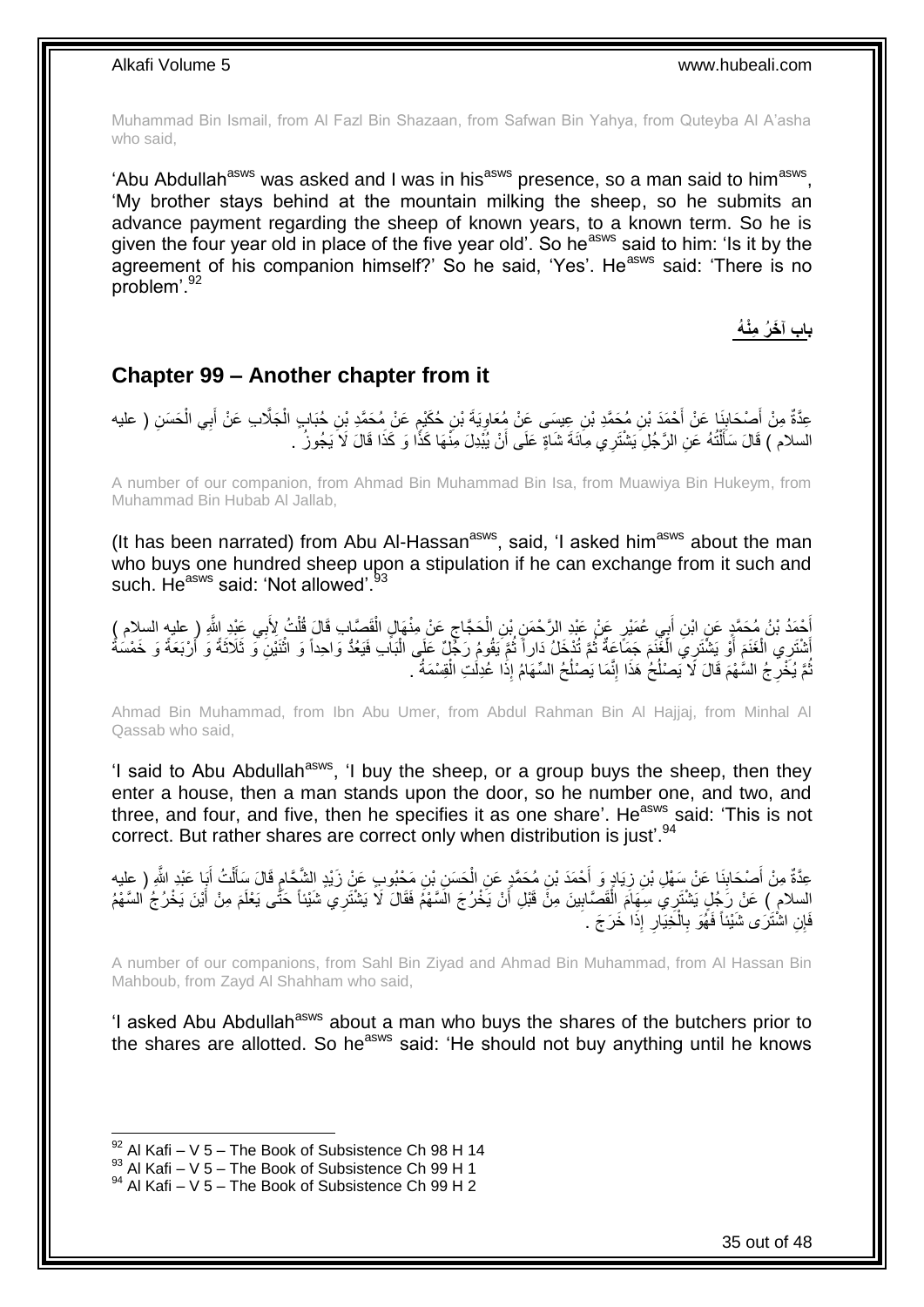from were the shares were drawn. So if he were to buy like this he has the choice to buy or not to (buy it), when the share comes out'.<sup>95</sup>

> **يَب ِة ال َّضر ُتْع َطى ب باب الْ َغَنم ِ ِ ِ**

### <span id="page-35-0"></span>**Chapter 100 – The sheep given out (for pasture) with the tribute payment**

عَلِيُّ بْنُ إِبْرَاهِيمَ عَنْ أَبِيهِ عَنِ ابْنِ أَبِي عُمَيْرٍ عَنْ حَمَّادٍ عَنِ الْحَلَيِيِّ عَنْ أَبِي عَبْدِ اللَّهِ ( عِليه السلامِ ) فِي الرَّجُلِ يَكُونُ لَهُ ِ َ ِ ْ َ **!** َ الْغَنَمُ يُعْطِيهَا بِضُرِيبَةٍ سَمْناً شَيْئاً مَعْلُوماً أَوْ دَرَاهِمَ مَعْلُومَةً مِنْ كُلِّ شَاةٍ كَذَا وَ كَذَا قَالَ لَا بَأْسَ بِالذَّرَاهِمِ وَ لَسْتُ أُحِبُّ أَنْ اُ **∶ ِ** َ ر<br>ا ِ ِ ْ يَكُونَ بِالسَّمْنِ َ ِ

Ali Bin Ibrahim, from his father, from Ibn Abu Umeyr, from Hammad, from Al Halby,

(It has been narrated) from Abu Abdullah<sup>asws</sup> regarding the man who happens to have the sheep for him, he gives it out (for pasture) with a tribute of butter, something known, or a known amount of Dirhams, from every sheep such and such. He<sup>asws</sup> said: 'There is not problem with the Dirhams, and l<sup>asws</sup> do not like it if it happens to be with the butter<sup>'.96</sup>

عَلِيٌّ عَنْ أَبِيهِ عَنِ ابْنِ أَبِي عُمَيْرٍ عَنِ ابْنِ الْمَغْرَاءِ عَنْ إِبْرَاهِيمَ بْنِ مَيْمُونٍ أَنَّهُ سَأَلَ أَبَا عَبْدِ اللَّهِ ( عِليه السلام ) فَقَالَ يُعْطَى َ َ َ ِ ْ َ ِ الرَّآعِي الْغَنَمَ بِالْجَبَلِ يَرْعَاهَا وَ لَهُ أَصْوَافُهَا وَ أَلْبَانُهَا وَ يُعْطِينَا لِكُلِّ شَاةٍ دَرَاهِمَ فَقَالَ لَيْسَ بِذَلِكَ بَأْسٌ فَقُلْتُ إِنَّ أَهْلَ الْمَسْجِدِ :<br>ا َ َ ْ **∶** ْ َ ِ ْ ْ يَقُولُونَّ لَا يَجُوزُ لِأَنَّ مِنْْهَا مَا لَّيْسَ لَهُ صُوفٌ وَ لَا لَبَنٌ فَقَالَ أَبُو عَبْدِ اللَّهِ ( عليه السلام ) وَ هَلْ يُطَيِّبُهُ إِلَّا ذَاكَ يَذْهَبُ بَعْضُهُ َ ِ **ٔ** وَ يَبْقَى بَعْضٌ .

Ali, from his father, from Ibn Abu Umeyr, from Ibn Al Magra,

(It has been narrated) from Ibrahim Bin Maymoun who asked Abu Abdullah<sup>asws</sup>, so he said, 'The shepherd is given the sheep at the mountain to pasture them, and for him would be their wool and their milk, and he gives us some Dirhams for every sheep'. So he<sup>asws</sup> said: 'There is no problem with that'. So I said, 'The people of the Masjid are saying that it is not allowed because from these are those who have neither any wool for them nor any milk'. So Abu Abdullah<sup>asws</sup> said: 'And did he not agree except for that, he would be taking some and leaving some?'<sup>97</sup>

حُمَّيْدُ بْنُ زِيَادٍ عَنِ الْحَسَنِ بْنِ مُحَمَّدِ بْنِ سَمَاعَةَ عَنْ بَعْضٍ أَصْحَابِهِ عَنْ أَبَانٍ عَنْ مُدْرِكِ بْنِ الْهَزْهَازِ عَنْ أَبِي عَبْدِ اللَّهِ ( عليه َ ِ َ ْ **∶** َ ِ ْ ِ السلام ) فَي الرَّجُلِ يَكُونُ لَهُ الْغَنَمُ فَيُعْطِيهَا بِضَرِيبَةٍ شَيْئاً مَعْلُوماً مِنَ الصُّوْفِ أَوِ السَّمْنِ أَوِ الذَّرَاهِمِ قَالَ لَا بَأْسَ بِالذَّرَاهِمِ وَ ِ اً ِ َ **∶** ِ ْ ِ ِ ْ ِ كُرِ هَ الْسَّمْنُ ۚ.. **∶** 

Humeyd Bin Ziyad, from Al Hassan Bin Muhammad Bin Sama'at, from one of his companions, from Aban, from Mudrak Bin Al Hazhaaz,

(It has been narrated) from Abu Abdullah<sup>asws</sup> regarding the man who happens to have the sheep for him, so he gives them out (for pasturing) for a known tribute from

 $95$  Al Kafi – V 5 – The Book of Subsistence Ch 99 H 3

 $^{96}$  Al Kafi – V 5 – The Book of Subsistence Ch 100 H 1

 $97$  Al Kafi – V 5 – The Book of Subsistence Ch 100 H 2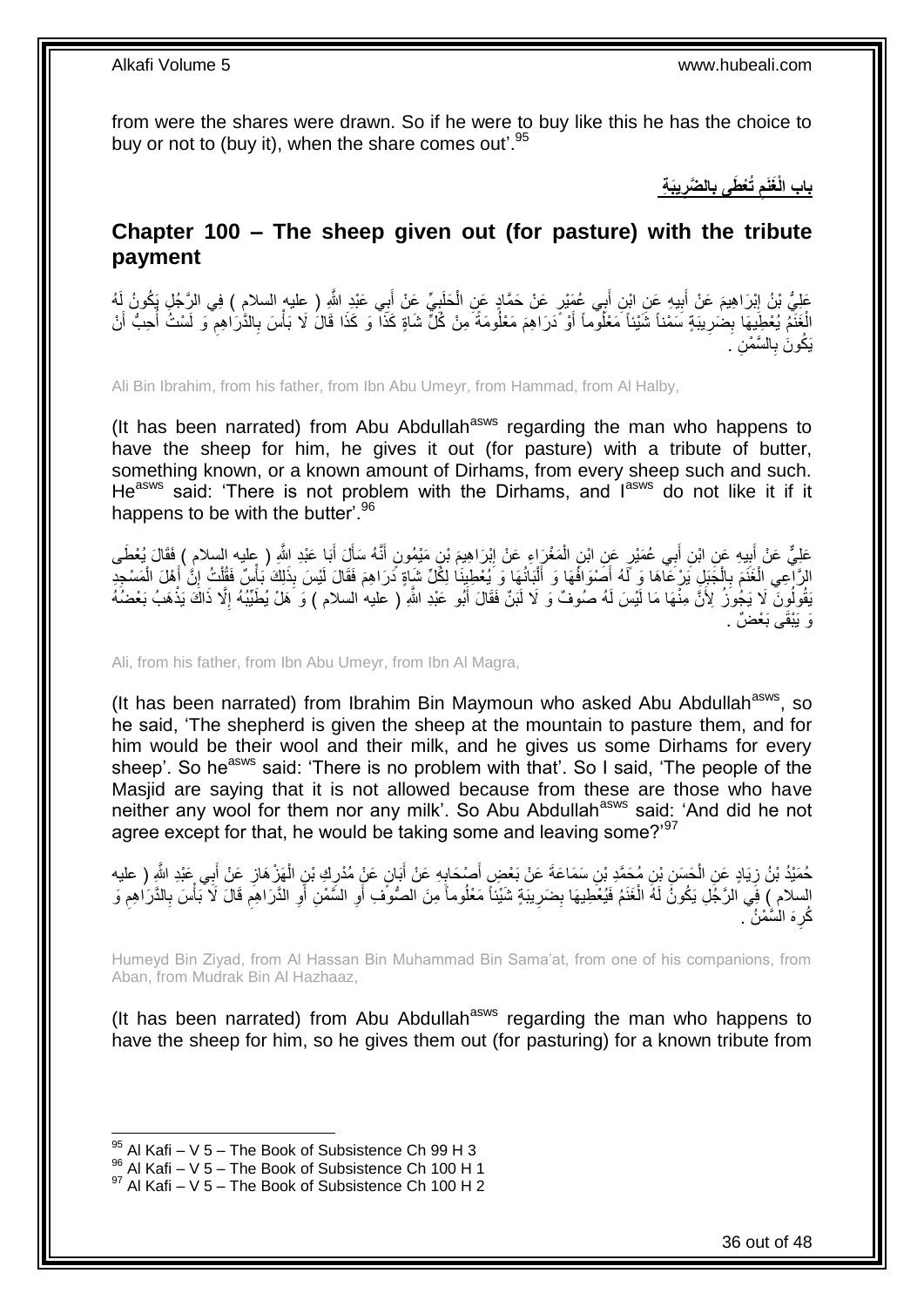the wool, or the butter, or the Dirhams'. He<sup>asws</sup> said: 'There is no problem with the Dirhams, but the butter is disliked'.<sup>98</sup>

عَلِيُّ بْنُ إِبْرَاهِيمَ عَنْ أَبِيهِ عَنِ إِبْنِ مَحْبُوبٍ عَنْ عَبْدِ اللَّهِ بْنِ سِنَانٍ قَالَ سَأَلْتُ أَيَا عَبْدِ اللَّهِ ( عِليه السلام ) عَنْ رَجُلٍ دَفَعَ إِلَى **!** َ ِ لَ ِ َ ْ َ َرَجُٰلٍ غَنَمَهُ بِسَمْنٍ وَ دَرَاهِمَ مَعْلُومَةٍ لِكُلِّ شَاةٍ كَذَا وَ كَذَا فِي كُلِّ شَهْرٍ قَالَ لَا بَأْسَ بِالذَّرَاهِمِ فَأَمَّا السَّمْنُ فَمَا أُحِبُّ ذَاكَ إِلَّا أَنْ ِ ْ **∣** َ ِ ا<br>ا َ ِ يَكُونََ حَوَالِبَ فَلَا َبَأْسَ . ا<br>أ

Ali Bin Ibrahim, from his father, from Ibn Mahboub, from Abdullah Bin Sinan who said,

'I asked Abu Abdullah<sup>asws</sup> about a man who handed over to a man his sheep and a known (amount of) Dirhams, for each sheep being such and such, during every month'. He<sup>asws</sup> said: 'There is no problem with the Dirhams, but as for the butter, so lasws do not like that except if it happens to be milk, so there is no problem'. <sup>99</sup>

> **ِد ال ِّزَنا اللَّقِي ِط َو َولَ باب َبْيع ِ**

<span id="page-36-0"></span>**Chapter 101 – Selling the found (child) and the child of adultery (bastard)**

عِدَّةٌ مِنْ أَصْحَابِنَا عَنْ أَحْمَدَ بْنِ مُحَمَّدٍ عَنِ ابْنِ فَضَّالٍ عَنْ مُثَنَّى عَنْ زُرَارَةَ عَنْ أَبِي عَبْدِ اللَّهِ قَالَ اللَّقِيطُ لَا يُشْتَرَى وَ لَا يُبَاعُ. َ **...** َ **∣** َ َّ

A number of our companions, from Ahmad Bin Muhammad, from Ibn Fazzal, from Musna, from Zurara,

(It has been narrated) from Abu Abdullah $a<sup>asws</sup>$  having said: 'The found (child) can neither be bought nor sold'.<sup>100</sup>

أَحْمَدُ بْنُ مُحَمَّدٍ عَنِ ابْنِ فَضَّالٍ عَنْ مُثَنًّى عَنْ جَاتِمِ بْنِ إِسْمَاعِيلَ الْمَدَائِنِيِّ عَنْ أَبِي عَبْدِ اللَّهِ ( عليه السلام ) قَالَ الْمَنْبُوذُ حُرٌّ<br>ِ ِ ِ ً َ ْ َ ْ فَإِنْ أَحَبَّ أَنْ يُوَالِيَ غَيْرَ الَّذِي رَبَّاهُ وَالَاهُ فَإِنْ طَلَبَ مِنَّهُ الَّذِي رَبَّاهُ النَّفَقَةُ وَ كَانَ مُوسِراً رَدَّ عَلَيْهِ وَ إِنْ كَانَ مُعْسِراً كَانَ مَا َّ ِ ئ<br>إ َ َ ِ ِ أَنْفَقَ عَلَيْهِ صَدَقَةً . ۖ َ

Ahmad Bin Muhammad, from Ibn Fazzal, from Musna, from Hatim Bin Ismail Al Madainy,

(It has been narrated) from Abu Abdullah<sup>asws</sup> having said: 'The abandoned (child) is free, so if he so likes that he chooses a guardian other than the one who nourished him, he can do so, and if the one who nourished him (the finder) were to seek the expenses from him, and he (the child) was affluent, he would return (the expenditure money) back to him, and if he was insolvent, whatever was spent upon him would be (counted as) charity'.<sup>101</sup>

مُحَمَّدُ بْنُ يَحْيَى عَنْ أَحْمَدَ بْنِ مُحَمَّدِ بْنِ عِيسَى عَنْ عَلِيِّ بْنِ الْحَكَمِ عَنْ عَيْدِ الرَّحْمَنِ الْعَزْرِرَمِيِّ عَنْ أَبِيهِ (( مَنْ أَبِيهِ ) ْ ِ ْ َ ِ َ َ عليه السلام ) قَالَ الْمَنْبُوذُ حُرٌّ فَإِنَّا كَبِرَ فَإِنْ شَآءَ تَوَلَّى إِلَّى الَّذِي الْتَقَطَهُ وَ إِلَّا فَلْيَرُدَّ عَلَيْهِ النَّفَقَةَ وَ لْيَذْهَبَّ فَلْيُوَالِ مَنْ شَاءَ ْ ْ **ٔ** ْ ِ ْ َّ ِ ِ ِ َ ِ **المعامل** 

Muhammad Bin Yahya, from Ahmad Bin Muhammad Bin Isa, from Ali Bin Al Hakam, from Abdul Rahman Al Azramy,

1 Al Kafi – V 5 – The Book of Subsistence Ch 100 H 3 Al Kafi – V 5 – The Book of Subsistence Ch 100 H 4 Al Kafi – V 5 – The Book of Subsistence Ch 101 H 1 Al Kafi – V 5 – The Book of Subsistence Ch 101 H 2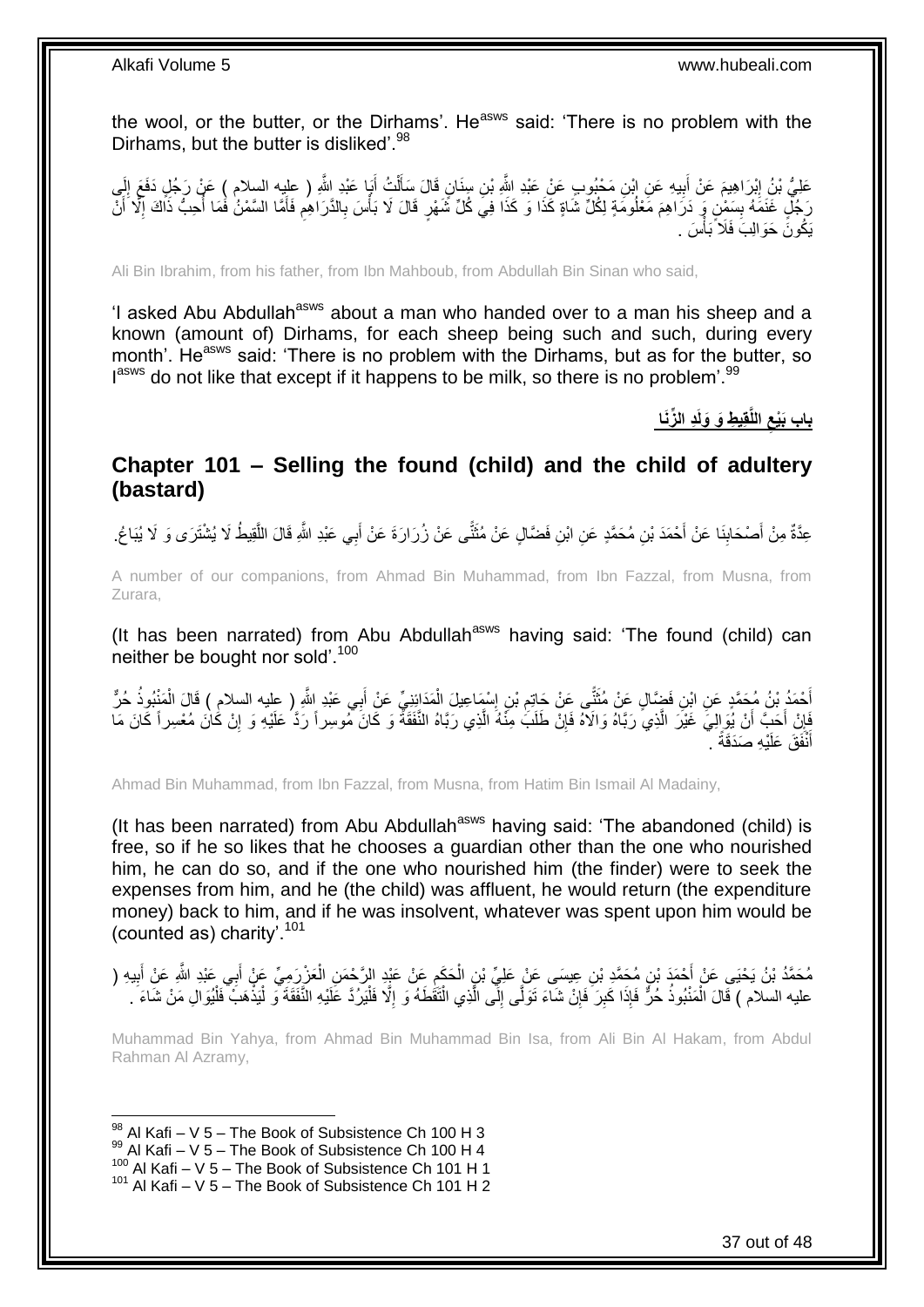(It has been narrated) from Abu Abdullah<sup>asws</sup>, from his<sup>asws</sup> father<sup>asws</sup> having said: 'The abandoned (child) is free. So when he grow older, then if he so desires to choose as a guardian the one who picked him up, or else let him return the expenditure to him, and let him go and choose as a guardian the one whom he so desires to'.<sup>102</sup>

مُحَمَّدُ بْنُ يَحْيَى عَنْ أَحْمَدَ بْنِ مُحَمَّدٍ عَنِ ابْنِ مَحْبُوبِ عَنْ مُحَمَّدِ بْنِ أَحْمَدَ قَالَ سَأَلْتُ أَبَا عَبْدِ اللَّهِ ( عليه السلام ) عَنِ اللَّقِيطَةِ<br>يَهْدَمَنُ بَنُ يَحْيَى مَنْ َ ْ ĺ َ َّ قَالَ لَا نُنباعُ وَ لَا نُتْشَتَرَى وَ لَكِنِ اسْتَخْدِمُهَا بِمَا أَنْفَقْتَ عَلَيْهَا . َ ِ

Muhammad Bin Yahya, from Ahmad Bin Muhammad, from Ibn Mahboub, from Muhammad Bin Ahmad who said,

'I asked Abu Abdullah<sup>asws</sup> about the found (female abandoned child). He<sup>asws</sup> said: 'She can neither be sold nor bought, but she can be made to serve for whatever was spent upon her'.<sup>103</sup>

عَلِيُّ بْنُ إِبْرَاهِيمَ عَنْ أَبِيهِ عَنْ حَمَّادٍ عَنْ حَرِيزٍ عَنْ مُحَمَّدِ بْنِ مُسْلِمٍ قَالَ سَأَلْتُ أبَا جَعْفَرٍ ( عليه السلام ) عَنِ اللَّقِيطِ فَقَالَ حُرٌّ َ ْ اً ا ٍ **ٍ !** َ ِ َّ َلَا يُبَاعُ وَ َلَا يُوهَبُ.

Ali Bin Ibrahim, from his father, from Hammad, from Hareyz, from Muhammad Bin Muslim who said,

'I asked Abu Ja'far<sup>asws</sup> about the found (abandoned child). So he<sup>asws</sup> said: 'Free. He can neither be sold nor gifted'.<sup>104</sup>

عِدَّةٌ مِنْ أَصْحَابِنَا عَنْ أَحْمَدَ بْنِ أَبِي عَبْدِ اللَّهِ عَنْ أَبِيهِ عَنْ أَبِي الْجَهْمِ عَنْ أَبِي خَدِيجَةَ قَالَ سَمِعْتُ أَبَا عَبْدِ اللَّهِ ( عليه السلام )<br>مِنْ أَصْحَابِنَا عَنْ أَحْمَدَ بْنِ أَبِي عَبْدِ َ ِ ْ َ ِ َ َ َ **∣** َ ُقُولُ لَا يَطِيبُ وَلَدُ الزَّنَا وَ لَا يَطِيبُ ثَمَنُهُ أَبَداً وَ الْمِمْرَازُ لَا يَطِيبُ إِلَى سَبْعَةٍ آبَاءٍ وَ قِيلَ لَهُ وَ أَيُّ شَيْءٍ الْمِمْرَازُ فَقَالَ الرَّجُلُ َ َ َ ِ ا<br>ا ْ َكْتَسِبُ مَالًا مِنْ غَيْرِ حِلِّهِ فَيَتَزَوَّجُ بِهِ أَوْ يَتَسَرَّى بِهِ فَيُولَدُ لَهُ فَذَاكَ الْوَلَدُ هُوَ الْمِمْرَانُ . ْ ْ **∶** َ ِ ِّ ِ

A number of our companions, from Ahmad Bin Abu Abdullah, from his father, from Abu Al Jaham, from Abu Khadeeja who said,

'I heard Abu Abdullah<sup>asws</sup> saying: 'Neither will the child of adultery be clean nor would its price be clean, ever; and *Al-Mimraaz* would not be clean up to seven fathers (seven generations)'. And it was said to him<sup>asws</sup>, 'And what is *Al-Mimraaz*?' He<sup>asws</sup> said: 'The man who amasses wealth from other than Permissible means, and with suh funds he gets married, or he enjoys with it (keeps a concubine), and a child is born for him, so that child, he is *Al-Mimraaz*'.<sup>105</sup>

ِ الْحُسَيْنُ بْنُ مُحَمَّدٍ عَنْ مُعَلِّي بْنِ مُحَمَّدٍ عَنِ الْحَسَنِ بْنِ عَلِيٍّ عَنْ أَبَانٍ عَمَّنْ أَخْبَرَهُ عَنْ أَبِي عَبْدٍ اللَّهِ ( عِليه السلام ) قَالَ سَأَلْتُهُ َ َ َ ْ ْ َ عَنْ وَلَدِ الزِّنَا أَشْتَرِيهِ أَوْ أَبِيعُهُ أَوْ أَسْتَخْدِمُهُ فَقَالَ آشْتَرِهِ وَ آَسْتَرِقَّهُ وَ أَسْتَخْدِمْهُ وَ بِعْهُ فَأَمَّا اللَّقِيطُ فَلَا تُشْتَرِهِ . َّ َ ِ ِ ِ َ ِ َ َ ِ َ ِ

Al Husayn Bin Muhammad, from Moalla Bin Muhammad, from Al Hassan Bin Ali, from Aban, from the one who informed him,

(It has been narrated) from Abu Abdullah<sup>asws</sup>, said, 'I asked him<sup>asws</sup> about a child of adultery (bastard), can one buy him, or sell him, or make him to serve?' So he<sup>asws</sup>

<sup>1</sup>  $102$  Al Kafi – V 5 – The Book of Subsistence Ch 101 H 3

 $103$  Al Kafi – V 5 – The Book of Subsistence Ch 101 H 4

 $104$  Al Kafi – V 5 – The Book of Subsistence Ch 101 H 5

 $105$  Al Kafi – V 5 – The Book of Subsistence Ch 101 H 6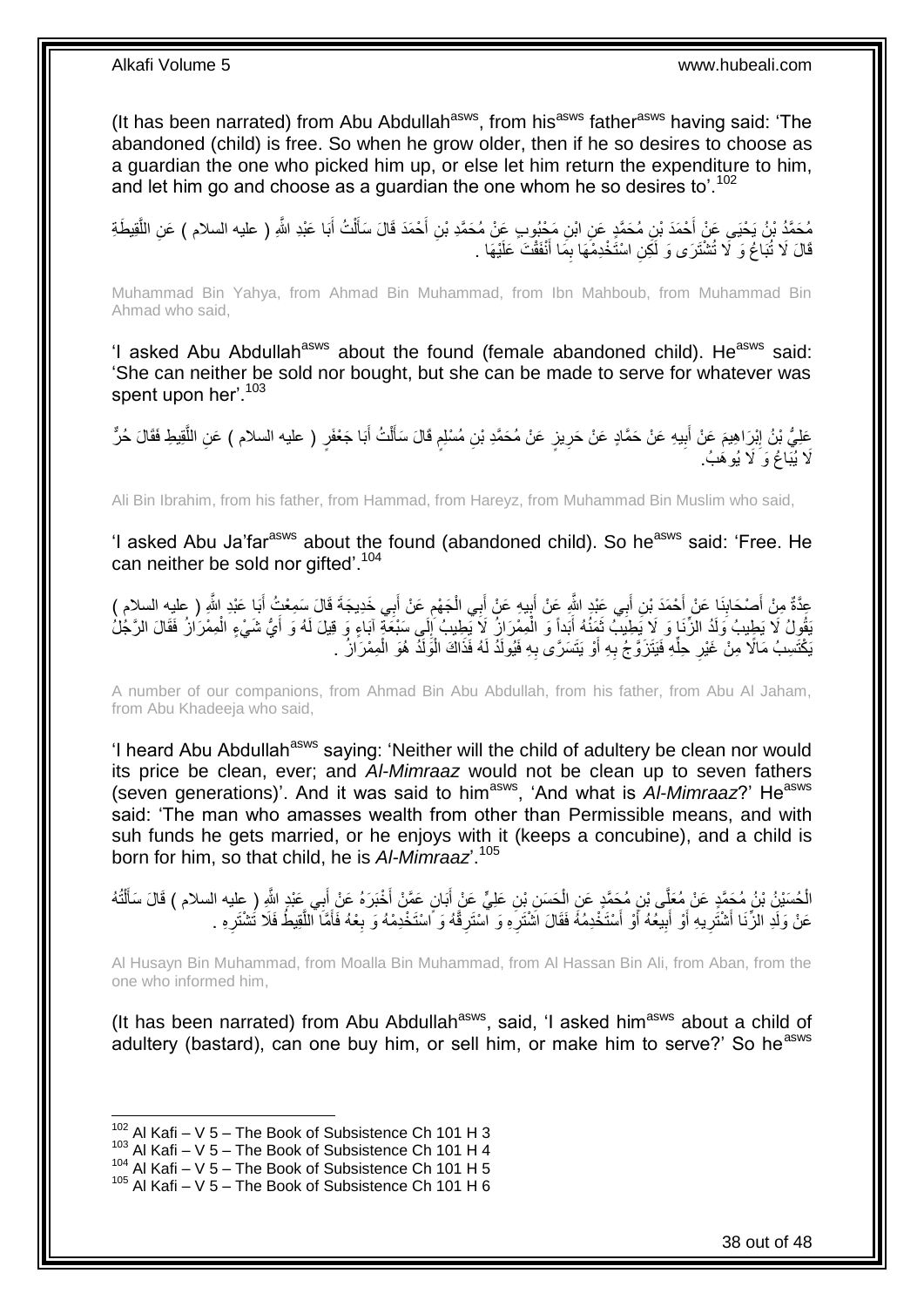said: 'Buy him, and enslave him, and make him to serve, and sell him, but as for the found (child), so do not buy him'.<sup>106</sup>

عِدَّةٌ مِنْ أَصْحَابِنَا عَنْ أَجْمَدَ بْنِ أَبِي عَبْدِ اللَّهِ عَنِ ابْنِ فَضَّالٍ عَنْ مُثَنَّى الْحَنَّاطِ عَنْ أَبِي بَصِيرٍ عَنْ أَبِي عَبْدِ اللَّهِ ( عليه السلام<br>عَدَّةٌ مِنْ مَّذَبَّدَ بِّنَّ أَجْمَدُ بِّنِ أَبِي َ ْ ..**.** .. َ َ َ ِ َ ) قَالَ قُلْتُ لَهُ تَكُونُ لِيَ الْمَمْلُوكَةُ مِنَ الزِّنَا أَحُجُّ مِنْ نَّمَنِهَا وَ أَتَزَوَّجُ فَقَالَ لَا تَحُجَّ وَ لَا تَتَزَوَّجُ مِنْهُ . ْ ْ َ  $\ddot{\phantom{0}}$ َ

A number of our companions, from Ahmad Bin Abu Abdullah, from Ibn Fazzal, from Musna Al Hannat, from Abu Baseer,

(It has been narrated) from Abu Abdullah<sup>asws</sup>, said, 'I said to him<sup>asws</sup>, 'There happens to be the owned slave girl for me being from adultery, can I perform Hajj from her price, and get married?' So he<sup>asws</sup> said: 'You can neither perform Hajj nor get married from it' $107$ 

باب جَامِعٌ فِيمَا يَحِلُّ الشِّرَاءُ وَ الْبَيْعُ مِنْهُ وَ مَا لَا يَحِلُّ

<span id="page-38-0"></span>**Chapter 102 – The summary regarding what is Permissible for the buying and the selling from it, and what is not Permissible**

أَبُو عَلِيٍّ الْأَشْعَرِيُّ عَنْ مُحَمَّدٍ بْنِ عَيْدِ الْجَبَّارِ عَنْ صَفْوَانَ بْنِ يَجْيَي عَنْ عَبْدِ الْجَمِيدِ بْنِ سَعْدٍ قَالَ سَأَلْتُ أَبَا إِبْرَاهِيمَ ( عليه<br>. ِ ْ ِ ِ َ ْ َ ْ السلام ) عَنْ عِظَّامِ الْفِيلِ يَحِلُّ بَيْعُهُ أَوْ شِرَاؤُهُ الَّذِي يُجْعَلُ مِنْهُ الْأَمْشَاطُ فَقَالَ لَا بَأْسَ قَدْ كَّانَ لِأُبِي مِنْهُ مُشْطٌ أَوْ أَمْشَاطٌ . ْ َّ َ ْ ِ َ َ َ

Abu Ali Al Ashary, from Muhammad Bin Abdul Jabbar, from Safwan Bin Yahya, from Abdul Hameed Bin Sa'ad who said,

'I asked Abu Ibrahimasws about the bones of the elephant, is it Permissible to sell it and buy it from which the combs are made out of?' So he<sup>asws</sup> said: 'There is no problem. There used to be for my<sup>asws</sup> father<sup>asws</sup>, a comb, or combs from it'.<sup>108</sup>

عَلِيُّ بِنُ إِبْرَاهِيمَ عَنْ أَبِيهِ عَنِ ابْنِ أَبِي عُمَيْرٍ عَنْ عُمَرَ بْنِ أُذَيْنَةَ قَالَ كَتَبْتُ إِلَى أَبِي عَبْدِ اللَّهِ ( عليه السلام ) أَسْأَلُهُ عَنْ رَجُلٍ َ ِ ُ ِ َ ُ َ َ هُ خَّشَبٌّ فَبَاعَهُ مِمَّنٌ يَتَّخِذُ مِنّْهُ بَرَابِطَ فَقَالَ لَاَّ بَأْسَ ْ ِ لَ

Ali Bin Ibrahim, from his father, from Ibn Abu Umeyr, from Umar Bin Azina who said,

'I wrote to Abu Abdullah<sup>asws</sup> asking him<sup>asws</sup> about a man from whom were planks of wood, so he sold it to the ones who make flutes from it. So he<sup>asws</sup> said: 'There is not problem'.

> نَ عَنْ رَجُلٍ لَهُ خَشَبٌ فَبَاعَهُ مِمَّنْ يَتَّخِذُهُ صُلْبَانَ قَالَ لَا . ْ

And (I asked him<sup>asws</sup>) about a man who had some wood for him, so he sold it to the one who takes it make crosses out of it'. Heasws said: 'No'.<sup>109</sup>

مُحَمَّدُ بْنُ يَجْيَى عَنْ أَحْمَدَ بْنِ مُحَمَّدٍ عَنِ الْحَجَّالِ عَنْ ثَعْلَبَةَ عَنْ مُحَمَّدِ بْنِ مُضَارِبِ عَنْ أَبِي عَبْدِ اللَّهِ ( عليه السلام ) قَالَ لَا َ ِ َ ْ َ بَأْسَ بِبَيْعِ الْعَذِرَةِ . **ٔ** ْ ِ **∣** 

 $106$  Al Kafi – V 5 – The Book of Subsistence Ch 101 H 7

 $107$  Al Kafi – V 5 – The Book of Subsistence Ch 101 H 8

 $108$  Al Kafi – V 5 – The Book of Subsistence Ch 102 H 1

 $109$  Al Kafi – V 5 – The Book of Subsistence Ch 102 H 2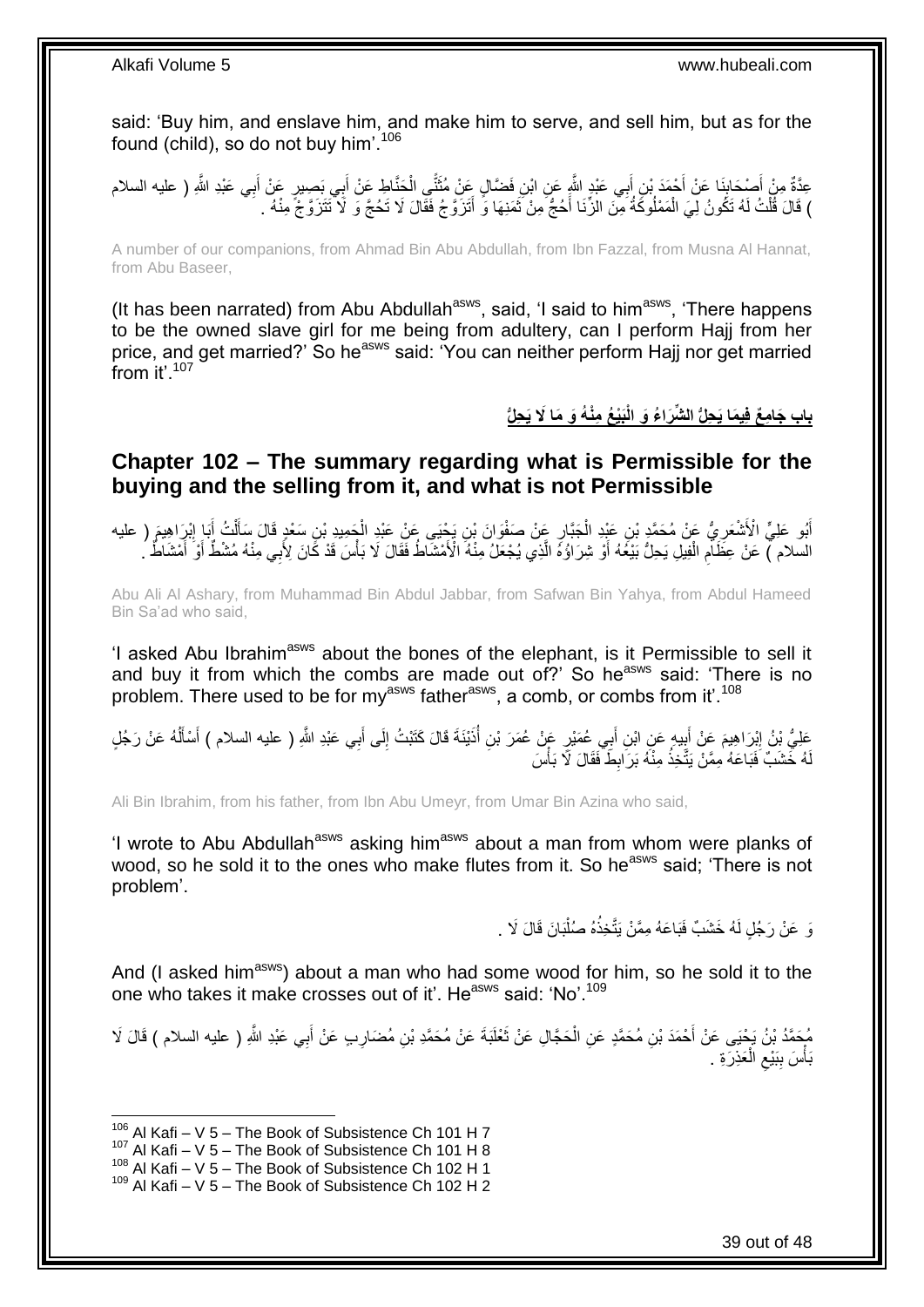Muhammad Bin Yahya, from Ahmad Bin Muhammad, from Al Hajjal, from Sa'alba, from Muhammad Bin Muzarib,

(It has been narrated) from Abu Abdullah<sup>asws</sup> having said: 'There is no problem with selling the animal dung'.<sup>110</sup>

أُبُو عَلِيٍّ الْأَشْعَرِيُّ عَنْ مُحَمَّدِ بْنِ عَبْدِ الْجَبَّارِ عَنِْ صَفْوَانَ عَنْ عِيصِ بْنِ الْقَاسِمِ سَأَلْتُ أَبَا عَبْدِ اللَّهِ ( عليه السلام ) عَنِ<br>أُبُو عَلِيٍّ الْأَشْعَرِيُّ عَنْ مُحَمَّدِ بْنِ عَبْدِ الْ َ َ ْ َ ِ ْ ِ ْ ِ الْفُهُودِ وَّ سِبَاعِ الَطُّيْرِ ۚ هَلْ يُلْتَمَسُ اَلتِّجَارَةُ فِيهَا َقَالَ نَعَمْ . ֦֖֖֖֦֦֖֦֧֦֦֖֧֦֦֧֦֧֦֧֦֪֪֦֧֦֧֦֪֪֦֧֦֧֦֧֦֧֦֧֦֧֦֧֪֪֧֧֪֧֧֝֟֟֟֟֟֟֟֟֟֟֟֟֟֟֟֟֟֟֟֟֟֟֟֟֟֟֟֩֕֞֟֟֓֞֟֟֟֓֞֟֟֩֓֞֟֓֞֟֟֩֓֞֟֟֞֟֝֟֝ **∶** ِ ْ

Abu Ali Al Ashary, from Muhammad Bin Abdul Jabbar, from Safwan, from Ays Bin Al Qasim who said,

'I asked Abu Abdullah<sup>asws</sup> about the leopards and the predatory birds, can one seek the business regarding these?' He<sup>asws</sup> said: 'Yes'.<sup>111</sup>

مُحَمَّدُ بْنُ يَحْيَى عَنْ أَجْمَدَ بْنِ مُحَمَّدٍ عَنِ ابْنِ مَخْبُوبٍ عَنْ أَبَانٍ عَنْ عِيسَى الْقُمِّيِّ ۚ عَنْ عَمْرِو بْنِ جَرِيرٍ قَالَ سَأَلْتُ أَبَا عَبْدِ الثَّهِ<br>مُحَمَّدُ بْنُ يَحْيَى عَنْ أَجْمَدَ بْنِ مُحَمَ َ ْ َ ِ ْ ( عليه السلام ) عَنِ النُّوتِ أَبِيعُهُ يُصْنَعُ بِهِ الصَّلِيبُ وَ الصَّنَمُ قَالَ لَا . **∶ !** َ

Muhammad Bin Yahya, from Ahmad Bin Muhammad, from Ibn Mahboub, from Aban, from Isa Al Qummy, from Amro Bin Jareer who said,

'I asked Abu Abdullah<sup>asws</sup> about the (wood of the) mulberry tree, can one sell to the one who makes the crosses and the idols with it?' He<sup>asws</sup> said: 'No'.<sup>112</sup>

عَلِيُّ بْنُ إِبْرَاهِيمَ عَنْ أَبِيهِ عَنِ ابْنِ أَبِي عُمَيْرٍ عَنْ عُمَرَ بْنِ أُذَيْنَةَ قَالَ كَتَبْتُ إِلَى أَبِي عَبْدِ اللَّهِ ( عليه السلام ) أَسْأَلُهُ عَنِ ِ َ **!** َ ا<br>ا َ َ َ ِ ا<br>ا الرَّجُلِ يُؤَاجِرُ سَفِينَتَهُ وَ دَابَّتَهُ مِمَّنْ يَحْمِلْ فِيهَا أَوْ عَلَيْهَا الْخَمْرَ وَ الْخَنَازِيرَ قَالَ لَا بَأْسَ ۖ. **∶** ْ ْ َ ْ

Ali Bin Ibrahim, from his father, from Ibn Abu Umeyr, from Umar Bin Azina who said,

'I wrote to Abu Abdullah<sup>asws</sup> asking him<sup>asws</sup> about the man hires out his ship and his animal to the ones who carry in it or upon these, the wine and the pigs'. Heasily said: 'There is no problem'.<sup>113</sup>

ٍ عِدَّةٌ مِنْ أَصْحَابِنَا عِنْ سَهْلِ بْنِ زِيَادٍ عَنْ مُحَمَّدِ بْنِ الْحَسَنِ بْنِ شَمُّونٍ عَنِ الْأَصَمِّ عَنْ مِسْمَعٍ عَنْ أَبِي عَبْدِ اللَّهِ ( عليه السلام ْ ِ ِ َ َ ) قَالَ إِنَّ رَسُولَ اللَّهِ ( صلى الله عليه وأله ) نَهَى عَنِ الْقِرَدِ أَنَّ تُشْتَرَى أَوْ تُبَاعَ . ِ َ اُ ْ

A number of our companions, from Sahl Bin Ziyad, from Muhammad Bin Al Hassan Bin Shamoun, from Al Samma, from Misma'a,

(It has been narrated) from Abu Abdullah<sup>asws</sup> having said that Rasool-Allah<sup>saww</sup> forbade from the monkeys being bought or sold'.<sup>114</sup>

عِدَّةٌ مِنْ أَصْحَابِذَا عَنْ أُحْمَدَ بْنِ مُحَمَّدٍ عَنْ مُحَمَّدِ بْنِ إِسْمَاعِيلَ عَنْ عَلِيٍّ بْنِ النَّعْمَانِ عَنِ ابْنِ مُسْكَانَ عَنْ عَبْدِ الْمُؤْمِنِ عَنْ<br>وَيَمْ الْمَسْمَلِكَ الْمَسْمَلِينَ عَنْ الْجَمَعَةِ ِ **∣** َ ْ جَابِرٍ قَالَ سَأَلْتُ أَبَا عَبْدِ اللَّهِ ( عَليه السلام ) عَنِ الرَّجُلِّ يُوَاجِرُ بَيْتَهُ يُبَاعٌ فِيهَا الْخَمْرُ قَالَ حَرَامٌ أُجْرَتُهُ ـ َ ْ َ :<br>ا ْ

A number of our companions, from Ahmad Bin Muhammad, from Muhammad Bin Ismail, from Ali Bin Al Noman, from Ibn Muskan, from Abdul Momin, from Jabir who said,

 $110$  Al Kafi – V 5 – The Book of Subsistence Ch 102 H 3

- $111$  Al Kafi V 5 The Book of Subsistence Ch 102 H 4
- $112$  Al Kafi V 5 The Book of Subsistence Ch 102 H 5
- 113 Al Kafi V 5 The Book of Subsistence Ch 102 H 6

<sup>114</sup> Al Kafi – V 5 – The Book of Subsistence Ch 102 H 7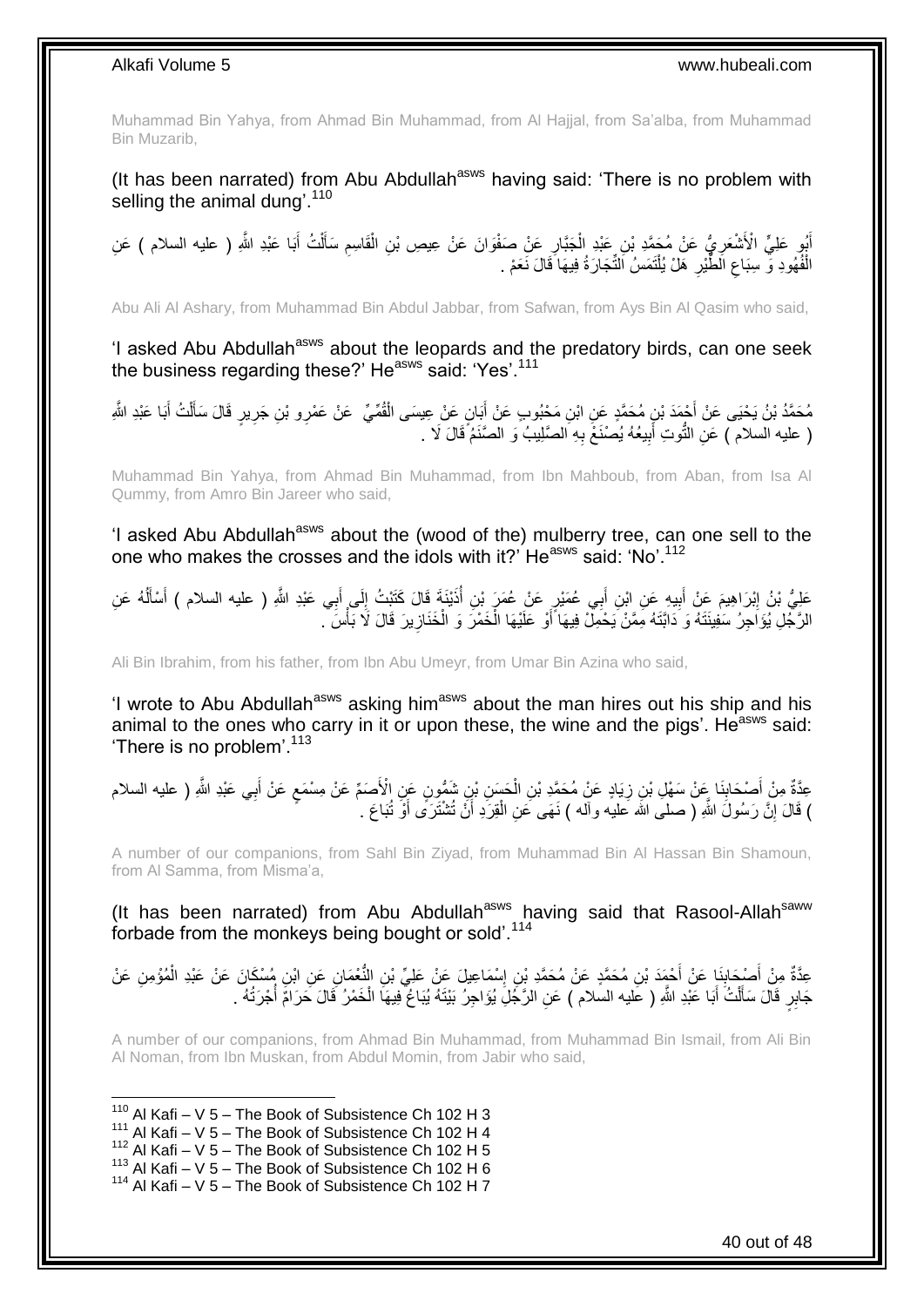'I asked Abu Abdullah<sup>asws</sup> about the man who rents out his house, in which the wine is sold'. He<sup>asws</sup> said: 'Its renting out is Prohobited'.<sup>115</sup>

**∶** ِّدْمَنُ أَصِدَانِنَا عَنْ عَلِيِّ بِنِ أَسْبَاطٍ عَنْ أَبِي مَخْلَدٍ السَّرَّاجِ قَالَ كُنْتُ عِنْدَ أَبِي عَبْدِ اللَّهِ ( عليه السلام ) إِذْ دَخَلَ عَلَيْهِ مُعَتِّبٌ َ ِ َ َ ِ **ٔ** فَقَالَ رَجُلانِ بِالْبَابِ فَقَالٌ أَدْخِلْهُمَا فَدَخَلَا فَقَالٌ أَحَدُهُمَا إِنِّي َرَجُلٌ سَرَّاجٌ أَبِيعُ جُلُودَ النَّمِرِ فَقَالَ مَدْبُوغَةٌ هِيَ قَالَ نَعَمْ قَالَ لَيْسَ **!** َ ِ ْ َ ا.<br>ا **∶** ِ ٌس ؚ<br>֦֧֡֩֟֓֟֓֟֘<u>֛</u> ِه َبأ **∶** بِهِ بَأْسٌ .

One of our companions, from Ali Bin Asbaat, from Abu Makhlad Al Sarraj who said,

'I was in the presence of Abu Abdullah<sup>asws</sup> when Moattab came over to him<sup>asws</sup> and said, 'Two men are at the door'. So he<sup>asws</sup> said: 'Let them in'. So they both entered. So one of the two said, 'I am a saddle makers selling the tiger skins'. So he<sup>asws</sup> said: 'Are these tanned?' He<sup>asws</sup> said, 'Yes'. He<sup>asws</sup> said: 'There is no problem with it'.<sup>116</sup>

َ مُحَمَّدُ بِنُ يَحْيَى عَنْ أَحْمَدَ بْنِ مُحَمَّدٍ عَنْ مُحَمَّدِ بْنِ عِيسَى عَنْ أَبِي الْقَاسِمِ الصَّيْقَلِ قَالَ كَتَبْتُ إِلَيْهِ قَوَائِمُ السُّيُوفِ الَّتِي تُسَمَّى<br>مُحَمَّدُ بْنُ يَحْيَى عَنْ أَحْمَدَ بْنِ مُحَ َّ لَ ِ ِ ْ السَّفَنَ أَتَّخِذُهَا مِنْ جُلُودِ السَّمَكِ فَهَلْ يَجُورُ الْعَمَلُ لَّهَا وَ لَسْنَا نَأْكُلُ لَّحُومَهَا فَكَتَبَ ( عليه السلام ) لَا بَأْسَٰ . ا<br>ا ْ ْ َ ْ

Muhammad Bin Yahya, from Ahmad Bin Muhammad, from Muhammad Bin Isa, from Abu Al Qasim Al Sayqal who said,

'I wrote to him<sup>asws</sup>, 'The studding of the swords which are names as Al-Saffan, having been taken from the fish skins, so is it allowed to be working on it and we do not eat its flesh?' So he<sup>asws</sup> wrote: 'There is no problem'.<sup>117</sup>

> **ِخَياَن ِة ِة َو الْ قَ باب ِشَرا ِء ال َّسر ِ**

### <span id="page-40-0"></span>**Chapter 103 – Buying the stolen (goods) and the betrayal**

عِدَّةٌ مِنْ أَصْحَابِذَا عَنْ سَهْلِ بْنِ زِيَادٍ وَ أَحْمَدَ بْنِ مُحَمَّدٍ جَمِيعاً عَنِ ابْنِ مَحْبُوبِ عَنْ أَبِي أَيُوبَ عَنْ أَبِي بَصِبِيرٍ قَالَ سَأَلْتُ<br>يَجِدَّةُ مِنْ أَصْحَابِذَا عَنْ سَهْلِ بْنِ زِيَادٍ وَ أَح َ ِ ِ ْ َ َ ا<br>ا َ أَحَدَهُمَا ( عليهمَا السلام ) عَنْ شِرَاءِ الْخِيَانَةِ وَ اَلسَّرِقَةِ فَقَالَ لَا إِلَّا أَنْ يَكُونَ قَدِ اخْتَلَطَ مَعَهُ غَيْرُهُ فَأَمَّا اَلسَّرِقَةُ بِعَيْنِهَا فَلَا إِلَّا َ ِ **∶** ْ َ ِ ِ ِ َ أَنْ تَكُونَ مِنْ مَتَاعِ السُّلْطَاٰنِ فَلَا بَأْسَ بِذَلِكَ . اً ْ ِ

A number of our companions, from Sahl Bin Ziyad, and Ahmad Bin Muhammad, altogether from Ibn Mahboub, from Abu Ayoub, from Abu Baseer who said,

'I asked one of the two ( $5<sup>th</sup>$  or  $6<sup>th</sup>$  Imam<sup>asws</sup>) about buying the (goods of) betrayal and the stolen (goods). So he<sup>asws</sup> said: 'No, except if there happens to have mixed up something else along with it. So as for the stolen (goods) exactly, so no, except if there happens to be goods of the Sultan (ruling authority), so there is no problem with it'. <sup>118</sup>

اْبِنُ مَعْبُوبٍ عَنْ هِشَامٍ بْنِ سَالِمٍ عَنْ أَبِي عُبَيْدَةَ عَنْ أَبِي جَعْفَرٍ ( عليه السلام ) قَالَ سَأَلْتُهُ عَنِ الرَّجُلِ مِنَّا يَشْتَرِي مِنَ ْ َ َ َ ٍ ِ ِ السِّلْطَانِ مِنْ إِبِلِّ الصَدَقَٰةِ وَ خَفَجِ الصِّدَقَةِ وَ ۖ هُوَ يَعْلَمُ أَنَّهُمْ يَأْخُذُونَ مِنْهُمْ أَكْثَرَ مِنَ الْحُقِّ الَّذِي يَجِبُ عَلَيْهِمْ قَالَ مَا أَلْإِبِلُ وَ ِ ِ ِ ِ َّ ْ َ َ ة<br>أ َ الْغَنَمُ إِلَّا مِثْلَ اَلْحِنْطَةِ وَ الشَّعِيرِ ۚ وَ غَيْرِ ذَلِكَ لَا بَأْسَ ٰبِهِ حَتَّى تَعْرِفَ الْحُرَامَ بِعَيْنِهِ ِ ْ **ٍ** ِ **∶** ِ ْ ْ ِ ْ

Ibn Mahboub, from Hisham Bin Salim, from Abu Ubeyda,

1  $115$  Al Kafi – V 5 – The Book of Subsistence Ch 102 H 8

 $116$  Al Kafi – V 5 – The Book of Subsistence Ch 102 H 9

<sup>117</sup> Al Kafi –  $V$  5 – The Book of Subsistence Ch 102 H 10

 $118$  Al Kafi – V 5 – The Book of Subsistence Ch 103 H 1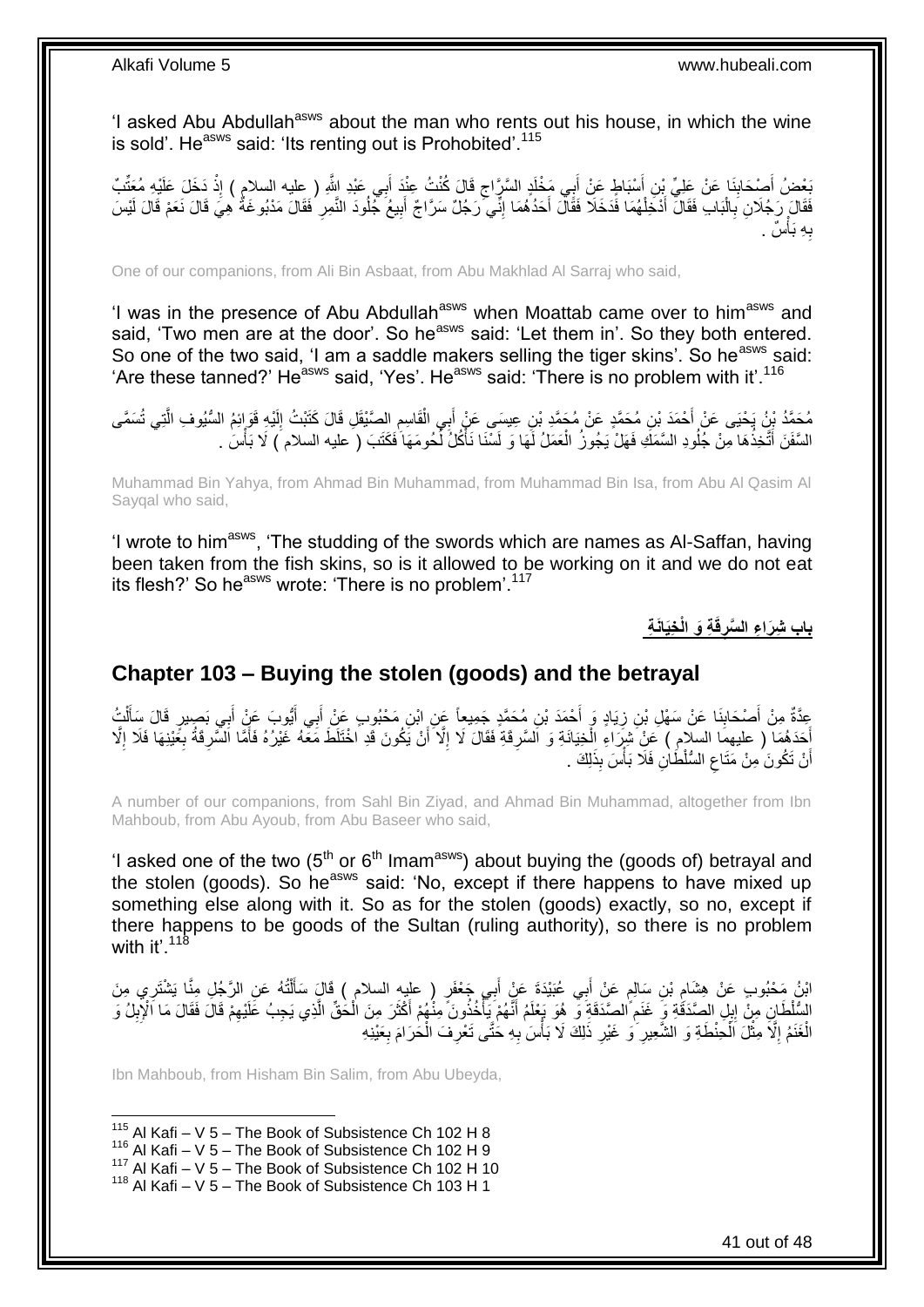(It has been narrated) from Abu Ja'far $a_{\text{sws}}$ , said, 'I asked him $a_{\text{sws}}$  about the man from us buying from the Sultan (ruling authority), from the camels of charity (Zakat) and sheep of charity (Zakat), and he knew that they are taking from them (masses) more than the rightful which is obligated upon them. So he<sup>asws</sup> said: 'The camel and sheep are likes of the wheat and the barley, and other than that. There is no problem with it until he recognises the Prohibition exactly'.

نِّيلِ لَهُ فَمَا تَرِي فِي مُصَدِّقٍ يَجِيئُنَا فَيَأْخُذُ صَدَقَاتِ أَغْنَامِنَا فَنَقُولُ بِعْنَاهَا فَيَبِيعُنَاهَا فَمَا تَرَى فِي شِرَائِهَا مِنْهُ قَالَ إِنْ كَانَ قَدْ ِ **∶** َ ْ ِ أَخَذَهَا وَ عَزَلَهَا فَلَا بَأْسَ ٔ<br>: َ

It was said to him<sup>asws</sup>, 'So what is your<sup>asws</sup> view regarding a charity (Zakat) collector who comes to us, so he takes the charities (Zakat) of our sheep. So we are saying, 'Sell these back to us'. So what is your<sup>asws</sup> view regarding buying these from him?' He<sup>asws</sup> said: 'If he has taken them (away) and segregated them, so there is no problem'.

قِيلَ لَهُ فَمَا تَرَى فِي الْحِنْطَةِ وَ الشَّعِيرِ يَجِيئُنَا الْقَاسِمُ فَيَقْسِمُ لَنَا حَظَّنَا وَ يَأْخُذُ حَظَّهُ فَيَعْزِلْهُ بِكَيْلٍ فَمَا تَرَى فِي شِرَاءِ ذَلِكَ ْ ْ ِ ْ ِ ُ ِ الطَّعَامِ مِنْهُ فَقَالَ إِنْ كَانَ قَبَضَهُ بِكَيْلٍ وَ َأَنْتُمْ حُضُورُ ذَلِكَ الْكَيْلِ فَلَا بَأْسَ بِشِرَاهُ مِنْهُ بِغَيْرِ كَيْلٍ . יִי, ِ ِ **∶ ∣ ٔ** ْ ِ

It was said to him<sup>asws</sup>, 'So what is your<sup>asws</sup> view regarding the wheat and the barley. The apportioner (for charity) comes to us, so he apportions our share, and he takes his share and segregates it with a measurement. So what is your<sup>asws</sup> view regarding buying that foodstuff from him?' So he<sup>asws</sup> said: 'If he had taken possession of it with a measurement, and you were present during that measurement, so there is no problem with buying it from him without measuring it (again)'.<sup>119</sup>

مُحَمَّدُ بْنُ يَحْيَى عَنْ أَحْمَدَ بْنِ مُحَمَّدٍ عَنِ الْحَسَنِ بْنِ عَلِيٍّ عَنْ إِنَّانٍ عَنْ إِسْحَاقَ بْنِ عَمَّارٍ قَالَ سَأَلْتُهُ عَنِ الرَّجُلِ يَشْتَرِي مِنَ<br>\* ِ َ ْ ِ ْ َ الْعَامِلِ وَ هُوَ يَظْلِمُ قَالَ يَشْتَرِيَ مِنْهُ مَا لَمْ يَعْلَمْ أَنَّهُ ظَلَمَ فِيهِ أَحَداً . ْ َ َ

Muhammad Bin Yahya, from Ahmad Bin Muhammad, from Al Hassan Bin Ali, from Aban, from Is'haq Bin Ammar who said,

'I asked him<sup>asws</sup> about the man who buys from the office bearer, and he is an unjust one. He<sup>asws</sup> said: 'He can buy from him for as long as he does not know that he has been uniust to anyone in it'.<sup>120</sup>

Muhammad Bin Yahya, from Ahmad Bin Muhammad, from Al Husayn Bin Saeed, from Al Nazar Bin Suweyd, from Al Qasim Bin Suleyman, from Jarrah Al Madainy,

(It has been narrated) from Abu Abdullah<sup>asws</sup> having said: 'It is not correct to buy the stolen (goods), and the (goods of) betrayal, when it is recognised as such<sup>'.121</sup>

مُحَمَّدُ بْنُ يَحْيَيِ عَنْ أَحْمَدَ بْنِ مُحَمَّدٍ عِنِ الْجُسَيْنِ بْنِ سَعِيدٍ عَنِ النَّصْبِرِ بْنِ سُوَيْدٍ عَنِ الْقَاسِمِ بْنِ سُلَيْمَانَ عَنْ جَرَّاحٍ الْمَدَائِنِيِّ ْ ِ ْ ْ ٍ ِ عَنْ أَبِي عَبْدِ اللَّهِ ( عليه السلاَم ) قَالَ لَا يَصْلُحُ شَِرَاءُ السَّرِقَةِ وَ الْخِيَانَةِ إِذَاَ عُرِفَتْ . ِ ْ ِ ُ َ

 $119$  Al Kafi – V 5 – The Book of Subsistence Ch 103 H 2

 $120$  Al Kafi – V 5 – The Book of Subsistence Ch 103 H 3

 $121$  Al Kafi – V 5 – The Book of Subsistence Ch 103 H 4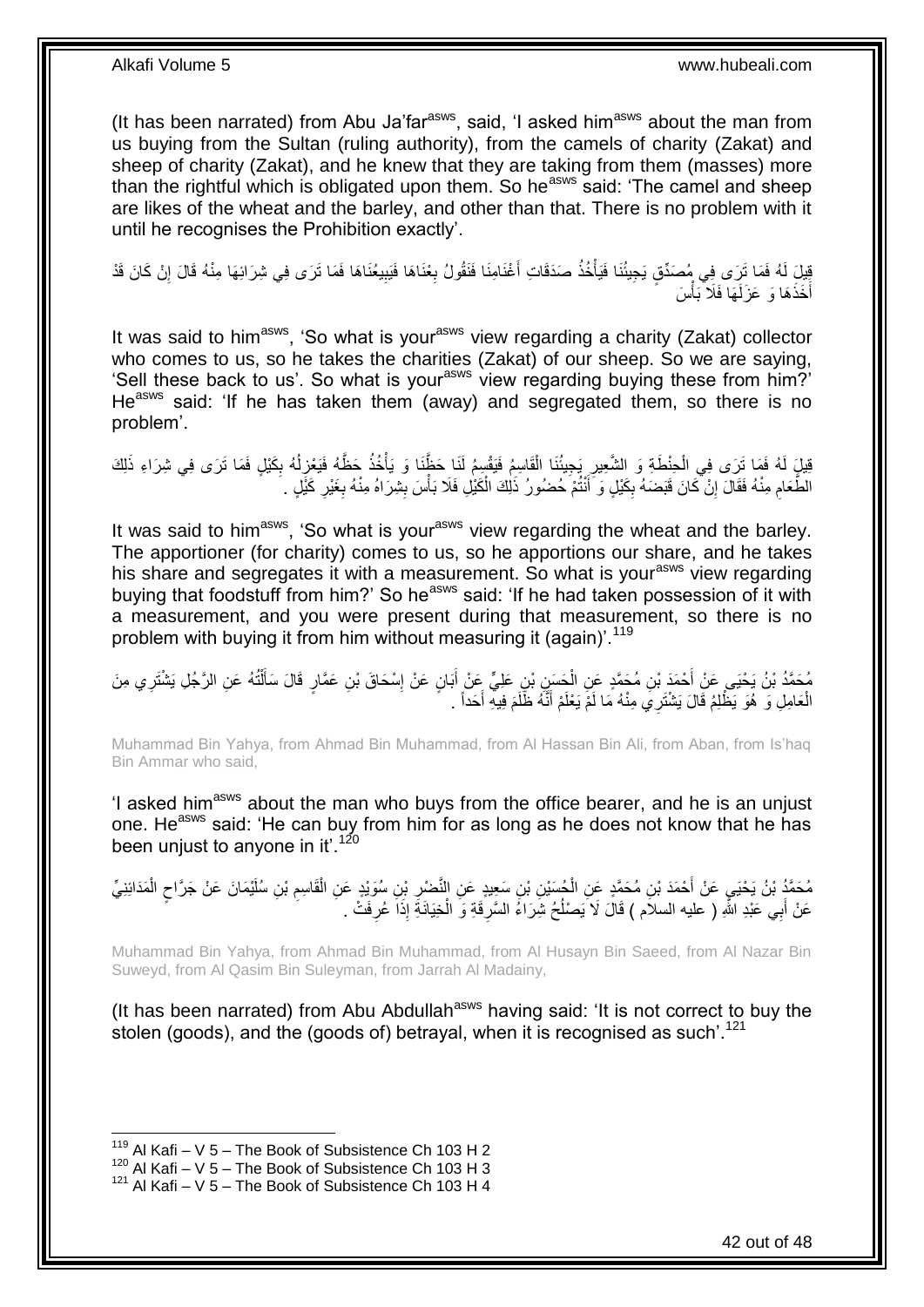مُحَمَّدُ بْنُ يَجْيَى عَنْ أَحْمَدَ بْنِ مُحَمَّدٍ عَنِ ابْنِ أَبِي عُمَيْرٍ عَنْ جَمِيلٍ بْنِ صَالِحٍ قَالَ أَرَادُوا بَيْعَ تَمْرِ عَيْنٍ أَبِي زِيَادٍ فَأَرَدْتُ أَنْ<br>يُسْتَمَدُّ بْنُ يَجْيَى عَنْ أَجِمَةٍ بْنِ مُحَمَ ِ َ ِ َ ֚֚֚֚֚֚֚֚֚֚֚֝֡֝֓֡׆֞ َ َ َ أَشْتَرِيَهُ ثُمَّ قُلْتُ حَتَّى أَسْتَأْمِرَ ۖ أَبَا عَبْدِ اللَّهِ ( عَليَه ۖ السلامَ ) فَأَمَرْتُ مُعَاذاً فَسَأَلْهُ فَقَالَ قُلْ لَهُ يَشْتَرِيَهِ فَإِنَّهُ إِنَّ لَمْ يَشْتَرِهِ اشْتَرَاهُ لَ َ َ َ ْ َ ْ ُ ¦ َ ِ ِ  $\frac{1}{2}$ ِ غَيْرُهُ .

Muhammad Bin Yahya, from Ahmad Bin Muhammad, from Ibn Abu Umeyr, from Jameel Bin Salih who said,

'I wanted to sell the dates of Abu Ziyad (a plantation), so I wanted to buy it. Then I said (to myself), '(I shall wait) until Abu Abdullah<sup>asws</sup> instructs me so'. So I instructed Moaz, so he asked him<sup>asws</sup>. He<sup>asws</sup> said: 'Say to him, 'Buy it', for if he does not buy it, someone else will buy it'.<sup>122</sup>

الْحُسِيْنُ بْنُ مُحَمَّدٍ عَنِ النَّهْدِيِّ عَنِ ابْنِ أَبِي نَجْرَانَ عَنْ بَعْضِ أَصْحَابِهِ عَنْ أَبِي عَبْدِ اللَّهِ ( عليه السلام ) قَالَ مَنِ اشْتَرَى َ ِ َ َ سَرِقَةً وَ هُوَ يَعْلَمُ فَقَدْ شَرِكَ فِي عَارِهَا وَ إِثْمِهَا . **ٔ** ِ **∶ ∶** ِ

Al Husayn Bin Muhammad, from Al Nahdy, from Ibn Abu Najran, from one of his companions,

(It has been narrated) from Abu Abdullah<sup>asws</sup> having said: 'The one who buys stolen (goods) and he knows, so he has participated in its shame and in its sin'.<sup>123</sup>

ِ عَلِيُّ بْنُ إِبْرَاهِيمَ عَنْ صَالِحٍ بْنِ السِّنْدِيِّ عَنْ جَعْفَرٍ بْنِ بَشِيرٍ عَنِ الْكُسِيْنِ بْنِ أَبِي الْعَلَاءِ عَنْ أَبِي عُمَرَ السَّرَّاجِ عَنْ أَبِي عَبْدِ ِ ِ ِ َ ِ َ ْ َ ْ اللَّهِ لَّ عليهَ السلام ) فِي الرَّجُلِ يُوجَدُ عِنْدَهُ السَّرِقَةُ قَالَ هُوَ غَارِمٌ إِذَا لَمْ يَأْتِ عَلَى ٓبَائِعِهَا بِشُهُودٍ ۗ ۚ ِ ا<br>ا ِ ِ

Ali Bin Ibrahim, from Salih, Bin Al Sandy, from Ja'far Bin Basheer, from Al Husayn Bin Abu Al A'ala, from Abu Umar Al Sarraj,

(It has been narrated) from Abu Abdullah<sup>asws</sup> regarding the man in whose presence stolen goods were found'. He<sup>asws</sup> said: 'He suffers the loss unless he comes up with witnesses against his seller (who has sold those to him without his knowledge about the goods)'. $124$ 

> **ُهو َن ُه َكار َو ُه ْم لَ ْوم َم قَ ِن ا ْشَت َرى َطَعا باب َم ِ ٍ**

### <span id="page-42-0"></span>**Chapter 104 – The one who buys the food of a people and they are compelled to it**

مُحَمَّدُ بْنُ يَجْيَى عَنْ أَحْمَدَ بْنِ مُحَمَّدٍ عَنِ الْحَسَنِ بْنِ عَلِيٍّ عَنْ عَلِيٍّ بْنِ عُقْبَةَ عَنِ الْحُسَيْنِ بْنِ مُوسَى عَنْ بُرَيْدٍ وَ مُحَمَّدِ بْنِ<br>، . . ْ ْ َ مُسْلِمٍ عَنْ أَبِي عَبْدِ اللَّهِ ( عليه السلام ) قَالَ مَنِ اَشْتَرَى طَّعَامَ قَوْمٍ وَ ۖ هُمْ لَهُ كَارِ هُونَ قُصَّ لَهُمْ مِنْ لَحْمِهِ يَوْمَ الْقِيَامَةِ . ֧֖֧֚֚֓֝֝֝ َ ڔ ْ ِ لَ

Muhammad Bin Yahya, from Ahmad Bin Muhammad, from Al Hassan Bin Ali, from Ali Bin Uqba, from Al Husayn Bin Musa, from Bureyd and Muhammad Bin Muslim,

(It has been narrated) from Abu Abdullah<sup>asws</sup> having said: 'The one who buys the food of a people and they are compelled to it (dislike to sell it), it would be clipped for them from his flesh on the Day of Judgement'.<sup>125</sup>

 $122$  Al Kafi – V 5 – The Book of Subsistence Ch 103 H 5

 $123$  Al Kafi – V 5 – The Book of Subsistence Ch 103 H 6

 $^{124}$  Al Kafi – V 5 – The Book of Subsistence Ch 103 H 7

 $125$  Al Kafi – V 5 – The Book of Subsistence Ch 104 H 1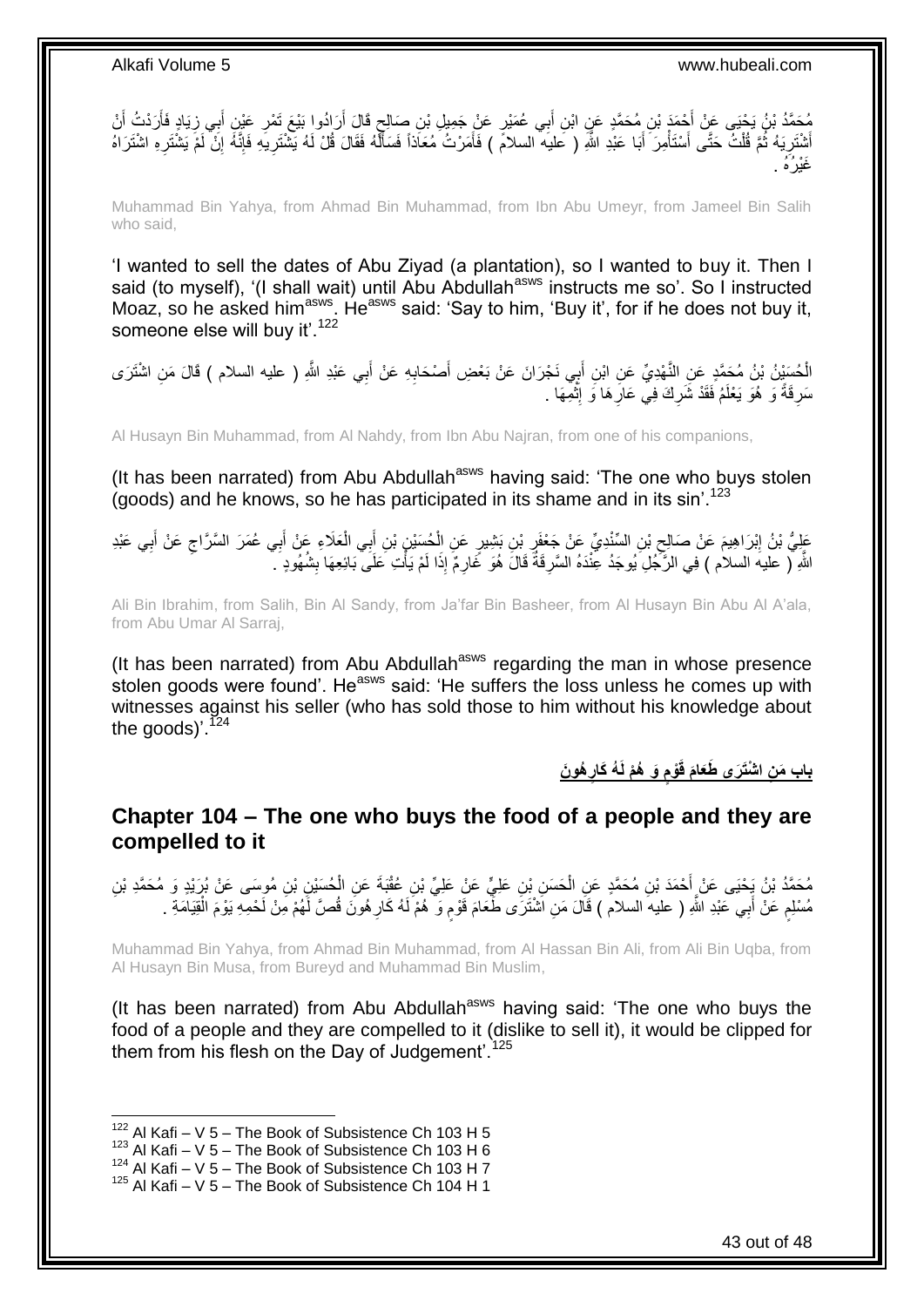**َتَغَّي َر َع َّما َرآهُ ِن ا ْشَت َرى َشْيئا فَ باب َم**

### <span id="page-43-0"></span>**Chapter 105 – The one who buys something so it turns out to be difference from what he had seen it as**

عَلِيُّ بْنُ إِبْرَاهِيمَ عَنْ أِبِيهِ وَ مُحَمَّدُ بْنُ يَحْيَى عَنْ أَحْمَدَ بْنِ مُحَمَّدٍ عَنِ ابْنِ أَبِي عُمَيْرٍ وَ عَلِيٍّ بْنِ حَدِيدٍ عَنْ جَمِيلِ بْنِ دَرَّاجٍ عَنْ َ َ ِ َ ِ ٍ مُيَسِّرٍ عَنَّ أَبِي عَيْدِ اللَّهِ ( عليه السلام ) قَالَ قُلْتُ لَهُ رَجُلٌ اشْتَرَى زِقَّ زَيْتَ فَوَجَدَ فِيهِ دُرْدِيّاً قَالَ فَقَالَ إِنْ كَانَ يَعْلَمُ أَنَّ ذَلِكَ ِ ْ َ َ ِ فِي الَّزَّيْتِ ۖ لَمْ يَرُدَّهُ وَ إِنْ لَمْ يَكُنْ يَعْلَمُ أَنَّ ذَلِكَ فِي الزَّيْتِ رَدَّهُ عَلَى صَاحِبِهِ . اُ ِ **∶** 

Ali Bin Ibrahim, from his father and Muhammad Bin Yahya, from Ahmad Bin Muhammad, from Ibn Abu Umeyr and Ali Bin Hadeed, from Jameel Bin Darraj, from Muyassar,

(It has been narrated) from Abu Abdullah<sup>asws</sup>, said, 'I said to him<sup>asws</sup>, 'A man buys a skin sack of oil so he finds residue therein'. So he<sup>asws</sup> said: 'If he knows that that is (normally found to be) in the oil, he cannot return it, but if he does not know that that (is normally found to be) in the oil, he can return it to its owner (seller)<sup>'.126</sup>

عَلِيُّ بْنُ إِبْرَاهِيمَ عَنْ أَبِيهِ عَنِ ابْنِ أَبِي عُمَيْرٍ عَنْ إِبْرَاهِيمَ بْنِ إِسْحَاقَ الْخُدْرِيِّ عَنْ أَبِي صَادِقٍ قَالَ دَخَلَ أَمِيرُ الْمُؤْمِنِينَ ( َ ِ ِ ِ َ **∣** ِ ْ َ عليه السلام ) ِسُوقَ التَّمَّارِينَ فَإِذَا اَمْرَأَةٌ قَائِمَةٌ تَبْكَى وَ هِيَ تُخَاصِمُ رَجُلًا تَفَاراً فَقَالَ لَهَا مَا لَكِ قَالَتْ يَا أَمِيرَ الْمُؤْمِنِينَ َ ِ ْ َ اشْتَرَيْتُ مِنْ هَٰذَا تَمْراً بِدِرْهَم فَخَرَجَ أَسْفَلُهُ رَدِيّاً لَيْسَ مِثْلَ الَّذِي رَأَيْتُ قَالَ فَقَالَ لَهُ رُدَّ عَلَيْهَا فَأَبَى حَتَّى قَالَهَا ثَلَاثًا فَأَبَى فَعَلَاهُ َ َّ ْ لَ ٔ<br>ا اُ، ֧֧֧֧֧֧֧֧֧֓֝֓֝֓֝֓֝֬֟֓֓֝֓֓֝֬֓֝֓<del>֛</del> ِ َ َ بِالدِّرَّةِ حَتَّى رَدَّ عَلَيْهَا وَ كَانَّ عَلِيٌّ ( صلوات الله عليه ) يَكْرَهُ أَنْ يُجَلَّلَ النَّمْرُ . َّ َ ِ

Ali Bin Ibrahim, from his father, from Ibn Abu Umeyr, from Ibrahim Bin Is'haq Al Khudry, from Abu Sadiq who said,

'Amir Al-Momineen<sup>asws</sup> entered the market of the date-sellers, so there was a womain wailing and she was disputing with a male date-seller. So he<sup>asws</sup> said to her: 'What is the matter with you?' She said, 'O Amir Al-Momineen<sup>asws</sup>! I bought dates from this date-seller with a Dirham, so there came out from its bottom, some spoilt ones, unlike those which I had seen'. So he<sup>asws</sup> said to him: 'Return it to her'. So he refused until he<sup>asws</sup> had said it three times. But, he still refused. So he<sup>asws</sup> raised his<sup>asws</sup> whip until he returned it to her, and Ali<sup>asws</sup> used to dislike the dates being veiled'.<sup>127</sup>

> **ِ َو الْ َخ ْمر َع ِصير الْ باب َبْيع ِ ِ**

### <span id="page-43-1"></span>**Chapter 106 – Selling the juice and the wine**

عِدَّةٌ مِنْ أَصْحَابِنَا عَنْ سَهْلِ بْنِ زِيَادٍ وَ أَحْمَدَ بْنِ عَبِيسٍ عَنْ أَحْمَدَ بْنِ مُحَمَّدٍ بْنِ أَبِي نَصْرٍ قَالَ سَأَلْتُ أَبَا الْحَسَنِ (<br>حَدَّةٌ مِنْ أَصْحَابِنَا عَنْ سَهْلِ بْنِ زِيَادٍ وَ أَحْمَدَ بِن َ ِ **∣** َ ْ َ ْ َ َ َ عِليه السلام) عَنْ بَيْع الْعَصِيرِ فَيَصِيرُ خَمْرٍ أَ قَبْلَ أَنْ يُقْبَضَ الثَّمَنُ قَالَ فَقَالَ لَوْ بَاعَ ثَمَرَتَهُ مِمَّنْ يَعْلَمُ يَجْعَلُهُ حَرَاماً لَمْ يَكُنْ َ َّ اُ **∶** ْ ِ لَ ُ َّ َ بِذَلِكَ بَأْسٌ فَأُمَّا إِذَا كَأَنَ عَصِيرَ أَ فَلَا يُبَاعُ إِلَّا بِالنَّقْدِ . **∶** ِ َ **ٔ** 

A number of our companions, from Sahl Bin Ziyad, and Ahmad Bin Muhammad Bin Isa, from Ahmad Bin Muhammad Bin Abu Nasr who said,

'I asked Abu Al-Hassan<sup>asws</sup> about selling the juice, so it becomes wine before he takes possession of the price'. So he<sup>asws</sup> said: 'If he sold its fruit to the one he known that he would make to be something Prohibited, there would not happen to be a

 $126$  Al Kafi – V 5 – The Book of Subsistence Ch 105 H 1

 $127$  Al Kafi – V 5 – The Book of Subsistence Ch 105 H 2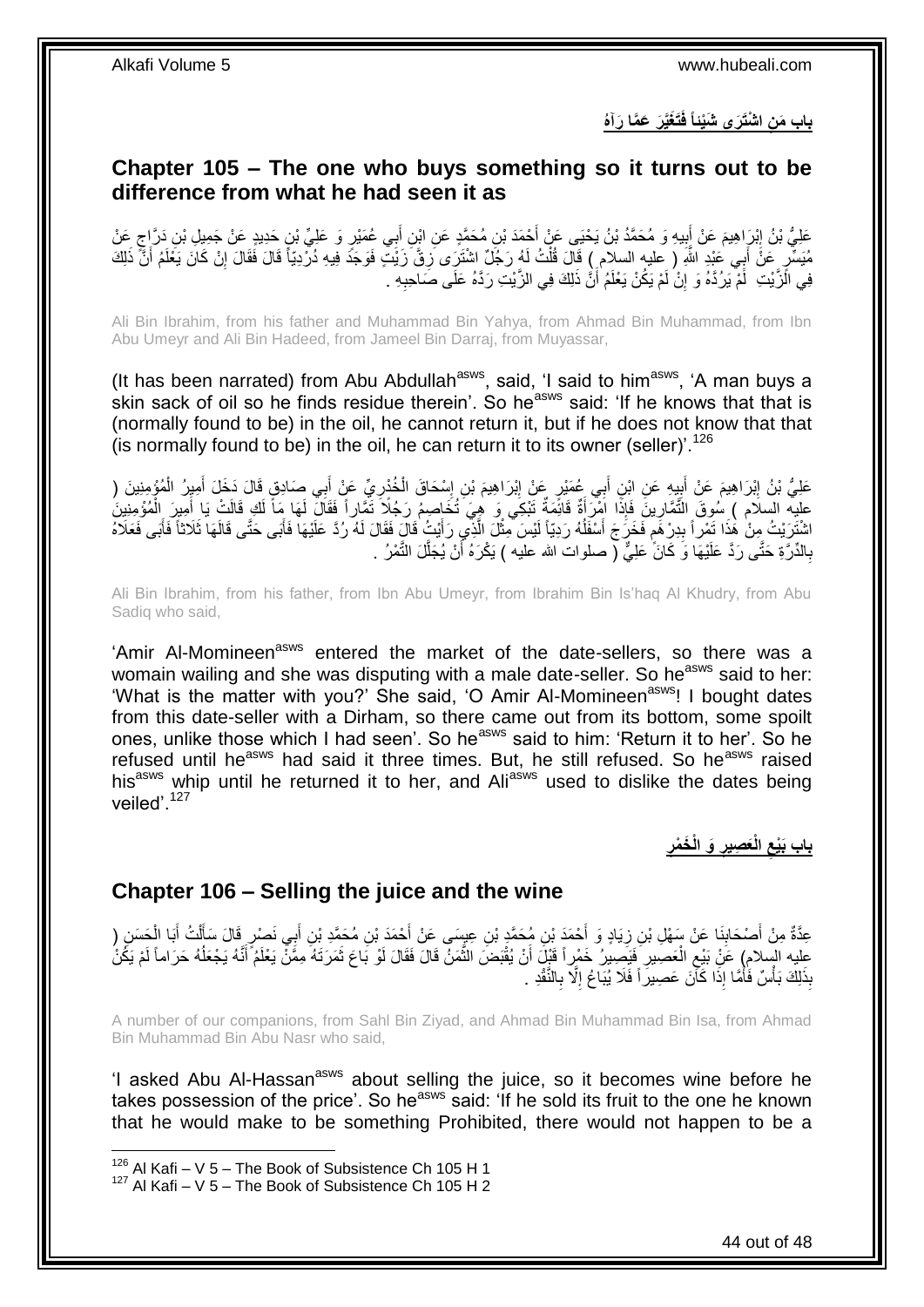problem with that, so when it was juice, so he should not sell it except with a cash transcation'.<sup>128</sup>

عَلِيُّ بْنُِ إِبْرَاهِيمَ عَنْ أَبِيهِ عَنْ حَمَّادِ بْنِ عِيسَى عَنْ حَرِيزٍ عَنْ مُحَمَّدِ بْنِ مُسْلِمٍ عَنْ أَبِي عَبْدِ اللَّهِ ( عليه السلام ) فِي رَجُلٍ َ ֧֧֝֝֓׆֧ ِ ِ َ تَرَكَ غُلَاماً لَهُ فِي كَرْمٍ لَهُ يَبِيعُهُ عِنَباً أَوْ عَصِيراً فَانْطَلَقَ الْغُلَامُ فَعَصَرَ خَمْراً ثُمَّ بَاعَهُ قَالَ لَا يَصْلُحُ نَمَنُهُ ِ لَ م لَ َ ُ ُ ْ اُ

Ali Bin Ibrahim, from his father, from Hammad Bin Isa, from Hareyz, from Muhammad Bin Muslim,

(It has been narrated) from Abu Abdullah<sup>asws</sup> regarding a man who left a slave of his in a vineyard of his for selling grapes or juice. So the slave went and made wine, then sold it. He<sup>asws</sup> said: 'It is not correct (to take) its price'.

نْتُمَ قَالَ إِنَّ رَجُلًا مِنْ ثَقِيفٍ أَهْدَى إِلَى رَسُولِ اللَّهِ ( صلى الله عليه وأله ) رَاوِيَنَيْنِ مِنْ خَمْرٍ فَأَمَرَ بِهِمَا رَسُولُ اللَّهِ ( صلى الله ِ َ ٔ، ِ ِ َ ِ عْليه وآلِّه ) فَأُهْرِيقَتَّا وَ قَالَ إِنَّ الَّذِي حَرَّمَ شُرْبَهَا حَرَّمَ ثَّمَنَهَا ثُمَّ قَالَ أَبُو عَبْدِ اللَّهِ ( عليه السَّلام ) إِنَّ أَفْضَلَّ خِصَالِ هَذِهِ الَّتِي ُ َ َّ ِ ֦֧֦֦֝ َّ ْ َ ِ بَاعَهَا الْغُلَامُ أَنْ يُتَصَدَّقَ بِثَمَنِهَا . َ **∣** َ ْ

Then he<sup>asws</sup> said: 'A man from Saqeef gifted to Rasool-Allah<sup>saww</sup> two caskets of wine. So Rasool-Allah<sup>saww</sup> ordered with both of them to be destroyed, and said: 'The drinking of which is Prohibited, its price is Prohibited'. The most preferable action for this which the slave had sold is for him, to give it in charity equivlant to its price'.<sup>129</sup>

مُحَمَّدُ بِنُ يَحْيَى عَنْ أَحْمَدَ بْنِ مُحَمَّدٍ عَنِ الْحُسَيْنِ بْنِ سَعِيدٍ عَنِ الْقَاسِمِ بْنِ مُحَمَّدٍ عَنْ عَلِيِّ بْنِ أَبِي حَمْزَةَ عَنْ أَبِي بَصِيرٍ قَالَ ِ ْ ْ َ َ سَأَلْتُ أَبَا عَبْدِ اللَّهِ ( عِليهِ السَّلامِ ) عَنْ َثَمَنِ الْعَصِيرِ قَبْلَ أَنْ يَغْلِيَ لِمَنْ يَبْتَاعُهُ لِيَطْبُخَهُ أَوْ يَجْعَلُهُ خَمْراً قَالَ إِذَا بِّعْتَهُ قَبْلَ أَنْ َ اُ **ٍ** ْ ٌٔ : َ ْ َ ِ يَكُونَ خَمْرٍ أَ وَ ۖ هُوَ حَلَالٌ فَلَا بَأْسَ ۚ **ٔ** 

Muhamman Bin Yahya, from Ahmad Bin Muhammad, from Al Husayn Bin Saeed, from Al Qasim Bin Muhammad, from Ali Bin Abu Hamza,

(It has been narrated) from Abu Baseer who said, 'I asked Abu Abdullah<sup>asws</sup> about the price of the juice before it boils for the one who cooks it or make it into wine. He<sup>asws</sup> said: 'If he were to sell it before it becomes wine and it is Permissible, so there is no problem<sup>'  $130$ </sup>

أَبُو عَلِيٍّ الْأَشْعَرِيُّ عَنْ مُحَمَّدِ بْنِ عَبْدِ الْجَبَّارِ عَنْ صَفْوَانَ عَنِ ابْنِ مُسْكَانَ عَنْ يَزِيدَ بْنِ خَلِيفَةَ قَالَ كَرِهَ أَبُو عَبْدِ اللَّهِ ( عليه **∶** ْ **∶** َ ِ **ٍ** السلام ) بَيْعَ الْعَصِيرِ بِتَأْخِيرٍ . ة<br>المسابق ِ **∶** ْ

Abu Ali Al Ashary, from Muhammad Bin Abdul Jabbar, from Safwan, from Ibn Muskan, from Yazeed Bin Khaleefa who said,

'Abu Abdullah<sup>asws</sup> disliked selling the juice with a delay (on credit, lest it turns into wine)'.<sup>131</sup>

عَلِيُّ بْنُ إِبْرَاهِيمَ عَنْ أَبِيهِ عَنٍ ابْنِ أَبِي نَجْرَانَ عَنْ مُحَمَّدِ بْنِ سِنَانٍ عَنْ مُعَاوِيَةَ بْنِ سَعْدٍ عَنِ الرِّضَا ( عليه السلام ) قَالَ ِ َ **!** َ سَأَلَٰٓتُهُ عَنْ نَصْرَاٰنِيٍّ أَسْلَمَ وَ عِنّْدَهُ خَمْرٌ ۖ وَ خَنَازِيرٌ وَ عَلَيْهِ دَيْنٌ هَلْ يَبِيّعُ خَمْرَهُ وَ خَنَازِيرَهُ فَيَقْضِيَ دَيْنَهُ فَقَالَ لَا بِ ֦֖֦֖֪֦֪֦֖֪֦֖֪֦֪֦֪֦֖֪֦֪֦֪֦֪֪֦֖֡֞֟֟֟֟֟֟֟֟֟֟֟֟֟֟֟֟֟֟֟֟֟֟֡֟֟֟֟֟֩֕֞֟֩֕֞֟֟֓֟֞֟֞֟֞֟֟֟֞֟֟֟֟ ِ ِ ِ َ

Ali Bin Ibrahim, from his father, from Ibn Abu Najran, from Muhammad Bin Sinan, from Muawiya Bin Sa'ad,

1 Al Kafi – V 5 – The Book of Subsistence Ch 106 H 1 Al Kafi – V 5 – The Book of Subsistence Ch 106 H 2 Al Kafi – V 5 – The Book of Subsistence Ch 106 H 3 Al Kafi – V 5 – The Book of Subsistence Ch 106 H 4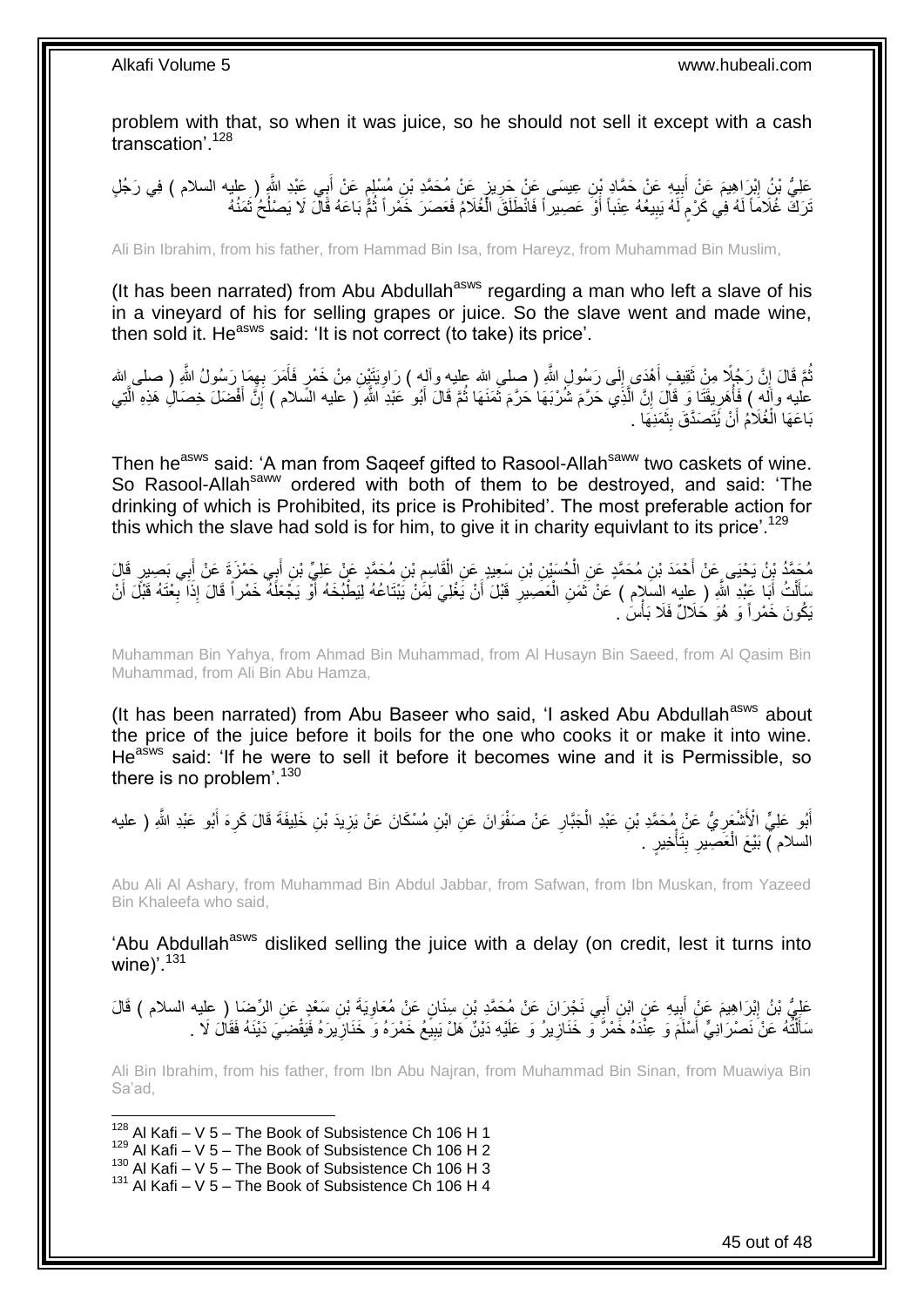(It has been narrated) from Al-Reza<sup>asws</sup>, said, 'I asked him<sup>asws</sup> about a Christian who became a Muslim, and with him was wine, and pigs, and upon him were debts. Can he sell his wine and his pigs so he can fulfill his debts?' So he<sup>asws</sup> said: 'No'.<sup>132</sup>

صَفْوَانُ عَنِ ابْنِ مُسْكَانَ عَنْ مُحَمَّدٍ الْحَلَبِيِّ قَالَ سَأَلْتُ أَبَا عَبْدِ اللَّهِ ( عليه السلام ) عَنْ بَيْعِ عَصِيرِ الْعِنَبِ مِمَّنْ يَجْعَلُهُ حَرَاماً<br>ِ ْ ِ ِ ْ َ **∶** ْ ُ َ فَقَالَ لَا بَأْسَ بِهِ نَبِيعُهُ حَلَالًا فَيَجْعَلُهُ [ذَاكَ] حَرَاماً فَأَيْعَدَهُ اللَّهُ وَ أَسْحَقَهُ . َ ُ **! ∶ ٔ** 

Safwan Bin Muskan, from Muhammad Al Halby who said,

'I asked Abu Abdullah<sup>asws</sup> about selling the juice of the grapes to the one who makes it into a Prohibited (substance). So he<sup>asws</sup> said: 'There is no problem with it. You can sell its as a Permissible (substance), so he makes that into a Prohibited (substance). May Allah<sup>azwj</sup> Distance him and Break him'.<sup>133</sup>

الْحُسَيْنُ بْنُ مُحَمَّدٍ عَنْ مُعَلِّى بْنِ مُحَمَّدٍ عَنِ الْحَسِنِ بْنِ عَلِيٍّ عَنْ أَبَانٍ عَنْ أَبِي أَيُوبٍ قَالَ قُلْتُ لِأَبِي عَبْدِ اللَّهِ ( عليه السلام ) َ َ َ ْ ِ رَجُلٌ أَمَرَ ۖ غُلَامَهُ أَنْ يَبِيعَ كَرْمَهُ عَصِيراً فَبَاعَهُ خَمْراً ثُمَّ أَثَاهُ بِثَمَنِهِ فَقَالَ إِنَّ أَحَبَّ الْأَشْيَاءِ إِلَيَّ أَنْ يُتَصَدَّقَ بِثَمَنِهِ ۢ . َ ِ َ **!** ُ **!** اُ َ َ ِ َ لَ ِ

Al Husayn Bin Muhammad, from Moalla Bin Muhammad, from Al Hassan Bin Ali, from Aban, from Abu Ayoub who said,

'I said to Abu Abdullah<sup>asws</sup>, 'A man ordered his slave to sell his grapes as juice, but he sold it as wine, then came over with its price'. So he<sup>asws</sup> said: 'The most beloved of things to me is that he should give its price in charity.<sup>134</sup>

عَلِيُّ بْنُ إِبْرَاهِيمَ عَنْ أَبِيهِ عَنِ ابْنِ أَبِي عُمَيْرٍ عَنْ عُمَرَ بْنِ أَذَيْنَةَ قَالَ كَتَبْتُ إِلَى أَبِي عَبْدٍ اللَّهِ ( عليه السلام ) أَسْأَلُهُ عَنْ رَجُلٍ<br>أَوْجَمَعُونَ الْمُسَلِّمِينَ وَالْمُسْتَمِّرَة َ  $\frac{1}{2}$ ُ ِ َ ُ َ َ لَهُ كَرْمٌ أَ يَبِيعُ الْعِنَبَ وَ التَّمْرَ مِمَّنْ يَعْلَمُ أَنَّهُ يَجْعَلُهُ خَمْراً أَوْ سَكَراً فَقَالَ إِنَّمَا بَاعَهُ حَلَالًا فِي الْإِبَانِ الَّذِي يُحِلُّ شُرْبُهُ أَوْ أَكْلُهُ ْ ِ َ َّ ِ َ ا<br>ا َ  $\overline{a}$ َ َ فَلَا بَأْسَ بِبَيْعِهِ **∣** י<br>י

Ali Bin Ibrahim, from his father, from Ibn Abu Umeyr, from Umar Bin Azina who said,

'I wrote to Abu Abdullah<sup>asws</sup> asking him<sup>asws</sup> about a man for whom is a vineyard. Can he sell the grapes and the dates to the one whom he knows that he would make it into wine, or an intoxicant?' So he<sup>asws</sup> said: 'But rather, selling it is Permissible in a timely manner when the drinking of it is Permissible, or eating it. Thus, there is no problem with selling it'.<sup>135</sup>

عَلِيُّ بْنُ إِبْرَاهِيمَ عَنْ أَبِيهٍ عَنِْ حَمَّادٍ عَنْ حَرِيزٍ عَنْ مُحَمَّدِ بْنِ مُسْلِمٍ عَنْ أَبِي جَعْفَرٍ ( عليه السلام ) فِي رَجُلٍ كَانَتْ لَهُ عَلَى َ ٍ **ٍ ∣** َ ِ رَجُلِّ دَرَاهِمْ فَبَاعَ خَمْراً أَوْ خَنَازِيزَ وَ هُوَ يَنْظُلُّ فَقَضَاهُ فَقَالَ لَّا بَأْسَّ بِهِ أَمَّا لِلْمُقْتَضِيِّ فَحَلَالٌ وَ أَمَّا لِلْبَائِعِ فَحَرَامٌ . ْ َ ِ ِ َ ِ ْ َ

Ali Bin Ibrahim, from his father, form Hammad, from Hareyz, from Muhammad Bin Muslim,

(It has been narrated) from Abu Ja'far<sup>asws</sup> regarding a man who had some Dirhams (as a debt) upon a man, so he sold wine, or pigs and he (the creditor) was waiting, so he paid him off. So he<sup>asws</sup> said: 'There is no problem with it. As for the creditor, it is Permissible, and as for the seller, so it is Prohibited'.<sup>136</sup>

 $132$  Al Kafi – V 5 – The Book of Subsistence Ch 106 H 5

 $133$  Al Kafi – V 5 – The Book of Subsistence Ch 106 H 6

 $134$  Al Kafi – V 5 – The Book of Subsistence Ch 106 H 7

 $135$  Al Kafi – V 5 – The Book of Subsistence Ch 106 H 8  $136$  Al Kafi – V 5 – The Book of Subsistence Ch 106 H 9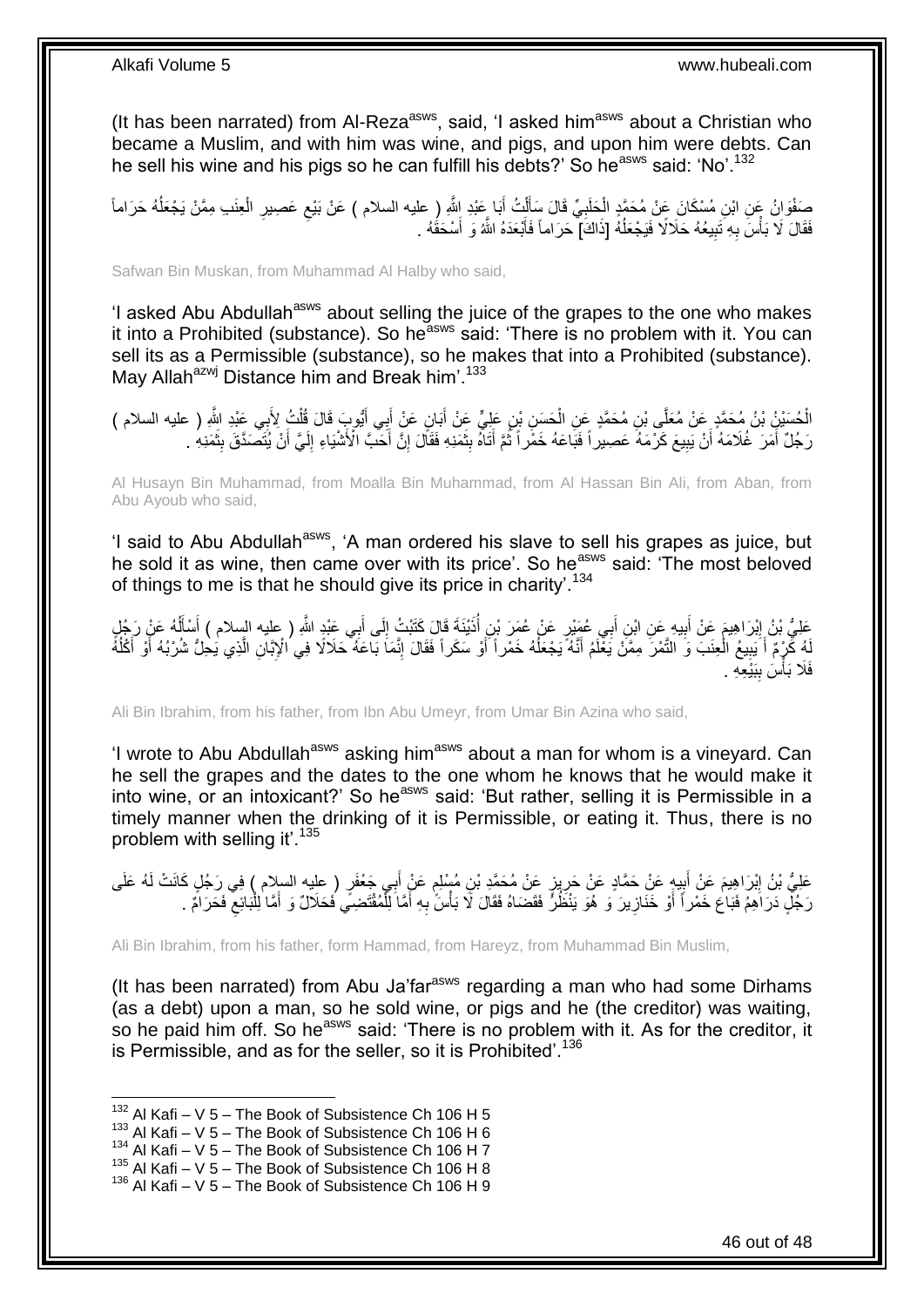ْ مُحَمَّدُ بْنُ يَحْيَى عَنْ أَحْمَدَ بْنِ مُحَمَّدٍ عَنٍ ابْنِ فَضَّالٍ عَنْ يُونُسٍ بْنِ يَعْقُوبَ عَنْ مَنْصُورٍ ۖ قَالَ قُلْتُ لِأَبِي عَبْدٍ اللَّهِ ( عليه السلام ) لِي عَلَى رَجُّلٍ ذِمِّيٍّ دَرَاهِمُ فَيَبِيعُ الْخَمْرَ وَ الْخُنْزِيرَ وَ أَنَا حَاضِرٌ فَيَحِلُّ لِي أَخْذُهَا فَقَالَ إِنَّمَا لَّكَ عَلَيْهِ دَرُاهِمُ فَقَضَاكَ َ َ ِ ْ ْ **!** ِ<br>دَرَ اهمَكَ

Muhammad Bin Yahya, from Ahmad Bin Muhammad, from Ibn Fazzal, from Yunus Bin Yaqoub, from Mansour who said,

'I said to Abu Abdullah<sup>asws</sup>, 'There are some Dirhams for me upon a Zimmy man (as a debt). So he sells the wine and the prigs, and I am present. Is it Permissible fo me to take it (my money)?' So heasws said: 'But rather, for you upon him were Dirhams (to be paid), therefore fulfill your Dirhams'.<sup>137</sup>

عَلِيُّ بْنُ إِبْرَاهِيمَ عَنْ أَبِيهِ عَنٍ ابْنِ أَبِي عُمَيْرٍ عَنِ ابْنٍ أُذَيْنَةَ عَنْ ذُرَارَةَ عَنْ أَبِي عَبْدِ اللَّهِ ( عليه السلام ) فِي الرَّجُلِ يَكُونُ لِي َ ُ َ **!** َ عَلَيْهِ الذَّرَاهِمُ فَيَبِيعُ بِهَا خَمْرٍ أَ وَ خَنْزِيْرٍ أَ ثُمَّ يَّقْضِيَ عَنْهَا قَالَ لَا بَأْسَ أَوْ قَالَ خُذْهَا . ِ ا<br>: َ ْ ا ماہ<br>سال **∶ ∶** 

Ali Bin Ibrahim, from his father, from Ibn Abu Umeyr, from Ibn Azina, from Zurara,

(It has been narrated) from Abu Abdullah<sup>asws</sup> regarding the man upon whom were Dirhams (as a debt) for me. So he sells wine and pigs, then fulfils from it (clears the debt)'. He<sup>asws</sup> said: 'There is no problem', or said: 'Take it (your money)'.<sup>138</sup>

ِ مُحَمَّدُ بْنُ يَحْيَى عَنْ أَحْمَدَ بْنِ مُحَمَّدٍ عَنْ مُحَمَّدٍ بْنِ إِسْمَاعِيلَ بْنِ بَزِيعٍ عَنْ حَذَانٍ عَنْ أَبِي كَهْمَسٍ قَالَ سَأَلَ رَجُلٌ أَبَإٍ عَبْدِ الثَّهِ ( ׇ**֓** َ َ َ َ ٍ عليه السلام ) عَنِ الْعَصِيرِ فَقَالَ لِي كَرْمٌ وَ أَنَا أَعْصَرُهُ كُلَّ سَنَةٍ وَ أَجْعَلُهُ فِي الْدَّنَانِ وَ أَبِيعُهُ قَبْلُ أَنْ يَغْلِيَ قَالَ لَا بَأْسَ بِهِ فَإِنْ<br>عَيْنَهُ السلام ) عَنِ أُمِيعَيْنِ فَقَالَ لِي ِ َ ا<br>ا **ا** َ َ ِ ْ ∣ٍ إ ِ ْ َ غَلَى فَلَا يَحِلُّ بَيْعُهُ ثُمَّ قَالَ هُوَ ذَا نَخْنُ نَبِيعُ تَمْرَنَا مِمَّنْ نَعْلَمُ أَنَّهُ يَصْنَعُهُ خَمْر أُ َ **!** .<br>• • • •

Muhammad Bin Yahya, from Ahmad Bin Muhammad, from Muhammad Bin Ismail Bin Bazie, from Hanaan, from Abu Kahma who said,

'A man asked Abu Abdullah<sup>asws</sup> about the juice, so he said, 'There is a vineyard for me and I make juice of it every year, and I make it to be in the jugs and I sell these before it boils'. He<sup>asws</sup> said: 'There is no problem with it. But, if it were to boil, so it is not Permissible to sell it'. Then he<sup>asws</sup> said: 'It is that we<sup>asws'</sup> sell our<sup>asws</sup> dates to the ones we<sup>asws</sup> know that he makes it as wine<sup>' 139</sup>

ِ عَلِيُّ بْنُ إِبْرَاهِيمَ عَنْ أَبِيهِ عَنْ إِسْمَاعِيلَ بْنِ مَرَّارٍ عَنْ يُونُسَ فِي مَجُوسِيٍّ بَاعَ خَمْراً أَوْ خَذَازِينَ إِلَى أَجَلٍ مُسَمَّى ثُمَّ أَسْلَمَ قَبْلَ<br>يَسْمَعُ الْجَمَعَ الْجَمَعَ الْجَمَعَ فَيَّارَ َ ِ **!** َ َ ُ َ ِ أَنْ يَحِلَّ الْمَالُ قَالَ لَهُ دَرَاهِمُهُ وَ قَالَ إِنْ أَسْلَمَ رَجُلٌ وَ لَهُ خَمْرٌ وَّ خَذَازِيزٌ ثُمَّ مَاتَ وَ هِيَ فِي مِلْكِهِ وَ عَلَيْهِ دَيْنٌ قَالَ يَبِيعُ دُيَّانُهُ ان<br>المقامات المقامات المقامات المقامات المقامات المقامات المقامات المقامات المقامات المقامات المقامات المقامات<br>المقامات المقامات المقامات المقامات المقامات المقامات المقامات المقامات المقامات المقامات المقامات المقامات ِ َ ِ ْ ِ ْ أَوْ وَلِيٌّ لَهُ غَيْرُ مُسْلِم خَمْرَهُ وَ خَنَازِيرَهُ وَ يَقْضِي دَيْنَهُ وَ لَيْسَ لَهُ أَنْ يَبِيعَهُ وَ هُوَ حَيٌّ وَ لَا يُمْسِكَهُ . َ ِ اُ ِ ٍ

Ali Bin Ibrahim, from his father, from Ismail Bin Marrar, from Yunus, 'Regarding a Magian who sells wine or pigs to a named term, then he became a Muslim before the wealth was released.

He<sup>asws</sup> said: 'For him are his Dirhams'. And he<sup>asws</sup> said: 'If the man becomes a Muslim and for him was wine and pigs, then he dies, and these were in his ownership, and upon him were debts, his creditor or his guardian can sell to a non-Muslim, his wine and his pigs and fulfill his debts, but it is not for him to sell it and he is alive, nor to keep it'.<sup>140</sup>

- $138$  Al Kafi V 5 The Book of Subsistence Ch 106 H 11
- 139 Al Kafi V  $5 -$  The Book of Subsistence Ch 106 H 12

 $137$  Al Kafi – V 5 – The Book of Subsistence Ch 106 H 10

<sup>140</sup> Al Kafi – V 5 – The Book of Subsistence Ch 106 H 13